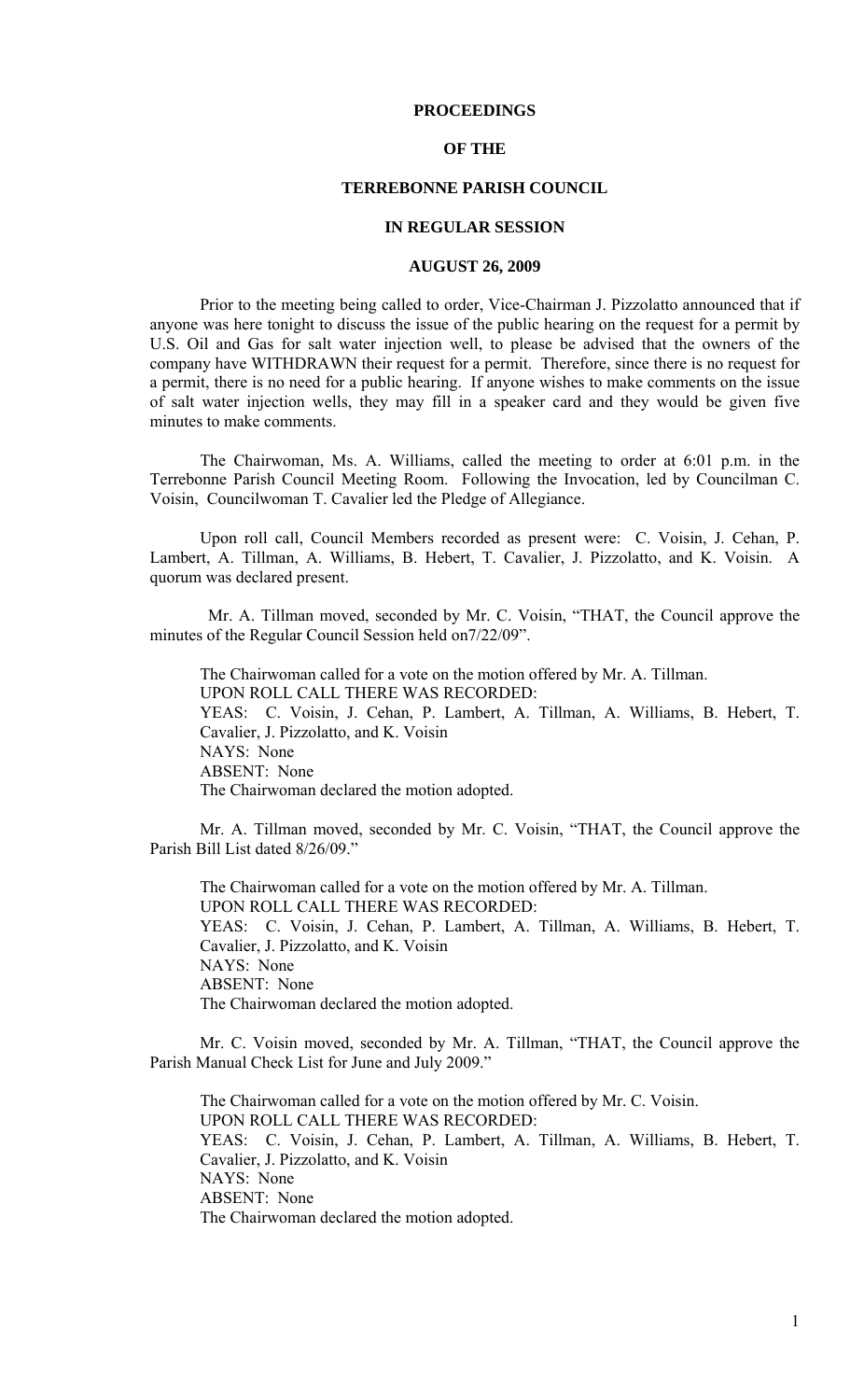Chief Financial Officer J. Elfert read aloud a retirement commendation for Mr. David Fonseca, Parish Employee of 25 years and Parish President M. Claudet presented it to him. Mr. Fonseca's supervisor, Mrs. Mary Crochet, was also present for the commendation presentation.

OFFERED BY: Mr. B. Hebert. SECONDED: Unanimously.

#### RESOLUTION NO. 09-420

WHEREAS, Mr. David Fonseca began his employment with the Parish September 14, 1984 as a Customer Service Meter Reader and during his 25 years of service has worked in the Gas Distribution, Pollution Control and Transit Divisions before spending the last several years in the Warehouse Division of Finance, and

WHEREAS, David has set an example for his co-workers with outstanding qualities of dependability, integrity and a genuine "kindness", and

WHEREAS, a retirement in early September 2009, will allow David and his wife Dina to spend time with their two children Angela and Brian, and four grandchildren, expand his vegetable garden, fish with family and friends and have extra time for his love of cooking.

NOW, THEREFORE BE IT RESOLVED by the Terrebonne Parish Council, on behalf of the Parish President and the entire Terrebonne Parish Consolidated Government that Mr. David Fonseca be commended for his 25 years of service to this government.

THERE WAS RECORDED:

YEAS: C. Voisin, J. Cehan, P. Lambert, A. Tillman, A. Williams, B. Hebert, T. Cavalier, J. Pizzolatto and K. Voisin. NAYS: None. ABSTAINING: None. ABSENT: None. The Chairwoman declared the resolution adopted on this, the  $26<sup>th</sup>$  day of August, 2009.

\* \* \* \* \* \* \* \*

 The Chairwoman recognized Mr. David Fonseca, who thanked the Council and Parish President for the commendation.

OFFERED BY: Mr. C. Voisin. SECONDED: Unanimously.

RESOLUTION NO. 09-421

WHEREAS, the United Houma Nation and the Terrebonne Parish Consolidated Government have partnered for the mutual care and service of United Houma Nation citizens residing within the parish; and

WHEREAS, the United Houma Nation Vocational Rehabilitation Program strives to serve American Indians with disabilities in achieving self-sufficiency through work; and

WHEREAS, all Terrebonne Parish residents with disabilities are recognized for the many contributions and abilities they offer to the community, and

WHEREAS, Terrebonne Parish Council supports the inclusion of individuals with disabilities within all aspects of the community.

NOW THEREFORE BE IT RESOLVED by the Terrebonne Parish Council, on behalf of Parish President Michel H. Claudet and the entire Terrebonne Parish Consolidated Government, that the Parish Government supports the United Houma Nation's efforts to raise the awareness of disability issues within the parish and is pleased to be a partner of the September 19, 2009 Celebrating Abilities Powwow; and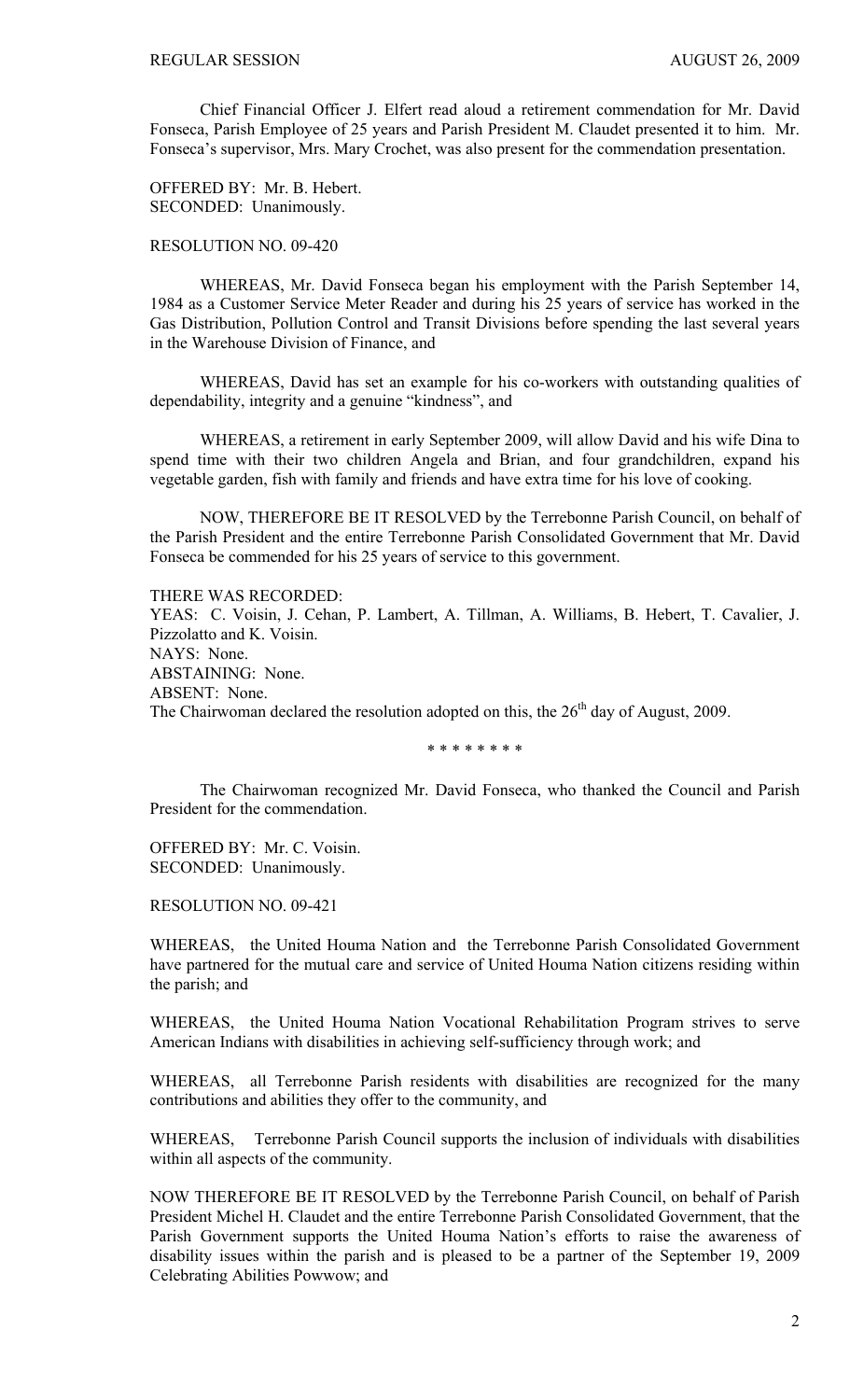BE IT FURTHER RESOLVED that the Parish President and the Terrebonne Parish Council support the United Houma Nation and all the disability community's efforts to improve the employment outcomes of individuals with disabilities and joins the rest of the Nation in declaring October 2009 as Disability Employment Awareness Month in Houma-Terrebonne and urges all citizens to take part in the celebrations of this special month.

THERE WAS RECORDED: YEAS: C. Voisin, J. Cehan, P. Lambert, A. Tillman, A. Williams, B. Hebert, T. Cavalier, J. Pizzolatto and K. Voisin. NAYS: None. ABSTAINING: None. ABSENT: None. The Chairwoman declared the resolution adopted on this, the  $26<sup>th</sup>$  day of August, 2009.

\* \* \* \* \* \* \* \*

 The Chairwoman recognized Ms. Lenar Curole, Program Director for the United Houma Nation's Rehabilitation Program, who thanked the Council and Parish President for the proclamation and support. She stressed the devotion in insuring that all individuals with disabilities have a place in the community.

OFFERED BY: Mr. C. Voisin. SECONDED BY: Mr. P. Lambert.

RESOLUTION NO. 09-422

A resolution approving the holding of an election in Recreation District No. 4 of the Parish of Terrebonne, State of Louisiana, on Saturday, November 14, 2009, to authorize the continuation of a special tax therein.

WHEREAS, the Board of Commissioners of Recreation District No. 4 of the Parish of Terrebonne, State of Louisiana (the "Governing Authority"), acting as the governing authority of Recreation District No. 4 of the Parish of Terrebonne, State of Louisiana (the "District"), adopted a resolution on August 5, 2009, calling a special election in the District on Saturday, November 14, 2009, to authorize the renewal of a special tax therein; and

WHEREAS, the governing authority of the District has requested that this Parish Council, acting as the governing authority of the Parish of Terrebonne, State of Louisiana, give its consent and authority for the District to hold the aforesaid election, and in the event that the election carries to continue to levy and collect the special tax provided for therein; and

WHEREAS, as required by Article VI, Section 15 of the Constitution of the State of Louisiana of 1974, it is now the desire of this Parish Council to approve the holding of said election and in the event that the election carries, to continue to levy and collect the special tax provided for therein;

NOW, THEREFORE, BE IT RESOLVED by the Parish Council of the Parish of Terrebonne, State of Louisiana, acting as the governing authority of said Parish, that:

SECTION 1. In compliance with the provisions of Article VI, Section 15 of the constitution of the State of Louisiana of 1974, and in accordance with the request of the Board of Commissioners of Recreation District No. 4 of the Parish of Terrebonne, State of Louisiana, this Parish Council hereby approves the holding of an election in the District, on Saturday, November 14, 2009, at which election there will be submitted the following proposition, to-wit:

## MILLAGE CONTINUATION PROPOSITION

SUMMARY: AUTHORITY FOR RECREATION DISTRICT 4 TO CONTINUE TO LEVY A 10-YEAR 6.91-MILL PROPERTY TAX FOR CONSTRUCTING, MAINTAINING AND OPERATING RECREATIONAL FACILITIES FOR SAID RECREATION DISTRICT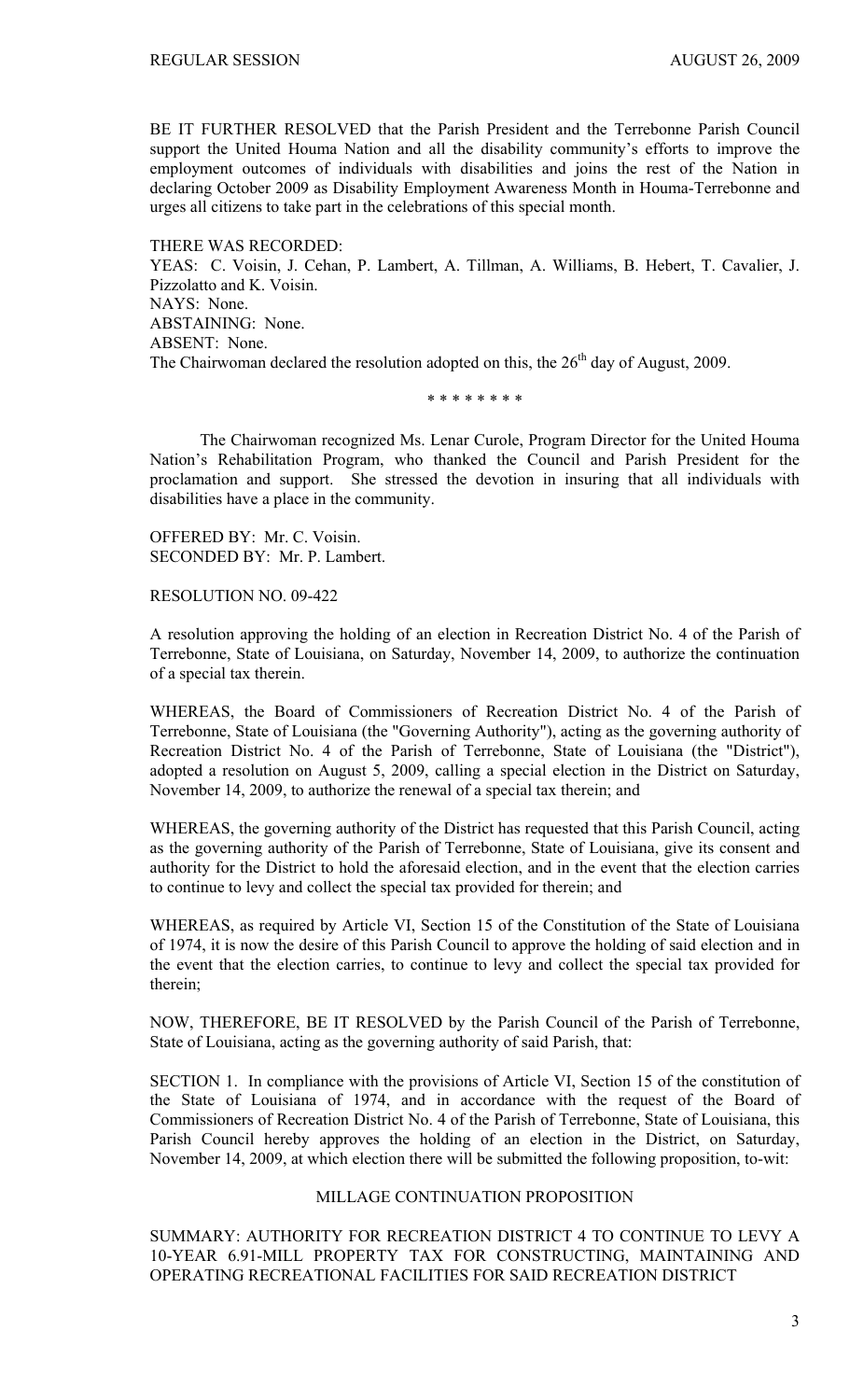Shall Recreation District No. 4 of the Parish of Terrebonne, State of Louisiana (the "District"), continue to levy and collect a special tax of six and ninety-one hundredths (6.91) mills on all property subject to taxation in said District, for a period of ten (10) years, beginning with the year 2011 and ending with the year 2020 (an estimated \$400,000 reasonably expected at this time to be collected from the levy of the tax for an entire year), for the purpose of constructing, maintaining and operating recreational facilities for said Recreation District?

SECTION 2. In the event the election carries, this Parish Council does hereby further consent to and authorize the District to continue to levy and collect the special tax provided for therein.

This resolution having been submitted to a vote, the vote thereon was as follows:

YEAS: Clayton J. Voisin, Joey Cehan, Pete Lambert, Alvin Tillman, Arlanda J. Williams, Billy Hebert, Teri C. Cavalier, Johnny Pizzolatto and Kevin Voisin.

NAYS: NONE. ABSENT: NONE.

And the resolution was declared adopted on this, the  $26<sup>th</sup>$  day of August, 2009.

\*\*\*\*\*\*\*\*\*\*

 The Chairwoman recognized Mr. Kirby Verret, Recreation District No. 4 Chairman, who explained that the aforementioned millage tax is a renewal and stressed the different recreation programs that are offered to the residents who live in this district.

OFFERED BY: Mr. J. Cehan. SECONDED BY: Mr. C. Voisin.

RESOLUTION NO. 09-423

WHEREAS, following a public hearing held at a meeting of the Terrebonne Parish Council on behalf of the Terrebonne Parish Consolidated Government on June 23, 2009, the Terrebonne Parish Council found that structure located at 113 Jane Street, Chauvin, LA, owned by Ms. Jerri Smitko, as per the legal description:

'A certain lot of ground situated in the Parish of Terrebonne, Louisiana, on the right descending bank of Bayou Little Caillou, about fifteen (15) miles below the City of Houma; designated as Lot Eight (8) of Block One (1) on a plan of CALVIN L. MARTIN SUBDIVISION, made by T. Baker Smith, C.E., December 4, 1946, on file in the Clerk's Office, Terrebonne Parish; said lot measuring Sixty-five (65') feet front on the south side of Jane Street by a depth of One Hundred Thirty-six (136') feet between parallel lines; together with all buildings and improvements thereon, as well as all rights, ways, privileges, and servitudes thereunto belonging or in anywise appertaining.'

was in a dilapidated and dangerous condition that endangers the health, safety, and welfare of the public, and it thereby condemned the structure, and further ordered the owner to demolish or remove the structure on or before July 31, 2009, in default of which the Terrebonne Parish Consolidated Government was authorized to proceed with the bidding process to demolish and/or remove the structure at the owner's expense, and

 WHEREAS, in accordance therewith, a certified copy of the Order recognizing said action was recorded July 6, 2009, under Entry number 1326417, at COB 2158, folio 423, Terrebonne Parish Clerk of Court's office, and

WHEREAS, the owner has made repairs to the structure, and it is no longer in a dilapidated and dangerous condition that endangers the health, safety, and welfare of the public, and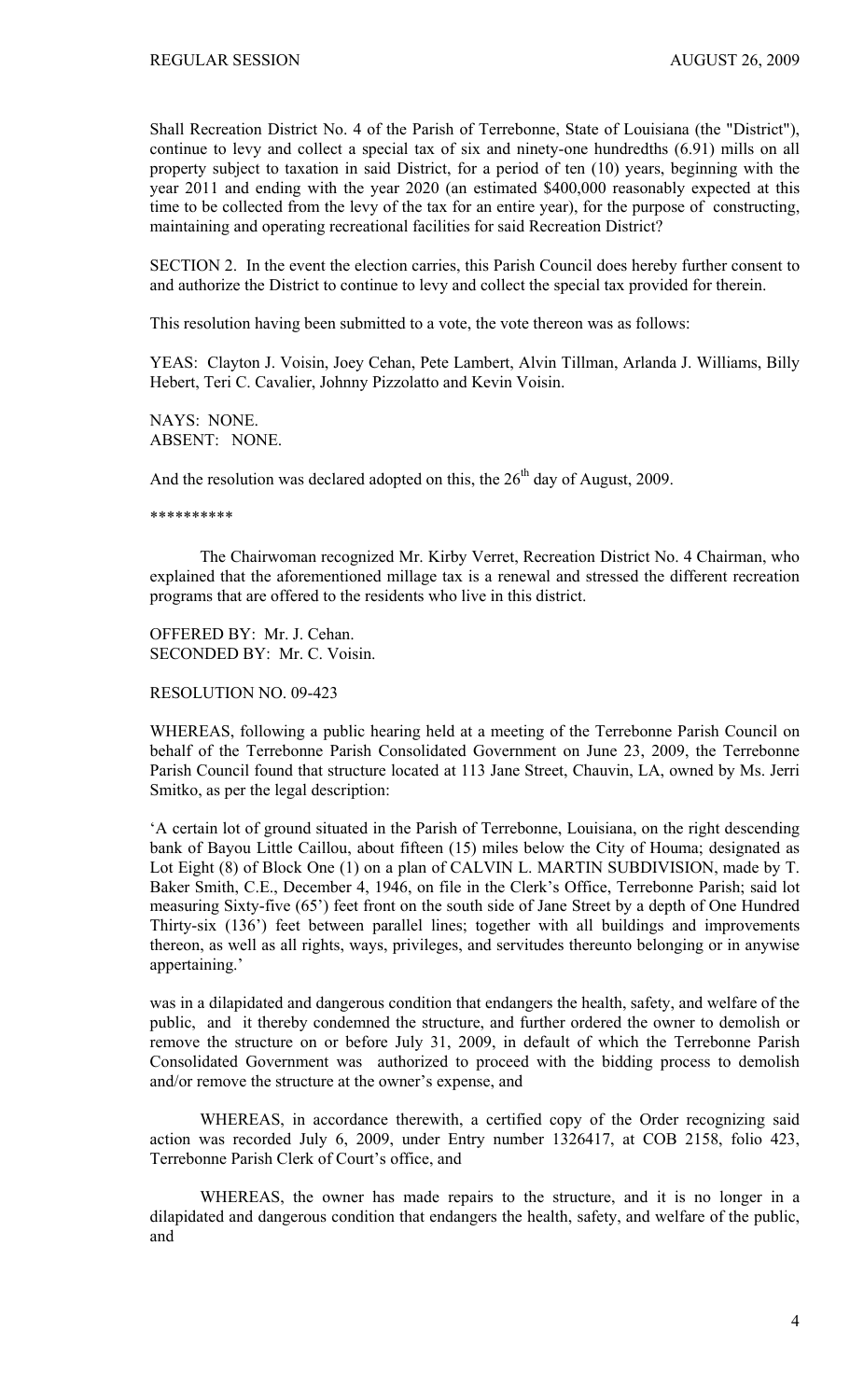WHEREAS, therefore it is in order that the previous order of condemnation be revoked and rescinded, so that the appropriate owner(s) can be notified.

 NOW, THEREFORE BE IT RESOLVED, by the Terrebonne Parish Council, on behalf of the Terrebonne Parish Consolidated Government that the order of condemnation previously issued by the Terrebonne Parish Council on June 23, 2009, for the structure located on the property designated as 113 Jane Street, Chauvin, LA, having a legal description of:

'A certain lot of ground situated in the Parish of Terrebonne, Louisiana, on the right descending bank of Bayou Little Caillou, about fifteen (15) miles below the City of Houma; designated as Lot Eight (8) of Block One (1) on a plan of CALVIN L. MARTIN SUBDIVISION, made by T. Baker Smith, C.E., December 4, 1946, on file in the Clerk's Office, Terrebonne Parish; said lot measuring Sixty-five (65') feet front on the south side of Jane Street by a depth of One Hundred Thirty-six (136') feet between parallel lines; together with all buildings and improvements thereon, as well as all rights, ways, privileges, and servitudes thereunto belonging or in anywise appertaining.'

is hereby revoked and rescinded, and

BE IT FURTHER RESOLVED that Parish President Michel Claudet is authorized to sign a SATISFACTION OF CONDEMNATION ORDER, to be properly recorded with the Terrebonne Parish Clerk of Court's office.

THERE WAS RECORDED: YEAS: C. Voisin, J. Cehan, P. Lambert, A. Tillman, A. Williams, B. Hebert, T. Cavalier, J. Pizzolatto and K. Voisin. NAYS: None. ABSTAINING: None. ABSENT: None. The Chairwoman declared the resolution adopted on this, the  $26<sup>th</sup>$  day of August, 2009.

\* \* \* \* \* \* \* \*

 The Chairwoman recognized Mr. Charles Bass, Levron Street resident, who expressed his concerns relative to the side exit of Popeye' Chicken on West Tunnel Boulevard and the nearby residents being overwhelmed with large trucks and speeding motorists. He requested the Parish consider closing the exit. He also expressed his concerns relative to the parking at the building located at West Tunnel Boulevard and Levron Street obstructing motorists' view when exiting from Levron Street onto Tunnel Boulevard.

 Mr. K. Voisin moved, seconded by Mr. A. Tillman, "THAT, the Council extend Mr. Charles Bass' time an additional two minutes."

 The Chairwoman called for a vote on the motion offered by Mr. K. Voisin. UPON ROLL CALL THERE WAS RECORDED: YEAS: C. Voisin, J. Cehan, P. Lambert, A. Tillman, A. Williams, B. Hebert, T. Cavalier, J. Pizzolatto, and K. Voisin NAYS: None ABSENT: None The Chairwoman declared the motion adopted.

 Mr. Charles Bass continued his presentation regarding the traffic issues on West Tunnel Boulevard in the vicinity of intersection with Levron Street.

 Upon questioning by Councilman K. Voisin, Planning Director P. Gordon stated that Tunnel Boulevard was reconfigured at the intersection of Levron Street by DOTD and doesn't recall if there was a guard rail there previously.

 Parish President M. Claudet stated that he previously owned the building being discussed from around 1984 to 2002, and during that time, there was no barricade or guard rail there. He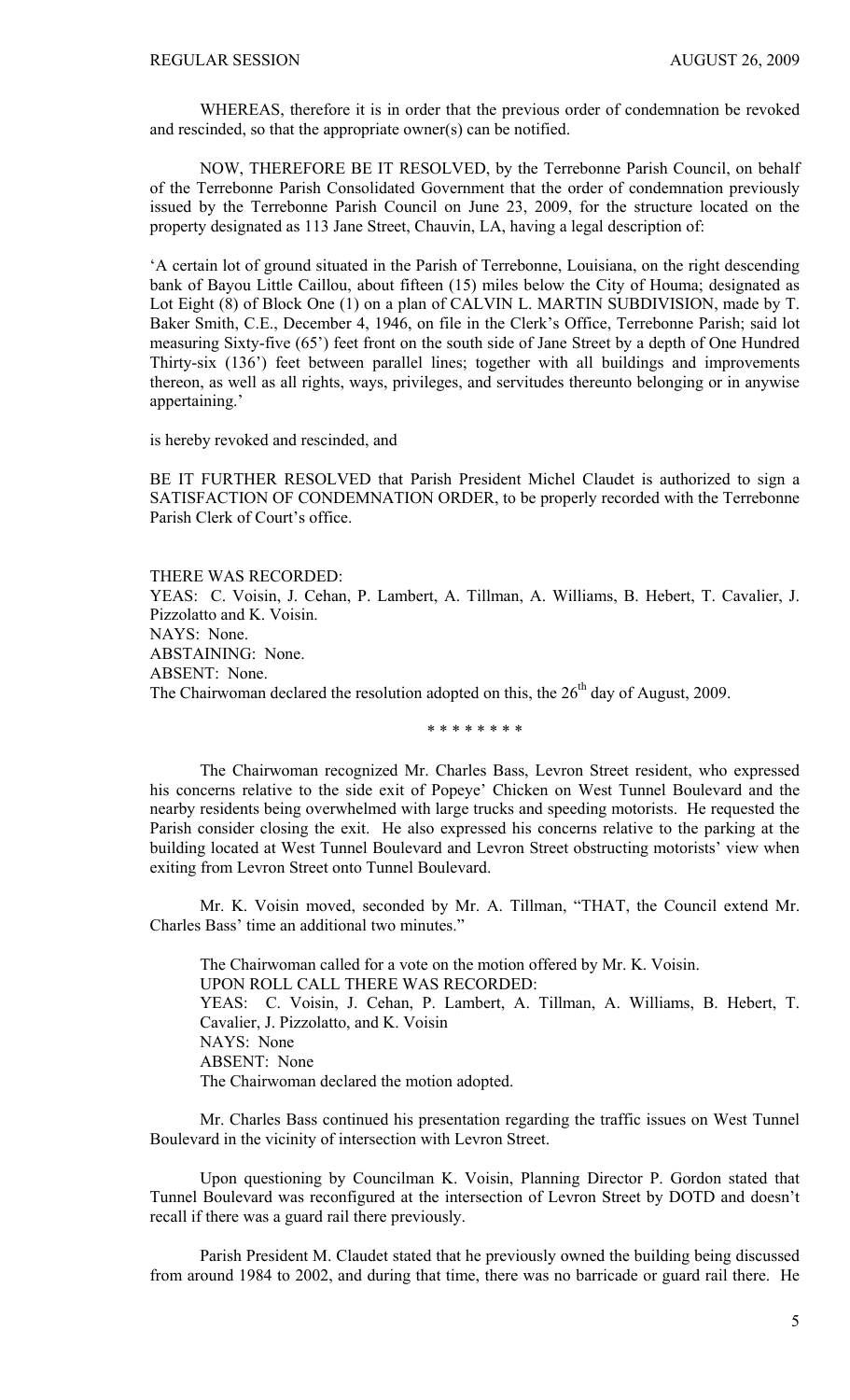stated that the intersection has greatly improved as result of DOTD installing a turn lane. He also stated that the exit from Popeye's to Levron Street is essential because when the area floods, there was previously no way for the residents to get out.

 Councilwoman T. Cavalier requested that the Planning Department perform a study to determine if a guard rail would be warranted in the area of Levron Street and West Tunnel Boulevard and be reported back to the Council in four weeks.

 Chairwoman A. Williams stated that she already requested the Planning Department to research the permit that was issued and the variance that was granted by the Board of Adjustments in the vicinity and asked that be part of the study.

 Councilman A. Tillman stated that he had previously requested consideration of variances brought to the Board of Adjustments being brought to the Council and requested that the discussed be researched by the Council Staff and provided to him for possible re-evaluation.

 The Chairwoman recognized Mr. Floyd Bergeron, Bayou Cane resident, who expressed his concerns relative to the proposed millage tax increase to increase the Houma Police and Fire Department budgets. He suggested that other measures to eliminate wasteful spending be considered instead of increasing millages.

Chairwoman A. Williams relinquished the Chair to Vice-Chairman J. Pizzolatto.

 Councilwoman A. Williams who stated that when someone asks why additional funds are being given to the Fire and Police Departments it disturbs her because these employees are the individuals who address public safety in the City of Houma and work diligently to protect the residents in the City. She also stated that she does not believe the Council or Parish President wish to waste taxpayers' money.

Chairwoman A. Williams resumed the Chair.

 Councilman K. Voisin explained that it is not legal to transfer funds from one Road Lighting District to another and that is the reason there are eleven to fourteen districts that cannot transfer funds and consolidation of Road Lighting Districts should be considered again so that everyone pays the same taxes. He stated that the reason some of the millage taxes are increasing is because for years, the maximum amount that was authorized by the voters had not been taken.

 Councilman B. Hebert stated that any member of the public can attend budget hearings that are held in the Budget and Finance Committee, at which every department of the Parish Government is reviewed, and offer their comments.

 Mr. C. Voisin moved, seconded by Mr. A. Tillman, "THAT, it now being 6:40 p.m., the Council open public hearings at this time."

 The Chairwoman called for a vote on the motion offered by Mr. C. Voisin. UPON ROLL CALL THERE WAS RECORDED: YEAS: C. Voisin, J. Cehan, P. Lambert, A. Tillman, A. Williams, B. Hebert, T. Cavalier, J. Pizzolatto, and K. Voisin NAYS: None ABSENT: None The Chairwoman declared the motion adopted.

 The Chairwoman stated that agenda item 6:30 A - A public hearing on a request by U.S. Oil and Gas, Inc. for a permit to drill a salt water disposal well and to dispose of salt water had been pulled at the request of the owner.

 Councilman A. Tillman read aloud a letter from the attorney representing U. S. Oil and Gas, Inc. which gave notice to the Terrebonne Parish Council and Terrebonne Parish Consolidated Government that U.S. Oil and Gas, Inc. withdraws its application for a permit and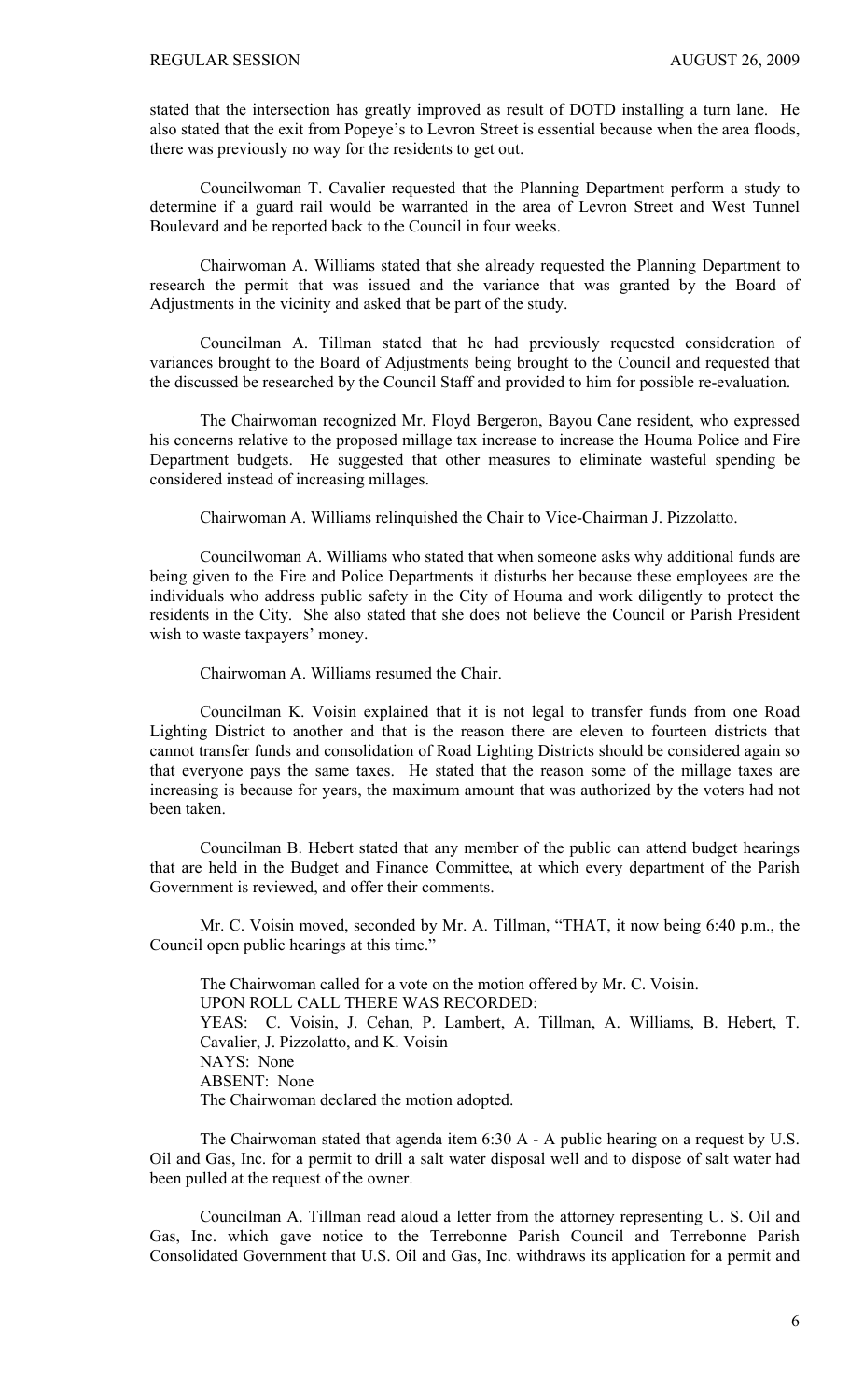variance for a saltwater disposal well. He also presented a petition for the record from the residents of Crozier and surrounding area opposing the proposed saltwater disposal well.

The Chairwoman recognized the public for comments on the following:

B. A proposed ordinance to set the 2009 Property Tax Millage Rates

 The Chairwoman recognized Ms. Juanita Callagan, Peaceful Avenue resident, who expressed her opposition of the proposed increase in property millage tax and gave her reasoning.

 The Chairman recognized Mr. Herdis Neil, Montegut resident, who expressed his support of the proposed increase in property millage tax and gave his reasoning.

 The Chairwoman recognized Ms. Kathy Burson, Cierra Street resident, who expressed her opposition of the proposed increase in property millage tax and gave her reasoning.

 The Chairwoman recognized Mr. Reggie Bourg, Country Drive resident, who expressed his concerns relative to the voters of Terrebonne Parish believing what was advertised in the newspaper that their millage taxes were being increased without their approval. He suggested that a better explanation be printed to clarify the millage rates being set for property tax millages so the public would understand.

There were no further comments from the public on the proposed ordinance.

 Mr. C. Voisin moved, seconded by Mr. K. Voisin, "THAT, the Council close the aforementioned public hearing.'

 The Chairwoman called for a vote on the motion offered by Mr. C. Voisin. UPON ROLL CALL THERE WAS RECORDED: YEAS: C. Voisin, J. Cehan, P. Lambert, A. Tillman, A. Williams, B. Hebert, T. Cavalier, J. Pizzolatto, and K. Voisin NAYS: None ABSENT: None The Chairwoman declared the motion adopted.

OFFERED BY: Mr. J. Cehan. SECONDED BY: Mr. K. Voisin.

### ORDINANCE NO. 7695

 BE IT ORDAINED, that the following millages are hereby levied on the 2009 tax roll on all property subject to taxation by the Terrebonne Parish Council:

### MILLAGES

Parish Tax – Alimony (Outside): 3.09 Mills Parish Tax – Alimony (Inside): 1.55 Mills Drainage Tax – Maintenance: 7.31 Mills Drainage Tax – 2004 Bonds: 1.62 Mills Road and Bridge – 2004 Bonds: 1.27 Mills Sewerage Tax – 2004 Bonds: 0.74 Mills Health Unit: 1.66 Mills Mental Health: 0.42 Mills Juvenile Detention (Houma) Maintenance: 0.98 Mills Juvenile Detention (Houma) Maintenance: 0.96 Mills Retarded Citizens – Maintenance: 5.33 Mills Recreation Tax – Maintenance: 2.06 Mills Council on Aging: 7.14 Mills Sanitation District – Maintenance: 11.21 Mills Road District No. 6 Maintenance: 0.81 Mills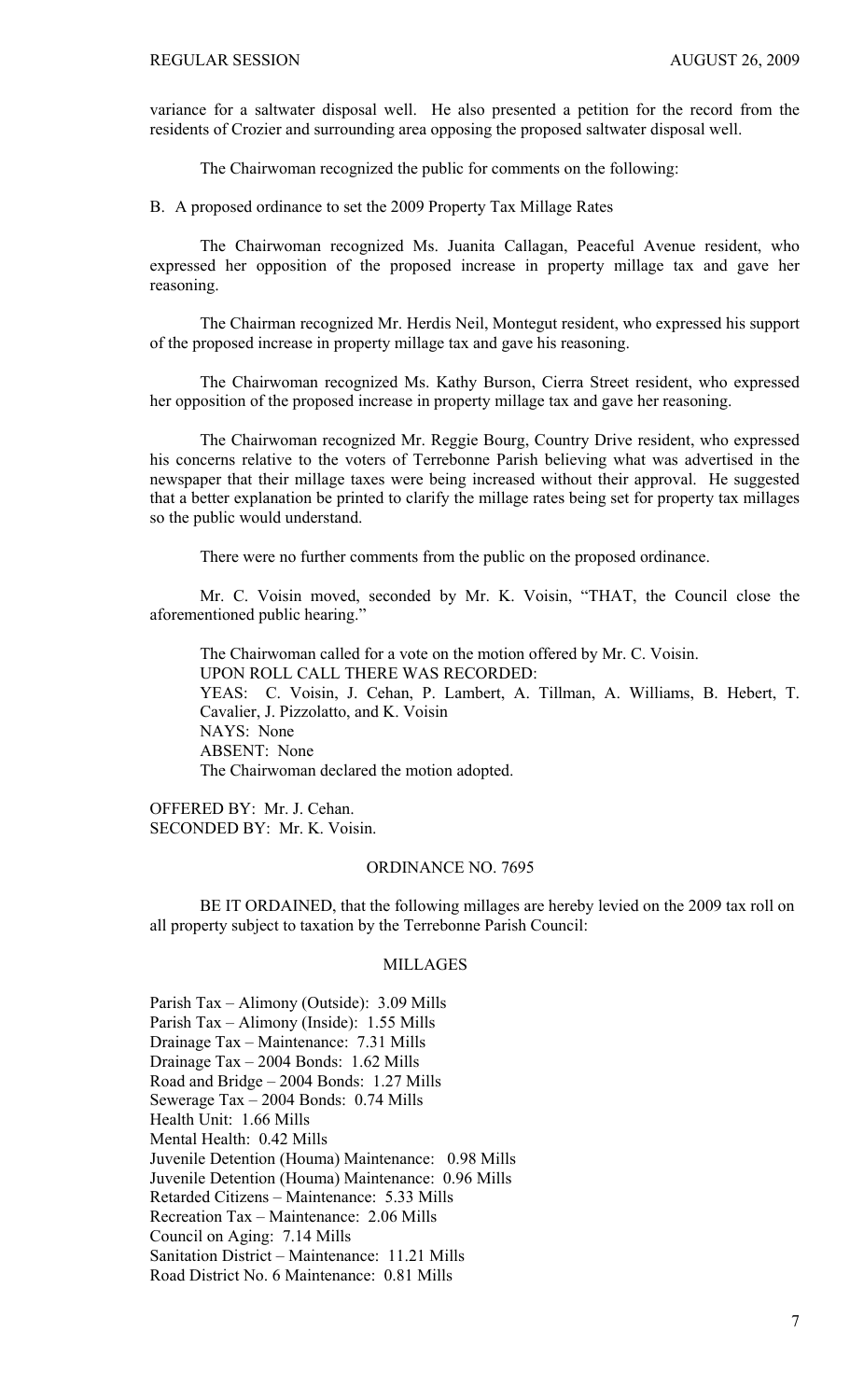Fire Protection District No. 8 – Maintenance: 10.52 Mills Road Lighting District No. 1 – Maintenance: 5.60 Mills Road Lighting District No. 2 – Maintenance: 1.00 Mills Road Lighting District No.3-A – Maintenance: 3.75 Mills Road Lighting District No. 4 – Maintenance: 2.11 Mills Road Lighting District No. 5 – Maintenance: 5.77 Mills Road Lighting District No. 6 – Maintenance: 3.15 Mills Road Lighting District No. 7 – Maintenance: 2.10 Mills Road Lighting District No. 8 – Maintenance: 2.50 Mils Road Lighting District No. 9 – Maintenance: 2.00 Mills Road Lighting District No. 10 – Maintenance: 2.30 Mills City Ad Valorem Tax: 6.38 Mills City of Houma – Fire Protection District: 5.08 Mills City of Houma – Police Protection District: 5.08 Mills

 BE IT FURTHER ORDAINED that the proper administrative officials of the Parish of Terrebonne, State of Louisiana, be and they are hereby empowered, authorized, and directed to spread said taxes, as hereinabove set forth, upon the assessment roll of said Parish for the year 2009, and to make the collection of the taxes imposed for and on behalf of the taxing authority, according to law, and that the taxes herein levied shall become a permanent lien and privilege on all property subject to taxation as herein set forth, and collection thereof shall be enforceable in the manner provided by law.

This ordinance, having been introduced and laid on the table for at least two weeks, was voted upon as follows:

THERE WAS RECORDED:

YEAS: C. Voisin, J. Cehan, P. Lambert, A. Tillman, A. Williams, B. Hebert, T. Cavalier, J. Pizzolatto and K. Voisin. NAYS: None. ABSTAINING: None. ABSENT: None. The Chairwoman declared the ordinance adopted on this, the  $26<sup>th</sup>$  day of August, 2009.

\* \* \* \* \* \* \* \* \*

The Chairwoman recognized the public for comments on the following:

C. A proposed ordinance to amend the 2009 Adopted Budget to provide funds for :

- Upper Ward 7 Levee Improvements: \$1,100,000.00
- Head Start Program: \$86,951.00

 The Chairwoman recognized Mr. Reggie Bourg, Country Drive resident, who requested an explanation of the funding being proposed for the Upper Ward 7 Levee Improvements.

 Chairwoman A. Williams explained that the aforementioned funds for the Ward 7 Levee are from the Statewide Flood Control Program that is distributed according to a priority list. She stated that the funds have been received and the amendment is to allow for this year's allocation to come to the Parish Government.

 The Chairwoman recognized Mr. Herdis Neil, who expressed his appreciation to the state for providing funding for fix the Ward 7 Levee because the residents need help now.

There were no further comments from the public on the proposed ordinance.

 Mr. J. Cehan moved, seconded by Mr. B. Hebert, "THAT, the Council close the aforementioned public hearing."

 The Chairwoman called for a vote on the motion offered by Mr. J. Cehan. UPON ROLL CALL THERE WAS RECORDED:

YEAS: C. Voisin, J. Cehan, P. Lambert, A. Tillman, A. Williams, B. Hebert, T. Cavalier, J. Pizzolatto, and K. Voisin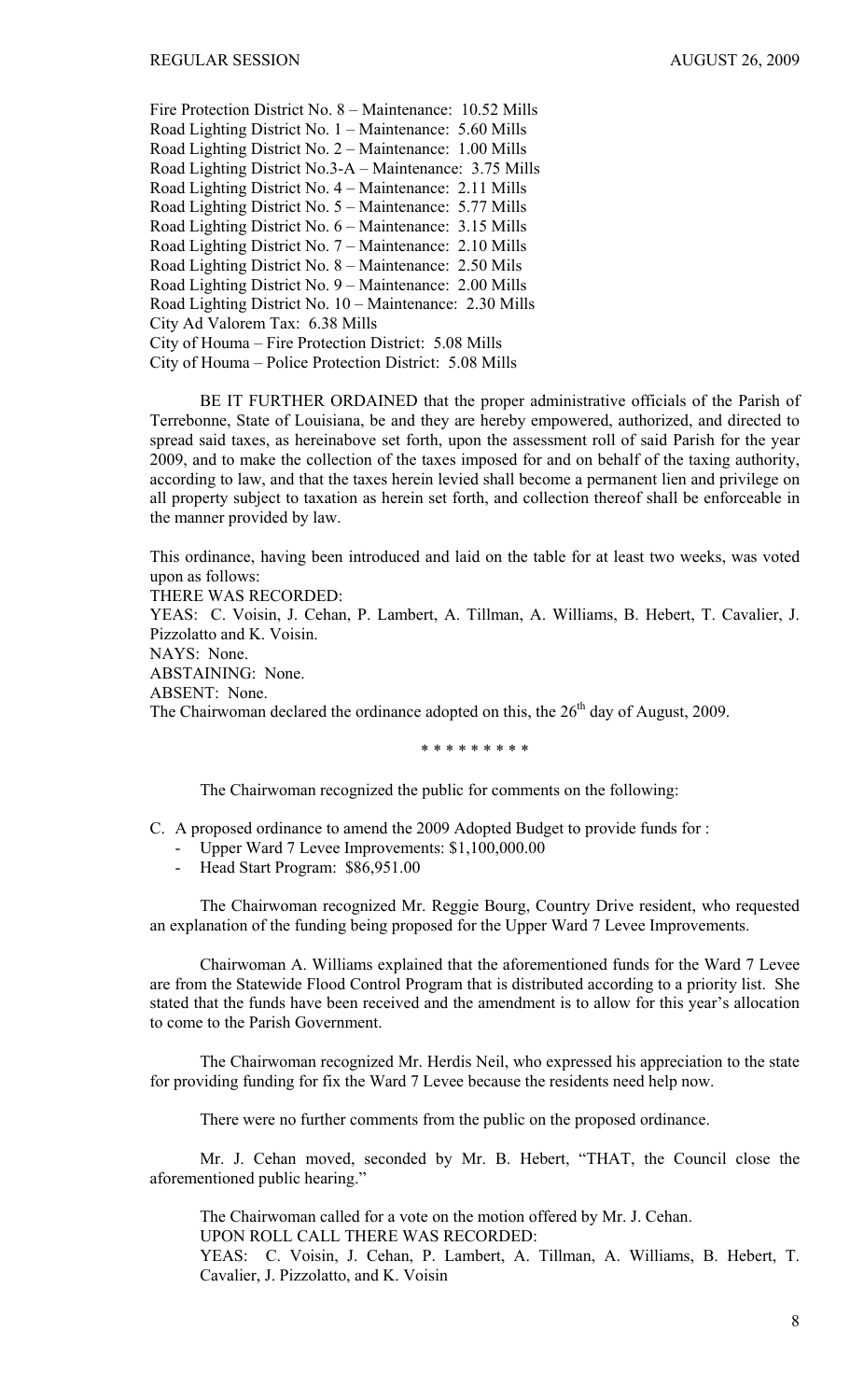NAYS: None ABSENT: None The Chairwoman declared the motion adopted.

OFFERED BY: Mr. B. Hebert. SECONDED BY: Mr. J. Cehan and Mr. P. Lambert.

### ORDINANCE NO. 7696

## AN ORDINANCE TO AMEND THE 2009 ADOPTED OPERATING BUDGET AND THE FIVE-YEAR CAPITAL OUTLAY BUDGET FOR THE FOLLOWING ITEMS:

### I. UPPER WARD 7 LEVEE IMPROVEMENTS: \$1,100,000

II. HEAD START PROGROM: \$86,951

#### SECTION I

 WHEREAS, the 2009 Regular Session of the Louisiana Legislature has provided funding for the Statewide Flood Control Program to be distributed according to the prioritized list of projects adopted by the Joint Legislative Committee on Transportation, Highways, and Public Works, and

 WHEREAS, the State will incrementally provide funding each year until the portion attributable to the State has been satisfied, and

 WHEREAS, this year's allocation of \$1,100,000 for the Upper Ward 7 Levee Improvements is combined with funding that has been made available in previous years.

NOW, THEREFORE BE IT ORDAINED, by the Terrebonne Parish Council, on behalf of the Terrebonne Parish Consolidated Government, that the 2009 Adopted Budget and the 5- Year Capital Outlay be amended for the additional funding for the Upper Ward 7 Levee Improvements. (Attachment A)

#### SECTION II

 WHEREAS, the Parish's Head Start Program has received funding for Cost of Living Allowance (COLA) in the amount of \$55,774 and Quality Improvement (QI) in the amount of \$31,177 for the total amount of \$86,951 from the Department of Health and Human Services, Office of Head Start, Administration of Children and Families Region VI funded through the American Recovery and Reinvestment Act, and

 WHEREAS, the Parish approved the Waters Wage Study which included the Head Start personnel and General Fund paid for the increase in salaries for the Head Start budget which covers the match of this grant in the amount of \$21,738, and

 WHEREAS, the \$55,774 wage funding will be used to offset a large portion of the permanent salary increases that have been already implemented through the Council adopted Waters Wage Study, and

WHEREAS, the QI is for various supplies such as supplies for training participants, televisions, and computer and communication equipment to be used to benefit the Family/Child services for those in this program.

 BE IT FURTHER ORDAINED, by the Terrebonne Parish Council, on behalf of the Terrebonne Parish Consolidated Government, that the 2009 Adopted Budget be amended for the funding for the Head Start Program. (Attachment B)

This ordinance, having been introduced and laid on the table for at least two weeks, was voted upon as follows:

THERE WAS RECORDED: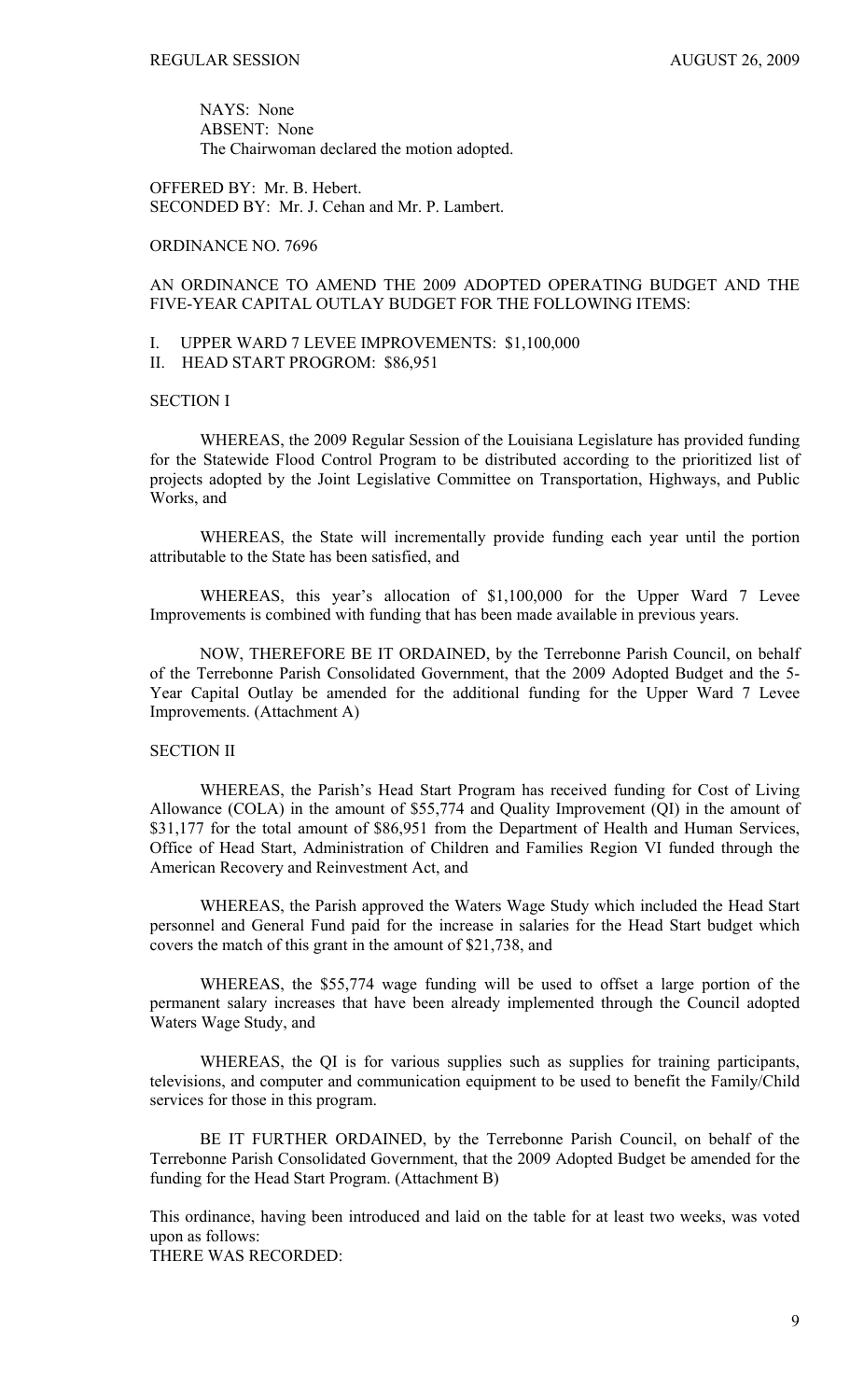YEAS: C. Voisin, J. Cehan, P. Lambert, A. Tillman, A. Williams, B. Hebert, T. Cavalier, J. Pizzolatto and K. Voisin. NAYS: None. ABSTAINING: None.

ABSENT: None. The Chairwoman declared the ordinance adopted on this, the  $26<sup>th</sup>$  day of August, 2009.

\* \* \* \* \* \* \* \* \*

# **ATTACHMENT A - Upper Ward 7 Levee Improv**

|                              |                | 2009          |             |
|------------------------------|----------------|---------------|-------------|
|                              | <b>Adopted</b> | <b>Change</b> | Amended     |
| P/W Drainage Constr Drainage | 10,616,736     | 1,100,000     | 11,716,736  |
| DOTD - Ward 7 Levee          | (1,305,203)    | (1,100,000)   | (2,405,203) |

# **ATTACHMENT B - Head Start Program**

|                                       |                          | 2009          |                |
|---------------------------------------|--------------------------|---------------|----------------|
|                                       | <b>Adopted</b>           | <b>Change</b> | <b>Amended</b> |
| <b>Allocated Salaries</b>             | $\overline{\phantom{a}}$ | 55,774        | 55,774         |
| <b>Classroom/Educational Supplies</b> | -                        | 8,293         | 8,293          |
| Communication                         | $\overline{\phantom{a}}$ | 12,624        | 12,624         |
| Computer Equipment                    | $\blacksquare$           | 6,465         | 6,465          |
| Machinery & Equipment                 | -                        | 3,795         | 3,795          |
| <b>HUD Head Start Revenue</b>         | -                        | (86,951)      | (86,951)       |
|                                       |                          |               |                |

\*\*\*\*\*\*\*\*\*\*

The Chairwoman recognized the public for comments on the following:

D. A proposed ordinance to declare vehicles, excavators, and other miscellaneous equipment from various departments as surplus and authorizing said items to be disposed of by any legally approved method

There were no comments from the public on the proposed ordinance.

 Mr. A. Tillman moved, seconded by Mr. C. Voisin and Mr. P. Lambert, "THAT, the Council close the aforementioned public hearing."

 The Chairwoman called for a vote on the motion offered by Mr. A. Tillman. UPON ROLL CALL THERE WAS RECORDED: YEAS: C. Voisin, J. Cehan, P. Lambert, A. Tillman, A. Williams, B. Hebert, T. Cavalier, J. Pizzolatto, and K. Voisin NAYS: None ABSENT: None The Chairwoman declared the motion adopted.

OFFERED BY: Mr. A. Tillman.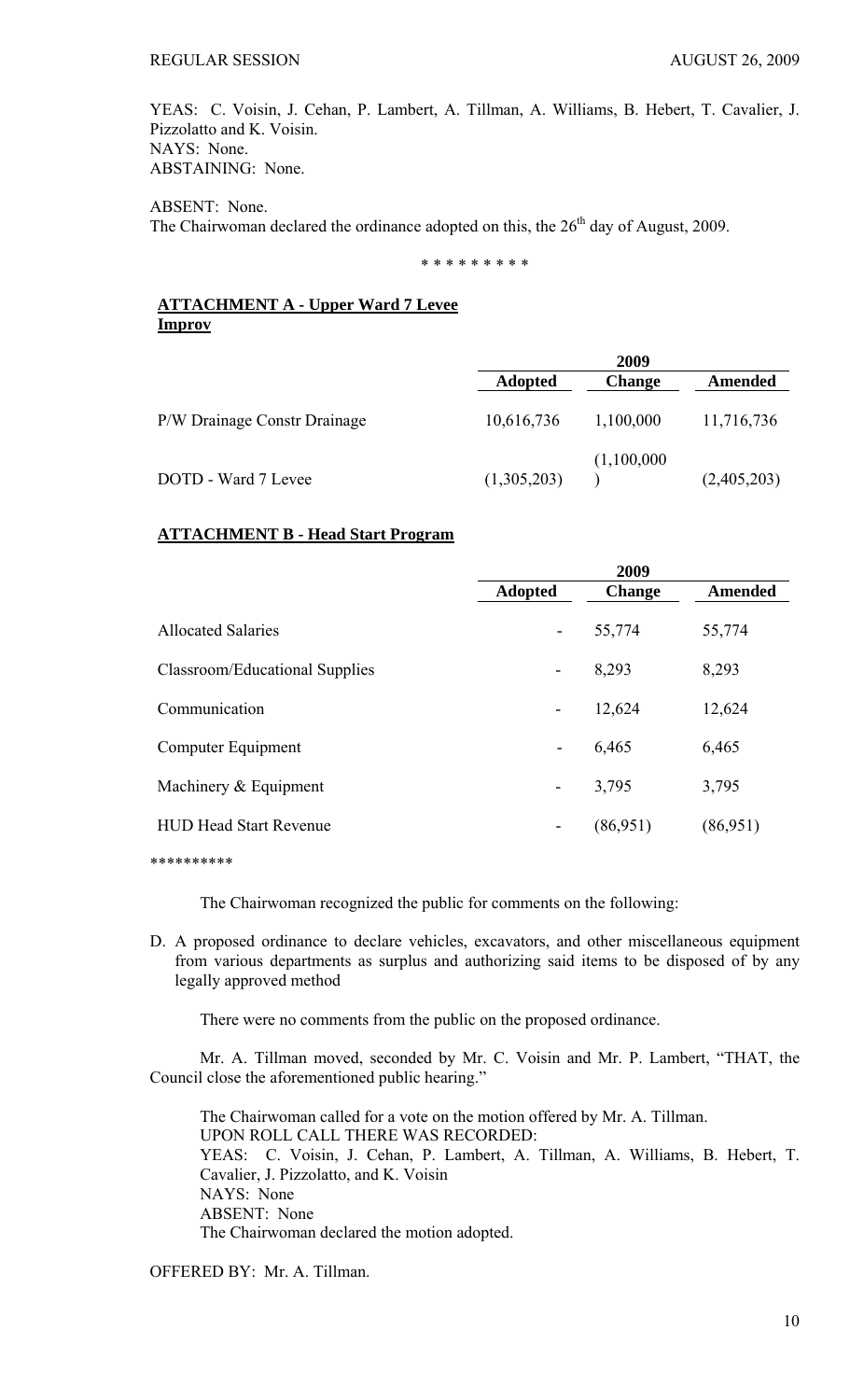SECONDED BY: Mr. C. Voisin.

### ORDINANCE NO. 7697

An Ordinance to declare vehicles, excavators, and other miscellaneous equipment from the Customer Service, Drainage, Head Start, Housing & Human Services, Houma Police, Port Commission, Purchasing, Recreation, and Vegetation departments as surplus as described in the attached Exhibit "A" and authorizing said items to be disposed of by public bid, negotiated sale, junked or by any other legally approved method.

### SECTION I

NOW THEREFORE BE IT ORDAINED that the Terrebonne Parish Council, on behalf of the Terrebonne Parish Consolidated Government, does hereby declare the attached Exhibit "A" surplus and authorizes the Parish President to dispose of said items by public bid, negotiated sale, junked or by any other legally approved method.

## SECTION II

If any word, clause, phrase, section or other portion of this ordinance shall be declared null, void, invalid, illegal, or unconstitutional, the remaining words, clauses, phrases, sections and other portions of this ordinance shall remain in force and effect, the provisions of this ordinance hereby being declared to be severable.

## SECTION III

This ordinance shall become effective upon approval by the Parish President or as otherwise provided in Section 2-13 (b) of the Home Rule Charter for a Consolidated Government for Terrebonne Parish, whichever occurs sooner.

This ordinance, having been introduced and laid on the table for at least two weeks, was voted upon as follows:

THERE WAS RECORDED:

YEAS: C. Voisin, J. Cehan, P. Lambert, A. Tillman, A. Williams, B. Hebert, T. Cavalier, J. Pizzolatto and K. Voisin.

NAYS: None.

ABSTAINING: None.

ABSENT: None.

The Chairwoman declared the ordinance adopted on this, the  $26<sup>th</sup>$  day of August, 2009.

\* \* \* \* \* \* \* \* \*

Exhibit "A", Surplus Items List

- 1- 1994 Dump Truck (Drainage)
- 1- 1999 Dodge Pick Up (Drainage)
- 2- Excavators (Drainage)
- 1- Printer (Customer Service)
- 7- Cots (Head Start)
- 1- Copier (Head Start)
- 1- Copier (Housing & Human Services)
- 8- Concrete Blocks (Houma Police)
- 1- Mobile Radar (Houma Police)
- 1- Copier (Port Commission)
- 1- Fax Machine (Port Commission)
- 1- 2002 Ford Taurus (Purchasing)
- 1- 1996 Dodge Pick Up (Recreation)
- 1- 1997 Jeep Cherokee (Vegetation)

\*\*\*\*\*\*\*\*\*\*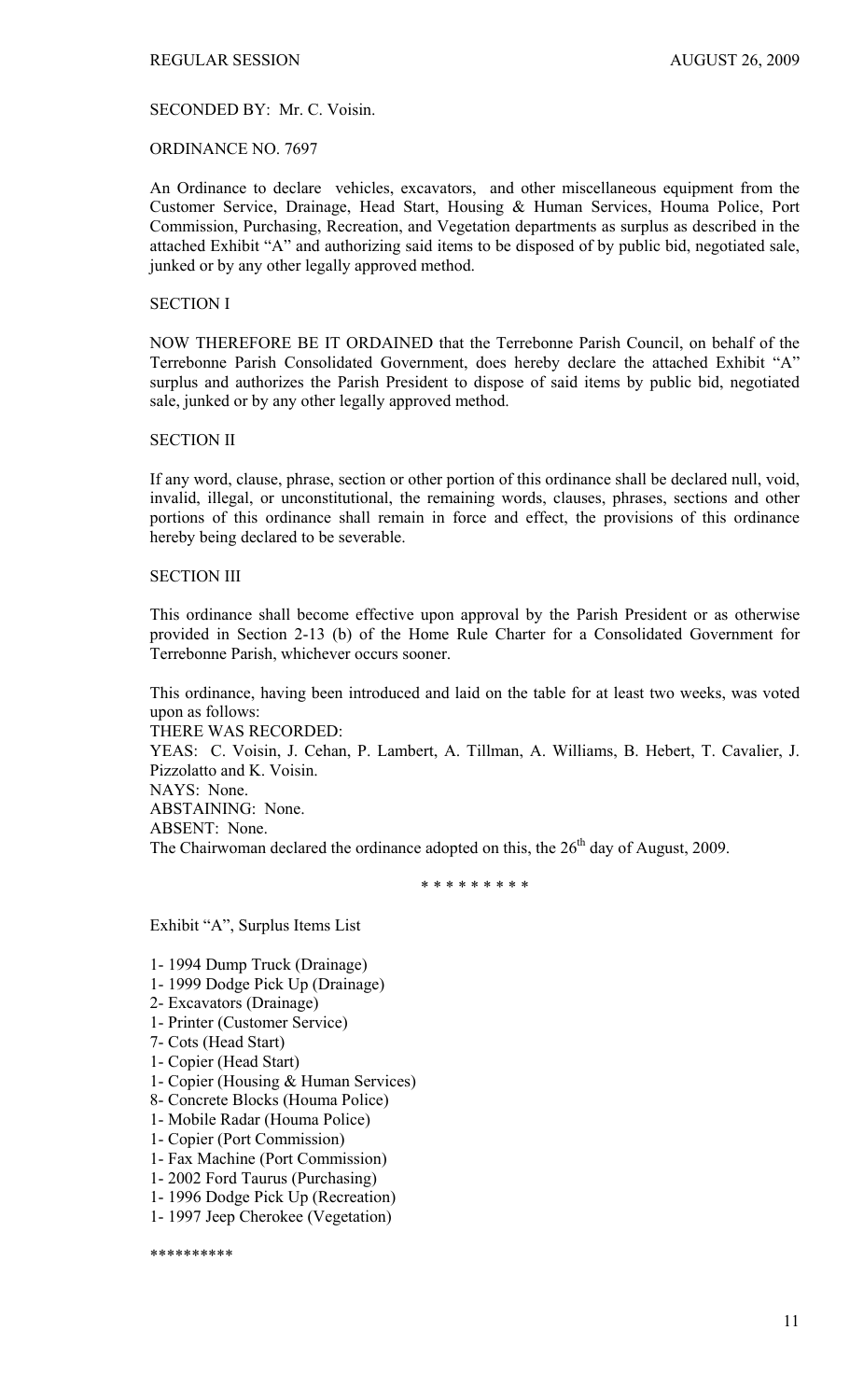The Chairwoman recognized the public for comments on the following:

E. A proposed ordinance to that will amend Section 19-76 of the Parish Code to provide for a minimum number of organizations (Krewe) members to parade

 The Chairwoman recognized Ms. Gail Veal, Bubby Drive resident, who expressed her concerns relative to the letter that was sent to Mardi Gras Krewes which initially indicated number of riders of each float, but was changed to number of membership of the Krewe. She stated that the Krewe of Tut has only been in existence for one year and hasn't had an opportunity to grow, but is being worked on. She stated that there was an unfortunate incident occurred with the mismanagement of funds, but it was not the Krewe members and that problem was being worked on to be eliminated. She stated that there were more than two people on each float. She requested the opportunity for the Krewe of Tut to develop and grow.

 The Chairwoman recognized Mr. Herdis Neil, Montegut resident, who stated that he didn't believe it makes a difference how many members are in a carnival club, but it should make a difference of how many riders are on a float. He stressed his opposition to the proposed ordinance, as is.

 The Chairwoman recognized Ms. Lotoya Keller, Antoine Street resident, who stated that she was in attendance at the Mardi Gras Review Advisory Committee meeting, and, it appeared that the decision was already made before the meeting was held. She stated that she was asked a question and responded that she did not see a problem with the Krewe of Tut getting 200 members.

There were no further comments from the public on the proposed ordinance.

 Mr. A. Tillman moved, seconded by Mr. B. Hebert and Mr. K. Voisin, "THAT, the Council send the proposed ordinance providing for a minimum number of organization (Krewe) members to parade back to the Mardi Gras Advisory Review Committee for further review." (\*SUBSTITUTE MOTION OFFERED, BUT DIES DUE TO LACK OF SECOND, \*\*ORIGINAL MOTION AMENDED AND VOTED UPON)

 Mr. J. Pizzolatto offered a substitute motion, "THAT, the Council adopt the proposed ordinance that will amend Section 19-76 of the Parish Code to provide for a minimum number of organization (Krewe) members to parade."

\*The Chairwoman declared the motion died, due to the lack of a second.

 A discussion ensued relative to whether there should be a minimum number of Mardi Gras Krewe members or whether it should be re-addressed to implement a number of riders on floats.

 \*\*Mr. A. Tillman amended the motion seconded by Mr. B. Hebert and Mr. K. Voisin, "THAT, the Council continue the public hearing on the proposed ordinance that will amend Section 19-75 of the Parish Code to provide for a minimum number of organization (Krewe) members to parade, and that the matter be sent back to the Mardi Gras Review Advisory Committee for further review."

 The Chairwoman called for a vote on the motion offered by Mr. A. Tillman. UPON ROLL CALL THERE WAS RECORDED: YEAS: C. Voisin, J. Cehan, P. Lambert, A. Tillman, A. Williams, B. Hebert, T. Cavalier, and K. Voisin NAYS: J. Pizzolatto ABSENT: None The Chairwoman declared the motion adopted.

The Chairwoman recognized the public for comments on the following: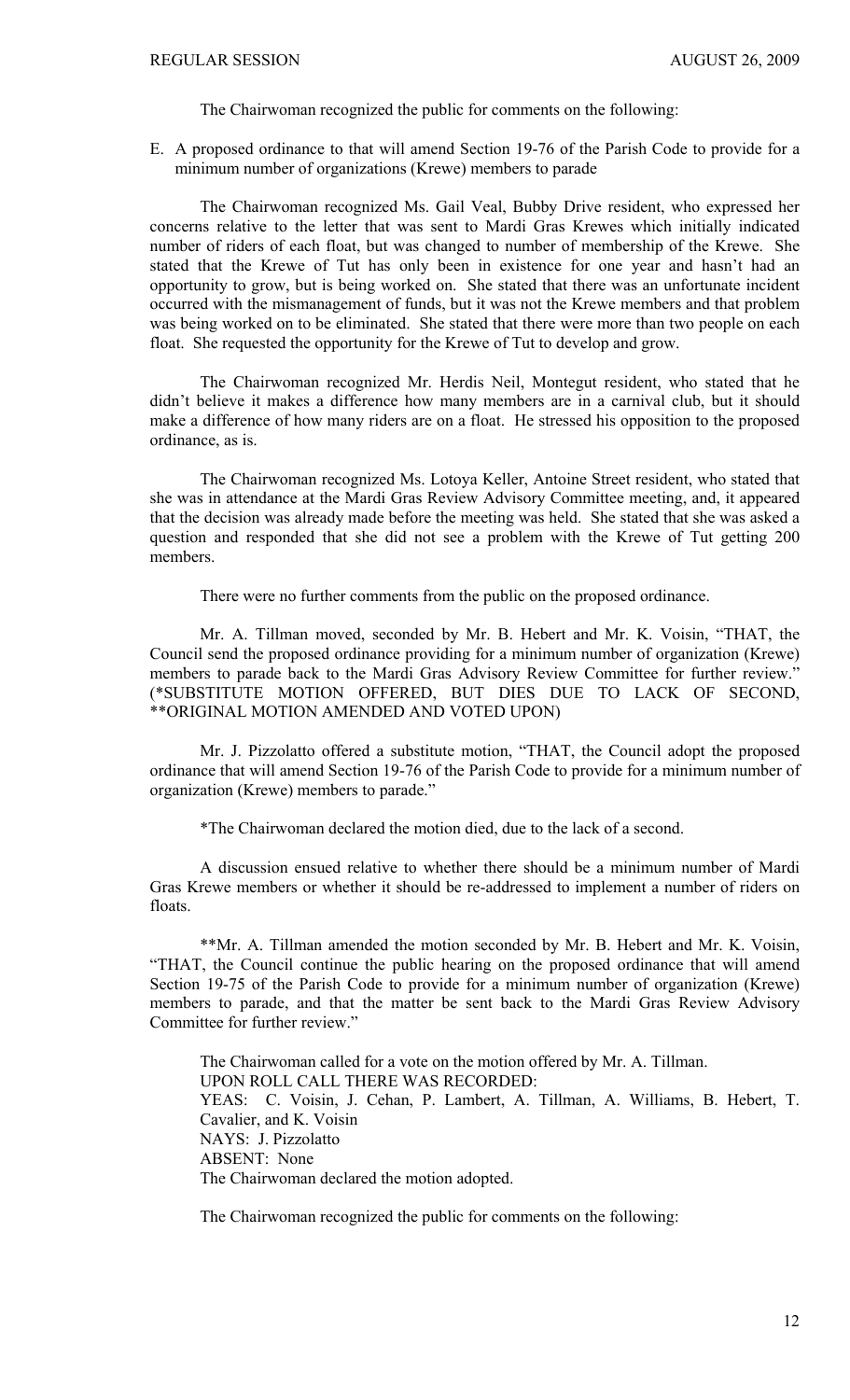F. A proposed ordinance to amend the appropriate sections of the Parish Code to allow personnel from the Houma Fire Department and area volunteer fire districts to solicit for funds for Muscular Dystrophy on two weekends in each calendar year

 The Chairwoman recognized Mr. Keith Ward, Houma Fire Department, who requested the Council's support in adopting the proposed ordinance to allow the Houma Fire Department to do their boot drives to collect funds for the Muscular Dystrophy Association on two weekends of the year.

 The Chairwoman recognized Mr. Jim Carey, Savage Drive resident, who requested the Council's support in adopting the proposed ordinance to allow the Houma Fire Department to do their boot drives to collect funds for the Muscular Dystrophy Association. He introduced his wife and his daughter,(his daughter has Muscular Dystrophy).

 The Chairwoman recognized Mr. Mickey Fonseca, Magnolia Street resident, who stated he was a former Jaycee Member and formerly collected funds for Muscular Dystrophy and expressed his support for allowing the fire department employees to once again collect money on the street.

 The Chairwoman recognized Mr. Herdis Neil, who stated he didn't understand why can shakes were banned in the first place, and expressed his support in allowing it to begin again, with some type of safety control.

There were no further comments from the public on the proposed ordinance.

 Mr. K. Voisin moved, seconded by Mr. P. Lambert, "THAT, the Council close the aforementioned public hearing."

 The Chairwoman called for a vote on the motion offered by Mr. K. Voisin. UPON ROLL CALL THERE WAS RECORDED: YEAS: C. Voisin, J. Cehan, P. Lambert, A. Tillman, A. Williams, B. Hebert, T. Cavalier, J. Pizzolatto, and K. Voisin NAYS: None ABSENT: None The Chairwoman declared the motion adopted.

 Upon questioning by Councilman C. Voisin, Mr. Keith Ward stated that off-duty firemen will be used to collect funds, but requested the use of a fire truck be allowed to hang a banner on the side of it.

 Upon further questioning by Councilman C. Voisin, Parish Attorney C. Alcock stated that the fireman certainly should not be on the clock while collecting funds, and as far as the equipment, she would think it would be very limited and would need to research the matter further.

 A discussion ensued relative to whether the solicitation ordinance should be amended to allow only the Houma Fire Department to hold a can shake to raise funds for Muscular Dystrophy; or whether it should remain as is, prohibiting anyone from doing so; or whether other not-for-profit organizations should be allowed to do so.

OFFERED BY: Mr. J. Pizzolatto. SECONDED BY: Mr. A. Tillman.

#### ORDINANCE NO. 7698

AN ORDINANCE TO AMEND ARTICLE III, "PEDDLERS AND SOLICITORS", OF CHAPTER 16 "LICENSES AND MISCELLANEOUS BUSINESS REGULATIONS," SECTION 16-53 "UNLAWFUL SOLICITATION" OF THE TERREBONNE PARISH CODE OF ORDINANCES SO AS TO ALLOW THE HOUMA FIRE DEPARTMENT AND AREA VOLUNTEER FIRE DISTRICTS TO SOLICIT FOR FUNDS FOR THE MUSCULAR DYSTROPHY ASSOCIATION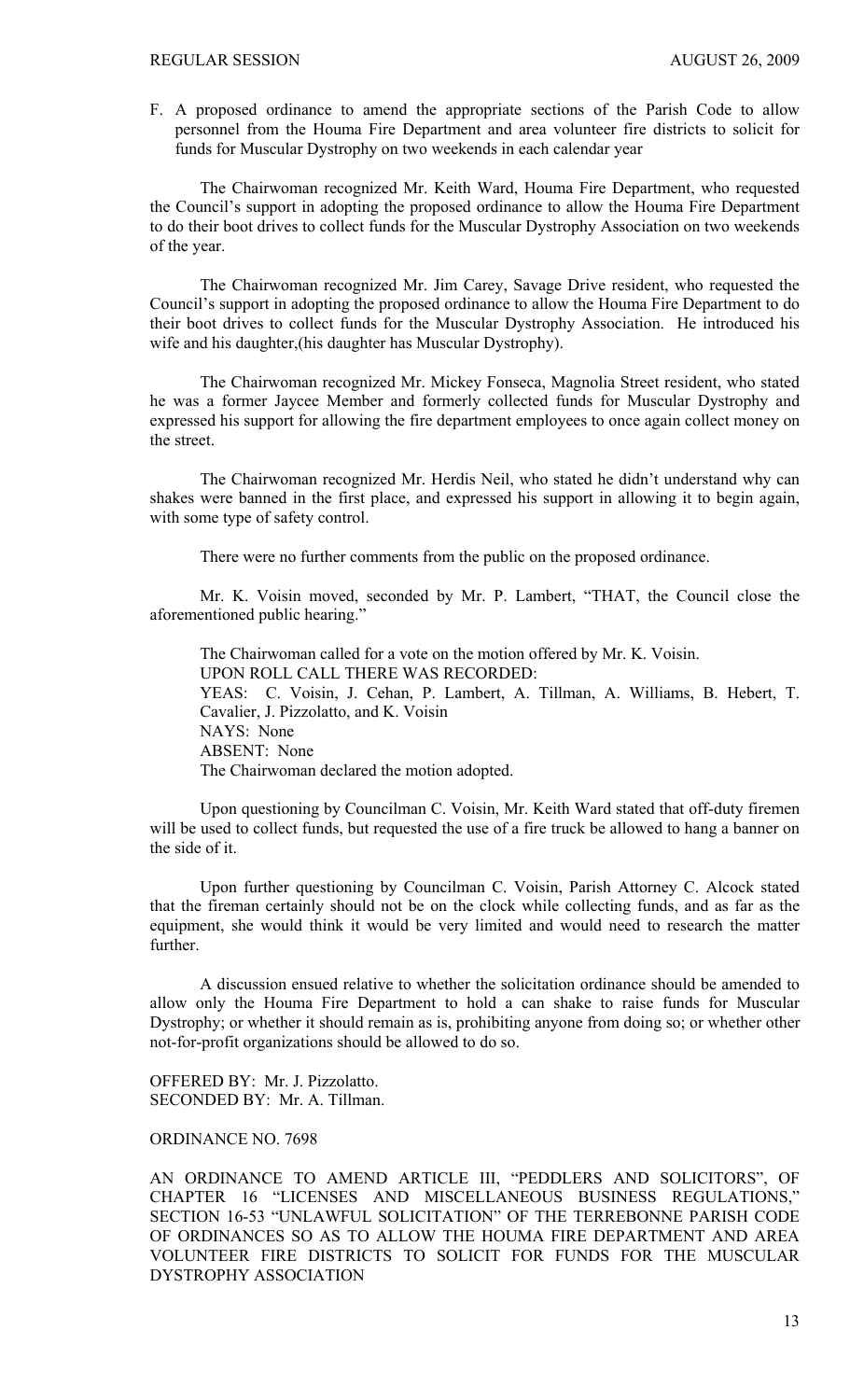WHEREAS, current provisions in the Terrebonne Parish Code of Ordinances prohibit all forms of public solicitation in Terrebonne Parish, and

WHEREAS, the members of the Houma Fire Department and area volunteer fire districts wish to contribute to the public welfare and solicit for funds from the motoring public on two separate weekends in each year to raise funds for the Muscular Dystrophy Association.

### SECTION I

BE IT ORDAINED by the Terrebonne Parish Council, acting on behalf of the Terrebonne Parish Consolidated Government, in regular session convened, does hereby approve the following change to the Parish Code as it relates to solicitation:

Sec. 16-53. Unlawful solicitation.

*{(a) through (f) remain the same}* 

(g) It shall be unlawful for any person to be upon or go upon: (1) any parish street or parish roadway; or (2) any shoulder of any parish street or parish roadway; or (3) any neutral ground or right-of-way adjacent to any parish street or parish roadway for the purpose of engaging in any solicitation from the occupants of any vehicle upon such parish street or parish roadway.

THE ONLY EXCEPTION TO THIS PROVISION SHALL BE THAT THE REPRESENTATIVES OF THE HOUMA FIRE DEPARTMENT AND AREA VOLUNTEER FIRE DISTRICTS SHALL BE ALLOWED TO SOLICIT FOR FUNDS TO HELP THE MUSCULAR DYSTROPHY ASSOCIATION (MDA) ON THE SECOND WEEKEND IN MARCH  $(3^{RD}$  WEEKEND FOR "RAIN DAY) AND ON THE SECOND WEEKEND IN NOVEMBER (3<sup>RD</sup> WEEKEND FOR "RAIN DAY"). THE EXCEPTION SHALL BE PROVIDED THAT THE PARISH GOVERNMENT SHALL BE LISTED ON A ONE MILLION DOLLAR LIABILITY INSURANCE POLICY DURING THE TIME THE SOLICITATION IS TAKING PLACE.

*{(h) remains the same}* 

(Ord. No. 4511, Art. I, § 2, 6-27-90; Ord. No. 5565, § I, 3-27-96) State law references: Unfair methods of competition by charitable organizations, etc., R.S. 51:1904.1.

#### SECTION II

If any word, clause, phrase, section or other portion of this ordinance shall be declared null, void, invalid, illegal, or unconstitutional, the remaining words, clauses, phrases, sections and other portions of this ordinance shall remain in full force and effect, the provisions of this ordinance hereby being declared to be severable.

#### SECTION III

This ordinance shall become effective upon approval by the Parish President or as otherwise provided in Section 2-13 (b) of the Home Rule Charter for a Consolidated Government of Terrebonne Parish, whichever occurs sooner.

This ordinance, having been introduced and laid on the table for at least two weeks, was voted upon as follows:

THERE WAS RECORDED:

YEAS: P. Lambert, A. Tillman, A. Williams, B. Hebert and J. Pizzolatto.

NAYS: C. Voisin, J. Cehan, T. Cavalier and K. Voisin.

ABSTAINING: None.

ABSENT: None.

The Chairwoman declared the ordinance adopted on this, the  $26<sup>th</sup>$  day of August, 2009.

\* \* \* \* \* \* \* \* \*

The Chairwoman recognized the public for comments on the following: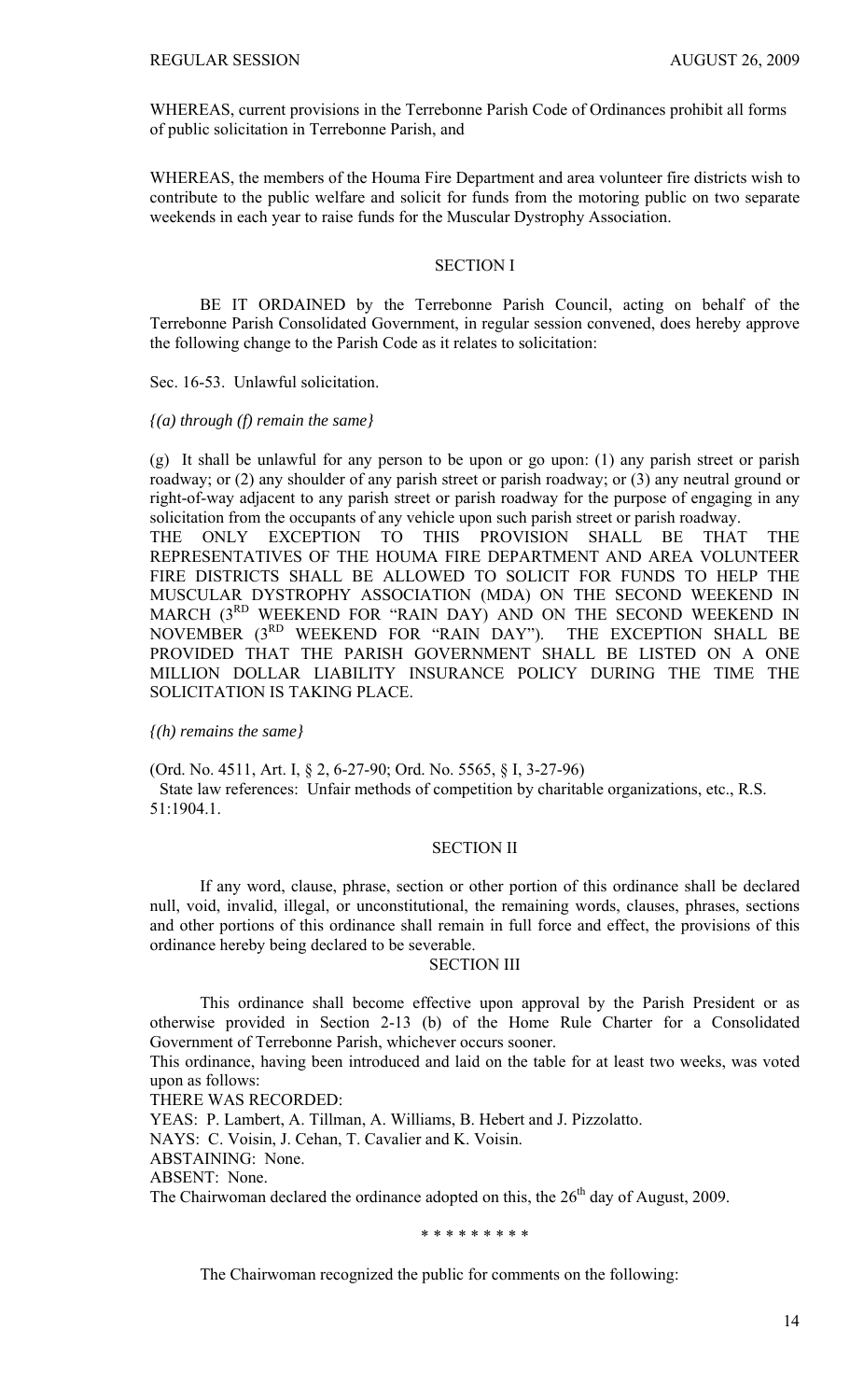G. A proposed ordinance to dedicate and accept the maintenance/operation of the streets, drainage servitudes and rights-of-way for "Sugarland Subdivision, Addendum No. 4" and to incorporate "Payton Drive" and the extension of "Blakefield Drive" into the Enhanced 911 Emergency Response System

There were no comments from the public on the proposed ordinance.

 Mr. K. Voisin moved, seconded by Mr. J. Cehan, "THAT, the Council close the aforementioned public hearing."

 The Chairwoman called for a vote on the motion offered by Mr. K. Voisin. UPON ROLL CALL THERE WAS RECORDED: YEAS: C. Voisin, J. Cehan, P. Lambert, A. Tillman, A. Williams, B. Hebert, T. Cavalier, J. Pizzolatto, and K. Voisin NAYS: None ABSENT: None The Chairwoman declared the motion adopted.

OFFERED BY: Mr. K. Voisin. SECONDED BY: Mr. J. Cehan.

## ORDINANCE NO. 7699

AN ORDINANCE DEDICATING AND ACCEPTING THE MAINTENANCE/OPERATION OF THE STREET(S), DRAINAGE SERVITUDES, AND RIGHTS-OF-WAY FOR "SUGARLAND SUBDIVISION, ADDENDUM NO. 4" AND TO INCORPORATE "PAYTON DRIVE" AND THE EXTENSION OF "BLAKEFIELD DRIVE" INTO THE ENHANCED 911 EMERGENCY RESPONSE SYSTEM FOR THE PURPOSE OF PROVIDING A BETTER MEANS OF LOCATING ADDRESSES; AND TO SET FORTH AN EFFECTIVE DATE FOR THE INCORPORATION OF STREET NAME(S), TO INFORM THE PROPER AGENCIES OF THE STREET NAME(S), AND TO AUTHORIZE THE INSTALLATION OF THE APPROPRIATE STREET SIGN(S), AND TO ADDRESS OTHER MATTERS RELATIVE THERETO.

#### SECTION I

BE IT ORDAINED that the Terrebonne Parish Council, on behalf of Terrebonne Parish Consolidated Government, dedicates and accepts the maintenance/operation of the street(s), drainage servitudes, and rights-of-way as depicted on a plat, prepared on February 18, 2009 by Milford & Associates, Inc. titled "Sugarland Subdivision, Addendum No. 4," a copy of which is attached hereto and made a part hereof;

BE IT FURTHER ORDAINED effective on the  $16<sup>th</sup>$  day of September, 2009, that "Payton Drive" and the extension of "Blakefield Drive" be incorporated into the Enhanced 911 Emergency Response System;

BE IT FURTHER ORDAINED that a copy of this ordinance be submitted to the Terrebonne Parish Communications Board, local U.S. Postal Services, fire districts, Acadian Ambulance, Terrebonne Parish Sheriff's Office, and any other appropriate agency; and

BE IT FURTHER ORDAINED that the Parish Forces be directed to install the proper street sign on the appropriate street, and that any other actions relative thereto be addressed.

### SECTION II

If any word, clause, phrase, section or other portion of this ordinance shall be declared null, void, invalid, illegal, or unconstitutional, the remaining words, clauses, phrases, sections or other portions of this ordinance shall remain in full force and effect, the provisions of this section hereby being declared to be severable.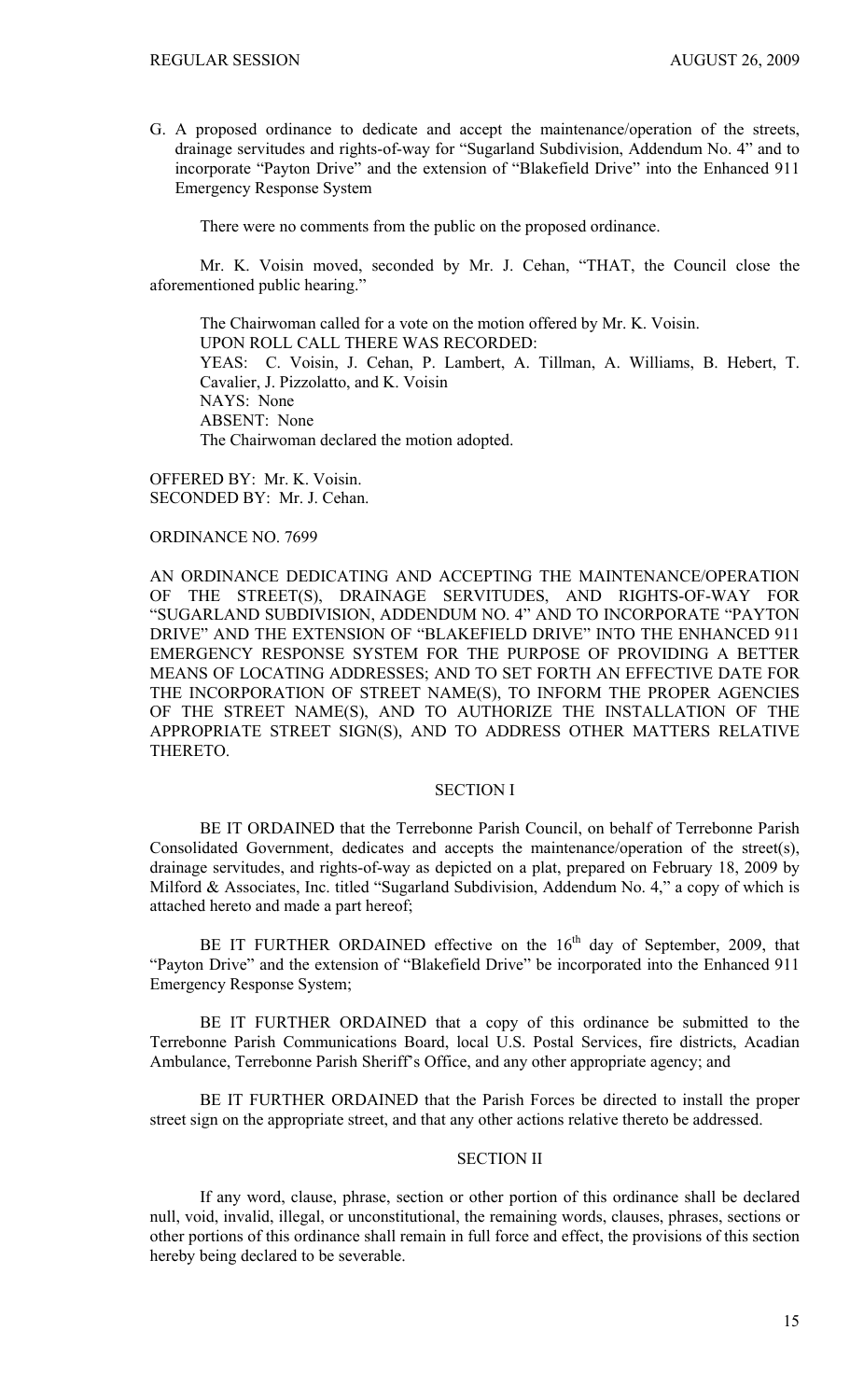This ordinance, having been introduced and laid on the table for at least two weeks, was voted upon as follows: THERE WAS RECORDED: YEAS: C. Voisin, J. Cehan, P. Lambert, A. Tillman, A. Williams, B. Hebert, T. Cavalier, J. Pizzolatto and K. Voisin. NAYS: None. ABSTAINING: None. ABSENT: None.

The Chairwoman declared the ordinance adopted on this, the  $26<sup>th</sup>$  day of August, 2009.

\* \* \* \* \* \* \* \* \*

Mr. A. Tillman moved, seconded by Mr. J. Pizzolatto, "THAT, the Council continue with the regular order of business."

 The Chairwoman called for a vote on the motion offered by Mr. A. Tillman. UPON ROLL CALL THERE WAS RECORDED: YEAS: C. Voisin, J. Cehan, P. Lambert, A. Tillman, A. Williams, B. Hebert, T. Cavalier, J. Pizzolatto, and K. Voisin NAYS: None ABSENT: None The Chairwoman declared the motion adopted.

 The Chairwoman acknowledged that nursing students from Nicholls State University were present in the audience.

 The Chairwoman recognized Mr. Thomas Ragas, Westview Drive resident, who expressed his concerns relative to receiving numerous violations from the Parish requiring him to cut his grass on properties he owns, within five days. He stated that he has only received one notice on June 25, 2009 for the structure at 2613 Truman Street for condemnation. He requested that this structure be removed from the condemnation list. Upon questioning by Councilman A. Tillman, Mr. Ragas stated that if the structure is taken off the condemnation list, he would try to make the outside of it look better. He stated he cut a lot of trees off the property.

 Councilman A. Tillman stated that he attempted to grant an extension to make repairs to the structure at 2613 Truman, but it appears that if it is taken off the condemnation list there will be no plans to improve the structure; therefore he is not taking it off the list.

 The Chairwoman recognized Mr. Herdis Neil, Montegut resident, who expressed his concerns relative to the small print for public notices in "The Courier" being hard for subscribers to read. He suggested that at least the heading be requested to be put in bold print and requested that the matter be addressed in committee.

 Councilman K. Voisin stated that he will follow up on the matter of the small print for public notices in "The Courier" and refer it to the appropriate committee for review.

 Council Clerk P. Labat stated that if the print in the notices in "The Courier" are larger, it will cost considerably more.

 The Chairwoman recognized Mr. Reggie Bourg, Country Drive resident, who expressed his concerns relative to the CDBG funding meetings that were held not being advertised well enough, in his opinion, to inform the public. He requested that the matter be referred back to the Community Development and Planning Committee for inquiry as to why the information was not adequately provided to the public for the meetings that were held.

 Planning and Zoning Director P. Director clarified that Mr. Darryl Waire is the Director of Community Development, and although Federal Programs Division was under the Planning Department for eight years, there were successful in obtaining additional federal funding and became their own department.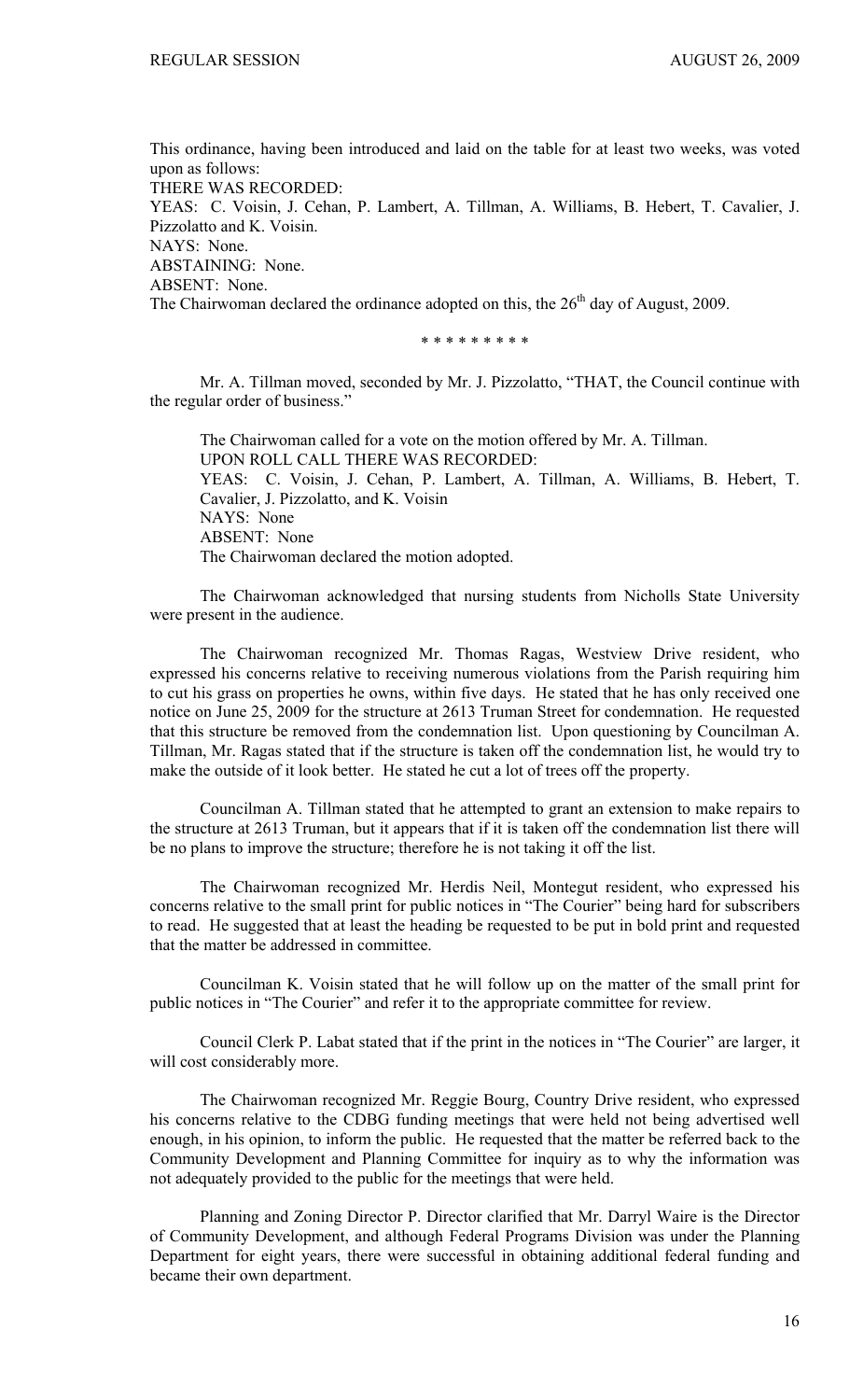Chairwoman A. Williams explained that there is a difference between CDBG Recovery Funds and CDBG Program funds.

 Parish Manager A. Levron explained that the annual plan of the CDBG has minimum public participation requirements necessary, the meetings are published in "The Courier" and they are held in accordance with HUD guidelines. He stated that perhaps there could be more notification in excess of the requirements.

 The Chairwoman called for a report on the Public Services Committee meeting held on 8/24/09, whereupon the Committee Vice-Chairman, noting that ratification of the minutes calls a public hearing on 9/9/09, rendered the following:

## **PUBLIC SERVICES COMMITTEE**

#### **AUGUST 24, 2009**

 The Vice Chairman, Johnny Pizzolatto, called the Public Services Committee meeting to order at 5:30 p.m. in the Terrebonne Parish Council Meeting Room with the Invocation led by K. Voisin and the Pledge of Allegiance led by C. Voisin. Upon roll call, Committee Members recorded as present were: B. Hebert, P. Lambert, J. Pizzolatto, A. Tillman, C. Voisin, K. Voisin, and A. Williams. Committee Members T. Cavalier and J. Cehan were recorded as absent and Committee Member A. Williams entered the proceedings at 5:36 p.m. A quorum was declared present.

 The Vice Chairman noted that Committee Member T. Cavalier was unable to attend this evening's committee meeting due to a family emergency and Committee Member J. Cehan was unable to attend due to an unexpected business commitment. He added that Committee Member J. Cehan has requested that the Committee allow the speakers to speak this evening and defer action until Wednesday's Council meeting.

Mr. Sid Sundberry, attorney for U. S. Oil and Gas, Inc., stated that it is the intent of U. S. Oil and Gas, Inc. to only produce salt water and suggested that any permits issued be specifically conditioned to include this and that the Parish reserves the right to inspect and monitor the activities at the site.

Committee Member A. Williams entered the proceedings at this time.

Mr. William Clay Kimbrell of Baton Rouge, LA, reiterated Mr. Sundberry's comments noting that only salt water will be produced in the injection well; that the well will be a Class 2 which deals with salt water only; suggested that the permit stipulate that the injection well site can only be used for salt water production; and explained the construction of the injection well.

Parish Attorney Courtney Alcock noted that the Council's action can not override the decision of the Department of Natural Resources, but could include certain local stipulations for the permit.

Mr. A. Tillman moved, seconded by Mr. C. Voisin, "THAT, the Public Services Committee defer action with respect to the issuance of a variance for a saltwater injection well to U. S. Oil and Gas, Inc. until Wednesday's Council meeting."

 The Vice Chairman called for the vote on the motion offered by Mr. A. Tillman. UPON ROLL CALL THERE WAS RECORDED: YEAS: B. Hebert, P. Lambert, J. Pizzolatto, A. Tillman, C. Voisin, K. Voisin, and A. Williams. NAYS: None. ABSENT: T. Cavalier and J. Cehan. The Vice Chairman declared the motion adopted.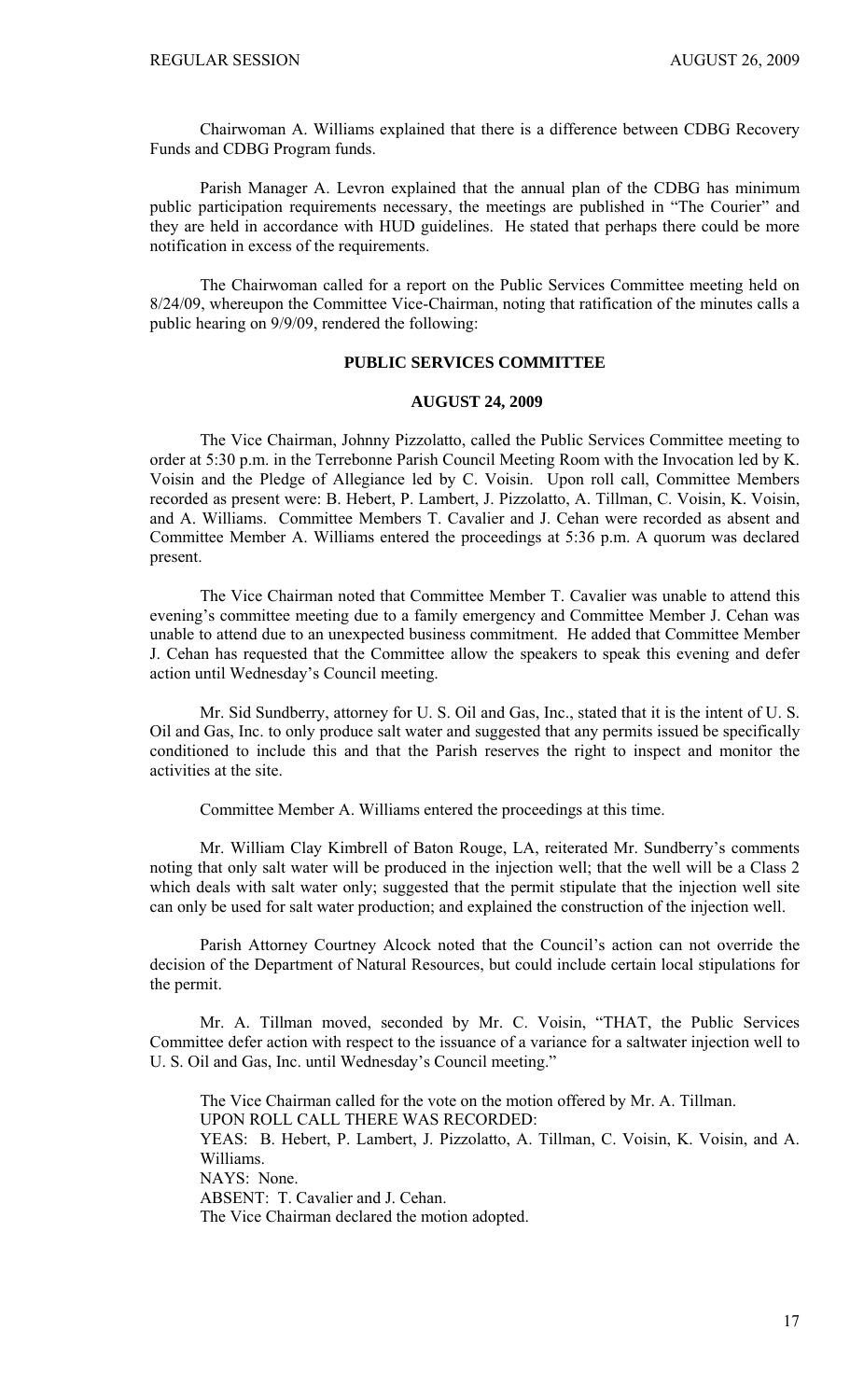OFFERED BY: Mr. P. Lambert. SECONDED BY: Mr. C. Voisin.

#### RESOLUTION NO. 09-424

A resolution ratifying the appointment of the engineering firm of T. Baker Smith, Inc., to provide engineering services for the Bourg Company Canal Emergency Mooring Piles (LCDBG) Project; and authorizing execution of an engineering agreement for these services.

 WHEREAS, the Terrebonne Parish Consolidated Government wishes to obtain LCDBG funding for Bourg Company Canal Emergency Mooring Piles (LCDBG) Disaster Recovery Program through the Fisheries Infrastructure Assistance Program, and

 WHEREAS, the engineering firm of T. Baker Smith, Inc., has been selected through the Request for Qualifications process to provide the required services for the Bourg Company Canal Emergency Mooring Piles (LCDBG) Project; and

 NOW, THEREFORE BE IT RESOLVED that the Terrebonne Parish Council (Public Services Committee), on behalf of the Terrebonne Parish Consolidated Government, does hereby ratify the appointment of the engineering firm of T. Baker Smith, Inc., by Terrebonne Parish President Michel Claudet for professional engineering services for the Bourg Company Canal Emergency Mooring Piles (LCDBG) Project; and

 BE IT FURTHER RESOLVED that the Terrebonne Parish Council, on behalf of the Terrebonne Parish Consolidated Government, does hereby authorize the execution of an engineering agreement with the engineering firm of T. Baker Smith, Inc., by Terrebonne Parish President Michel Claudet, for the Bourg Company Canal Emergency Mooring Piles (LCDBG) Project.

THERE WAS RECORDED: YEAS: B. Hebert, P. Lambert, J. Pizzolatto, A. Tillman, C. Voisin, K. Voisin and A. Williams. NAYS: None. ABSTAINING: None. NOT VOTING: None. ABSENT: T. Cavalier and J. Cehan. The Vice Chairman declared the resolution adopted on this, the  $24<sup>th</sup>$  day of August, 2009. \* \* \* \* \* \* \* \* \*

OFFERED BY: Ms. A. Williams. SECONDED BY: Mr. C. Voisin.

RESOLUTION NO. 09-425

A Resolution providing approval of Amendment No. 3 to the Engineering Agreement for Parish Project No. 05-ECD-11, Bayou Terrebonne Boardwalk Project, Terrebonne Parish, Louisiana.

 WHEREAS, the Terrebonne Parish Consolidated Government entered into an Engineering Agreement dated January 24, 2006 with GSE Associates, Inc. for the project entitled Parish Project No. 05-ECD-11, Bayou Terrebonne Boardwalk Project, Terrebonne Parish, Louisiana, and

 WHEREAS, the OWNER has agreed to provide funding to complete the Base Bid and Alternate No. 1 for Phase II, Segment 1, Contract 2 of the Bayou Terrebonne Boardwalk Project, and

 WHEREAS, the compensation for the Project Representative Services associated with Phase II, Segment 1, Contract 2 can be best adjusted for the additional services by increasing the Limitation of Costs.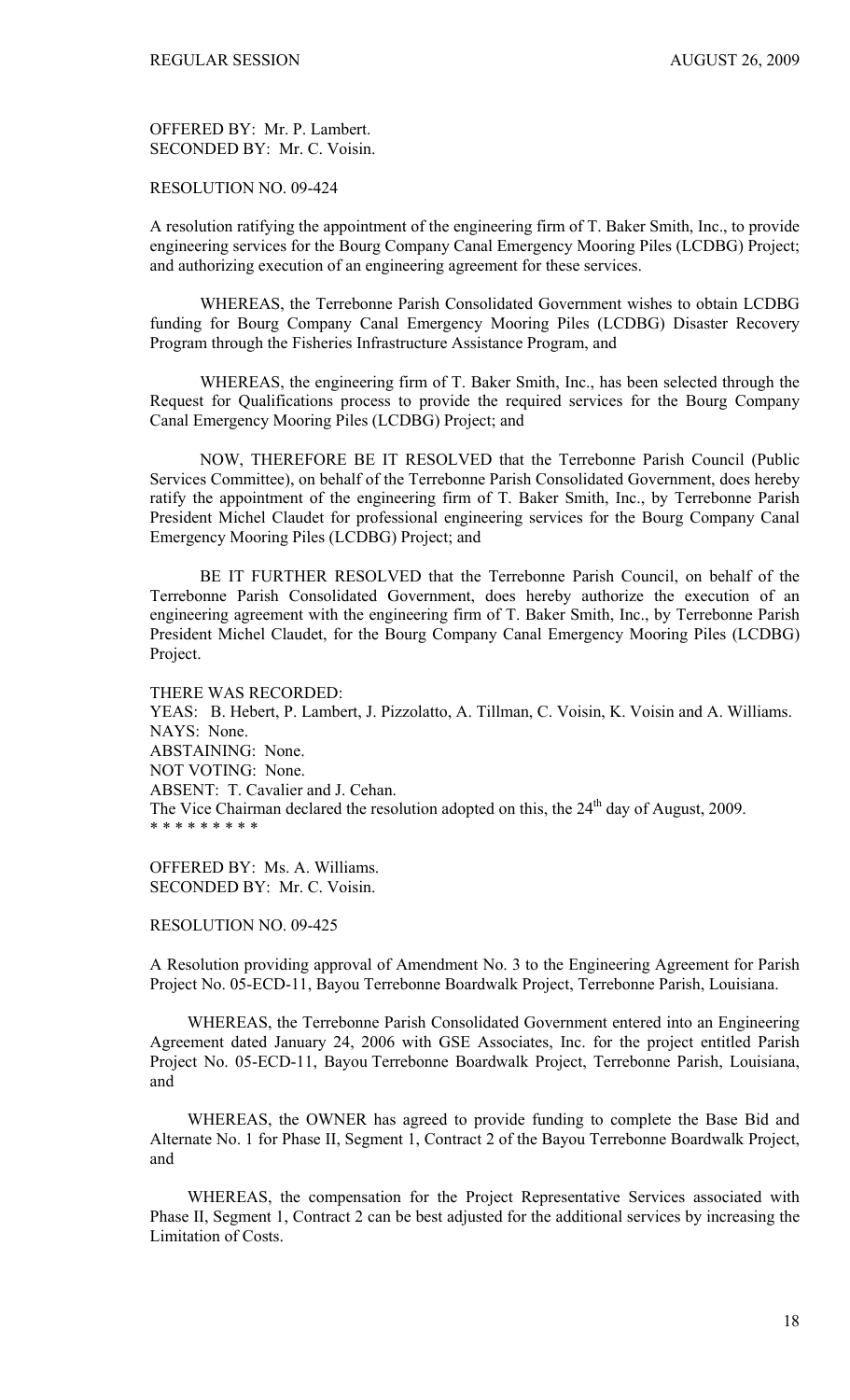NOW, THEREFORE, BE IT FURTHER RESOLVED that the Terrebonne Parish Council (Public Services Committee), on behalf of the Terrebonne Parish Consolidated Government, does hereby approve this Amendment No. 3 to the Engineering Agreement for Phase II, Segment 1, Contract 2, Additional services will increase by a total amount of \$15,000 as set forth in said Amendment No. 3 and authorizes the Parish President, Michel Claudet to execute this Amendment No. 3 to the Engineering Agreement for Parish Project No. 05-ECD-11, Bayou Terrebonne Boardwalk Project, Terrebonne Parish, Louisiana, with GSE Associates, Inc., and

 BE IT FURTHER RESOLVED that a certified copy of the resolution be forwarded to the Engineer, GSE Associates, Inc.

THERE WAS RECORDED: YEAS: B. Hebert, P. Lambert, J. Pizzolatto, A. Tillman, C. Voisin, K. Voisin and A. Williams. NAYS: None. ABSTAINING: None. NOT VOTING: None. ABSENT: T. Cavalier and J. Cehan. The Vice Chairman declared the resolution adopted on this, the 24<sup>th</sup> day of August, 2009. \* \* \* \* \* \* \* \* \*

OFFERED BY: Mr. K. Voisin. SECONDED BY: Mr. B. Hebert.

RESOLUTION NO. 09-426

A resolution authorizing the execution of Change Order No. 1 to the Construction Agreement for Parish Project No. 05-ECD-11, FPC Project No. 50-J55-04-01, Bayou Terrebonne Bayouwalk, Enhancement Project, Phase I - Contract II, Terrebonne Parish, Louisiana.

 WHEREAS, the Terrebonne Parish Consolidated Government entered into a construction agreement dated June 24, 2009 with Sealevel Construction, Inc., Recordation Number 1325489 for Parish Project No. 05-ECD-11, FPC Project No. 50-J55-04-01, Bayou Terrebonne Bayouwalk, Enhancement Project, Phase I - Contract II, Terrebonne Parish, Louisiana, and

 WHEREAS, this Change Order has been recommended for additional electrical conduits and photo control for the new light standards as described on the attached Change Order No. 1 for the above referenced project, and

 WHEREAS, the Change Order is necessary in order to increase the overall contract price by \$3,001.00 and has no increase in the contract time, and

 WHEREAS, this Change Order No. 1 has been recommended by the Engineer, GSE Associates, Inc., for this project.

 NOW, THEREFORE, BE IT RESOLVED that the Terrebonne Parish Council (Public Services Committee), on behalf of the Terrebonne Parish Consolidated Government, does hereby approve and authorize the execution by Terrebonne Parish President, Michel Claudet, of Change Order No. 1 to the construction agreement with Sealevel Construction, Inc. for Parish Project No. 05-ECD-11, FPC Project No. 50-J55-04-01, Bayou Terrebonne Bayouwalk Enhancement Project, Phase I - Contract II, Terrebonne Parish, Louisiana for an increase in the amount of Three Thousand, One Dollar and No Cents (\$3,001.00) to the contract amount as described on Change Order No. 1, and

 BE IT FURTHER RESOLVED that a certified copy of the resolution be forwarded to the Engineer, GSE Associates, Inc.

THERE WAS RECORDED:

YEAS: B. Hebert, P. Lambert, J. Pizzolatto, A. Tillman, C. Voisin, K. Voisin and A. Williams. NAYS: None. ABSTAINING: None.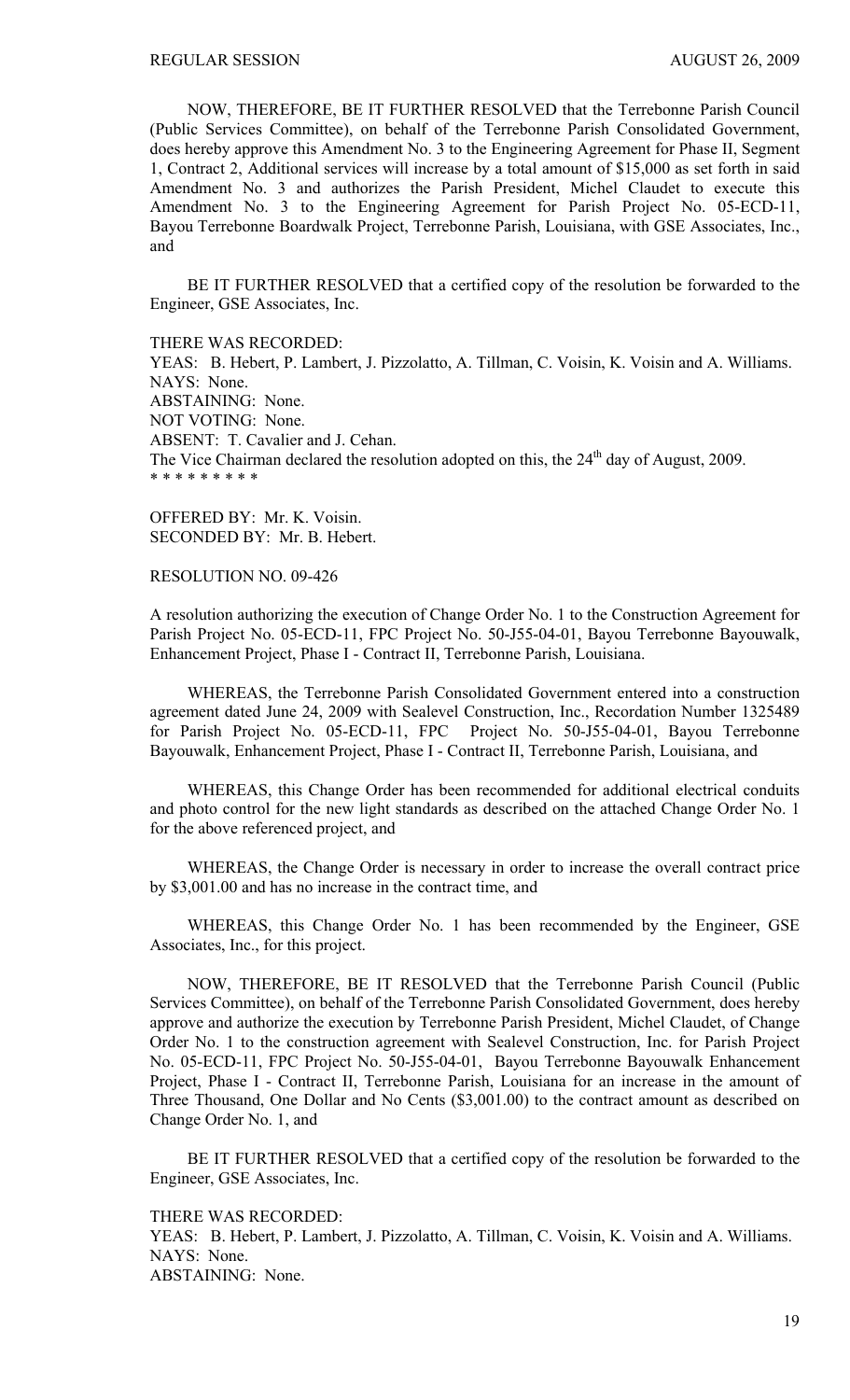NOT VOTING: None.

#### ABSENT: T. Cavalier and J. Cehan.

The Vice Chairman declared the resolution adopted on this, the  $24<sup>th</sup>$  day of August, 2009. \* \* \* \* \* \* \* \* \*

 Staff Engineer Jeanne Bray explained that funding for the aforementioned project is derived from the Houma Downtown Development Corporation and Facility Planning & Control. She added that there is sufficient funding to cover the \$3,000.00 increase.

OFFERED BY: Ms. A. Williams. SECONDED BY: Mr. K. Voisin.

## RESOLUTION NO. 09-427

A resolution authorizing the execution of Change Order No. 2 to the Construction Agreement for Parish Project No. 05-ECD-11, FPC Project No. 50-J55-04-01, Bayou Terrebonne Bayouwalk, Enhancement Project, Phase I - Contract II, Terrebonne Parish, Louisiana.

 WHEREAS, the Terrebonne Parish Consolidated Government entered into a construction agreement dated June 24, 2009 with Sealevel Construction, Inc., Recordation Number 1325489 for Parish Project No. 05-ECD-11, FPC Project No. 50-J55-04-01, Bayou Terrebonne Bayouwalk, Enhancement Project, Phase I - Contract II, Terrebonne Parish, Louisiana, and

 WHEREAS, this Change Order No. 2 has been recommended for the addition of Bid Alternate Proposal No. 1 and an addition of Contract Item S-010, photo control twist-lock receptacle and the photo cell for new light standards, as described on the attached Change Order No. 2 for the above referenced project, and

 WHEREAS, the Change Order No. 2 is necessary in order to increase the overall contract price by \$209,611.00 and a 45 day increase in the contract time, and

 WHEREAS, this Change Order No. 2 has been recommended by the Engineer, GSE Associates, Inc., for this project, and whereas additional engineering services are required of GSE Associates, Inc. in connection with the work authorized in Change Order No. 2.

 NOW, THEREFORE, BE IT RESOLVED that the Terrebonne Parish Council (Public Services Committee), on behalf of the Terrebonne Parish Consolidated Government, does hereby approve and authorize the execution by Terrebonne Parish President, Michel Claudet, of Change Order No. 2 to the construction agreement with Sealevel Construction, Inc. for Parish Project No. 05-ECD-11, FPC Project No. 50-J55-04-01, Bayou Terrebonne Bayouwalk Enhancement Project, Phase I - Contract II, Terrebonne Parish, Louisiana for an increase in the amount of Two Hundred Nine Thousand, Six Hundred Eleven Dollars and No Cents (\$209,611.00) to the contract amount as described on Change Order No. 2, contingent upon a budget adjustment, and

 BE IT FURTHER RESOLVED that a certified copy of the resolution be forwarded to the Engineer, GSE Associates, Inc.

THERE WAS RECORDED: YEAS: B. Hebert, P. Lambert, J. Pizzolatto, A. Tillman, C. Voisin, K. Voisin and A. Williams. NAYS: None. ABSTAINING: None. NOT VOTING: None. ABSENT: T. Cavalier and J. Cehan. The Vice Chairman declared the resolution adopted on this, the  $24<sup>th</sup>$  day of August, 2009. \* \* \* \* \* \* \* \* \*

 Mr. Phil Schexnayder of GSE Associates, Inc. stated that the aforementioned project is being funded through proceeds from the Parish's hotel/motel tax and that Administration has been requested to pay the increase and will be reimbursed next year.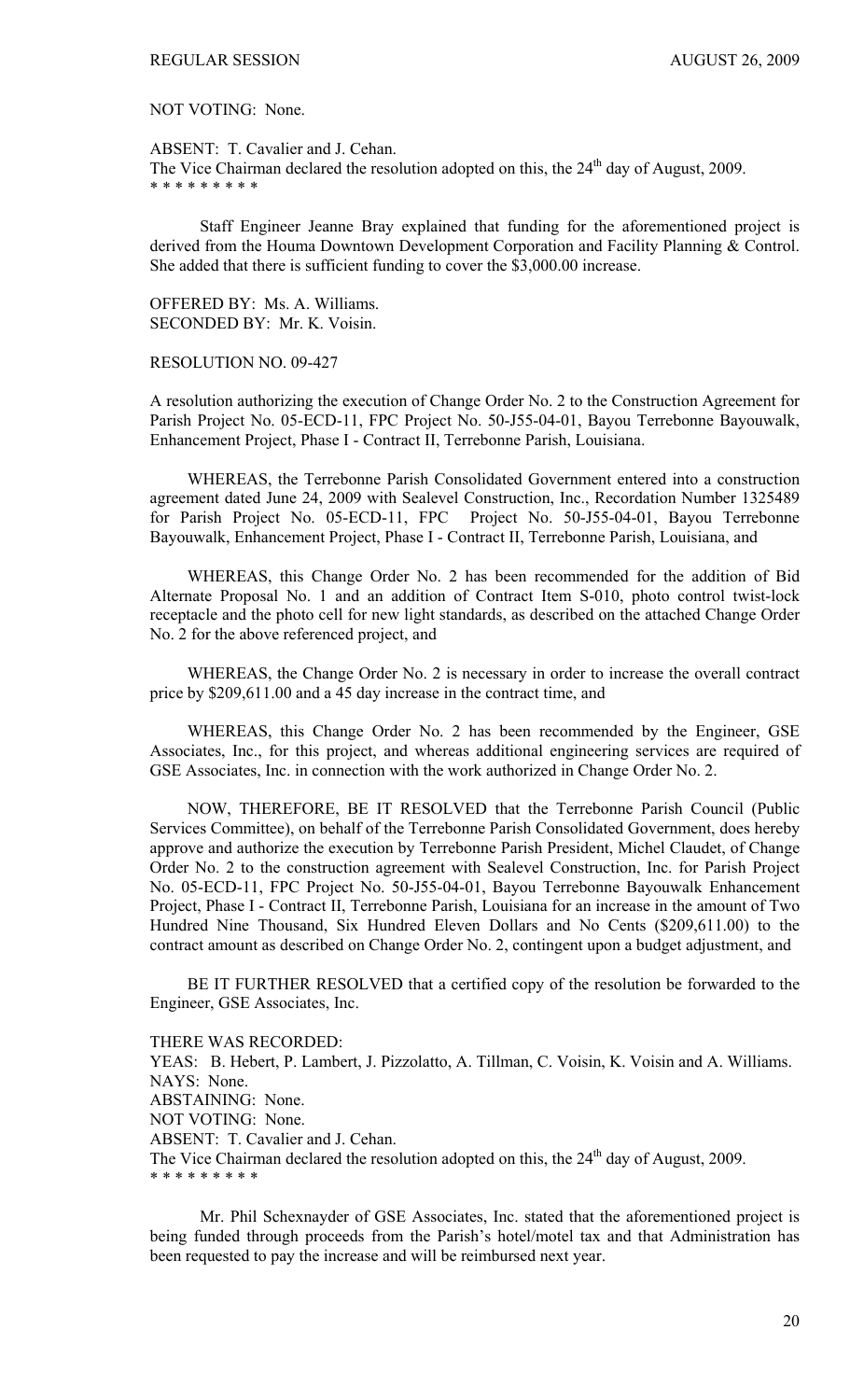Parish Manager Al Levron explained that the Parish President is recommending that the Parish Government advance funding for the aforementioned project due to the construction pricing being good at this time and the potential of future earnings from the Parish hotel/motel tax. He continued that only the "boardwalk" is being funding at this time; that the project was bid as a base bid and an alternate bid for the downtown park; that the current project consists of extending the "boardwalk" from downtown to Barrow Street; and that the alternate bid is contingent upon a change order.

 Chief Finance Officer Jamie Elfert explained that funding from the General Fund is being used for the project in anticipation of the funding being reimbursed to the General Fund.

OFFERED BY: Mr. K. Voisin. SECONDED BY: Mr. C. Voisin.

RESOLUTION NO. 09-428

A Resolution authorizing the execution of Change Order No. 1 (Balancing) to the Construction Agreement for Parish Project No. 02-DRA-28, Little Bayou Black Drainage Improvements; Forced Drainage Project 1-1A – Phase 2 (Polk to Ouiski Bayou), State Project Number 576-55- 0015(332), Terrebonne Parish, Louisiana.

WHEREAS, the Terrebonne Parish Consolidated Government entered into a construction agreement dated October  $9<sup>th</sup>$ , 2008 with Wilco Industrial Services, LLC., Recordation Number 1307362, for Parish Project No. 02-DRA-28, Little Bayou Black Drainage Improvements; Forced Drainage Project 1-1A – Phase 2, State Project Number 576-55-0015(332), Terrebonne Parish, Louisiana, and

WHEREAS, this change order has been recommended so as to balance original contract quantities to actual contract quantities, and

WHEREAS, this change order is necessary in order to decrease the overall contract price by \$92,225.26, and

WHEREAS, this Change Order No. 1 (Balancing) has been recommended by the Engineer, T. Baker Smith, Inc., for this project.

NOW, THEREFORE BE IT RESOLVED that the Terrebonne Parish Council (Public Services Committee), on behalf of the Terrebonne Parish Consolidated Government, does hereby approve and authorize the execution by Terrebonne Parish President Michel Claudet of Change Order No. 1 (Balancing) to the construction agreement with Wilco Industrial Services, Inc. for Parish Project No. 02-DRA-28, Little Bayou Black Drainage Improvements; Forced Drainage Project 1-1A – Phase 2, STP No. 576-55-0015(332), Terrebonne Parish, Louisiana for a decrease in the amount of Ninety-Two Thousand, Two Hundred Twenty-Five Dollars and Twenty-Six Cents \$92,225.26 to the contract amount as described on Change Order No. 1 (Balancing), and

BE IT FURTHER RESOLVED that a certified copy of the resolution be forwarded to the Engineer, T. Baker Smith, Inc.

THERE WAS RECORDED: YEAS: B. Hebert, P. Lambert, J. Pizzolatto, A. Tillman, C. Voisin, K. Voisin and A. Williams. NAYS: None. ABSTAINING: None. NOT VOTING: None. ABSENT: T. Cavalier and J. Cehan. The Vice Chairman declared the resolution adopted on this, the 24<sup>th</sup> day of August, 2009. \* \* \* \* \* \* \* \* \*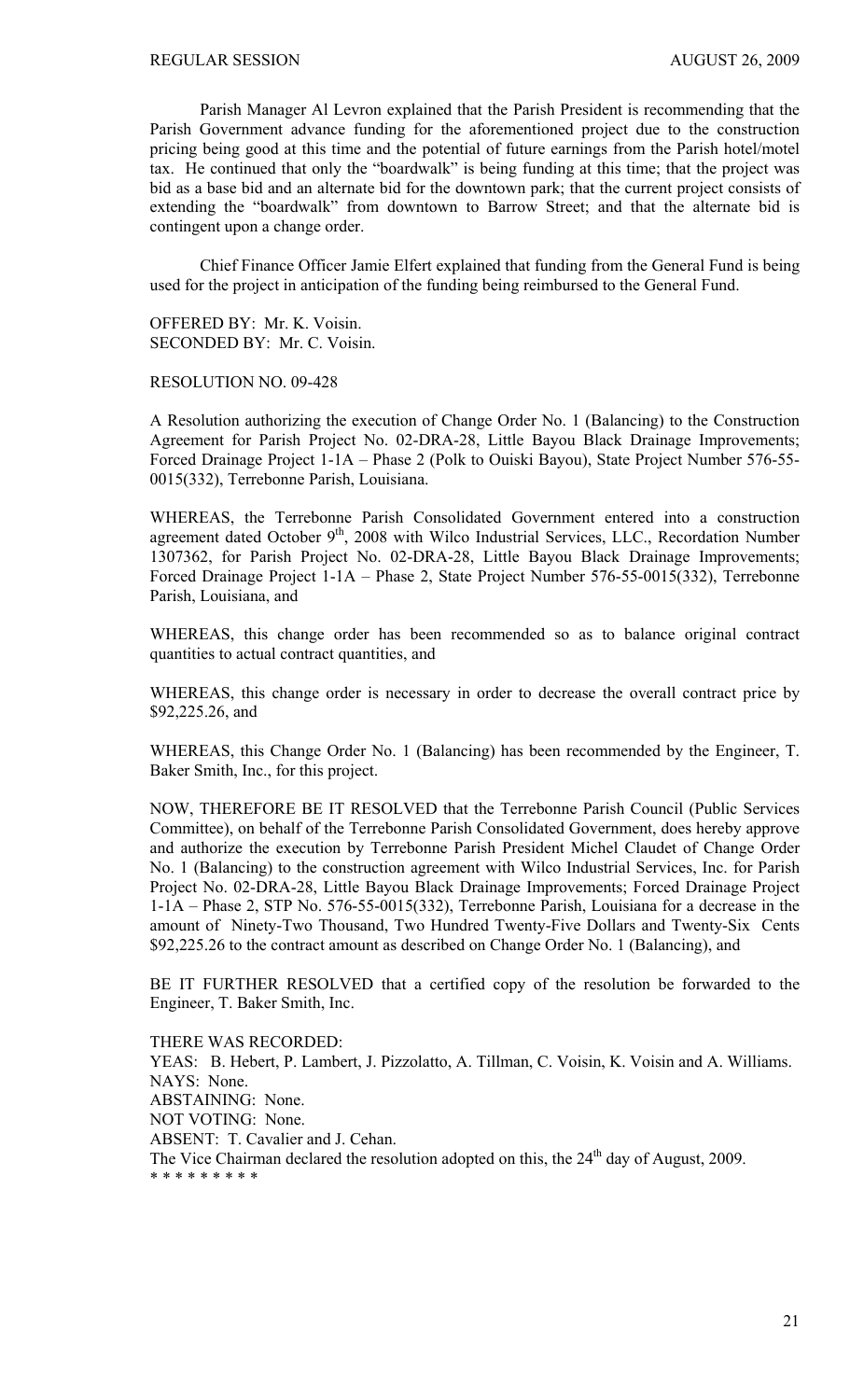OFFERED BY: Mr. P. Lambert. SECONDED BY: Mr. B. Hebert.

### RESOLUTION NO. 09-429

A resolution authorizing the execution of Change Order No. 1 for the Construction Agreement for Parish Project No. 09-LEV-18, Lower Ward 7 Levee Maintenance Interim Lift; North of Boudreaux Canal to South of Lashbrook Pump Station, Terrebonne Parish, Louisiana.

 WHEREAS, the Terrebonne Parish Consolidated Government entered into a contract dated July 16th, 2009, with Phylway Construction, LLC., for the Parish Project No. 09-LEV-18, Lowerr Ward 7 Levee Maintenance Interim Lift; North of Boudreaux Canal to South of Lashbrook Pump Station, Terrebonne Parish, Louisiana, and

 WHEREAS, this change order has been recommended so as to repair a section of levee near the pipeline canal north of Lashbrook Pump Station, and

 WHEREAS, this change order is necessary in order to increase the contract price by \$19,800, and

 WHEREAS, this Change Order No. 1 has been recommended by the ENGINEER, Shaw Coastal, Inc. for this project

 NOW, THEREFORE BE IT RESOLVED that the Terrebonne Parish Council (Public Services Committee), on behalf of the Terrebonne Parish Consolidated Government, does hereby approve and authorize the execution by Terrebonne Parish President Michel Claudet of Change Order No. 1 to the construction agreement with Phylway Construction, LLC, to perform construction services for Parish Project No. 09-LEV-18, Lower Ward 7 Levee Maintenance Interim Lift; North of Boudreaux Canal to South of Lashbrook Pump Station, for an increase in the amount of Nineteen Thousand, Eight Hundred Dollars and No Cents (\$19,800) to the original contract amount, and

 BE IT FURTHER RESOLVED that a certified copy of the resolution be forwarded to the Engineer, Shaw Coastal, Inc.

THERE WAS RECORDED:

YEAS: B. Hebert, P. Lambert, J. Pizzolatto, A. Tillman, C. Voisin, K. Voisin and A. Williams. NAYS: None. ABSTAINING: None. NOT VOTING: None. ABSENT: T. Cavalier and J. Cehan. The Vice Chairman declared the resolution adopted on this, the 24<sup>th</sup> day of August, 2009. \* \* \* \* \* \* \* \* \*

OFFERED BY: Mr. P. Lambert. SECONDED BY: Mr. B. Hebert.

#### RESOLUTION NO. 09-430

A resolution authorizing the execution of Change Order No. 1 to the Construction Agreement for Parish Project No. 08-BRG-50, Toussaint-Foret Bridge Over Bayou Petit Caillou Rehabilitation Repair, Terrebonne Parish, Louisiana.

WHEREAS, the Terrebonne Parish Consolidated Government entered into a contract dated June 17th, 2009, with F. Miller Construction, L.L.C.; Recordation Number 1324940, for the Toussaint-Foret Bridge Over Bayou Petit Caillou Rehabilitation Repair, Parish Project No. 08-BRG-50, Terrebonne Parish, Louisiana, and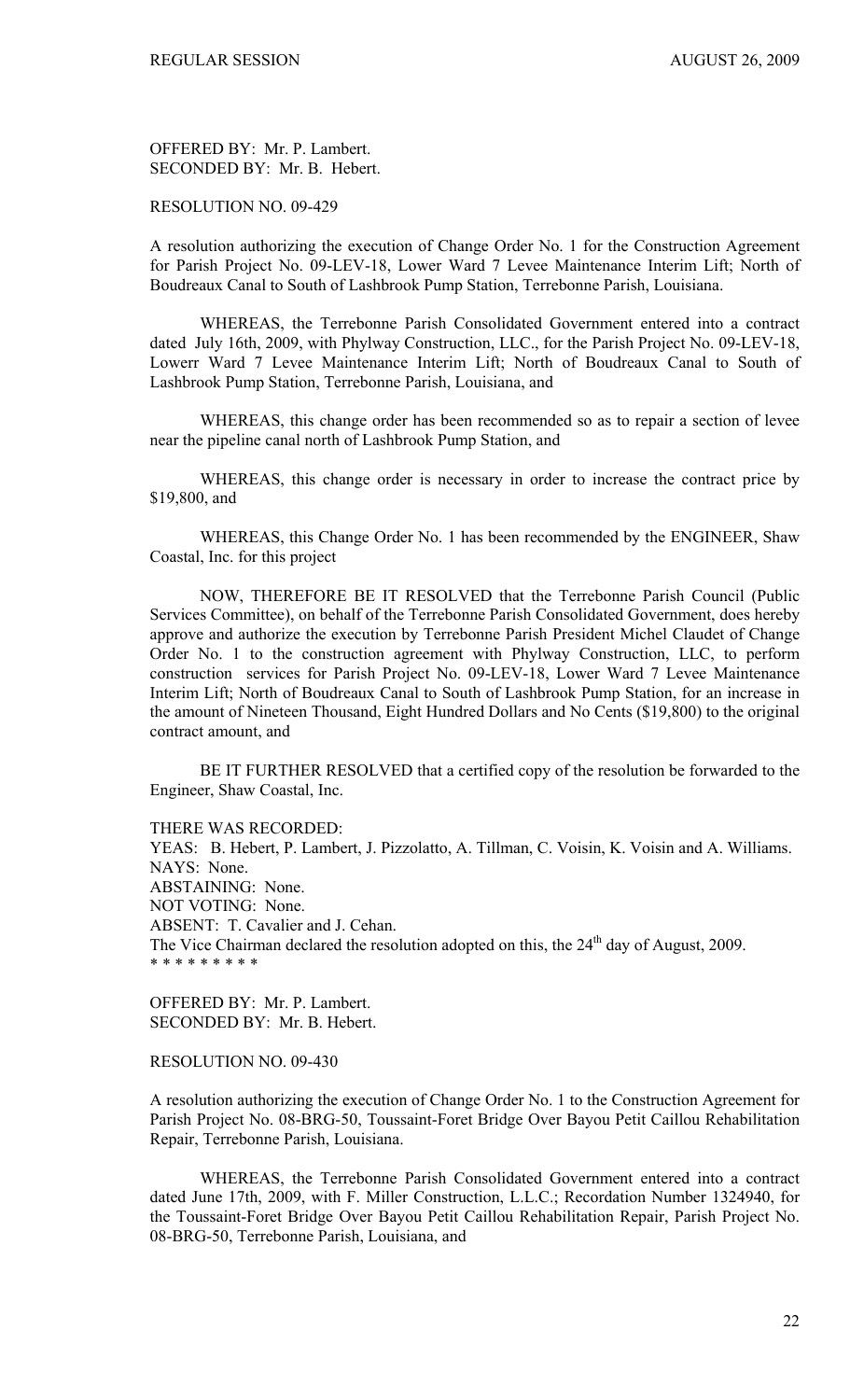WHEREAS, this change order is necessary for the replacement of U-bolts and angle bracing on the swing span of the bridge and shimming of the east bridge seat and asphalt overlay of the east apron, and

 WHEREAS, this change order is necessary in order to add twenty-one (21) calendar days to the contract, and

 WHEREAS, the Engineer for this project, Shaw Coastal Inc., recommend this change order, and

 NOW, THEREFORE BE IT RESOLVED that the Terrebonne Parish Council (Public Services Committee), on behalf of the Terrebonne Parish Consolidated Government, does hereby approve and authorize the Parish President Michel Claudet, to execute this Change Order No. 1 which results in an increase of Forty-Six Thousand, One-Hundred Fifty Dollars and Zero Cents (\$46,150.00) and an increase of Twenty-One (21) calendar days, for Parish Project No. 08- BRG-50; Toussaint-Foret Bridge Over Bayou Petit Caillou Rehabilitation Repair Project, contingent upon a budget adjustment, Terrebonne Parish, Louisiana.

THERE WAS RECORDED: YEAS: B. Hebert, P. Lambert, J. Pizzolatto, A. Tillman, C. Voisin, K. Voisin and A. Williams. NAYS: None. ABSTAINING: None. NOT VOTING: None. ABSENT: T. Cavalier and J. Cehan. The Vice Chairman declared the resolution adopted on this, the  $24<sup>th</sup>$  day of August, 2009. \* \* \* \* \* \* \* \* \*

Council Clerk Paul Labat stated that the aforementioned change order is contingent upon a budget amendment.

OFFERED BY: Mr. P. Lambert. SECONDED BY: Mr. C. Voisin.

RESOLUTION NO. 09-431

A resolution authorizing the execution of Change Order No. 2 for the Construction Agreement for Parish Project No. 08-DRA-26, Lower Montegut Pump Station (D-2) Steel Bulkhead/Discharge Pipe Improvements Project, Terrebonne Parish, Louisiana.

 WHEREAS, the Terrebonne Parish Consolidated Government entered into a contract dated April 23, 2009, JAG Construction Services, Inc., recordation number 1320928, for the Lower Montegut Pump Station (D-2) Steel Bulkhead /Discharge Pipe Improvements Project, Parish Project No. 08-DRA-26, Terrebonne Parish, Louisiana, and

 WHEREAS, this change order has been recommended so as to replace the existing section at the existing steel sheet pile wall associated with the existing discharge piping due to heavy corrosion and pitting of the interior surface of the existing piping, and

WHEREAS, it is also necessary to increase the contract time by 30 days, and

 WHEREAS, this Change Order No. 2 has been recommended by the Engineer, T. Baker Smith, Inc., for this project.

 NOW, THEREFORE BE IT RESOLVED that the Terrebonne Parish Council (Public Services Committee), on behalf of the Terrebonne Parish Consolidated Government, does hereby approve and authorize the execution by Terrebonne Parish President Michel Claudet of Change Order No. 2 to the construction agreement with Jag Construction Services, Inc, to perform construction services for the Lower Montegut Pump Station (D-2) Steel Bulkhead /Discharge Pipe Improvements Project, Parish Project No. 08-DRA-26, for a increase in the amount of Forty Two Thousand Dollars and zero cents (\$42,000.00) to the original contract amount and increases the contract time by an additional 30 days, and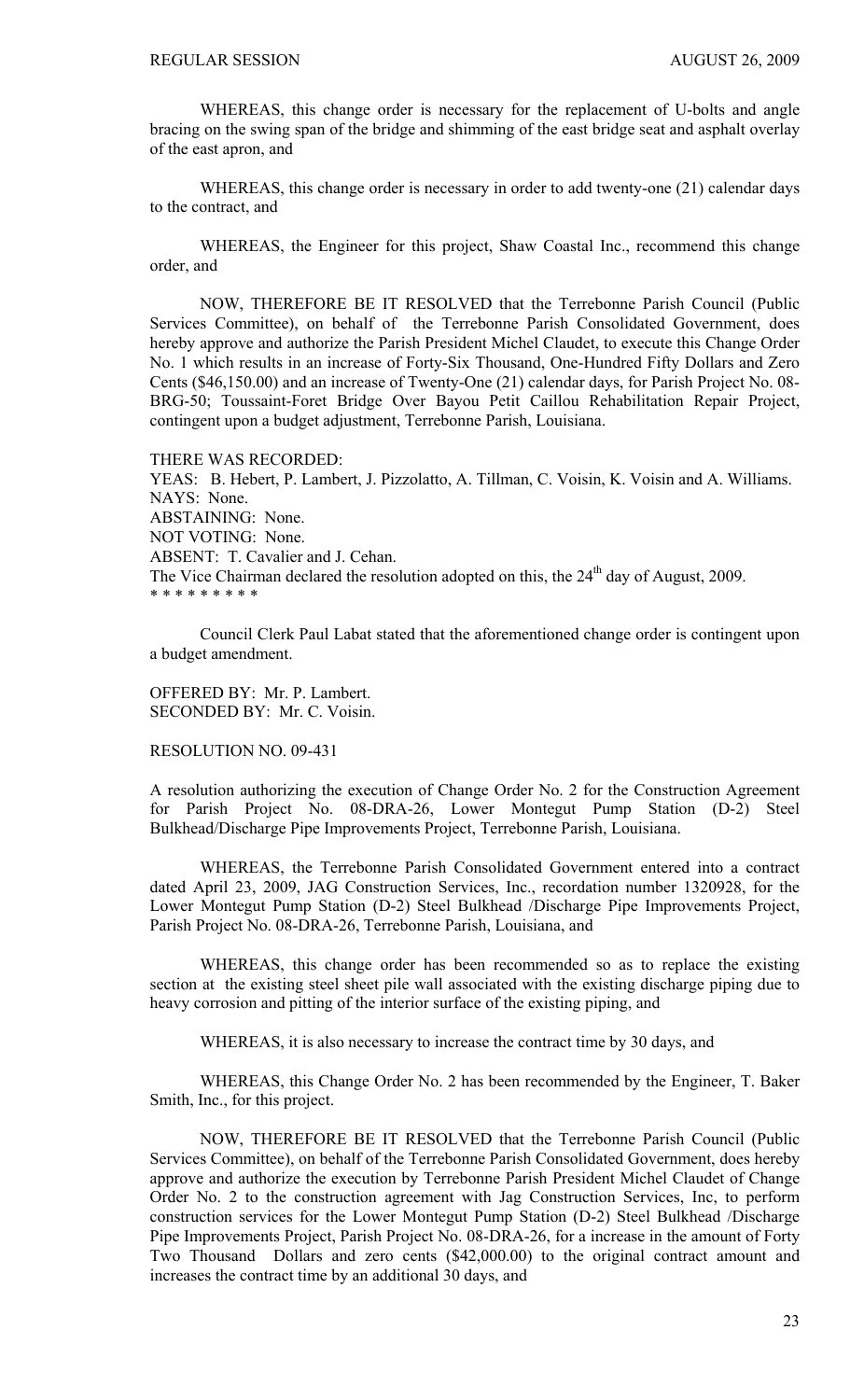BE IT FURTHER RESOLVED that a certified copy of the resolution be forwarded to the Engineer, T. Baker Smith, Inc.

THERE WAS RECORDED: YEAS: B. Hebert, P. Lambert, J. Pizzolatto, A. Tillman, C. Voisin, K. Voisin and A. Williams. NAYS: None. ABSTAINING: None. NOT VOTING: None. ABSENT: T. Cavalier and J. Cehan. The Vice Chairman declared the resolution adopted on this, the 24<sup>th</sup> day of August, 2009. \* \* \* \* \* \* \* \* \*

OFFERED BY: Ms. A. Williams. SECONDED BY: Mr. A. Tillman.

## RESOLUTION NO. 09-432

A resolution ratifying the Parish President's appointment of Morris P. Hebert, Inc to provide services relative to the TPCG Internet GIS Website Upgrade.

 WHEREAS, Terrebonne Parish Consolidated Government (TPCG) currently maintains a GIS Map Website and wishes to upgrade the site ERSI ArcGIS Server and make the site more user friendly, and

 WHEREAS, Morris P. Hebert, Inc. has submitted a proposal to upgrade the website from ArcIMS to ArcGIS Server at the quoted price of \$26,000.00.

 NOW THEREFORE BE IT RESOLVED, by the Terrebonne Parish Council (Public Services Committee), on behalf of the Terrebonne Parish Consolidated Government, that the Parish President's appointment of Morris P. Hebert, Inc. to provide services relative to the TPCG Internet GIS Website Upgrade in accordance with their proposal dated August 3, 2009 be, and is hereby, ratified, and

THERE WAS RECORDED:

YEAS: B. Hebert, P. Lambert, J. Pizzolatto, A. Tillman, C. Voisin, K. Voisin and A. Williams. NAYS: None. ABSTAINING: None. NOT VOTING: None. ABSENT: T. Cavalier and J. Cehan. The Vice Chairman declared the resolution adopted on this, the  $24<sup>th</sup>$  day of August, 2009. \* \* \* \* \* \* \* \* \*

OFFERED BY: Mr. A. Tillman. SECONDED BY: Mr. B. Hebert.

RESOLUTION NO. 09-433

A resolution authorizing Amendment No. 1 to the agreement with RW Beck, Inc. for the professional services related to the potential repowering of the Houma Generating Station with renewable energy.

WHEREAS, the Terrebonne Parish Consolidated Government entered into an agreement with RW Beck, Inc. dated June 23, 2009 for professional services related to the evaluation of renewable energy alternatives, and

WHEREAS, Terrebonne Parish Consolidated Government, Department of Utilities, recommends additional study of these alternatives, and

WHEREAS, RW Beck, Inc has proposed to provide such services, and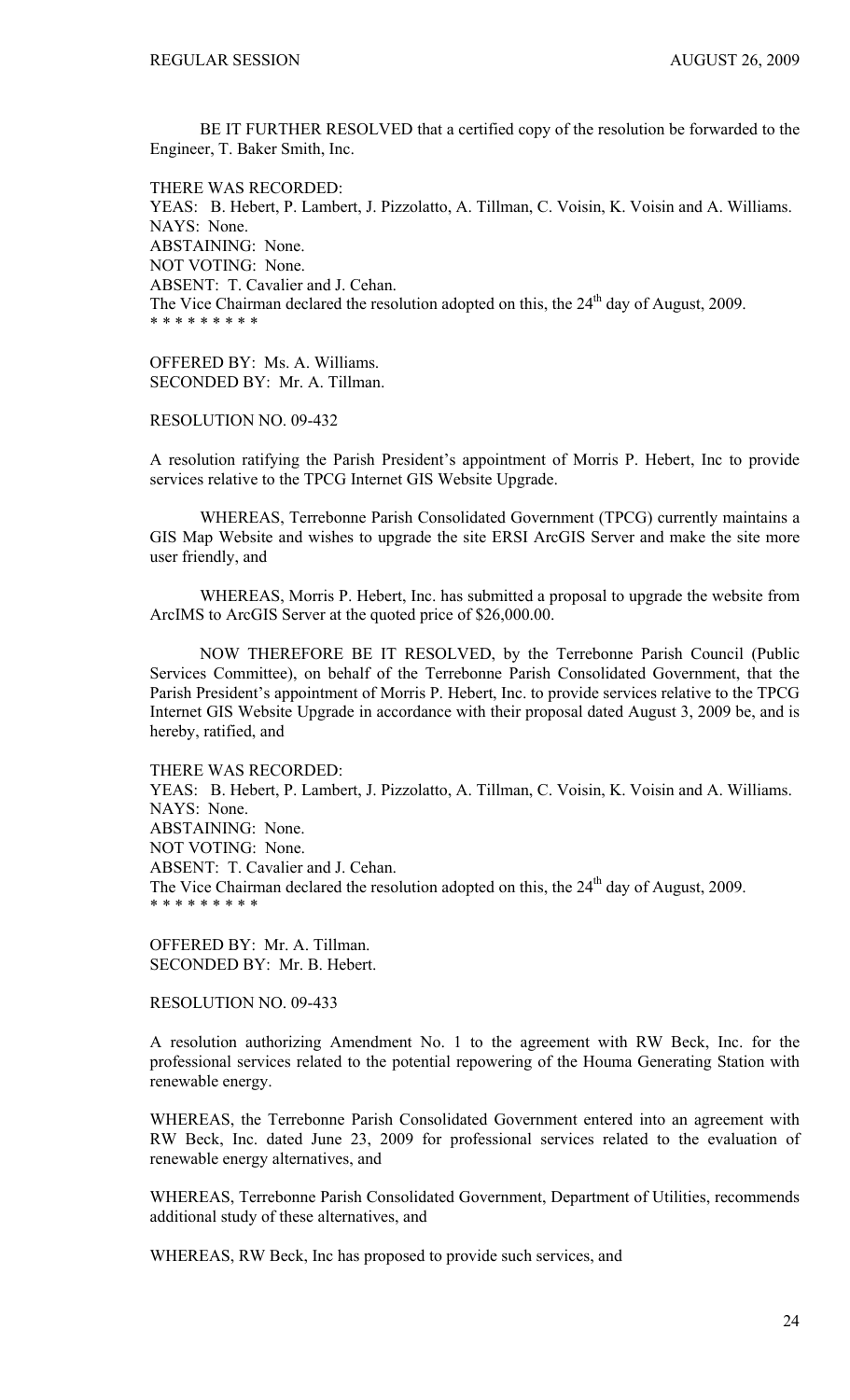NOW, THEREFORE BE IT RESOLVED, that the Terrebonne Parish Council (Public Services and Natural Resources Committee), on behalf of the Terrebonne Parish Consolidated Government, does hereby authorize Amendment No. 1 of the professional services agreement with RW Beck, Inc for the professional services related to the potential repowering of the Houma Generating Station with renewable energy resulting in an increase of \$24,000.

THERE WAS RECORDED: YEAS: B. Hebert, P. Lambert, J. Pizzolatto, A. Tillman, C. Voisin, K. Voisin and A. Williams. NAYS: None. ABSTAINING: None. NOT VOTING: None. ABSENT: T. Cavalier and J. Cehan. The Vice Chairman declared the resolution adopted on this, the 24<sup>th</sup> day of August, 2009. \* \* \* \* \* \* \* \* \*

 Utilities Director Tom Bourg explained that the scope of the project looked at various technologies both capital and economic; and that eight alternatives were considered and were subsequently narrowed down to three or four alternatives.

Mr. K. Voisin moved, seconded by Mr. B. Hebert, "THAT, the Public Services Committee recess in order to conduct condemnation hearings scheduled for 6:00 p. m."

The Vice Chairman called for the vote on the motion offered by Mr. K. Voisin. UPON ROLL CALL THERE WAS RECORDED: YEAS: B. Hebert, P. Lambert, J. Pizzolatto, A. Tillman, C. Voisin, K. Voisin, and A. Williams. NAYS: None. ABSENT: T. Cavalier and J. Cehan. The Vice Chairman declared the motion adopted.

Mr. B. Hebert moved, seconded by Mr. K. Voisin, "THAT, the Public Services Committee reconvene, as per the written agenda."

The Vice Chairman called for the vote on the motion offered by Mr. B. Hebert. UPON ROLL CALL THERE WAS RECORDED: YEAS: B. Hebert, P. Lambert, J. Pizzolatto, A. Tillman, C. Voisin, K. Voisin, and A. Williams. NAYS: None. ABSENT: T. Cavalier and J. Cehan. The Vice Chairman declared the motion adopted.

OFFERED BY: Mr. C. Voisin. SECONDED BY: Mr. P. Lambert.

RESOLUTION NO. 09-434

A resolution accepting the Work Performed by Phylway Contractors, Inc. of Thibodaux, LA as Substantially Complete for the Terrebonne Parish Consolidated Government (TPCG) Upper Ward 7 Levee Reconstruction Phase 2A Emergency Project; North of Bayou Neuf to South Central Blvd., Parish Project No. 08-LEV-41

 WHEREAS, the Engineer, Shaw Coastal Inc., has reviewed the Work performed by the Contractor, Phylway Contractors, Inc. for the construction of the Upper Ward 7 Levee Reconstruction Phase 2A Emergency Project; North of Bayou Neuf to South Central Blvd., Parish Project No. 08-LEV-41 on Monday June 9, 2009, and

 WHEREAS, the Engineer has found the Work to be substantially complete in conformance with the Contract Documents, and

 WHEREAS, the Engineer has prepared a Punch List of items that must be completed before the Project can be considered as finally complete and accordingly final payment and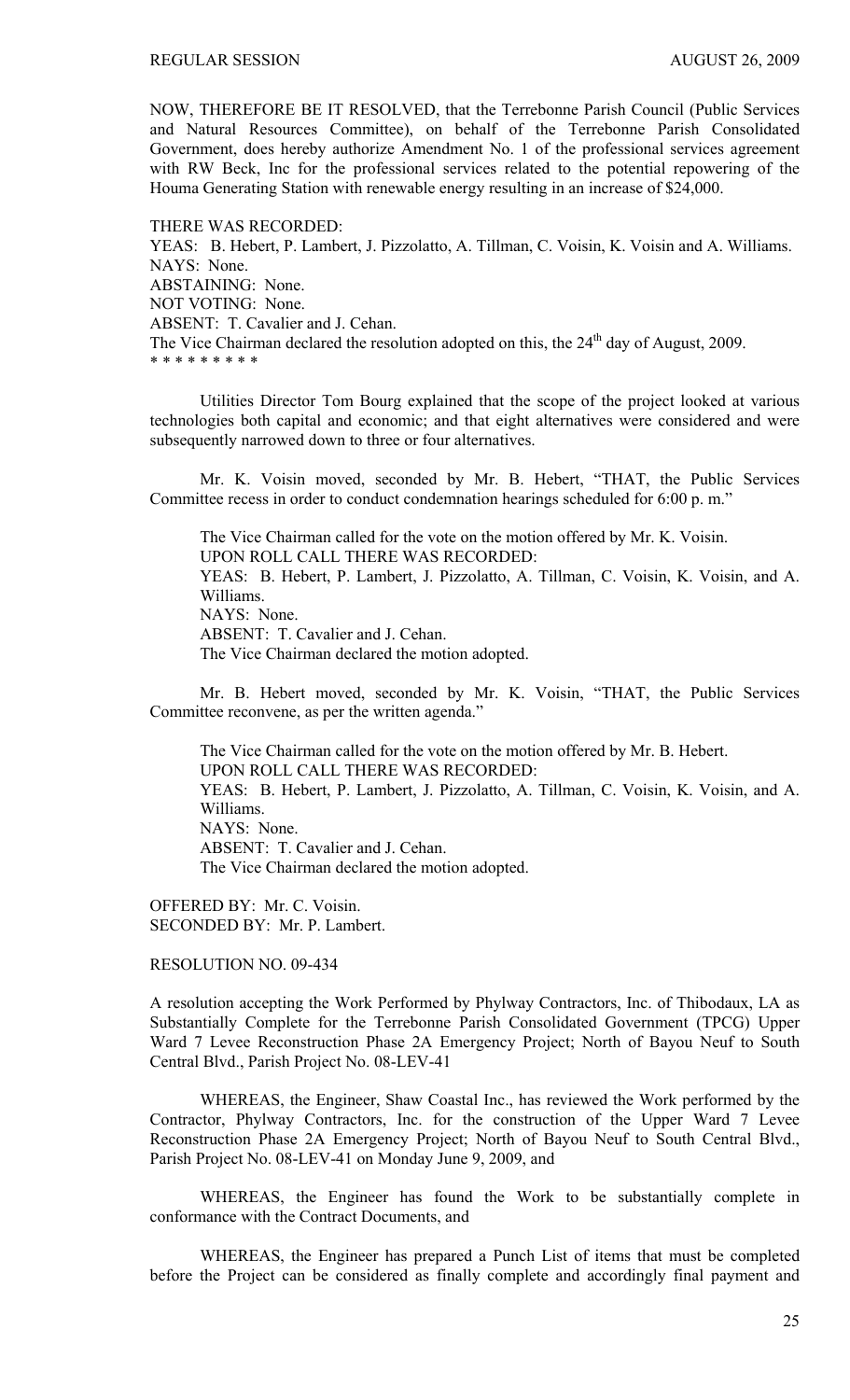retainage can be paid upon presentation of a Clear Lien Certificate, and providing of required Guarantees and Warranties, and

 WHEREAS, the Engineer recommends to the Terrebonne Parish Council and TPCG staff that the Project be accepted as substantially complete, and

 NOW, THEREFORE BE IT RESOLVED that the Terrebonne Parish Council (Public Services Committee), on behalf of the Terrebonne Parish Consolidated Government, accepts the work performed by Phylway Contractors, Inc. of Thibodaux, LA as substantially complete.

THERE WAS RECORDED:

YEAS: B. Hebert, P. Lambert, J. Pizzolatto, A. Tillman, C. Voisin, K. Voisin and A. Williams. NAYS: None. ABSTAINING: None. NOT VOTING: None. ABSENT: T. Cavalier and J. Cehan. The Vice Chairman declared the resolution adopted on this, the  $24<sup>th</sup>$  day of August, 2009. \* \* \* \* \* \* \* \* \*

 Parish Manager Al Levron stated that there were a few minor punch list items and that the levee is functioning well.

OFFERED BY: Mr. C. Voisin. SECONDED BY: Mr. K. Voisin.

RESOLUTION NO. 09-435

A resolution authorizing the execution of a contract between Three Ridge Farms, LLC & Terrebonne Parish Consolidated Government to provide mitigation banking services for the Thompson Road Project identified as Parish Project No. 07-ROAD-24 and authorizing execution of a contract for these services.

 WHEREAS, the Terrebonne Parish Consolidated Government is desirous of entering into a contract with Three Ridge Farms, LLC, and

WHEREAS, the Terrebonne Parish Consolidated Government is required by the USCOE to mitigate for wetland damages it will incur with the construction of the Thompson Road Project, and

WHEREAS, the Terrebonne Parish Consolidated Government wishes to satisfy these required mitigation requirements, and

WHEREAS, Three Ridge Farms, LLC has the site known as the Upper Bayou Folse Mitigation Bank, and

WHEREAS, this mitigation bank will satisfy the wetland mitigation requirements for this project, and

WHEREAS, the Terrebonne Parish Consolidated Government is required to mitigate for Fifteen and Three-tenths (15.3) acres of bottomland hardwood mitigation located within the Upper Bayou Folse Mitigation Bank, and

 WHEREAS, the Terrebonne Parish Consolidated Government agrees to pay Three Ridge Farms, LLC a non-refundable payment of Two Hundred Six Thousand Five Hundred Fifty and No/100 Dollars (\$206,550.00) for these wetland mitigation requirements, and

 NOW, THEREFORE BE IT RESOLVED, that the Terrebonne Parish Council (Public Services Committee), on behalf of the Terrebonne Parish Consolidated Government, does hereby authorize the execution of said contract in the amount of \$206,550.00 and any and all paperwork necessary for mitigation for the Thompson Road Project, Parish Project No. 07-ROAD-24; by Terrebonne Parish President Michel Claudet.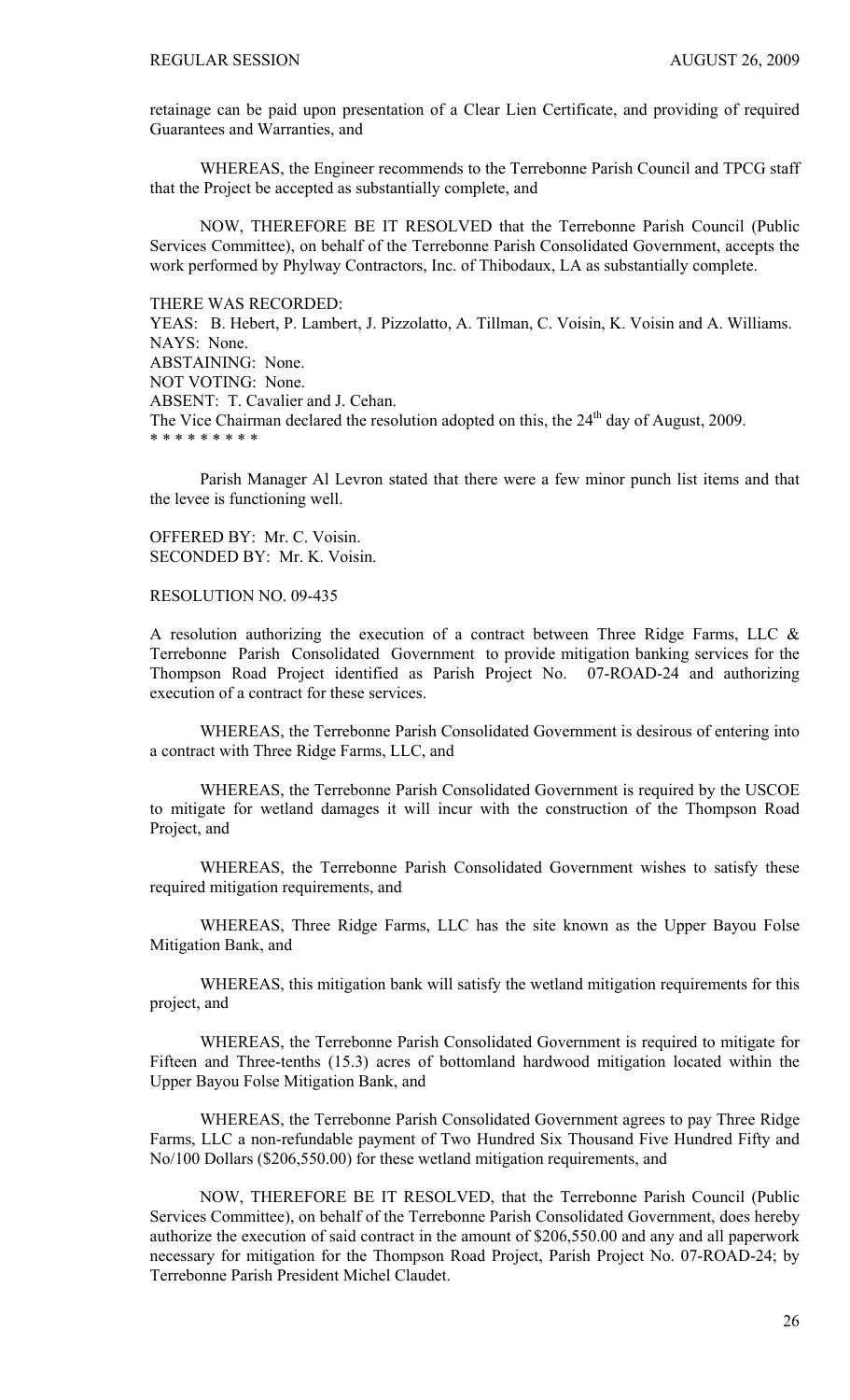THERE WAS RECORDED: YEAS: B. Hebert, P. Lambert, J. Pizzolatto, A. Tillman, C. Voisin, K. Voisin and A. Williams. NAYS: None. ABSTAINING: None. NOT VOTING: None. ABSENT: T. Cavalier and J. Cehan. The Vice Chairman declared the resolution adopted on this, the 24<sup>th</sup> day of August, 2009. \* \* \* \* \* \* \* \* \*

Staff Engineer Jeanne Bray presented a power point presentation with respect to slips, channels, and man-made waterways regulations and guidelines. She continued that Administration's recommendation is to continue to utilize the existing development regulations and that the Storm Design Manual does address the issue of slips and man-made waterways. (NO ACTION TAKEN)

 Public Works Operations Superintendent Perry Blanchard reported that an average of 800 lbs of debris is being removed from waterways daily and the debris is being separated for recycling purposes. (NO ACTION TAKEN)

 Public Works Operations Superintendent stated that the corrective action with respect to the collapsing land in Sugarwood Subdivision will begin in three or four weeks. (NO ACTION TAKEN)

Committee Member C. Voisin exited the proceedings at 6:40 p. m.

 Mr. P. Lambert moved, seconded by Mr. B. Hebert, "THAT, the Public Services Committee add on the agenda the matter relative to authorizing the Parish President to execute a Cooperative Endeavor Agreement with the Terrebonne Levee and Conservation District to elevate a portion of the 4-8 Levee."

 The Vice Chairman called for the vote on the motion offered by Mr. P. Lambert. UPON ROLL CALL THERE WAS RECORDED: YEAS: B. Hebert, P. Lambert, J. Pizzolatto, A. Tillman, C. Voisin, K. Voisin, and A. Williams. NAYS: None. ABSENT: T. Cavalier, J. Cehan, and C. Voisin. The Vice Chairman declared the motion adopted.

The Vice Chairman called for public comments of which there were none.

OFFERED BY: Mr. P. Lambert. SECONDED BY: Mr. A. Tillman.

RESOLUTION NO. 09-436

WHEREAS, Article 7 Section 14C of the Constitution of the State of Louisiana provides that "for a public purpose, the state and political subdivisions…may engage in cooperative endeavors with each other…" and

WHEREAS, Louisiana Revised Statute 33:1324(3) provides that any parish or political subdivision of the state may make agreements between or among themselves to engage jointly in the acquisition or improvement of any public project or improvement, specifically including public drainage projects, provided that at least one of the participants to the agreement is authorized under a provision of law to perform such activity for completion of the undertaking; and

WHEREAS, LA R.S. 38:329 specifically authorizes the Terrebonne Levee and Conservation District (DISTRICT) to enter into agreements of this nature; and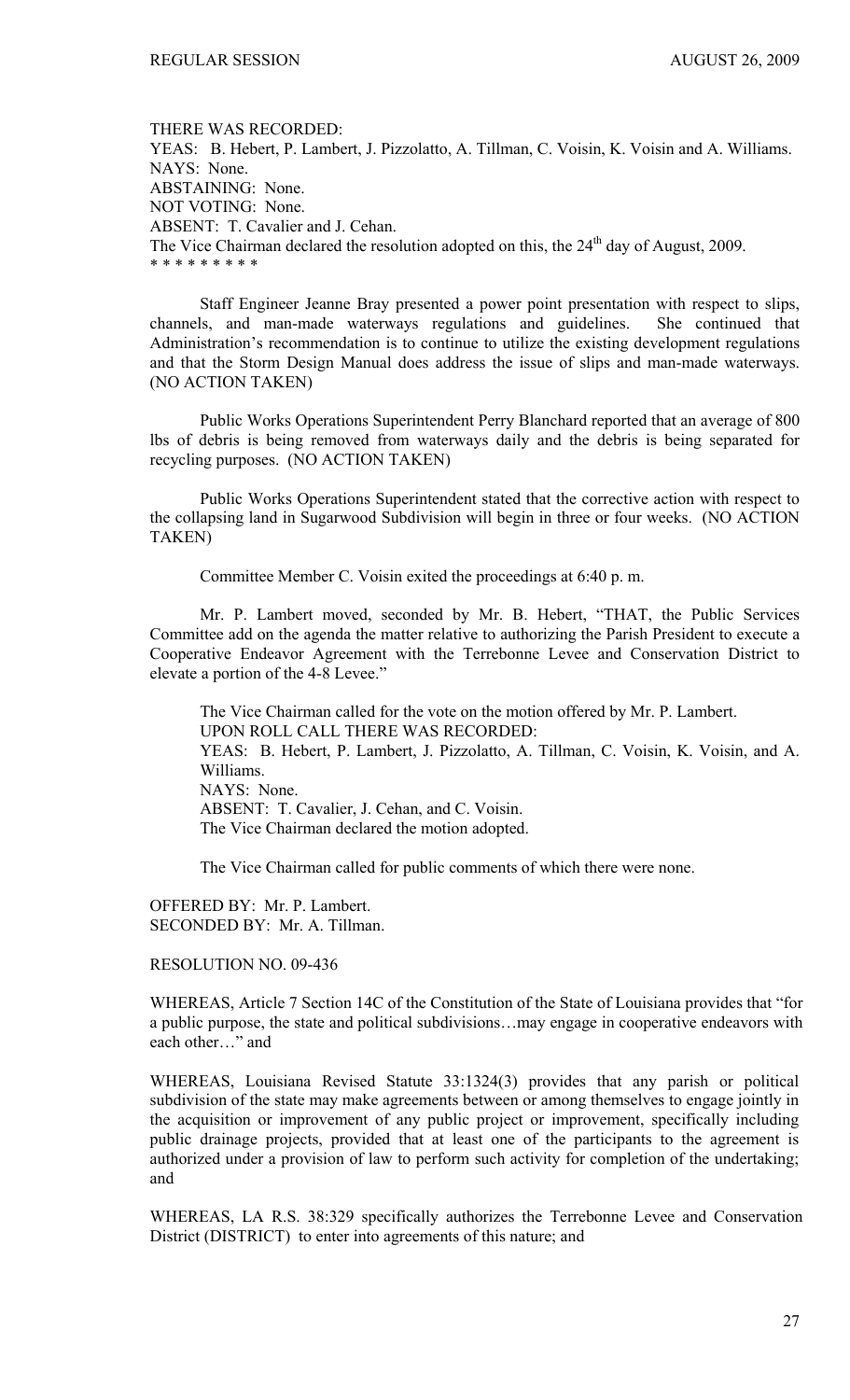WHEREAS, the DISTRICT and Terrebonne Parish Consolidated Government (PARISH) recognize the necessity of providing tidal flood protection and coastal restoration for the residents of Terrebonne Parish;

WHEREAS, the PARISH and the DISTRICT have overlapping constitutional and statutory authority with respect to providing said flood protection, drainage and coastal restoration; and

WHEREAS, the DISTRICT has proposed to take the lead on the project to repair, rehabilitate, and elevate a portion of the 4-8 Levee (Montegut) that was damaged by Hurricane Ike, not to exceed the sum of \$25,000; and an additional sum of \$15,000 to restore the aggregate roadway on Point Farm, and

NOW THEREFORE BE IT RESOLVED by the Terrebonne Parish Council (Public Services Committee), on behalf of the Terrebonne Parish Consolidated Government, authorizes the Parish President to enter into a cooperative endeavor agreement with the Terrebonne Parish Levee District, the terms of which are substantially in accordance with the preceding paragraphs.

THERE WAS RECORDED: YEAS: B. Hebert, P. Lambert, J. Pizzolatto, A. Tillman, K. Voisin and A. Williams. NAYS: None. ABSTAINING: None. NOT VOTING: None. ABSENT: T. Cavalier, J. Cehan and C. Voisin.. The Vice Chairman declared the resolution adopted on this, the 24<sup>th</sup> day of August, 2009. \* \* \* \* \* \* \* \* \*

 Mr. P. Lambert moved, seconded by Ms. A. Williams, "THAT, the Public Services Committee add on to the agenda the matter relative to introducing an ordinance to accept Learning Lane into the Parish Maintenance System and incorporating said roadway into the Enhanced 911 Emergency Response System."

 The Vice Chairman called for the vote on the motion offered by Ms. A. Williams. UPON ROLL CALL THERE WAS RECORDED: YEAS: B. Hebert, P. Lambert, J. Pizzolatto, A. Tillman, C. Voisin, K. Voisin, and A. Williams. NAYS: None. ABSENT: T. Cavalier, J. Cehan, and C. Voisin. The Vice Chairman declared the motion adopted.

The Vice Chairman called for public comments of which there were none.

OFFERED BY: Ms. A. Williams. SECONDED BY: Mr. K. Voisin.

RESOLUTION NO. 09-437

A Resolution giving Notice of Intent to adopt an Ordinance to dedicate and accept the maintenance/operation of the street(s), drainage servitudes, gas, and rights-of-way for "Learning Lane;" energize street lights; and to incorporate into the Enhanced 911 Emergency Response System for the purpose of providing a better means of locating addresses.

THEREFORE, BE IT RESOLVED by the Terrebonne Parish Council (Public Services Committee), on behalf of the Terrebonne Parish Consolidated Government, that Notice of Intent is given for adopting an ordinance to dedicate and accept the maintenance/operation of the street(s), drainage servitudes, gas, and rights-of-way for "Learning Lane;" energize the street lights; and to incorporate into the Enhanced 911 Emergency Response System for the purpose of providing a better means of locating addresses.

BE IT FURTHER RESOLVED that a public hearing on said ordinance be called for Wednesday, September 9, 2009 at 6:30 p.m.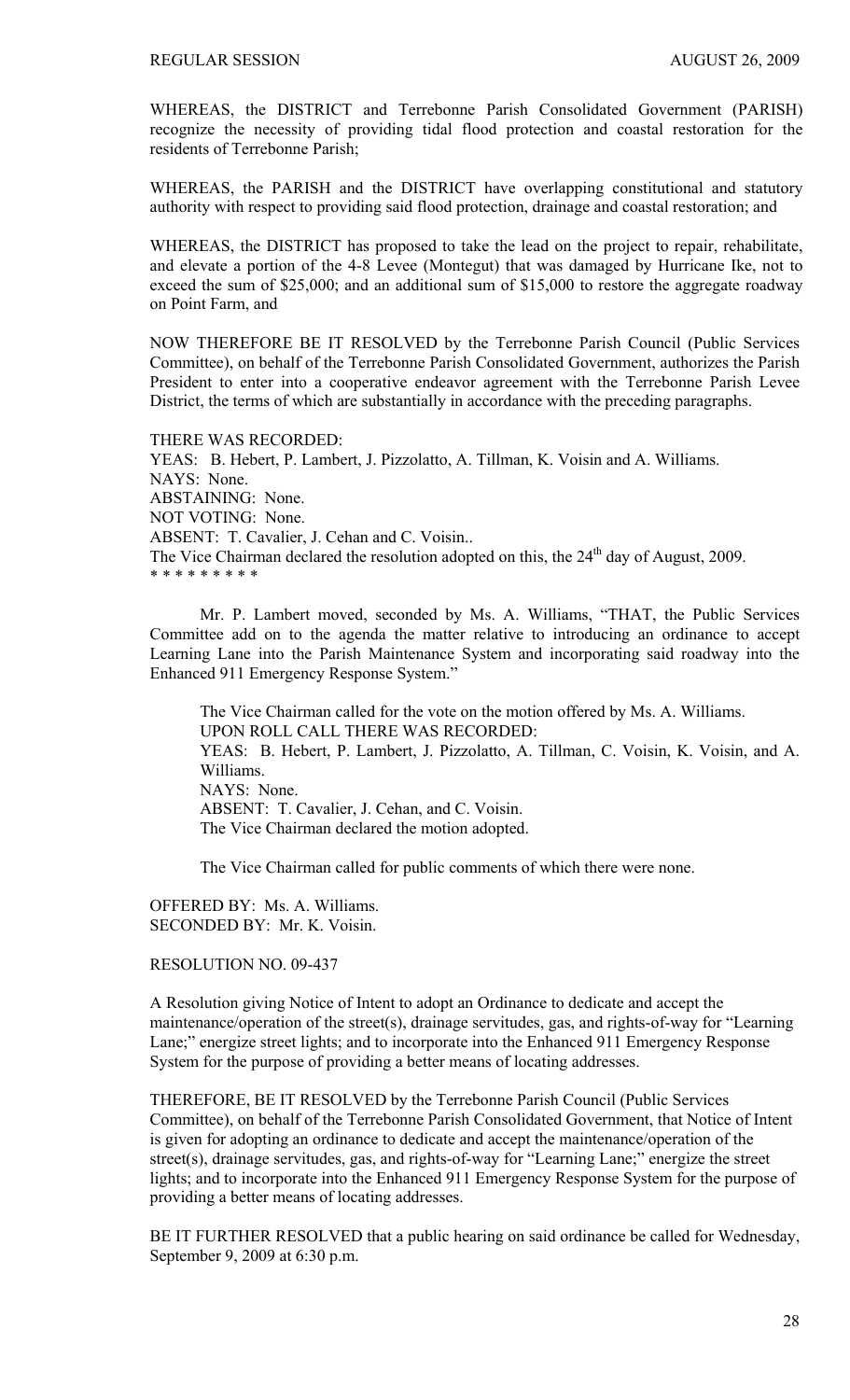THERE WAS RECORDED:

YEAS: B. Hebert, P. Lambert, J. Pizzolatto, A. Tillman, K. Voisin and A. Williams. NAYS: None. ABSTAINING: None. NOT VOTING: None. ABSENT: T. Cavalier, J. Cehan and C. Voisin.. The Vice Chairman declared the resolution adopted on this, the 24<sup>th</sup> day of August, 2009. \* \* \* \* \* \* \* \* \*

 Mr. B. Hebert moved, seconded by Mr. A. Tillman, "THAT, there being no further business to come before the Public Services Committee, the meeting be adjourned."

 The Vice Chairman called for the vote on the motion offered by Mr. B. Hebert. UPON ROLL CALL THERE WAS RECORDED: YEAS: B. Hebert, P. Lambert, J. Pizzolatto, A. Tillman, K. Voisin, and A. Williams. NAYS: None. ABSENT: T. Cavalier, J. Cehan, and C. Voisin. The Vice Chairman declared the motion adopted and the meeting was adjourned at 6:50

p.m.

Joey Cehan, Chairman

### Suzette Thomas, Minute Clerk

 Mr. J. Pizzolatto moved, seconded by Mr. J. Cehan, "THAT, the Council accept and ratify the minutes of the Public Services Committee meeting held on 8/24/09."

 The Chairwoman called for a vote on the motion offered by Mr. J. Pizzolatto. UPON ROLL CALL THERE WAS RECORDED: YEAS: C. Voisin, J. Cehan, P. Lambert, A. Tillman, A. Williams, B. Hebert, T. Cavalier, J. Pizzolatto, and K. Voisin NAYS: None ABSENT: None The Chairwoman declared the motion adopted.

 The Chairwoman called for a report on the Community Development & Planning Committee meeting held on 8/24/09, whereupon the Committee Chairman, noting that ratification of the minutes calls public hearings on 9/9/09 and condemnations hearings on 9/22/09, rendered the following:

### **COMMUNITY DEVELOPMENT & PLANNING COMMITTEE**

#### **AUGUST 24, 2009**

 The Chairman, A. Tillman, called the Community Development & Planning Committee meeting to order at 6:59 p.m. in the Terrebonne Parish Council Meeting Room with the Invocation led by A. Williams and the Pledge of Allegiance led by P. Lambert. Upon roll call, Committee Members recorded as present were: B. Hebert, P. Lambert, J. Pizzolatto, A. Tillman, C. Voisin, K. Voisin, and A. Williams. Committee Member T. Cavalier (family emergency) and Committee Member J. Cehan (unexpected business commitment) were recorded as absent. A quorum was declared present.

OFFERED BY: Ms. A. Williams. SECONDED BY: Mr. C. Voisin.

RESOLUTION NO. 09-438

A Resolution giving Notice of Intent to adopt an Ordinance to dedicate and accept the maintenance/operation of the street(s), drainage servitudes, gas, and rights-of-way for "Ardoyne Plantation Estates, Addendum No. 3;" energize the street lights; and to incorporate "Goldsby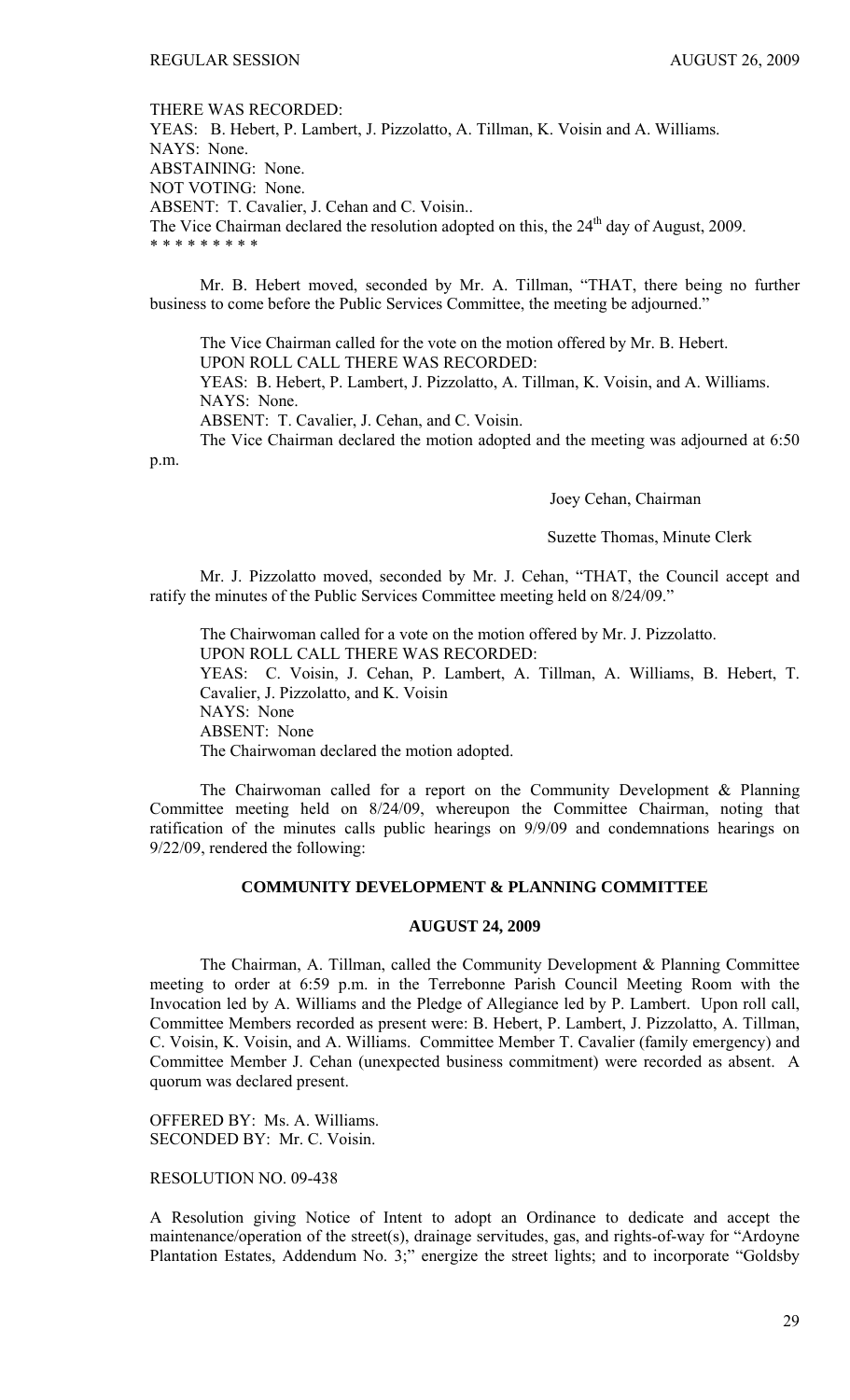Drive" and the extension of "Destrahan Drive" and "Longdale Drive" into the Enhanced 911 Emergency Response System for the purpose of providing a better means of locating addresses.

THEREFORE, BE IT RESOLVED by the Terrebonne Parish Council (Community Development and Planning Committee), on behalf of the Terrebonne Parish Consolidated Government, that Notice of Intent is given for adopting an ordinance to dedicate and accept the maintenance/operation of the street(s), drainage servitudes, gas, and rights-of-way for "Ardoyne Plantation Estates, Addendum No. 3;" energize the street lights; and to incorporate "Goldsby Drive" and the extension of "Destrahan Drive" and "Longdale Drive" into the Enhanced 911 Emergency Response System for the purpose of providing a better means of locating addresses.

 BE IT FURTHER RESOLVED that a public hearing on said ordinance be called for Wednesday, September 9, 2009 at 6:30 p.m.

THERE WAS RECORDED:

YEAS: B. Hebert, P. Lambert, J. Pizzolatto, A. Tillman, C. Voisin, K. Voisin and A. Williams. NAYS: None. ABSTAINING: None. NOT VOTING: None. ABSENT: T. Cavalier and J. Cehan. The Chairman declared the resolution adopted on this, the  $24<sup>th</sup>$  day of August, 2009. \* \* \* \* \* \* \* \* \*

OFFERED BY: Mr. C. Voisin. SECONDED BY: Mr. K. Voisin.

#### RESOLUTION NO. 09-439

A Resolution giving Notice of Intent to adopt an Ordinance to dedicate and accept the maintenance/operation of the street(s), drainage servitudes, utilities, gas, sewer, and rights-ofway for "Fe′si Court Subdivision;" energize the street lights; and to incorporate the extension of "Del Rio Drive" into the Enhanced 911 Emergency Response System for the purpose of providing a better means of locating addresses.

THEREFORE, BE IT RESOLVED by the Terrebonne Parish Council (Community Development and Planning Committee), on behalf of the Terrebonne Parish Consolidated Government, that Notice of Intent is given for adopting an ordinance to dedicate and accept the maintenance/operation of the street(s), drainage servitudes, utilities, gas, sewer, and rights-ofway for "Fe′si Court Subdivision;" energize the street lights; and to incorporate the extension of "Del Rio Drive" into the Enhanced 911 Emergency Response System for the purpose of providing a better means of locating addresses.

BE IT FURTHER RESOLVED that a public hearing on said ordinance be called for Wednesday, September 9, 2009 at 6:30p.m.

THERE WAS RECORDED:

YEAS: B. Hebert, P. Lambert, J. Pizzolatto, A. Tillman, C. Voisin, K. Voisin and A. Williams. NAYS: None. ABSTAINING: None. NOT VOTING: None. ABSENT: T. Cavalier and J. Cehan. The Chairman declared the resolution adopted on this, the  $24<sup>th</sup>$  day of August, 2009. \* \* \* \* \* \* \* \* \*

 Planning & Zoning Director Patrick Gordon stated that the matter relative to the amending the Subdivision Regulations as they relate to multi-residential buildings on single lots has been referred by the Houma-Terrebonne Regional Planning Commission to the Subdivision Regulations Review Subcommittee for review and recommendation and that a recommendation would be submitted to the Council within 60-days. (NO ACTION TAKEN)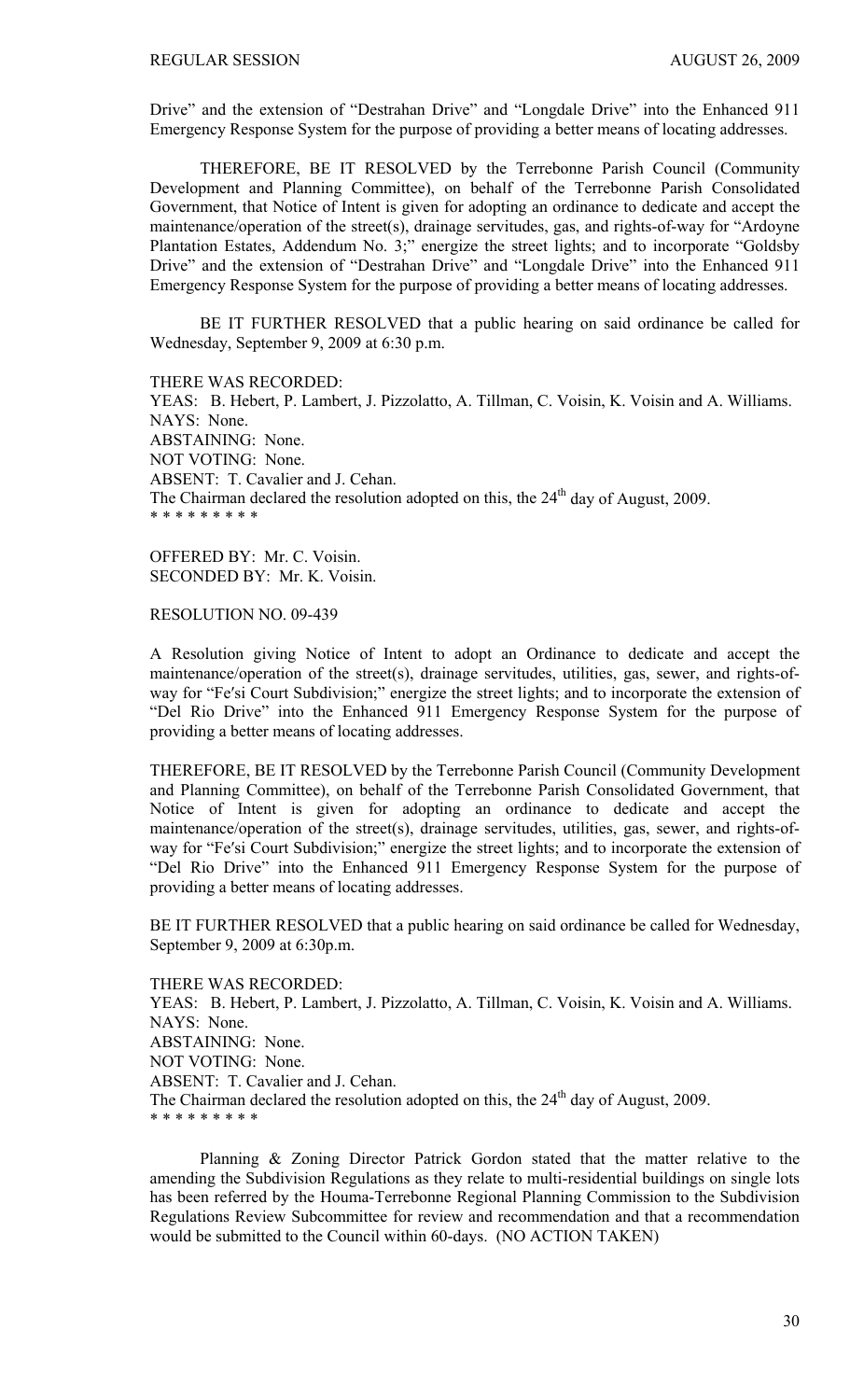OFFERED BY: Mr. K. Voisin. SECONDED BY: Mr. J. Pizzolatto.

### RESOLUTION NO. 09-440

A Resolution authorizing the Parish President to execute a grant agreement to apply for an Urban and Community Forestry Grant for the development of a master landscaping plan for Main Street and the Bayou Walk.

WHEREAS, the Terrebonne Parish Tree Board is seeking funding from the Urban & Community Forestry Grant for the development of a master landscaping plan for Main Street and the Bayou Walk; and

WHEREAS, the development of a master landscaping plan for Main Street and the Bayou Walk will allow the Terrebonne Parish Tree Board and the Downtown Development Corporation expend financial resources on the implementation of the master plan created.

NOW, THEREFORE, BE IT RESOLVED by the Terrebonne Parish Council (Community Development and Planning Committee), on behalf of the Terrebonne Parish Consolidated Government, that the Parish President execute a grant agreement to apply for an Urban and Community Forestry Grant for the development of a master landscaping plan for Main Street and the Bayou Walk; and

THERE WAS RECORDED: YEAS: B. Hebert, P. Lambert, J. Pizzolatto, A. Tillman, C. Voisin, K. Voisin and A. Williams. NAYS: None. ABSTAINING: None. NOT VOTING: None. ABSENT: T. Cavalier and J. Cehan. The Chairman declared the resolution adopted on this, the  $24<sup>th</sup>$  day of August, 2009. \* \* \* \* \* \* \* \* \*

 Terrebonne Economic Development Executive Director Michael Ferdinand presented a power point presentation and the semi-annual report on the Terrebonne Economic Development Authority. He noted that TEDA's mission is to grow Terrebonne Parish's economic base through business retention and expansion; that Terrebonne Parish's current population is 109,000 residents; that Terrebonne Parish makes up approximately 44.6% of business in the region and 6.2% of business in the State; that the number of businesses considering expansion has declined since last year; that six businesses have considered expansion, with TEDA actively working with 5 of the 6 businesses with investments of \$22.5 million dollars; that 218 jobs have been created; that two new loans have been approved for 2009; and that TEDA continues to maintain the portfolio of 11 eleven existing revolving business loans. In response to questioning, Mr. Ferdinand stated that TEDA is currently investigating the possibility of extending short rail services to industrial areas. (NO ACTION TAKEN)

OFFERED BY: Ms. A. Williams. SECONDED BY: Mr. P. Lambert.

#### RESOLUTION NO. 09-441

A RESOLUTION CALLING A CONDEMNATION HEARING ON THE RESIDENTIAL STRUCTURE SITUATED AT 1022 GOODE STREET, LOT 50' X 80' EM 50' OF LOT 6, BLOCK 69 CORNER OF GOODE AND HONDURAS STREET FOR TUESDAY, SEPTEMBER 22, 2009, AT 6:00 P.M. AND ADDRESSING OTHER MATTERS RELATIVE THERETO.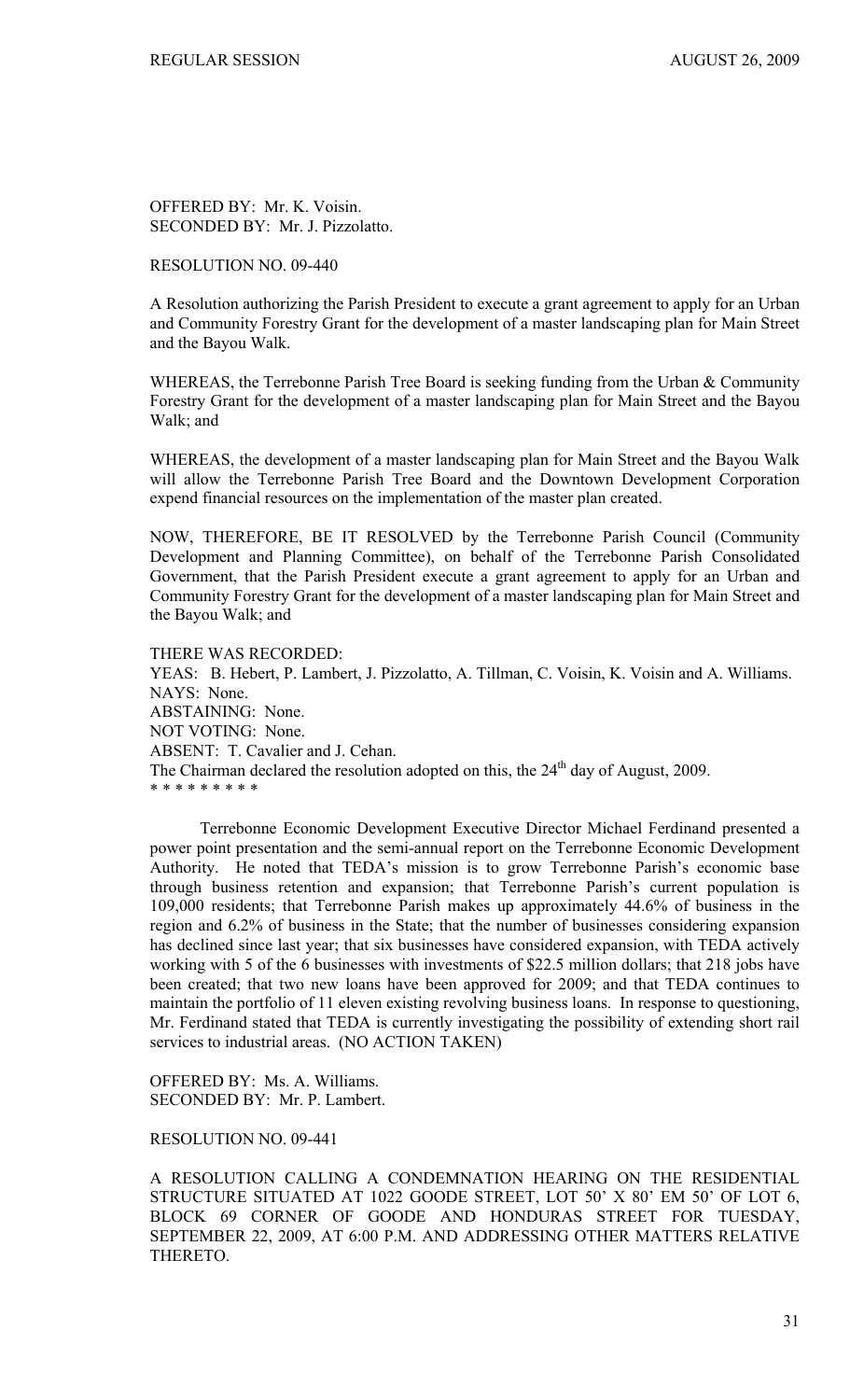WHEREAS, on December 1, 2008 the Department of Planning and Zoning was notified of extensive violations to the Terrebonne Parish Nuisance Abatement Ordinance occurring at 1022 Goode Street; and

WHEREAS, from an inspection of the property conducted by the Department of Planning and Zoning on December 2, 2008, it was found that the residential structure located at 1022 Goode Street was, in fact, in such condition that it has been formally declared a derelict and abandoned structure, as defined under Section 14-26 of the Terrebonne Parish Code of Ordinances and, therefore, constitutes a nuisance; and

WHEREAS, the owner of record has been issued the required warning via certified mail by the Department of Planning and Zoning, of the violations occurring on the property; and

WHEREAS, subsequent to the required notifications and inspections of the property, the last of which occurring on July 1, 2009, no work to remedy the violations has occurred;

NOW, THEREFORE, BE IT RESOLVED by the Terrebonne Parish Council that a condemnation hearing on the residential structure located at 1022 Goode Street be called for Tuesday, September 22, 2009, at 6:00 p. m.; and

BE IT FURTHER RESOLVED that the appropriate notice be sent to the property owner(s) requiring him/her to show just cause at the hearing as to why the structure should not be condemned; and

BE IT FURTHER RESOLVED that the Parish President is hereby authorized to appoint an attorney ad hoc to ensure that the property owner(s) are given proper notice and representation, if needed.

THERE WAS RECORDED: YEAS: B. Hebert, P. Lambert, J. Pizzolatto, A. Tillman, C. Voisin, K. Voisin and A. Williams. NAYS: None. ABSTAINING: None. NOT VOTING: None. ABSENT: T. Cavalier and J. Cehan. The Chairman declared the resolution adopted on this, the 24<sup>th</sup> day of August, 2009. \* \* \* \* \* \* \* \* \*

OFFERED BY: Mr. J. Pizzolatto. SECONDED BY: Mr. K. Voisin.

### RESOLUTION NO. 09-442

A RESOLUTION CALLING A CONDEMNATION HEARING ON THE RESIDENTIAL MOBILE HOME STRUCTURE SITUATED AT 10301 EAST MAIN STREET, LOTS 18 & 19, BLOCK 2, EDGEWATER SUBDIVISION FOR TUESDAY, SEPTEMBER 22, 2009, AT 6:00 P.M. AND ADDRESSING OTHER MATTERS RELATIVE THERETO.

WHEREAS, on February 14, 2008 the Department of Planning and Zoning was notified of extensive violations to the Terrebonne Parish Nuisance Abatement Ordinance occurring at 10301 East Main Street; and

WHEREAS, from an inspection of the property conducted by the Department of Planning and Zoning on March 7, 2008, it was found that the residential mobile home structure located at 10301 East Main Street was, in fact, in such condition that it has been formally declared a derelict and abandoned structure, as defined under Section 14-26 of the Terrebonne Parish Code of Ordinances and, therefore, constitutes a nuisance; and

WHEREAS, the owner of record has been issued the required warning via certified mail by the Department of Planning and Zoning, of the violations occurring on the property; and

WHEREAS, subsequent to the required notifications and inspections of the property, the last of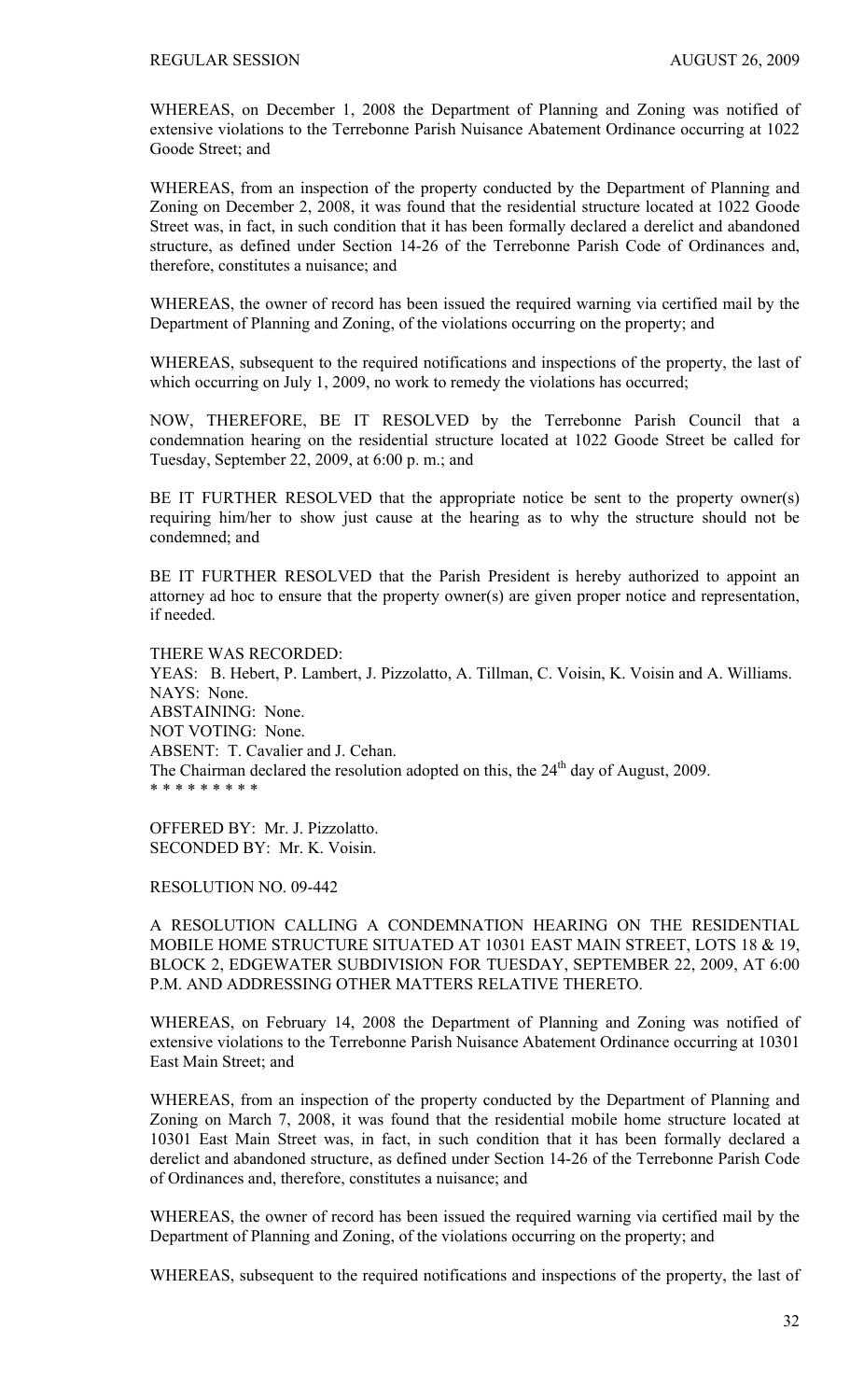which occurring on July 22, 2009, no work to remedy the violations has occurred;

 NOW, THEREFORE, BE IT RESOLVED by the Terrebonne Parish Council that a condemnation hearing on the residential mobile home structure located at 10301 East Main Street be called for Tuesday, September 22, 2009, at 6:00 p. m.; and

 BE IT FURTHER RESOLVED that the appropriate notice be sent to the property owner(s) requiring him/her to show just cause at the hearing as to why the structure should not be condemned; and

 BE IT FURTHER RESOLVED that the Parish President is hereby authorized to appoint an attorney ad hoc to ensure that the property owner(s) are given proper notice and representation, if needed.

THERE WAS RECORDED: YEAS: B. Hebert, P. Lambert, J. Pizzolatto, A. Tillman, C. Voisin, K. Voisin and A. Williams. NAYS: None. ABSTAINING: None. NOT VOTING: None. ABSENT: T. Cavalier and J. Cehan. The Chairman declared the resolution adopted on this, the  $24<sup>th</sup>$  day of August, 2009. \* \* \* \* \* \* \* \* \*

OFFERED BY: Ms. A. Williams. SECONDED BY: Mr. C. Voisin.

RESOLUTION NO. 09-443

A RESOLUTION CALLING A CONDEMNATION HEARING ON THE RESIDENTIAL STRUCTURE AND THE ACCESSORY STRUCTURE SITUATED AT 1120 LEE AVENUE, LOT 6 & E/2 OF LOT 5, BLOCK 88, CORNER OF LEE AVENUE & WILLOW, NEWTON FOR TUESDAY, SEPTEMBER 22, 2009, AT 6:00 P.M. AND ADDRESSING OTHER MATTERS RELATIVE THERETO.

WHEREAS, on April 3, 2009 the Department of Planning and Zoning was notified of extensive violations to the Terrebonne Parish Nuisance Abatement Ordinance occurring at 1120 Lee Avenue; and

WHEREAS, from an inspection of the property conducted by the Department of Planning and Zoning on April 13, 2009, it was found that the structure located at 1120 Lee Avenue was, in fact, in such condition that it has been formally declared a derelict and abandoned structure, as defined under Section 14-26 of the Terrebonne Parish Code of Ordinances and, therefore, constitutes a nuisance; and

WHEREAS, the owner of record has been issued the required warning via certified mail by the Department of Planning and Zoning, of the violations occurring on the property; and

WHEREAS, subsequent to the required notifications and inspections of the property, the last of which occurring on July 28, 2009, no work to remedy the violations has occurred;

NOW, THEREFORE, BE IT RESOLVED by the Terrebonne Parish Council that a condemnation hearing on the structure located at 1120 Lee Avenue be called for Tuesday, September 22, 2009, at 6:00 p. m.; and

BE IT FURTHER RESOLVED that the appropriate notice be sent to the property owner(s) requiring him/her to show just cause at the hearing as to why the structure should not be condemned; and

BE IT FURTHER RESOLVED that the Parish President is hereby authorized to appoint an attorney ad hoc to ensure that the property owner(s) are given proper notice and representation, if needed.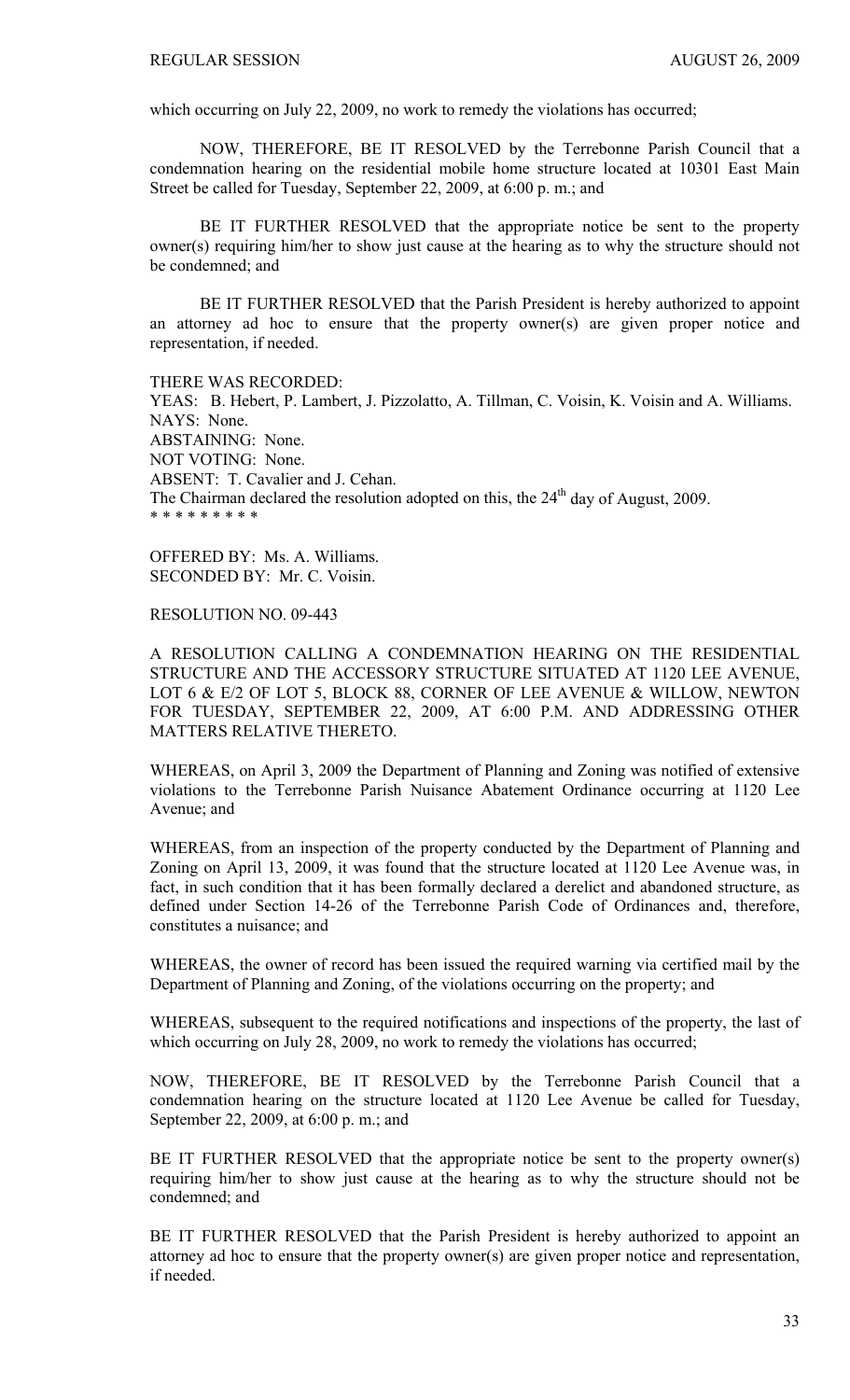THERE WAS RECORDED: YEAS: B. Hebert, P. Lambert, J. Pizzolatto, A. Tillman, C. Voisin, K. Voisin and A. Williams. NAYS: None. ABSTAINING: None. NOT VOTING: None. ABSENT: T. Cavalier and J. Cehan. The Chairman declared the resolution adopted on this, the 24<sup>th</sup> day of August, 2009. \* \* \* \* \* \* \* \* \*

OFFERED BY: Mr. C. Voisin. SECONDED BY: Ms. A. Williams.

## RESOLUTION NO. 09-444

A RESOLUTION CALLING A CONDEMNATION HEARING ON THE RESIDENTIAL STRUCTURE SITUATED AT 122 SAMUEL STREET, LOT 45' X 180' BEING S 15' OF LOT 38 AND N 30' OF LOT 37, BLOCK D, MECHANICVILLE FOR TUESDAY, SEPTEMBER 22, 2009, AT 6:00 P.M. AND ADDRESSING OTHER MATTERS RELATIVE THERETO.

WHEREAS, on October 9, 2008, the Department of Planning and Zoning was notified of violations to the Terrebonne Parish Nuisance Abatement Ordinance occurring at 122 Samuel Street; and

WHEREAS, from an inspection of the property conducted by the Department of Planning and Zoning on October 16, 2008, it was found that the residential structure located at 122 Samuel Street was, in fact, in such condition that it has been formally declared a derelict and abandoned structure, as defined under Section 14-26 of the Terrebonne Parish Code of Ordinances and, therefore, constitutes a nuisance; and

WHEREAS, after attempts to contact the owner of record via certified mail, the Department of Planning and Zoning published the required warning giving the owner notice of the violations; and

WHEREAS, subsequent to the required publication of the nuisance warning and numerous inspections of the property, the last of which occurring on June 30, 2009, no work to remedy the violations has occurred.

NOW, THEREFORE, BE IT RESOLVED by the Terrebonne Parish Council that a condemnation hearing on the residential structure located at 122 Samuel Street be called for Tuesday, September 22, 2009, at 6:00 p. m.; and

BE IT FURTHER RESOLVED that the appropriate notice be sent to the property owner(s) requiring him/her to show just cause at the hearing as to why the structure should not be condemned; and

BE IT FURTHER RESOLVED that the Parish President is hereby authorized to appoint an attorney ad hoc to ensure that the property owner(s) are given proper notice and representation, if needed.

THERE WAS RECORDED: YEAS: B. Hebert, P. Lambert, J. Pizzolatto, A. Tillman, C. Voisin, K. Voisin and A. Williams. NAYS: None. ABSTAINING: None. NOT VOTING: None. ABSENT: T. Cavalier and J. Cehan. The Chairman declared the resolution adopted on this, the  $24<sup>th</sup>$  day of August, 2009. \* \* \* \* \* \* \* \* \*

OFFERED BY: Ms. A. Williams.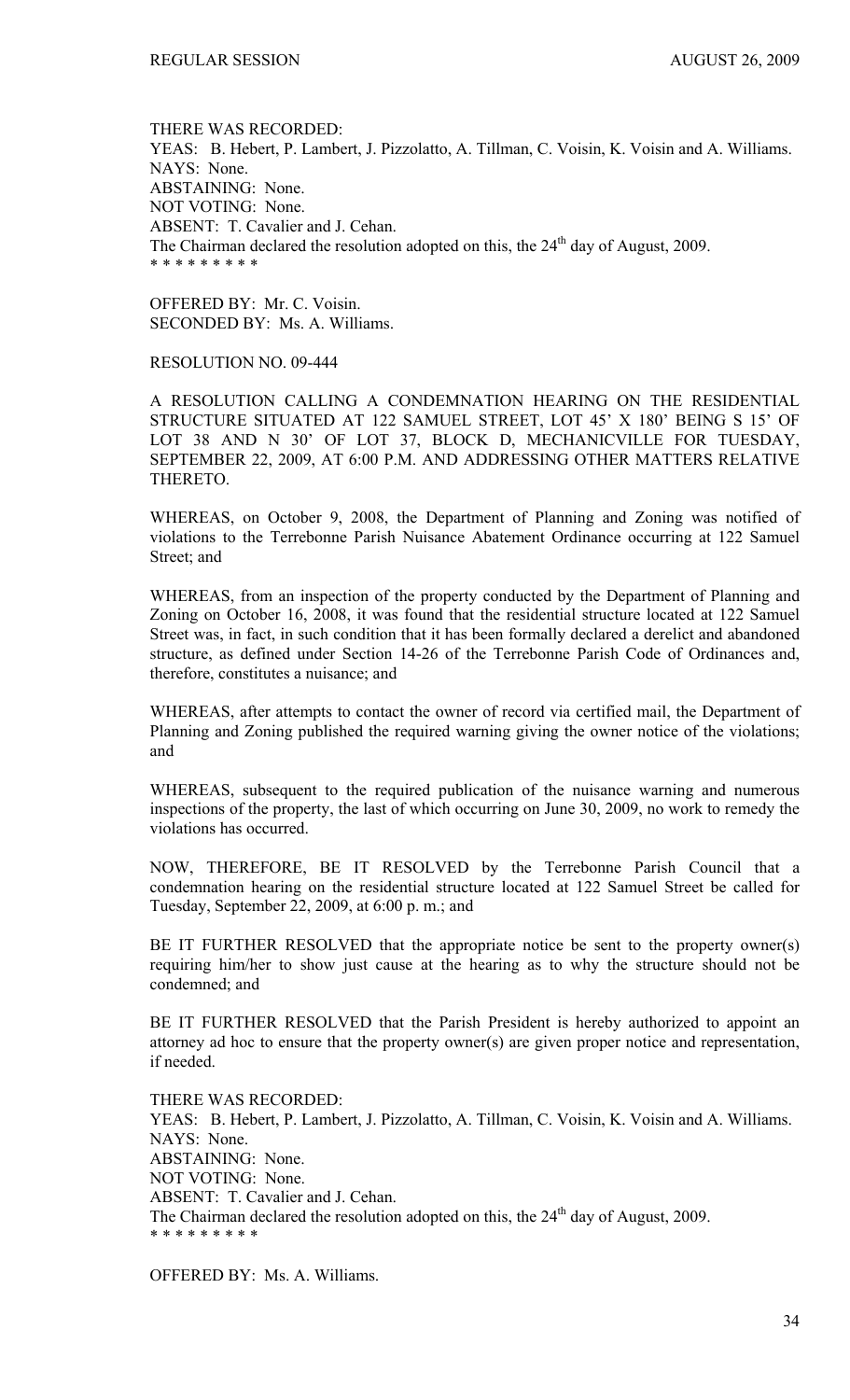SECONDED BY: Mr. K. Voisin.

#### RESOLUTION NO. 09-445

A RESOLUTION CALLING A CONDEMNATION HEARING ON THE RESIDENTIAL STRUCTURE AND THE ACCESSORY STRUCTURE SITUATED AT 1502 MEMORY LANE, LOT 3-C, BLOCK 9, BARROW SUBDIVISION FOR TUESDAY, SEPTEMBER 22, 2009, AT 6:00 P.M. AND ADDRESSING OTHER MATTERS RELATIVE THERETO.

WHEREAS, on February 6, 2008 the Department of Planning and Zoning was notified of extensive violations to the Terrebonne Parish Nuisance Abatement Ordinance occurring at 1502 Memory Lane; and

WHEREAS, from an inspection of the property conducted by the Department of Planning and Zoning on February 8, 2008, it was found that the residential structure and the accessory structure located at 1502 Memory Lane was, in fact, in such condition that it has been formally declared a derelict and abandoned structure, as defined under Section 14-26 of the Terrebonne Parish Code of Ordinances and, therefore, constitutes a nuisance; and

WHEREAS, the owner of record has been issued the required warning via certified mail by the Department of Planning and Zoning, of the violations occurring on the property; and

WHEREAS, subsequent to the required notifications and inspections of the property, the last of which occurring on July 29, 2009, no work to remedy the violations has occurred;

NOW, THEREFORE, BE IT RESOLVED by the Terrebonne Parish Council that a condemnation hearing on the residential structure and the accessory structure located at 1502 Memory Lane be called for Tuesday, September 22, 2009, at 6:00 p. m.; and

BE IT FURTHER RESOLVED that the appropriate notice be sent to the property owner(s) requiring him/her to show just cause at the hearing as to why the structure should not be condemned; and

BE IT FURTHER RESOLVED that the Parish President is hereby authorized to appoint an attorney ad hoc to ensure that the property owner(s) are given proper notice and representation, if needed.

THERE WAS RECORDED: YEAS: B. Hebert, P. Lambert, J. Pizzolatto, A. Tillman, C. Voisin, K. Voisin and A. Williams. NAYS: None. ABSTAINING: None. NOT VOTING: None. ABSENT: T. Cavalier and J. Cehan. The Chairman declared the resolution adopted on this, the  $24<sup>th</sup>$  day of August, 2009. \* \* \* \* \* \* \* \* \*

OFFERED BY: Mr. K. Voisin. SECONDED BY: Ms. A. Williams.

#### RESOLUTION NO. 09-446

A RESOLUTION CALLING A CONDEMNATION HEARING ON THE RESIDENTIAL STRUCTURE SITUATED AT 216 ISLE OF CUBA ROAD, LOT 12 BEING A PORTION OF LOTS 37 & 38, WAUBUN PLANTATION SUBDIVISION FOR TUESDAY, SEPTEMBER 22, 2009, AT 6:00 P.M. AND ADDRESSING OTHER MATTERS RELATIVE THERETO.

WHEREAS, on February 17, 2009 the Department of Planning and Zoning was notified of extensive violations to the Terrebonne Parish Nuisance Abatement Ordinance occurring at 216 Isle of Cuba Road; and

WHEREAS, from an inspection of the property conducted by the Department of Planning and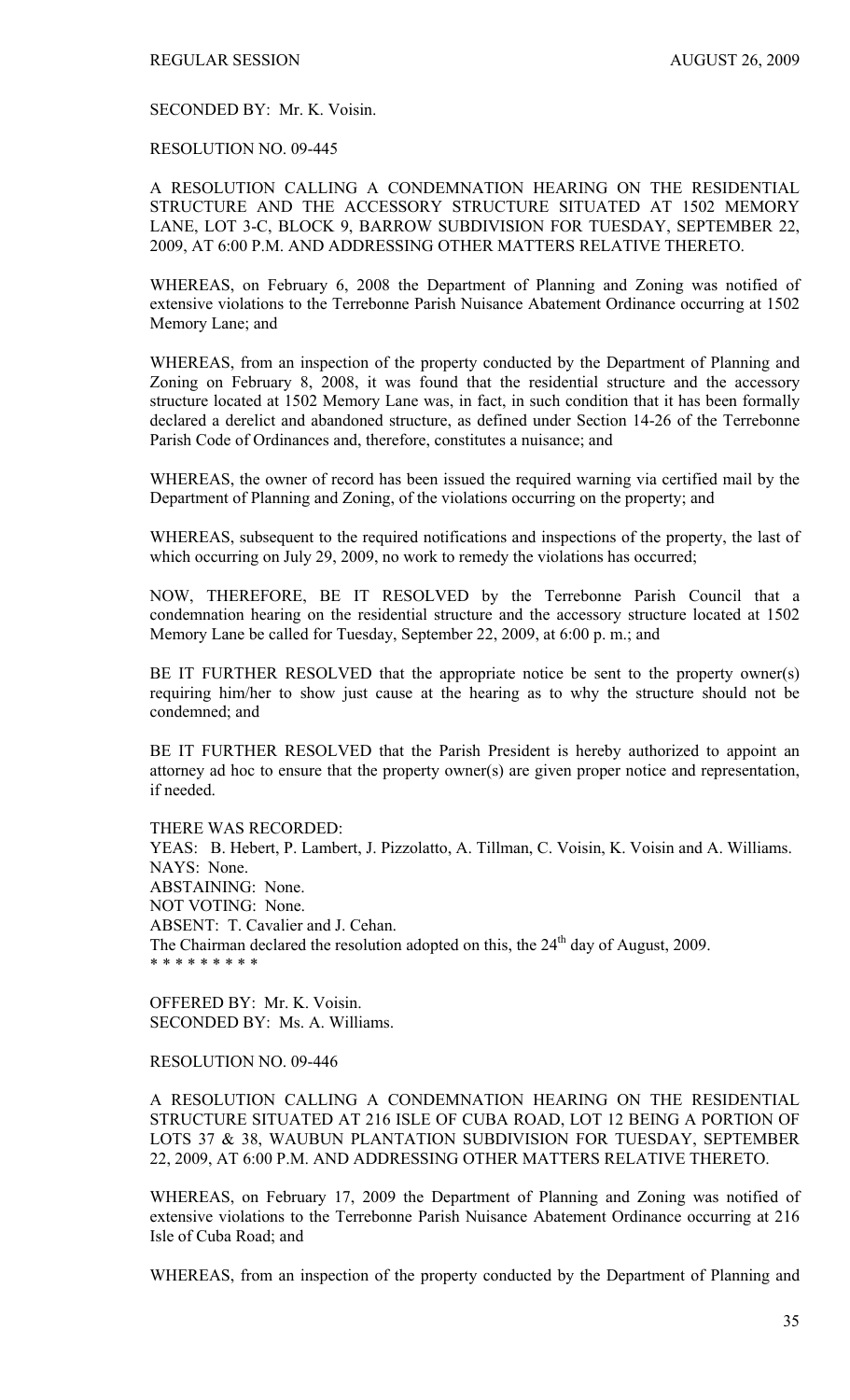Zoning on February 19, 2009, it was found that the structure located at 216 Isle of Cuba Road was, in fact, in such condition that it has been formally declared a derelict and abandoned structure, as defined under Section 14-26 of the Terrebonne Parish Code of Ordinances and, therefore, constitutes a nuisance; and

WHEREAS, the owner of record has been issued the required warning via certified mail by the Department of Planning and Zoning, of the violations occurring on the property; and

WHEREAS, subsequent to the required notifications and inspections of the property, the last of which occurring on July 28, 2009, no work to remedy the violations has occurred;

NOW, THEREFORE, BE IT RESOLVED by the Terrebonne Parish Council that a condemnation hearing on the structure located at 216 Isle of Cuba Road be called for Tuesday, September 22, 2009, at 6:00 p. m.; and

BE IT FURTHER RESOLVED that the appropriate notice be sent to the property owner(s) requiring him/her to show just cause at the hearing as to why the structure should not be condemned; and

BE IT FURTHER RESOLVED that the Parish President is hereby authorized to appoint an attorney ad hoc to ensure that the property owner(s) are given proper notice and representation, if needed.

THERE WAS RECORDED: YEAS: B. Hebert, P. Lambert, J. Pizzolatto, A. Tillman, C. Voisin, K. Voisin and A. Williams. NAYS: None. ABSTAINING: None. NOT VOTING: None. ABSENT: T. Cavalier and J. Cehan. The Chairman declared the resolution adopted on this, the  $24<sup>th</sup>$  day of August, 2009. \* \* \* \* \* \* \* \* \*

OFFERED BY: Mr. P. Lambert. SECONDED BY: Ms. A. Williams.

RESOLUTION NO. 09-447

A RESOLUTION CALLING A CONDEMNATION HEARING ON THE RESIDENTIAL STRUCTURE SITUATED AT 2620 BRYANT STREET, LOT 16, SQUARE 1, BARROWTOWN SUBDIVISION FOR TUESDAY, SEPTEMBER 22, 2009, AT 6:00 P.M. AND ADDRESSING OTHER MATTERS RELATIVE THERETO.

WHEREAS, on April 28, 2008 the Department of Planning and Zoning was notified of extensive violations to the Terrebonne Parish Nuisance Abatement Ordinance occurring at 2620 Bryant Street; and

WHEREAS, from an inspection of the property conducted by the Department of Planning and Zoning on April 29, 2008, it was found that the residential structure located at 2620 Bryant Street was, in fact, in such condition that it has been formally declared a derelict and abandoned structure, as defined under Section 14-26 of the Terrebonne Parish Code of Ordinances and, therefore, constitutes a nuisance; and

WHEREAS, the owner of record has been issued the required warning via certified mail by the Department of Planning and Zoning, of the violations occurring on the property; and

WHEREAS, subsequent to the required notifications and inspections of the property, the last of which occurring on July 29, 2009, no work to remedy the violations has occurred;

NOW, THEREFORE, BE IT RESOLVED by the Terrebonne Parish Council that a condemnation hearing on the residential structure located at 2620 Bryant Street be called for Tuesday, September 22, 2009, at 6:00 p. m.; and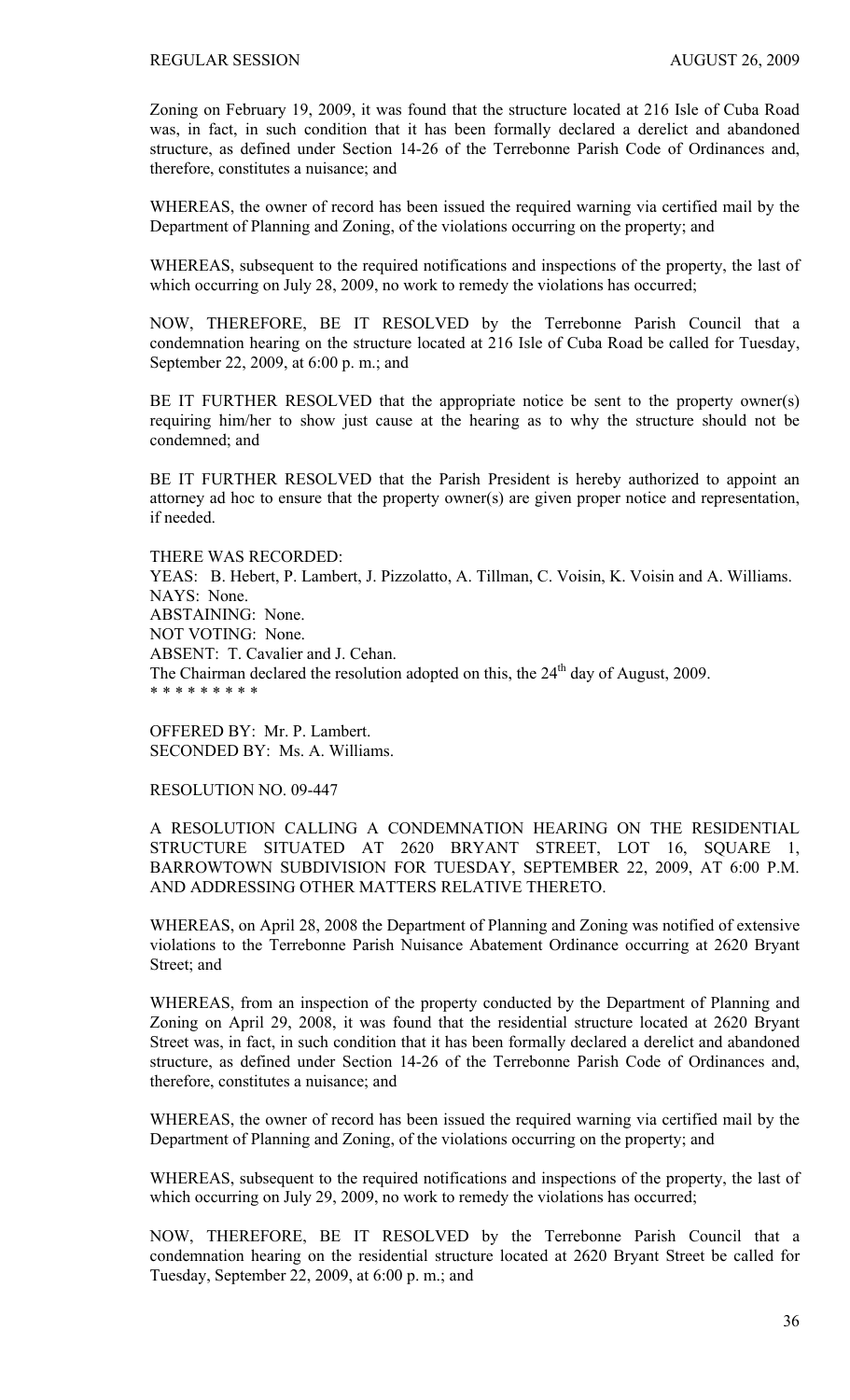BE IT FURTHER RESOLVED that the appropriate notice be sent to the property owner(s) requiring him/her to show just cause at the hearing as to why the structure should not be condemned; and

BE IT FURTHER RESOLVED that the Parish President is hereby authorized to appoint an attorney ad hoc to ensure that the property owner(s) are given proper notice and representation, if needed.

THERE WAS RECORDED: YEAS: B. Hebert, P. Lambert, J. Pizzolatto, A. Tillman, C. Voisin, K. Voisin and A. Williams. NAYS: None. ABSTAINING: None. NOT VOTING: None. ABSENT: T. Cavalier and J. Cehan. The Chairman declared the resolution adopted on this, the  $24<sup>th</sup>$  day of August, 2009. \* \* \* \* \* \* \* \* \*

OFFERED BY: Mr. C. Voisin. SECONDED BY: Mr. P. Lambert.

RESOLUTION NO. 09-448

A RESOLUTION CALLING A CONDEMNATION HEARING ON THE ACCESSORY STRUCTURE SITUATED AT 322 AMERICAN BOULEVARD, LOT 23, BLOCK 25, PHASE VII, ASHLAND NORTH SUBDIVISION FOR TUESDAY, SEPTEMBER 22, 2009, AT 6:00 P.M. AND ADDRESSING OTHER MATTERS RELATIVE THERETO.

WHEREAS, on July 21, 2008, the Department of Planning and Zoning was notified of violations to the Terrebonne Parish Nuisance Abatement Ordinance occurring at 322 American Boulevard; and

WHEREAS, from an inspection of the property conducted by the Department of Planning and Zoning on July 31, 2008, it was found that the accessory structure located at 322 American Boulevard was, in fact, in such condition that it has been formally declared a derelict and abandoned structure, as defined under Section 14-26 of the Terrebonne Parish Code of Ordinances and, therefore, constitutes a nuisance; and

WHEREAS, after attempts to contact the owner of record via certified mail, the Department of Planning and Zoning published the required warning giving the owner notice of the violations; and

WHEREAS, subsequent to the required publication of the nuisance warning and numerous inspections of the property, the last of which occurring on June 30, 2009, no work to remedy the violations has occurred.

 NOW, THEREFORE, BE IT RESOLVED by the Terrebonne Parish Council that a condemnation hearing on the accessory structure located at 322 American Boulevard be called for Tuesday, September 22, 2009, at 6:00 p. m.; and

 BE IT FURTHER RESOLVED that the appropriate notice be sent to the property owner(s) requiring him/her to show just cause at the hearing as to why the structure should not be condemned; and

 BE IT FURTHER RESOLVED that the Parish President is hereby authorized to appoint an attorney ad hoc to ensure that the property owner(s) are given proper notice and representation, if needed.

THERE WAS RECORDED:

YEAS: B. Hebert, P. Lambert, J. Pizzolatto, A. Tillman, C. Voisin, K. Voisin and A. Williams. NAYS: None.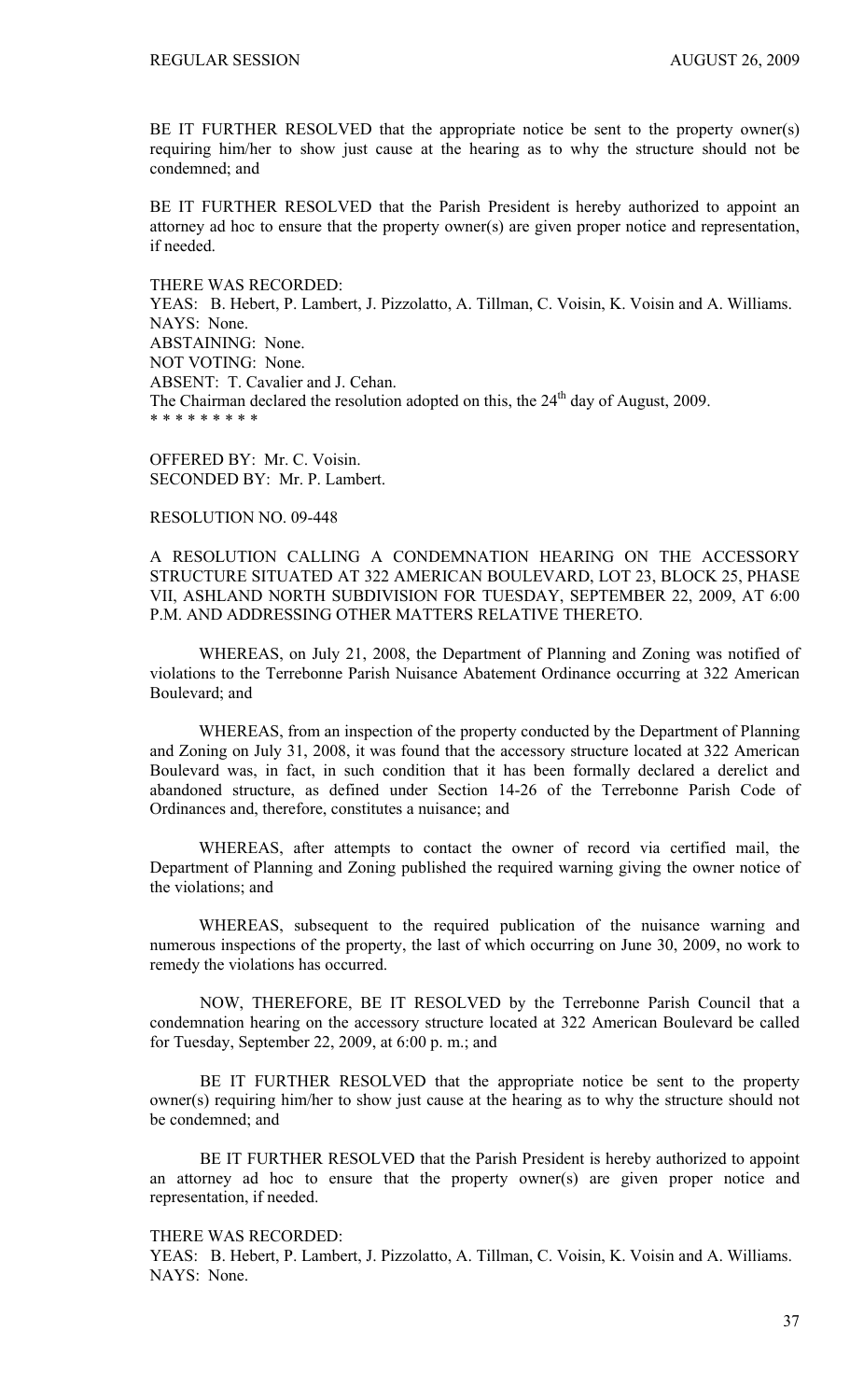ABSTAINING: None. NOT VOTING: None. ABSENT: T. Cavalier and J. Cehan. The Chairman declared the resolution adopted on this, the  $24<sup>th</sup>$  day of August, 2009. \* \* \* \* \* \* \* \* \*

OFFERED BY: Ms. A. Williams. SECONDED BY: Mr. P. Lambert.

### RESOLUTION NO. 09-449

A RESOLUTION CALLING A CONDEMNATION HEARING ON THE RESIDENTIAL ACCESSORY STRUCTURE SITUATED AT 512 MADISON STREET, LOT 12, BLOCK 1, MADISON SUBDIVISION FOR TUESDAY, SEPTEMBER 22, 2009, AT 6:00 P.M. AND ADDRESSING OTHER MATTERS RELATIVE THERETO.

WHEREAS, on April 30, 2009, the Department of Planning and Zoning was notified of violations to the Terrebonne Parish Nuisance Abatement Ordinance occurring at 512 Madison Street; and

WHEREAS, from an inspection of the property conducted by the Department of Planning and Zoning on April 30, 2009, it was found that the accessory structure located at 512 Madison Street was, in fact, in such condition that it has been formally declared a derelict and abandoned structure, as defined under Section 14-26 of the Terrebonne Parish Code of Ordinances and, therefore, constitutes a nuisance; and

WHEREAS, after attempts to contact the owner of record via certified mail, the Department of Planning and Zoning published the required warning giving the owner notice of the violations; and

WHEREAS, subsequent to the required publication of the nuisance warning and numerous inspections of the property, the last of which occurring on July 28, 2009, no work to remedy the violations has occurred.

 NOW, THEREFORE, BE IT RESOLVED by the Terrebonne Parish Council that a condemnation hearing on the accessory structure located at 512 Madison Street be called for Tuesday, September 22, 2009, at 6:00 p. m.; and

 BE IT FURTHER RESOLVED that the appropriate notice be sent to the property owner(s) requiring him/her to show just cause at the hearing as to why the structure should not be condemned; and

 BE IT FURTHER RESOLVED that the Parish President is hereby authorized to appoint an attorney ad hoc to ensure that the property owner(s) are given proper notice and representation, if needed.

## THERE WAS RECORDED: YEAS: B. Hebert, P. Lambert, J. Pizzolatto, A. Tillman, C. Voisin, K. Voisin and A. Williams. NAYS: None. ABSTAINING: None. NOT VOTING: None. ABSENT: T. Cavalier and J. Cehan. The Chairman declared the resolution adopted on this, the  $24<sup>th</sup>$  day of August, 2009. \* \* \* \* \* \* \* \* \*

OFFERED BY: Ms. A. Williams. SECONDED BY: Mr. P. Lambert and Mr. B. Hebert.

#### RESOLUTION NO. 09-450

A RESOLUTION CALLING A CONDEMNATION HEARING ON THE COMMERCIAL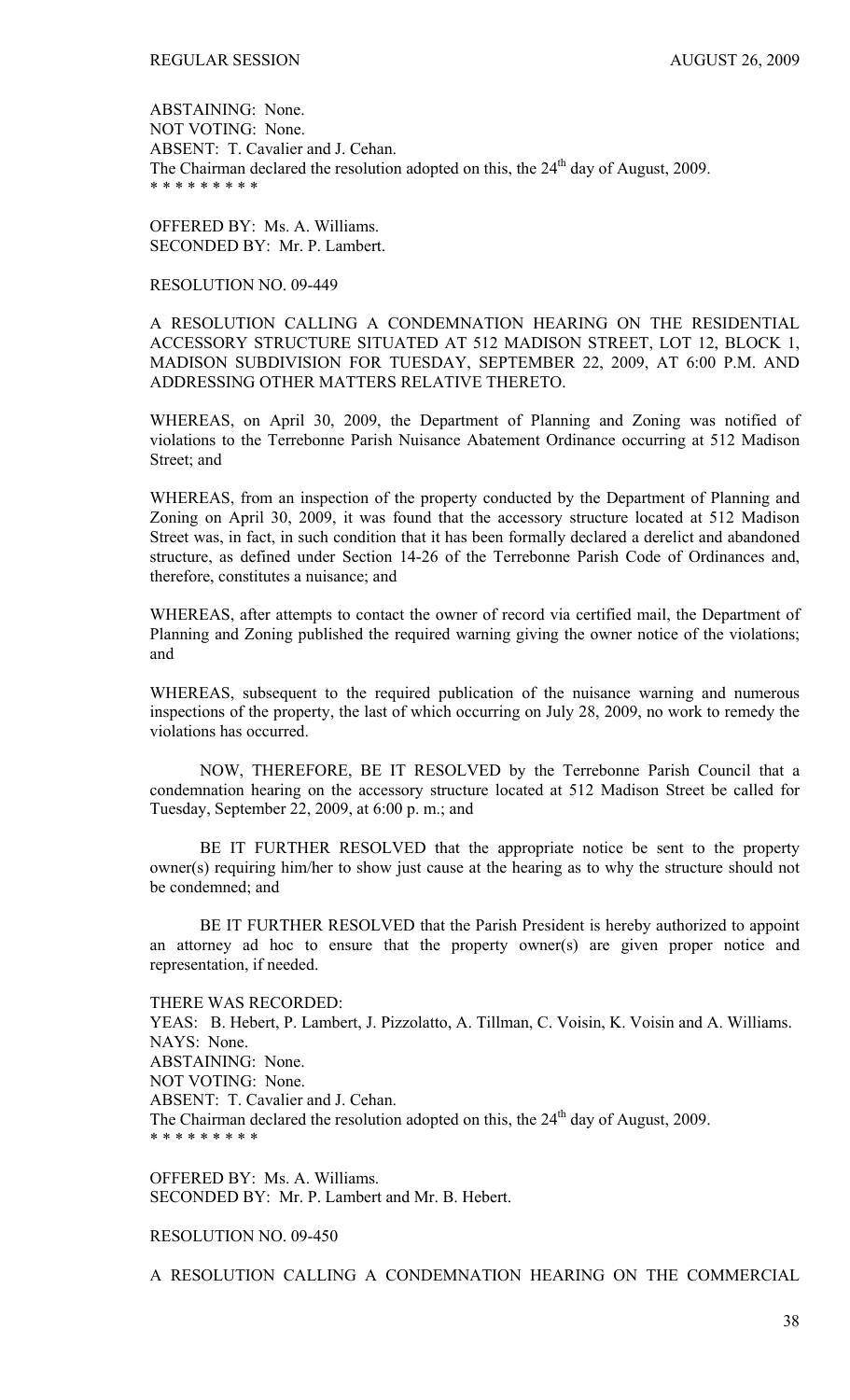STRUCTURE SITUATED AT 605 CORPORATE DRIVE, REVISED TRACT C-3-E1, 3040 COMMERCIAL PRAK SUBDIVISION FOR TUESDAY, SEPTEMBER 22, 2009, AT 6:00 P.M. AND ADDRESSING OTHER MATTERS RELATIVE THERETO.

WHEREAS, on January 28, 2009 the Department of Planning and Zoning was notified of extensive violations to the Terrebonne Parish Nuisance Abatement Ordinance occurring at 605 Corporate Drive; and

WHEREAS, from an inspection of the property conducted by the Department of Planning and Zoning on February 10, 2009, it was found that the commercial structure located at 605 Corporate Drive was, in fact, in such condition that it has been formally declared a derelict and abandoned structure, as defined under Section 14-26 of the Terrebonne Parish Code of Ordinances and, therefore, constitutes a nuisance; and

WHEREAS, the owner of record has been issued the required warning via certified mail by the Department of Planning and Zoning, of the violations occurring on the property; and

WHEREAS, subsequent to the required notifications and inspections of the property, the last of which occurring on August 12, 2009, no work to remedy the violations has occurred;

NOW, THEREFORE, BE IT RESOLVED by the Terrebonne Parish Council that a condemnation hearing on the commercial structure located at 605 Corporate Drive be called for Tuesday, September 22, 2009, at 6:00 p. m.; and

BE IT FURTHER RESOLVED that the appropriate notice be sent to the property owner(s) requiring him/her to show just cause at the hearing as to why the structure should not be condemned; and

BE IT FURTHER RESOLVED that the Parish President is hereby authorized to appoint an attorney ad hoc to ensure that the property owner(s) are given proper notice and representation, if needed.

THERE WAS RECORDED: YEAS: B. Hebert, P. Lambert, J. Pizzolatto, A. Tillman, C. Voisin, K. Voisin and A. Williams. NAYS: None. ABSTAINING: None. NOT VOTING: None. ABSENT: T. Cavalier and J. Cehan. The Chairman declared the resolution adopted on this, the 24<sup>th</sup> day of August, 2009. \* \* \* \* \* \* \* \* \*

OFFERED BY: Ms. A. Williams. SECONDED BY: Mr. K. Voisin.

RESOLUTION NO. 09-451

A RESOLUTION CALLING A CONDEMNATION HEARING ON THE RESIDENTIAL STRUCTURE SITUATED AT 814 HONDURAS STREET, W/2 OF LOT 2, BLOCK 82, HONDURAS STREET FOR TUESDAY, SEPTEMBER 22, 2009, AT 6:00 P.M. AND ADDRESSING OTHER MATTERS RELATIVE THERETO.

WHEREAS, on January 28, 2008 the Department of Planning and Zoning was notified of extensive violations to the Terrebonne Parish Nuisance Abatement Ordinance occurring at 814 Honduras Street; and

WHEREAS, from an inspection of the property conducted by the Department of Planning and Zoning on January 29, 2008, it was found that the residential structure located at 814 Honduras Street was, in fact, in such condition that it has been formally declared a derelict and abandoned structure, as defined under Section 14-26 of the Terrebonne Parish Code of Ordinances and, therefore, constitutes a nuisance; and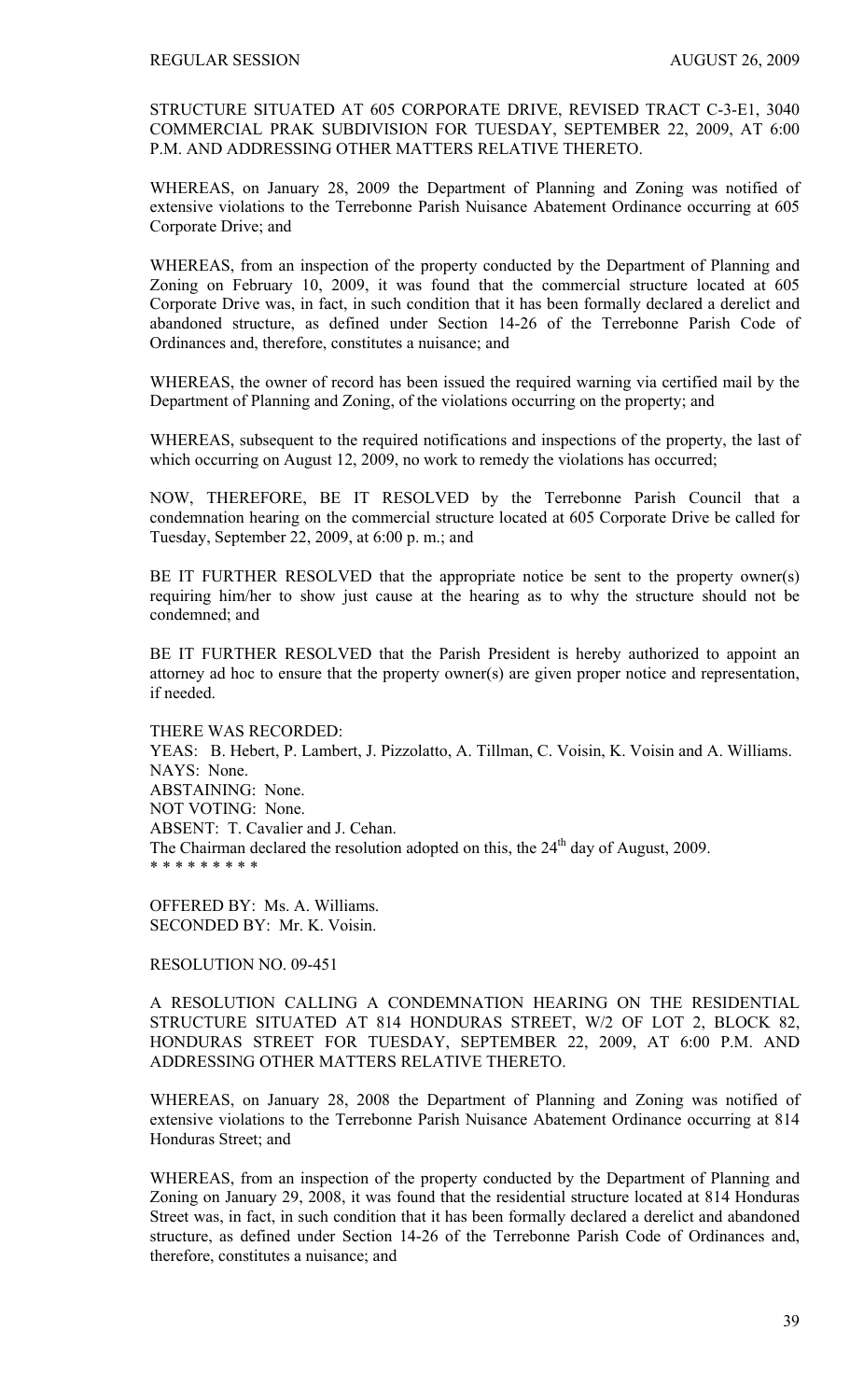WHEREAS, the owner of record has been issued the required warning via certified mail by the Department of Planning and Zoning, of the violations occurring on the property; and

WHEREAS, subsequent to the required notifications and inspections of the property, the last of which occurring on July 1, 2009, no work to remedy the violations has occurred;

NOW, THEREFORE, BE IT RESOLVED by the Terrebonne Parish Council that a condemnation hearing on the residential structure located at 814 Honduras Street be called for Tuesday, September 22, 2009, at 6:00 p. m.; and

BE IT FURTHER RESOLVED that the appropriate notice be sent to the property owner(s) requiring him/her to show just cause at the hearing as to why the structure should not be condemned; and

BE IT FURTHER RESOLVED that the Parish President is hereby authorized to appoint an attorney ad hoc to ensure that the property owner(s) are given proper notice and representation, if needed.

THERE WAS RECORDED: YEAS: B. Hebert, P. Lambert, J. Pizzolatto, A. Tillman, C. Voisin, K. Voisin and A. Williams. NAYS: None. ABSTAINING: None. NOT VOTING: None. ABSENT: T. Cavalier and J. Cehan. The Chairman declared the resolution adopted on this, the  $24<sup>th</sup>$  day of August, 2009. \* \* \* \* \* \* \* \* \*

OFFERED BY: Mr. J. Pizzolatto. SECONDED BY: Ms. A. Williams and Mr. K. Voisin.

RESOLUTION NO. 09-452

A RESOLUTION CALLING A CONDEMNATION HEARING ON THE RESIDENTIAL STRUCTURE SITUATED AT 828 ELDER STREET, LOT 14, BLOCK 6, GARNET ADDITION FOR TUESDAY, SEPTEMBER 22, 2009, AT 6:00 P.M. AND ADDRESSING OTHER MATTERS RELATIVE THERETO.

WHEREAS, on October 2, 2008, the Department of Planning and Zoning was notified of violations to the Terrebonne Parish Nuisance Abatement Ordinance occurring at 828 Elder Street; and

WHEREAS, from an inspection of the property conducted by the Department of Planning and Zoning on October 8, 2008, it was found that the residential structure located at 828 Elder Street was, in fact, in such condition that it has been formally declared a derelict and abandoned structure, as defined under Section 14-26 of the Terrebonne Parish Code of Ordinances and, therefore, constitutes a nuisance; and

WHEREAS, after attempts to contact the owner of record via certified mail, the Department of Planning and Zoning published the required warning giving the owner notice of the violations; and

WHEREAS, subsequent to the required publication of the nuisance warning and numerous inspections of the property, the last of which occurring on July 1, 2009, no work to remedy the violations has occurred.

NOW, THEREFORE, BE IT RESOLVED by the Terrebonne Parish Council that a condemnation hearing on the residential structure located at 828 Elder Street be called for Tuesday, September 22, 2009, at 6:00 p. m.; and

BE IT FURTHER RESOLVED that the appropriate notice be sent to the property owner(s) requiring him/her to show just cause at the hearing as to why the structure should not be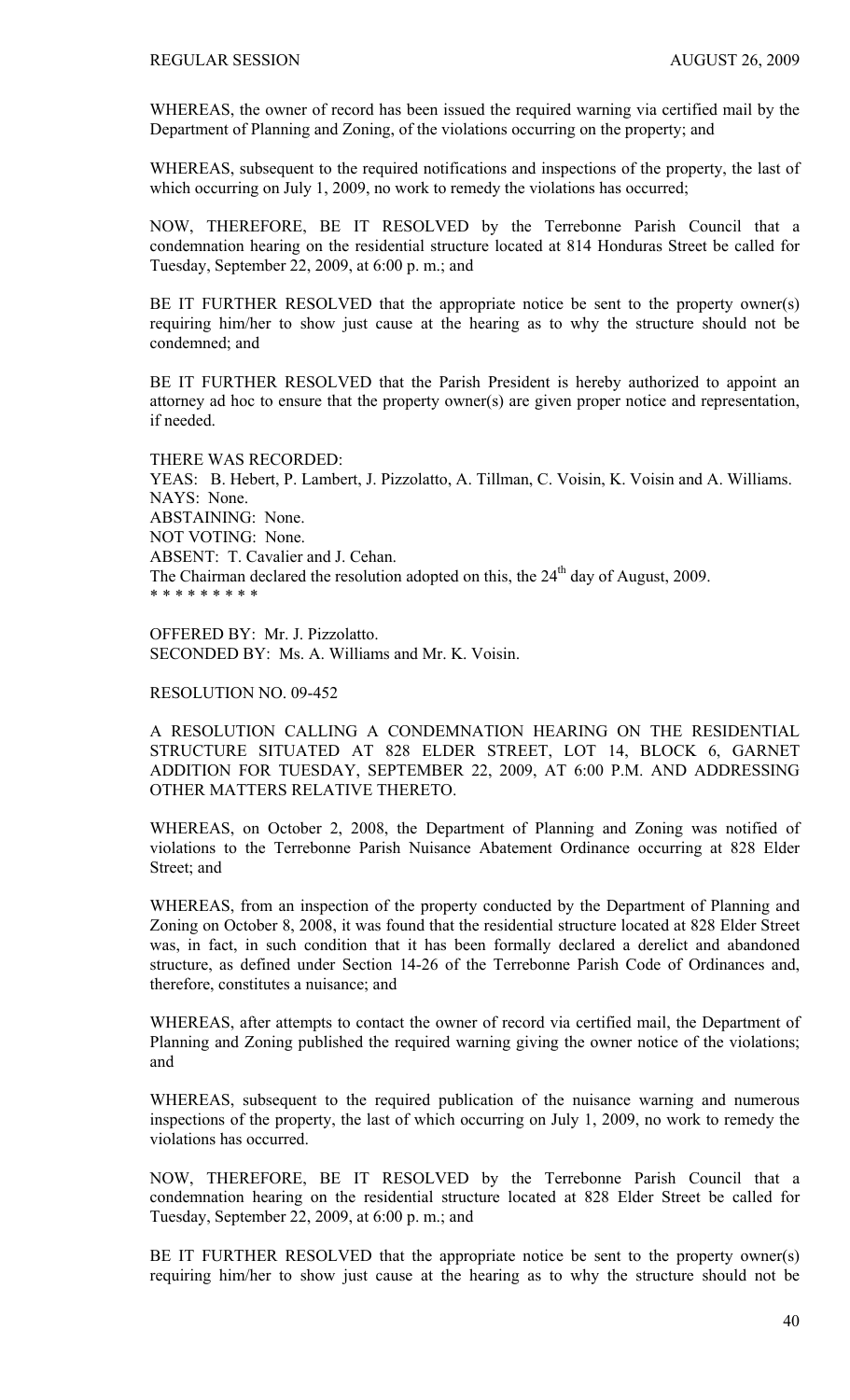condemned; and

BE IT FURTHER RESOLVED that the Parish President is hereby authorized to appoint an attorney ad hoc to ensure that the property owner(s) are given proper notice and representation, if needed.

THERE WAS RECORDED: YEAS: B. Hebert, P. Lambert, J. Pizzolatto, A. Tillman, C. Voisin, K. Voisin and A. Williams. NAYS: None. ABSTAINING: None. NOT VOTING: None. ABSENT: T. Cavalier and J. Cehan. The Chairman declared the resolution adopted on this, the 24<sup>th</sup> day of August, 2009. \* \* \* \* \* \* \* \* \*

OFFERED BY: Mr. C. Voisin. SECONDED BY: Mr. K. Voisin.

RESOLUTION NO. 09-453

A RESOLUTION CALLING A CONDEMNATION HEARING ON THE RESIDENTIAL MOBILE HOME STRUCTURE SITUATED AT 121 SOLET COURT, FOR TUESDAY, SEPTEMBER 22, 2009, AT 6:00 P.M. AND ADDRESSING OTHER MATTERS RELATIVE THERETO.

WHEREAS, on February 10, 2009, the Department of Planning and Zoning was notified of violations to the Terrebonne Parish Nuisance Abatement Ordinance occurring at 121 Solet Court; and

WHEREAS, from an inspection of the property conducted by the Department of Planning and Zoning on February 17, 2009, it was found that the mobile home structure located at 121 Solet Court was, in fact, in such condition that it has been formally declared a derelict and abandoned structure, as defined under Section 14-26 of the Terrebonne Parish Code of Ordinances and, therefore, constitutes a nuisance; and

WHEREAS, after attempts to contact the owner of record via certified mail, the Department of Planning and Zoning published the required warning giving the owner notice of the violations; and

WHEREAS, subsequent to the required publication of the nuisance warning and numerous inspections of the property, the last of which occurring on July 1, 2009, no work to remedy the violations has occurred.

NOW, THEREFORE, BE IT RESOLVED by the Terrebonne Parish Council (Community Development and Planning Committee), on behalf of the Terrebonne Parish Consolidated Government, that a condemnation hearing on the mobile home structure located at 121 Solet Court be called for Tuesday, September 22, 2009, at 6:00 p. m.; and

BE IT FURTHER RESOLVED that the appropriate notice be sent to the property owner(s) requiring him/her to show just cause at the hearing as to why the structure should not be condemned; and

BE IT FURTHER RESOLVED that the Parish President is hereby authorized to appoint an attorney ad hoc to ensure that the property owner(s) are given proper notice and representation, if needed.

THERE WAS RECORDED: YEAS: B. Hebert, P. Lambert, J. Pizzolatto, A. Tillman, C. Voisin, K. Voisin and A. Williams. NAYS: None. ABSTAINING: None. NOT VOTING: None.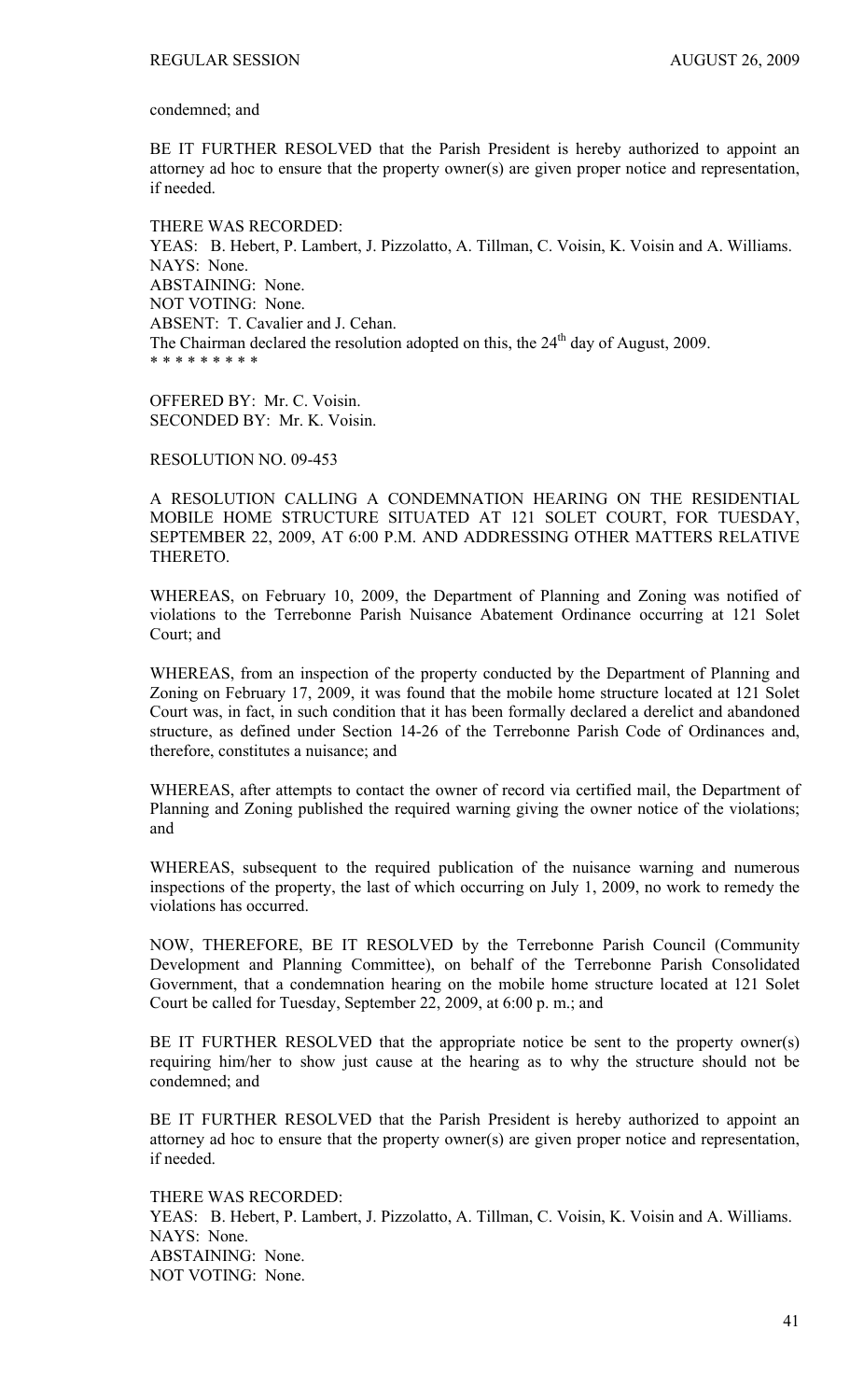ABSENT: T. Cavalier and J. Cehan. The Chairman declared the resolution adopted on this, the  $24<sup>th</sup>$  day of August, 2009. \* \* \* \* \* \* \* \* \*

OFFERED BY: Mr. J. Pizzolatto. SECONDED BY: Mr. B. Hebert.

RESOLUTION NO. 09-454

A RESOLUTION CALLING A CONDEMNATION HEARING ON THE RESIDENTIAL STRUCTURE SITUATED AT 124 JACKSON STREET, LOT 12, BLOCK 2, BELLEVIEW PLACE FOR TUESDAY, SEPTEMBER 22, 2009, AT 6:00 P.M. AND ADDRESSING OTHER MATTERS RELATIVE THERETO.

WHEREAS, on March 30, 2009, the Department of Planning and Zoning was notified of violations to the Terrebonne Parish Nuisance Abatement Ordinance occurring at 124 Jackson Street; and

WHEREAS, from an inspection of the property conducted by the Department of Planning and Zoning on April 8, 2009, it was found that the structure located at 124 Jackson Street was, in fact, in such condition that it has been formally declared a derelict and abandoned structure, as defined under Section 14-26 of the Terrebonne Parish Code of Ordinances and, therefore, constitutes a nuisance; and

WHEREAS, after attempts to contact the owner of record via certified mail, the Department of Planning and Zoning published the required warning giving the owner notice of the violations; and

WHEREAS, subsequent to the required publication of the nuisance warning and numerous inspections of the property, the last of which occurring on June 30, 2009, no work to remedy the violations has occurred.

NOW, THEREFORE, BE IT RESOLVED by the Terrebonne Parish Council (Community Development and Planning Committee), on behalf of the Terrebonne Parish Consolidated Government, that a condemnation hearing on the structure located at 124 Jackson Street be called for Tuesday, September 22, 2009, at 6:00 p. m.; and

BE IT FURTHER RESOLVED that the appropriate notice be sent to the property owner(s) requiring him/her to show just cause at the hearing as to why the structure should not be condemned; and

BE IT FURTHER RESOLVED that the Parish President is hereby authorized to appoint an attorney ad hoc to ensure that the property owner(s) are given proper notice and representation, if needed.

THERE WAS RECORDED: YEAS: B. Hebert, P. Lambert, J. Pizzolatto, A. Tillman, C. Voisin, K. Voisin and A. Williams. NAYS: None. ABSTAINING: None. NOT VOTING: None. ABSENT: T. Cavalier and J. Cehan. The Chairman declared the resolution adopted on this, the  $24<sup>th</sup>$  day of August, 2009. \* \* \* \* \* \* \* \* \*

OFFERED BY: Ms. A. Williams. SECONDED BY: Mr. K. Voisin.

RESOLUTION NO. 09-455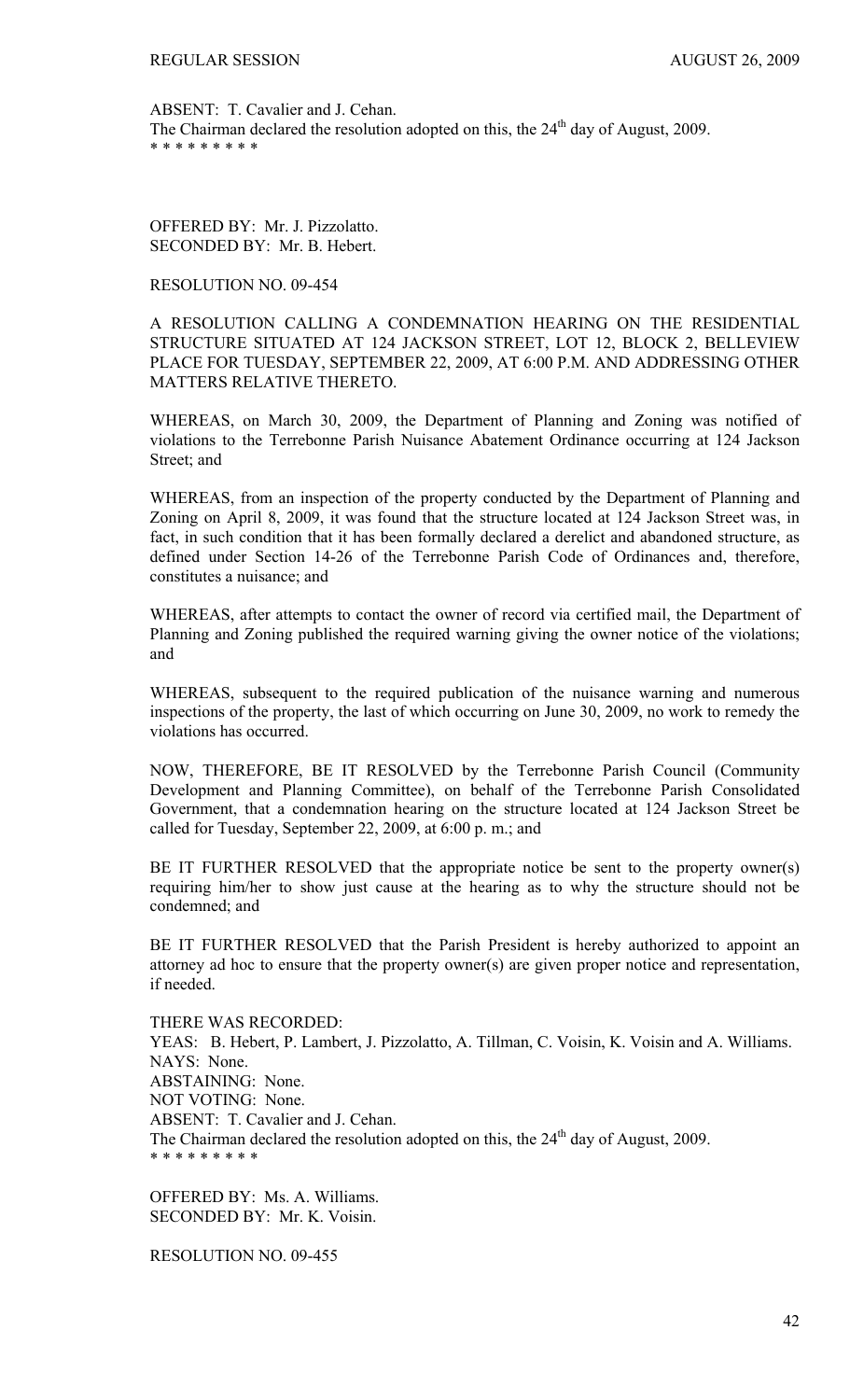A RESOLUTION CALLING A CONDEMNATION HEARING ON THE RESIDENTIAL STRUCTURE SITUATED AT 168 PORCHE LANE FOR TUESDAY, SEPTEMBER 22, 2009, AT 6:00 P.M. AND ADDRESSING OTHER MATTERS RELATIVE THERETO.

WHEREAS, on April 8, 2009, the Department of Planning and Zoning was notified of violations to the Terrebonne Parish Nuisance Abatement Ordinance occurring at 168 Porche Lane; and

WHEREAS, from an inspection of the property conducted by the Department of Planning and Zoning on April 21, 2009, it was found that the structure located at 168 Porche Lane was, in fact, in such condition that it has been formally declared a derelict and abandoned structure, as defined under Section 14-26 of the Terrebonne Parish Code of Ordinances and, therefore, constitutes a nuisance; and

WHEREAS, after attempts to contact the owner of record via certified mail, the Department of Planning and Zoning published the required warning giving the owner notice of the violations; and

WHEREAS, subsequent to the required publication of the nuisance warning and numerous inspections of the property, the last of which occurring on May 29, 2009, no work to remedy the violations has occurred.

NOW, THEREFORE, BE IT RESOLVED by the Terrebonne Parish Council (Community Development and Planning Committee), on behalf of the Terrebonne Parish Consolidated Government, that a condemnation hearing on the structure located at 168 Porche Lane be called for Tuesday, September 22, 2009, at 6:00 p. m.; and

BE IT FURTHER RESOLVED that the appropriate notice be sent to the property owner(s) requiring him/her to show just cause at the hearing as to why the structure should not be condemned; and

BE IT FURTHER RESOLVED that the Parish President is hereby authorized to appoint an attorney ad hoc to ensure that the property owner(s) are given proper notice and representation, if needed.

THERE WAS RECORDED:

YEAS: B. Hebert, P. Lambert, J. Pizzolatto, A. Tillman, C. Voisin, K. Voisin and A. Williams. NAYS: None. ABSTAINING: None. NOT VOTING: None. ABSENT: T. Cavalier and J. Cehan. The Chairman declared the resolution adopted on this, the  $24<sup>th</sup>$  day of August, 2009. \* \* \* \* \* \* \* \* \*

OFFERED BY: Ms. A. Williams. SECONDED BY: Mr. C. Voisin.

RESOLUTION NO. 09-456

A RESOLUTION CALLING A CONDEMNATION HEARING ON THE RESIDENTIAL STRUCTURE SITUATED AT 171 STOVALL STREET, LOT 18, BLOCK 1, GUS WALKER SUBDIVISION FOR TUESDAY, SEPTEMBER 22, 2009, AT 6:00 P.M. AND ADDRESSING OTHER MATTERS RELATIVE THERETO.

WHEREAS, on August 13, 2008 the Department of Planning and Zoning was notified of extensive violations to the Terrebonne Parish Nuisance Abatement Ordinance occurring at 171 Stovall Street; and

WHEREAS, from an inspection of the property conducted by the Department of Planning and Zoning on August 22, 2008, it was found that the structure located at 171 Stovall Street was, in fact, in such condition that it has been formally declared a derelict and abandoned structure, as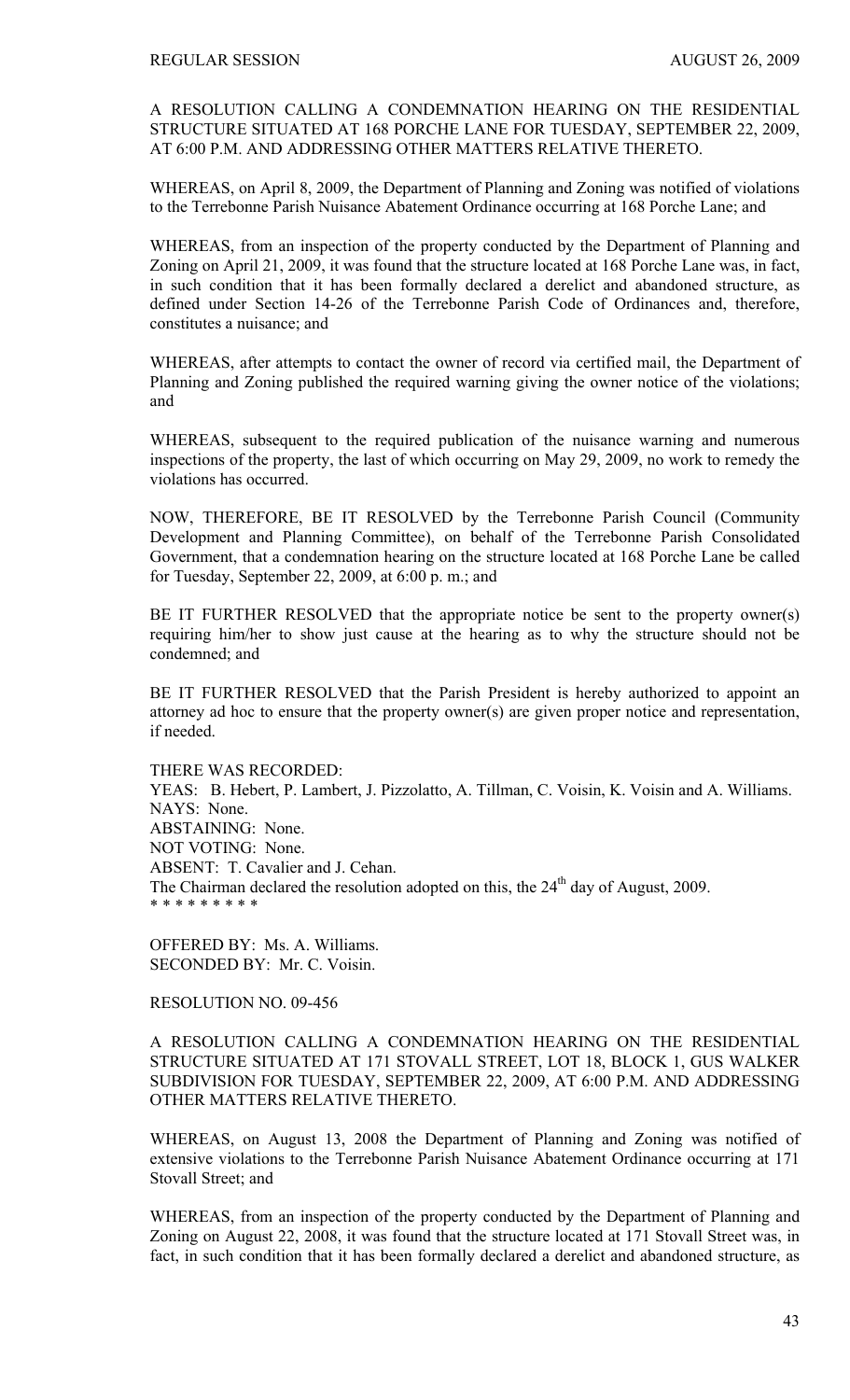defined under Section 14-26 of the Terrebonne Parish Code of Ordinances and, therefore, constitutes a nuisance; and

WHEREAS, the owner of record has been issued the required warning via certified mail by the Department of Planning and Zoning, of the violations occurring on the property; and

WHEREAS, subsequent to the required notifications and inspections of the property, the last of which occurring on July 1, 2009, no work to remedy the violations has occurred;

NOW, THEREFORE, BE IT RESOLVED by the Terrebonne Parish Council (Community Development and Planning Committee), on behalf of the Terrebonne Parish Consolidated Government, that a condemnation hearing on the structure located at 171 Stovall Street be called for Tuesday, September 22, 2009, at 6:00 p. m.; and

BE IT FURTHER RESOLVED that the appropriate notice be sent to the property owner(s) requiring him/her to show just cause at the hearing as to why the structure should not be condemned; and

BE IT FURTHER RESOLVED that the Parish President is hereby authorized to appoint an attorney ad hoc to ensure that the property owner(s) are given proper notice and representation, if needed.

THERE WAS RECORDED: YEAS: B. Hebert, P. Lambert, J. Pizzolatto, A. Tillman, C. Voisin, K. Voisin and A. Williams. NAYS: None. ABSTAINING: None. NOT VOTING: None. ABSENT: T. Cavalier and J. Cehan. The Chairman declared the resolution adopted on this, the 24<sup>th</sup> day of August, 2009. \* \* \* \* \* \* \* \* \*

OFFERED BY: Ms. A. Williams. SECONDED BY: Mr. C. Voisin.

RESOLUTION NO. 09-457

A RESOLUTION CALLING A CONDEMNATION HEARING ON THE RESIDENTIAL STRUCTURE SITUATED AT 175 STOVALL STREET, LOT 18, BLOCK 1, GUS WALKER SUBDIVISION FOR TUESDAY, SEPTEMBER 22, 2009, AT 6:00 P.M. AND ADDRESSING OTHER MATTERS RELATIVE THERETO.

WHEREAS, on August 13, 2008 the Department of Planning and Zoning was notified of extensive violations to the Terrebonne Parish Nuisance Abatement Ordinance occurring at 175 Stovall Street; and

WHEREAS, from an inspection of the property conducted by the Department of Planning and Zoning on August 22, 2008, it was found that the structure located at 175 Stovall Street was, in fact, in such condition that it has been formally declared a derelict and abandoned structure, as defined under Section 14-26 of the Terrebonne Parish Code of Ordinances and, therefore, constitutes a nuisance; and

WHEREAS, the owner of record has been issued the required warning via certified mail by the Department of Planning and Zoning, of the violations occurring on the property; and

WHEREAS, subsequent to the required notifications and inspections of the property, the last of which occurring on July 1, 2009, no work to remedy the violations has occurred;

NOW, THEREFORE, BE IT RESOLVED by the Terrebonne Parish Council (Community Development and Planning Committee), on behalf of the Terrebonne Parish Consolidated Government, that a condemnation hearing on the structure located at 175 Stovall Street be called for Tuesday, September 22, 2009, at 6:00 p. m.; and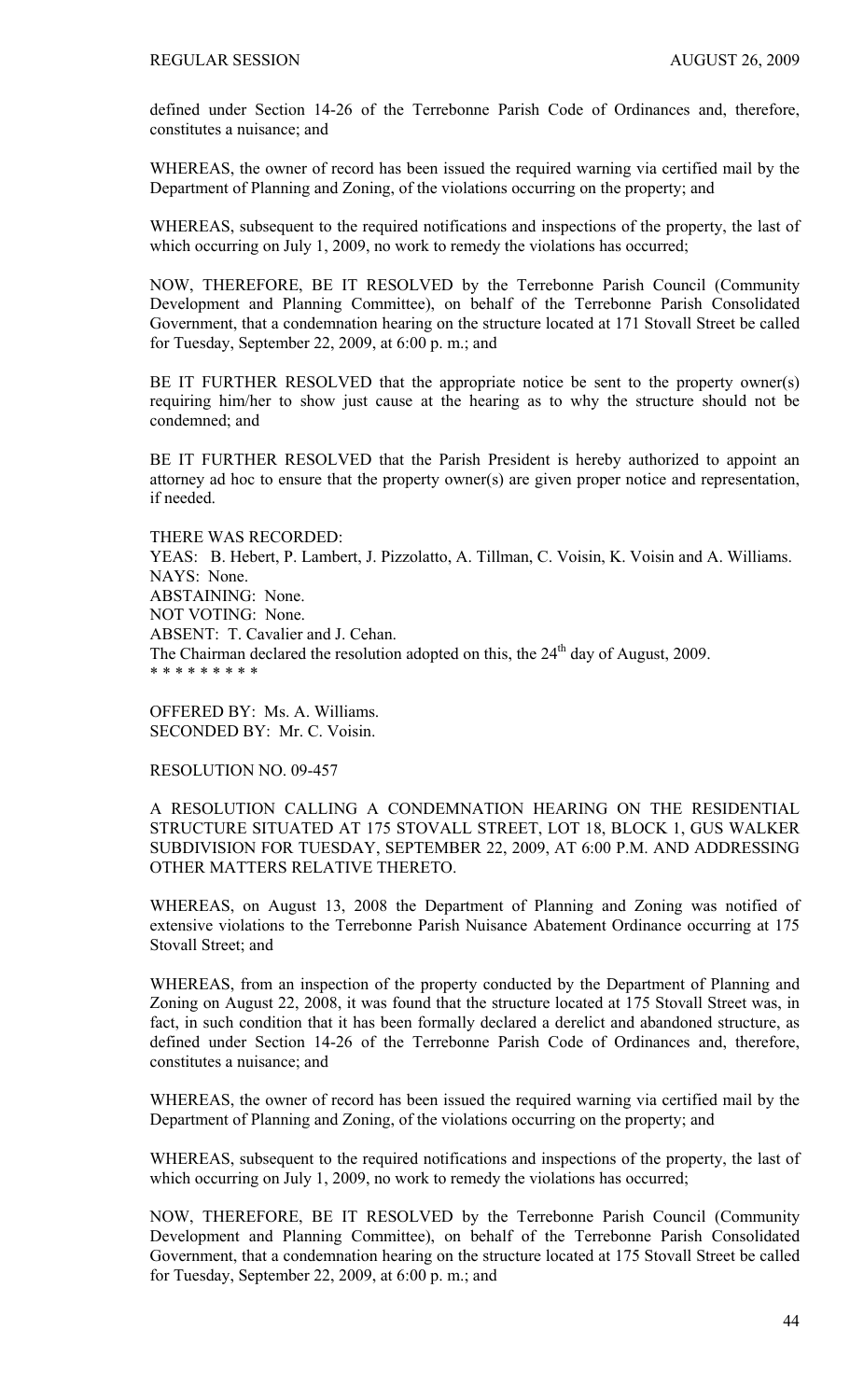BE IT FURTHER RESOLVED that the appropriate notice be sent to the property owner(s) requiring him/her to show just cause at the hearing as to why the structure should not be condemned; and

BE IT FURTHER RESOLVED that the Parish President is hereby authorized to appoint an attorney ad hoc to ensure that the property owner(s) are given proper notice and representation, if needed.

THERE WAS RECORDED: YEAS: B. Hebert, P. Lambert, J. Pizzolatto, A. Tillman, C. Voisin, K. Voisin and A. Williams. NAYS: None. ABSTAINING: None. NOT VOTING: None. ABSENT: T. Cavalier and J. Cehan. The Chairman declared the resolution adopted on this, the  $24<sup>th</sup>$  day of August, 2009. \* \* \* \* \* \* \* \* \*

OFFERED BY: Mr. C. Voisin. SECONDED BY: Mr. K. Voisin.

RESOLUTION NO. 09-458

A RESOLUTION CALLING A CONDEMNATION HEARING ON THE RESIDENTIAL STRUCTURE SITUATED AT 182 MARJORIE STREET, LOT 21, BLOCK 2, A. J. AUTHEMENT SUBDIVISION NO. 2, FOR TUESDAY, SEPTEMBER 22, 2009, AT 6:00 P.M. AND ADDRESSING OTHER MATTERS RELATIVE THERETO.

WHEREAS, on February 25, 2009 the Department of Planning and Zoning was notified of extensive violations to the Terrebonne Parish Nuisance Abatement Ordinance occurring at 182 Marjorie Street; and

WHEREAS, from an inspection of the property conducted by the Department of Planning and Zoning on March 3, 2009, it was found that the structure located at 182 Marjorie Street was, in fact, in such condition that it has been formally declared a derelict and abandoned structure, as defined under Section 14-26 of the Terrebonne Parish Code of Ordinances and, therefore, constitutes a nuisance; and

WHEREAS, the owner of record has been issued the required warning via certified mail by the Department of Planning and Zoning, of the violations occurring on the property; and

WHEREAS, subsequent to the required notifications and inspections of the property, the last of which occurring on July 1, 2009, no work to remedy the violations has occurred;

NOW, THEREFORE, BE IT RESOLVED by the Terrebonne Parish Council (Community Development and Planning Committee), on behalf of the Terrebonne Parish Consolidated Government, that a condemnation hearing on the structure located at 182 Marjorie Street be called for Tuesday, September 22, 2009, at 6:00 p. m.; and

BE IT FURTHER RESOLVED that the appropriate notice be sent to the property owner(s) requiring him/her to show just cause at the hearing as to why the structure should not be condemned; and

BE IT FURTHER RESOLVED that the Parish President is hereby authorized to appoint an attorney ad hoc to ensure that the property owner(s) are given proper notice and representation, if needed.

THERE WAS RECORDED:

YEAS: B. Hebert, P. Lambert, J. Pizzolatto, A. Tillman, C. Voisin, K. Voisin and A. Williams. NAYS: None. ABSTAINING: None.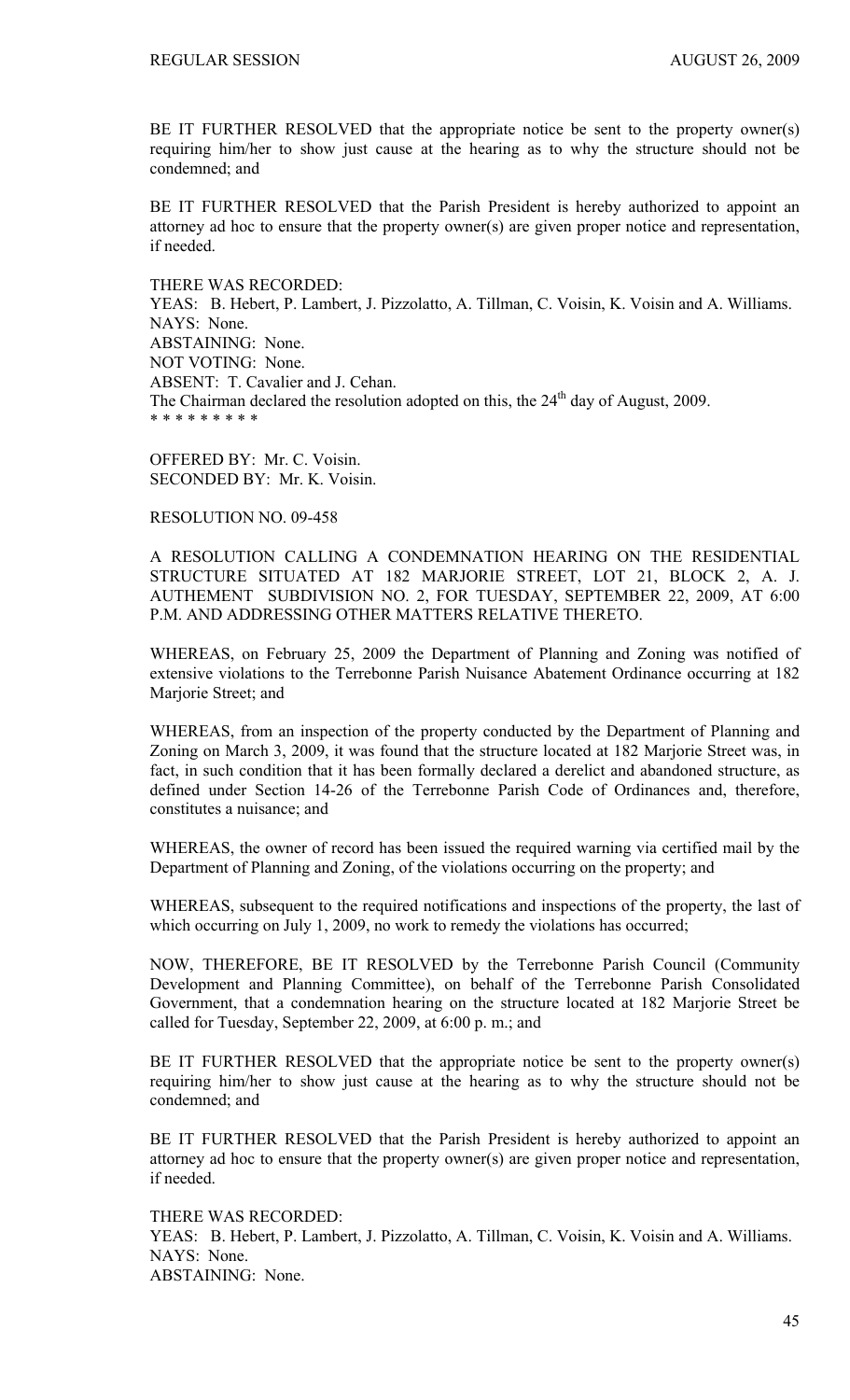NOT VOTING: None. ABSENT: T. Cavalier and J. Cehan. The Chairman declared the resolution adopted on this, the  $24<sup>th</sup>$  day of August, 2009. \* \* \* \* \* \* \* \* \*

OFFERED BY: Ms. A. Williams. SECONDED BY: Mr. C. Voisin.

RESOLUTION NO. 09-459

A RESOLUTION CALLING A CONDEMNATION HEARING ON THE RESIDENTIAL MOBILE HOME STRUCTURE SITUATED AT 2019 BULL RUN ROAD, LOTS 4-A & 4-B, BLOCK 2, BAYOU CHACAHOULA SUBDIVISION FOR TUESDAY, SEPTEMBER 22, 2009, AT 6:00 P.M. AND ADDRESSING OTHER MATTERS RELATIVE THERETO.

WHEREAS, on April 14, 2008 the Department of Planning and Zoning was notified of extensive violations to the Terrebonne Parish Nuisance Abatement Ordinance occurring at 2019 Bull Run Road; and

WHEREAS, from an inspection of the property conducted by the Department of Planning and Zoning on April 21, 2008, it was found that the structure located at 2019 Bull Run Road was, in fact, in such condition that it has been formally declared a derelict and abandoned structure, as defined under Section 14-26 of the Terrebonne Parish Code of Ordinances and, therefore, constitutes a nuisance; and

WHEREAS, the owner of record has been issued the required warning via certified mail by the Department of Planning and Zoning, of the violations occurring on the property; and

WHEREAS, subsequent to the required notifications and inspections of the property, the last of which occurring on June 30, 2009, no work to remedy the violations has occurred;

NOW, THEREFORE, BE IT RESOLVED by the Terrebonne Parish Council (Community Development and Planning Committee), on behalf of the Terrebonne Parish Consolidated Government, that a condemnation hearing on the mobile home structure located at 2019 Bull Run Road be called for Tuesday, September 22, 2009, at 6:00 p. m.; and

BE IT FURTHER RESOLVED that the appropriate notice be sent to the property owner(s) requiring him/her to show just cause at the hearing as to why the structure should not be condemned; and

BE IT FURTHER RESOLVED that the Parish President is hereby authorized to appoint an attorney ad hoc to ensure that the property owner(s) are given proper notice and representation, if needed.

THERE WAS RECORDED: YEAS: B. Hebert, P. Lambert, J. Pizzolatto, A. Tillman, C. Voisin, K. Voisin and A. Williams. NAYS: None. ABSTAINING: None. NOT VOTING: None. ABSENT: T. Cavalier and J. Cehan. The Chairman declared the resolution adopted on this, the  $24<sup>th</sup>$  day of August, 2009. \* \* \* \* \* \* \* \* \*

OFFERED BY: Mr. P. Lambert. SECONDED BY: Mr. C. Voisin.

RESOLUTION NO. 09-460

A RESOLUTION CALLING A CONDEMNATION HEARING ON THE RESIDENTIAL STRUCTURE SITUATED AT 209 SUZIE STREET, NM 70' OF LOT 6, BLOCK 2, THIBODAUX SUBDIVISION FOR TUESDAY, SEPTEMBER 22, 2009, AT 6:00 P.M. AND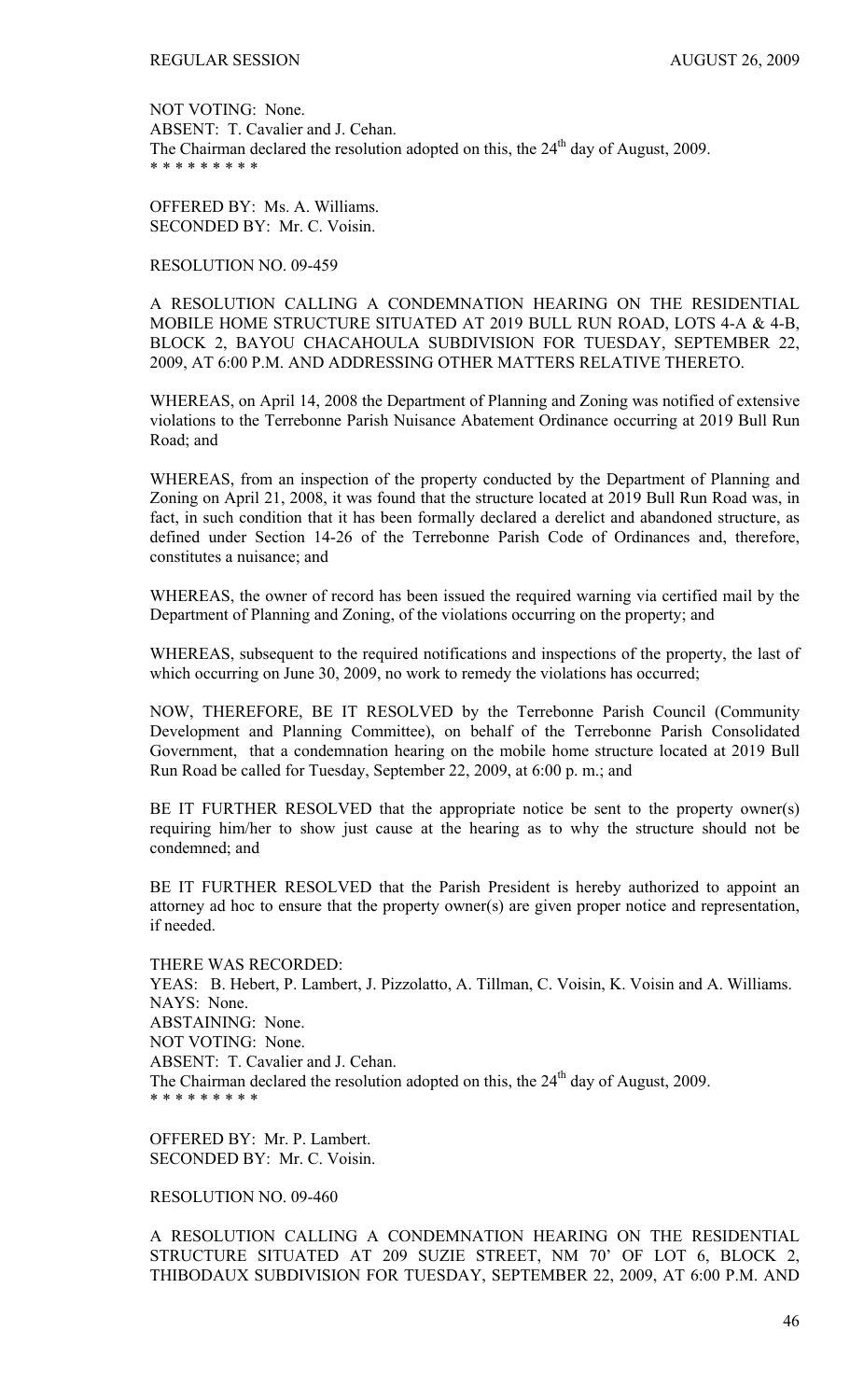## ADDRESSING OTHER MATTERS RELATIVE THERETO.

WHEREAS, on July 14, 2008, the Department of Planning and Zoning was notified of violations to the Terrebonne Parish Nuisance Abatement Ordinance occurring at 209 Suzie Street; and

WHEREAS, from an inspection of the property conducted by the Department of Planning and Zoning on July 22, 2008, it was found that the structure located at 209 Suzie Street was, in fact, in such condition that it has been formally declared a derelict and abandoned structure, as defined under Section 14-26 of the Terrebonne Parish Code of Ordinances and, therefore, constitutes a nuisance; and

WHEREAS, after attempts to contact the owner of record via certified mail, the Department of Planning and Zoning published the required warning giving the owner notice of the violations; and

WHEREAS, subsequent to the required publication of the nuisance warning and numerous inspections of the property, the last of which occurring on July 1, 2009, no work to remedy the violations has occurred.

NOW, THEREFORE, BE IT RESOLVED by the Terrebonne Parish Council (Community Development and Planning Committee), on behalf of the Terrebonne Parish Consolidated Government, that a condemnation hearing on the structure located at 209 Suzie Street be called for Tuesday, Sepember 22, 2009, at 6:00 p. m.; and

BE IT FURTHER RESOLVED that the appropriate notice be sent to the property owner(s) requiring him/her to show just cause at the hearing as to why the structure should not be condemned; and

BE IT FURTHER RESOLVED that the Parish President is hereby authorized to appoint an attorney ad hoc to ensure that the property owner(s) are given proper notice and representation, if needed.

THERE WAS RECORDED: YEAS: B. Hebert, P. Lambert, J. Pizzolatto, A. Tillman, C. Voisin, K. Voisin and A. Williams. NAYS: None. ABSTAINING: None. NOT VOTING: None. ABSENT: T. Cavalier and J. Cehan. The Chairman declared the resolution adopted on this, the  $24<sup>th</sup>$  day of August, 2009. \* \* \* \* \* \* \* \* \*

Committee Member C. Voisin exited the proceedings at 7:16 p. m.

OFFERED BY: Ms. A. Williams. SECONDED BY: Mr. J. Pizzolatto and Mr. K. Voisin.

RESOLUTION NO. 09-461

A RESOLUTION CALLING A CONDEMNATION HEARING ON THE RESIDENTIAL STRUCTURE SITUATED AT 523 ELIZA STREET, LOT 8, BLOCK 130, ELIZA STREET, ELIZABETHTOWN FOR TUESDAY, SEPTEMBER 22, 2009, AT 6:00 P.M. AND ADDRESSING OTHER MATTERS RELATIVE THERETO.

WHEREAS, on February 12, 2009, the Department of Planning and Zoning was notified of violations to the Terrebonne Parish Nuisance Abatement Ordinance occurring at 523 Eliza Street; and

WHEREAS, from an inspection of the property conducted by the Department of Planning and Zoning on February 17, 2009, it was found that the structure located at 523 Eliza Street was, in fact, in such condition that it has been formally declared a derelict and abandoned structure, as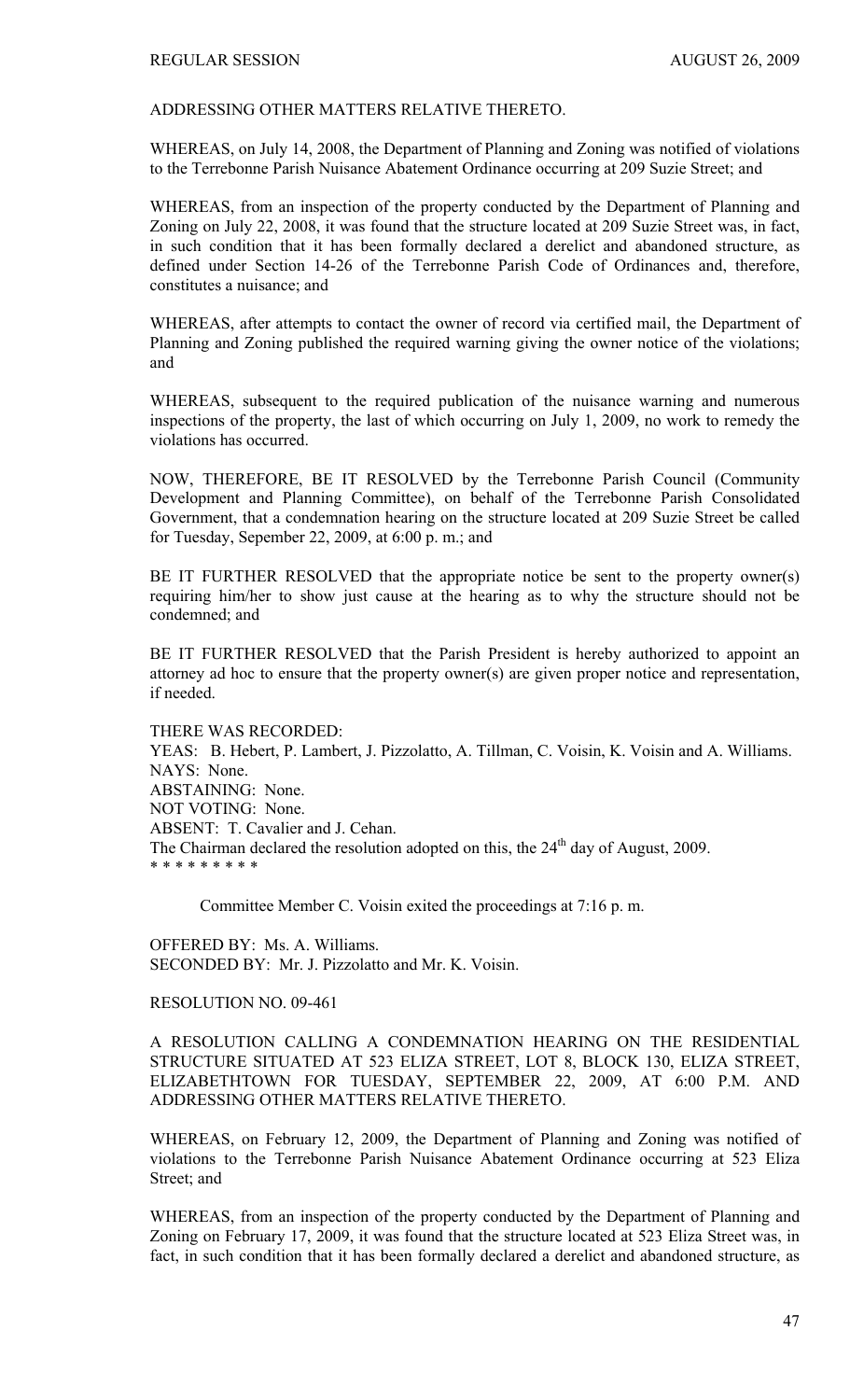defined under Section 14-26 of the Terrebonne Parish Code of Ordinances and, therefore, constitutes a nuisance; and

WHEREAS, after attempts to contact the owner of record via certified mail, the Department of Planning and Zoning published the required warning giving the owner notice of the violations; and

WHEREAS, subsequent to the required publication of the nuisance warning and numerous inspections of the property, the last of which occurring on July 1, 2009, no work to remedy the violations has occurred.

NOW, THEREFORE, BE IT RESOLVED by the Terrebonne Parish Council (Community Development and Planning Committee), on behalf of the Terrebonne Parish Consolidated Government, that a condemnation hearing on the structure located at 523 Eliza Street be called for Tuesday, September 22, 2009, at 6:00 p. m.; and

BE IT FURTHER RESOLVED that the appropriate notice be sent to the property owner(s) requiring him/her to show just cause at the hearing as to why the structure should not be condemned; and

BE IT FURTHER RESOLVED that the Parish President is hereby authorized to appoint an attorney ad hoc to ensure that the property owner(s) are given proper notice and representation, if needed.

THERE WAS RECORDED: YEAS: B. Hebert, P. Lambert, J. Pizzolatto, A. Tillman, C. Voisin, K. Voisin and A. Williams. NAYS: None. ABSTAINING: None. NOT VOTING: None. ABSENT: T. Cavalier, J. Cehan and C. Voisin. The Chairman declared the resolution adopted on this, the  $24<sup>th</sup>$  day of August, 2009. \* \* \* \* \* \* \* \* \*

OFFERED BY: Mr. J. Pizzolatto. SECONDED BY: Mr. P. Lambert.

RESOLUTION NO. 09-462

A RESOLUTION CALLING A CONDEMNATION HEARING ON THE RESIDENTIAL STRUCTURE SITUATED AT 7808 WATERFRONT DRIVE, LOTS 49-A & 49-B, ROBINSON CANAL CAMP SITETS FOR TUESDAY, SEPTEMBER 22, 2009, AT 6:00 P.M. AND ADDRESSING OTHER MATTERS RELATIVE THERETO.

WHEREAS, on March 20, 2009, the Department of Planning and Zoning was notified of violations to the Terrebonne Parish Nuisance Abatement Ordinance occurring at 7808 Waterfront Drive; and

WHEREAS, from an inspection of the property conducted by the Department of Planning and Zoning on March 24, 2009, it was found that the structure located at 7808 Waterfront Drive was, in fact, in such condition that it has been formally declared a derelict and abandoned structure, as defined under Section 14-26 of the Terrebonne Parish Code of Ordinances and, therefore, constitutes a nuisance; and

WHEREAS, after attempts to contact the owner of record via certified mail, the Department of Planning and Zoning published the required warning giving the owner notice of the violations; and

WHEREAS, subsequent to the required publication of the nuisance warning and numerous inspections of the property, the last of which occurring on July 1, 2009, no work to remedy the violations has occurred.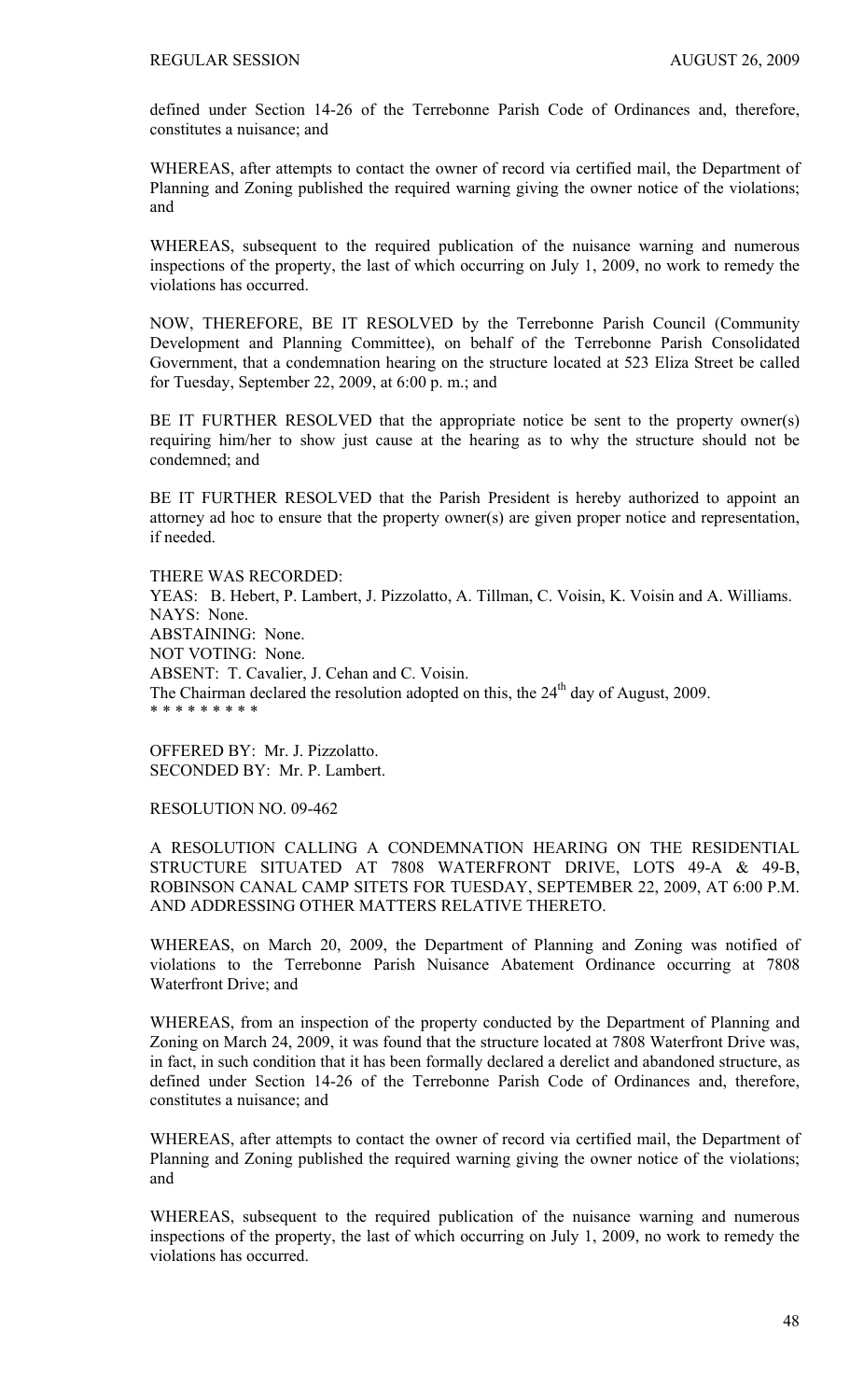NOW, THEREFORE, BE IT RESOLVED by the Terrebonne Parish Council (Community Development and Planning Committee), on behalf of the Terrebonne Parish Consolidated Government, that a condemnation hearing on the structure located at 7808 Waterfront Drive be called for Tuesday, September 22, 2009, at 6:00 p. m.; and

BE IT FURTHER RESOLVED that the appropriate notice be sent to the property owner(s) requiring him/her to show just cause at the hearing as to why the structure should not be condemned; and

BE IT FURTHER RESOLVED that the Parish President is hereby authorized to appoint an attorney ad hoc to ensure that the property owner(s) are given proper notice and representation, if needed.

THERE WAS RECORDED: YEAS: B. Hebert, P. Lambert, J. Pizzolatto, A. Tillman, K. Voisin and A. Williams. NAYS: None. ABSTAINING: None. NOT VOTING: None. ABSENT: T. Cavalier, J. Cehan and C. Voisin. The Chairman declared the resolution adopted on this, the  $24<sup>th</sup>$  day of August, 2009. \* \* \* \* \* \* \* \* \*

OFFERED BY: Mr. P. Lambert. SECONDED BY: Ms. A. Williams.

#### RESOLUTION NO. 09-463

A RESOLUTION CALLING A CONDEMNATION HEARING ON THE RESIDENTIAL MOBILE HOME STRUCTURE SITUATED AT 116 RUSSELL COURT, FOR TUESDAY, SEPTEMBER 22, 2009, AT 6:00 P.M. AND ADDRESSING OTHER MATTERS RELATIVE THERETO.

WHEREAS, on July 16, 2008, the Department of Planning and Zoning was notified of violations to the Terrebonne Parish Nuisance Abatement Ordinance occurring at 116 Russell Court; and

WHEREAS, from an inspection of the property conducted by the Department of Planning and Zoning on July 28, 2008, it was found that the mobile home structure located at 116 Russell Court was, in fact, in such condition that it has been formally declared a derelict and abandoned structure, as defined under Section 14-26 of the Terrebonne Parish Code of Ordinances and, therefore, constitutes a nuisance; and

WHEREAS, after attempts to contact the owner of record via certified mail, the Department of Planning and Zoning published the required warning giving the owner notice of the violations; and

WHEREAS, subsequent to the required publication of the nuisance warning and numerous inspections of the property, the last of which occurring on July 1, 2009, no work to remedy the violations has occurred.

NOW, THEREFORE, BE IT RESOLVED by the Terrebonne Parish Council (Community Development and Planning Committee), on behalf of the Terrebonne Parish Consolidated Government, that a condemnation hearing on the mobile home structure located at 116 Russell Court be called for Tuesday, September 22, 2009, at 6:00 p.m.; and

BE IT FURTHER RESOLVED that the appropriate notice be sent to the property owner(s) requiring him/her to show just cause at the hearing as to why the structure should not be condemned; and

BE IT FURTHER RESOLVED that the Parish President is hereby authorized to appoint an attorney ad hoc to ensure that the property owner(s) are given proper notice and representation, if needed.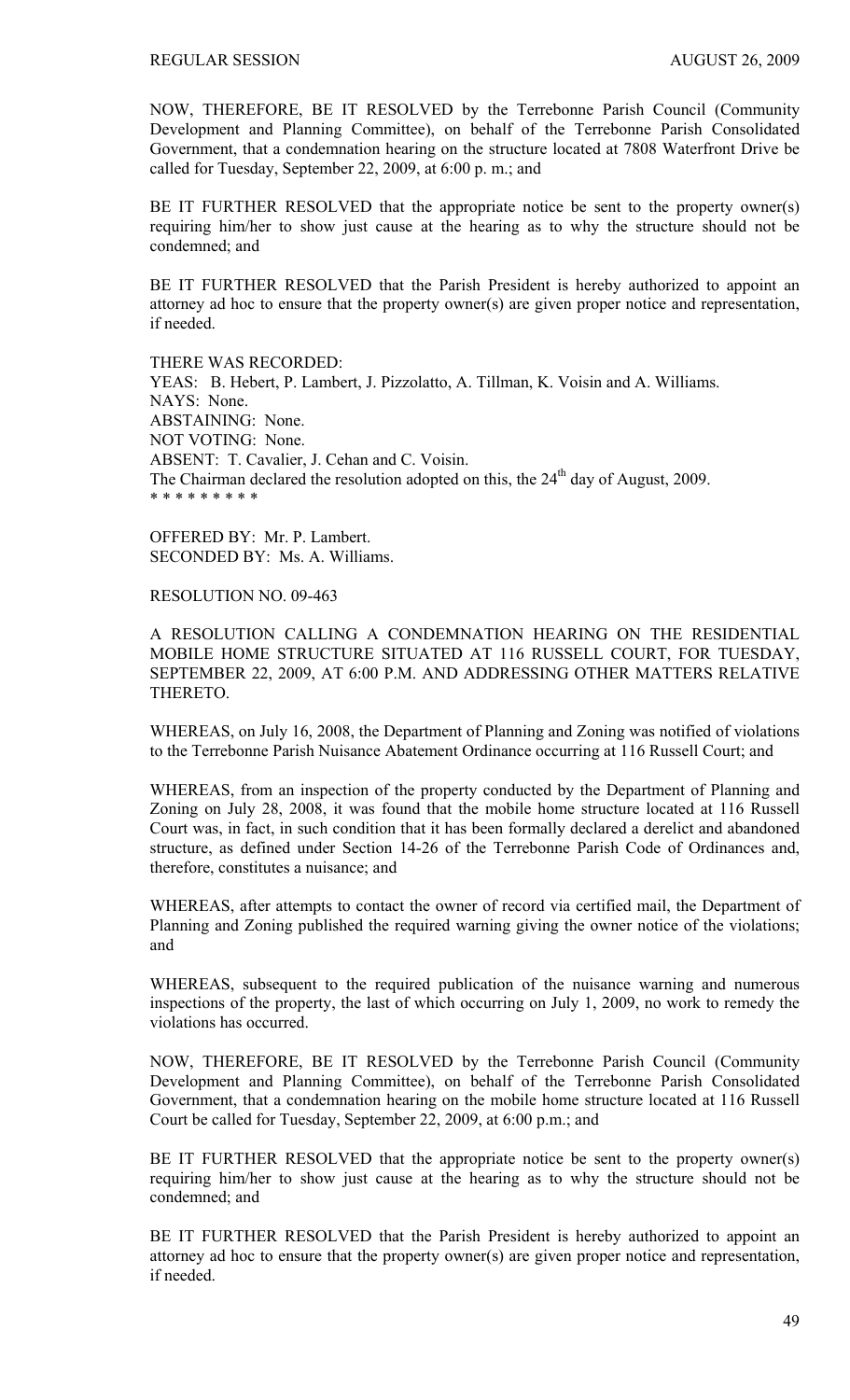THERE WAS RECORDED: YEAS: B. Hebert, P. Lambert, J. Pizzolatto, A. Tillman, K. Voisin and A. Williams. NAYS: None. ABSTAINING: None. NOT VOTING: None. ABSENT: T. Cavalier, J. Cehan and C. Voisin. The Chairman declared the resolution adopted on this, the  $24<sup>th</sup>$  day of August, 2009. \* \* \* \* \* \* \* \* \*

 Mr. B. Hebert moved, seconded by Mr. J. Pizzolatto, "THAT, there being no further business to come before the Community Development & Planning Committee, the meeting be adjourned."

 The Chairman called for the vote on the motion offered by Mr. B. Hebert. UPON ROLL CALL THERE WAS RECORDED:

YEAS: B. Hebert, P. Lambert, J. Pizzolatto, A. Tillman, K. Voisin, and A. Williams. NAYS: None.

ABSENT: T. Cavalier, J. Cehan, and C. Voisin.

The Chairman declared the motion adopted and the meeting was adjourned at 7:16 p.m.

Alvin Tillman, Chairman

Suzette Thomas Minute Clerk

Chairwoman A. Williams relinquished the Chair to Vice-Chairman J. Pizzolatto.

Mr. A. Tillman moved, seconded by Mr. J. Cehan, "THAT, the Council accept and ratify the minutes of the Community Development & Planning Committee meeting held on 8/24/09."

 The Vice-Chairman called for a vote on the motion offered by Mr. A. Tillman. UPON ROLL CALL THERE WAS RECORDED: YEAS: C. Voisin, J. Cehan, P. Lambert, A. Tillman, A. Williams, B. Hebert, T. Cavalier, J. Pizzolatto, and K. Voisin NAYS: None ABSENT: None The Vice-Chairman declared the motion adopted.

 The Vice-Chairman called for a report on the Budget & Finance Committee meeting held on 8/24/09, whereupon the Committee Chairman, noting that ratification of the minutes calls public hearing on 9/9/09, rendered the following:

#### **BUDGET & FINANCE COMMITTEE**

### **AUGUST 24, 2009**

 The Chairman, Billy Hebert, called the Budget & Finance Committee meeting to order at 7:23 p.m. in the Terrebonne Parish Council Meeting Room with the Invocation led by K. Voisin and the Pledge of Allegiance led by J. Pizzolatto. Upon roll call, Committee Members recorded as present were: B. Hebert, P. Lambert, J. Pizzolatto, A. Tillman, C. Voisin, K. Voisin, and A. Williams. Committee Member T. Cavalier (family emergency) and Committee Member J. Cehan (unexpected business commitment) were recorded as absent. A quorum was declared present.

OFFERED BY: Mr. J. Pizzolatto. SECONDED BY: Mr. C. Voisin.

### RESOLUTION NO. 09-464

A resolution authorizing advertisement of bids for a mineral lease in the City of Houma Area, Terrebonne Parish, Louisiana.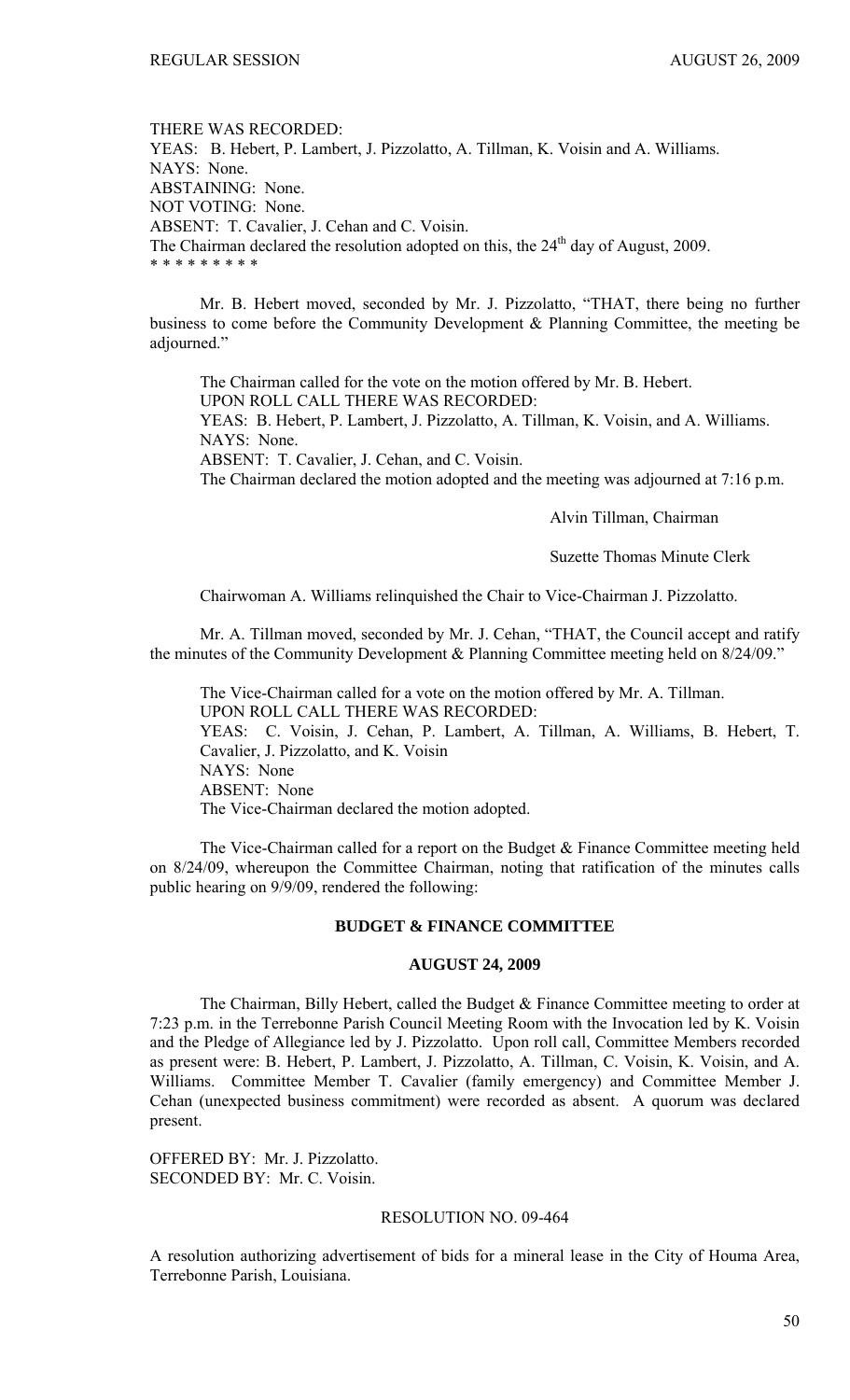WHEREAS, Jason Elmore, CPL, Petroleum Land Resources, Inc., P. O. Box 9011, Houma LA 70361, has made application in writing, addressed to the Terrebonne Parish Consolidated Government, requesting the Terrebonne Parish Council advertise for bids for oil, gas and mineral lease on all of the right, title and interest held by the Terrebonne Parish Consolidated Government in Sections 8, 38, 39, 101, 102, and 105, Township 17 South, Range 17 East, and

 WHEREAS, a check in the amount of \$400.00 made payable to the Terrebonne Parish Consolidated Government from Petroleum Land Resources was enclosed with such application, as required by law, and

 WHEREAS, in the judgment of the Terrebonne Parish Council, this application is in order and it is in the best interest of the Terrebonne Parish Consolidated Government that property, more particularly described below, be advertised for bids for an oil, gas and mineral lease.

 NOW, THEREFORE BE IT RESOLVED by the Terrebonne Parish Council (Budget and Finance Committee), on behalf of the Terrebonne Parish Consolidated Government, that the following is accepted:

 That the Terrebonne Parish Council advertise for bids for an oil, gas and mineral lease of all or part of the right, title and interest held by the Terrebonne Parish Consolidated Government in the following described land situated in Terrebonne Parish, Louisiana, except those streets or portions of those adjacent lands, including but not limited to streets, alleys parks and any other lands currently under lease with the Houma Community Mineral Lease, South Coast Production Company, Ltd and any other lease recorded or in process.

DESCRIPTION OF TERREBONNE PARISH CONSOLIDATED GOVERNMENT LANDS NOMINATED FOR OIL, GAS AND MINERAL LEASE

All of the right, title and interest in and to the lands, including but not limited to streets, alleys, parks and any other lands owned by the Terrebonne Parish Consolidated Government, located within Sections 8, 38, 39, 101, 102 and 105, Township 17 South, Range 17 East, Terrebonne Parish, Louisiana, located within the green outline on the attached map, and described as follows, to-wit:

Tract 1: Containing approximately **156.0** acres and including, but not limited to, the following street rights-of-way in which the Parish retains the mineral rights:

Acadian Dr. Agnes Street Allen St. Aubrey Dr. Barataria Ave. Barracuda Ave. Beatrice St. Bobbie Lou Ave. Boston Ln. Boudreaux St. Bourg St. Brooke St. Center St. Chateau Ct. Choctaw Dr. Church St. Civic Center Blvd. Cleveland St. Community St. Crescent Blvd. **Cretini** Daisy St. Daspit St. Dewey St. Dunn Ave.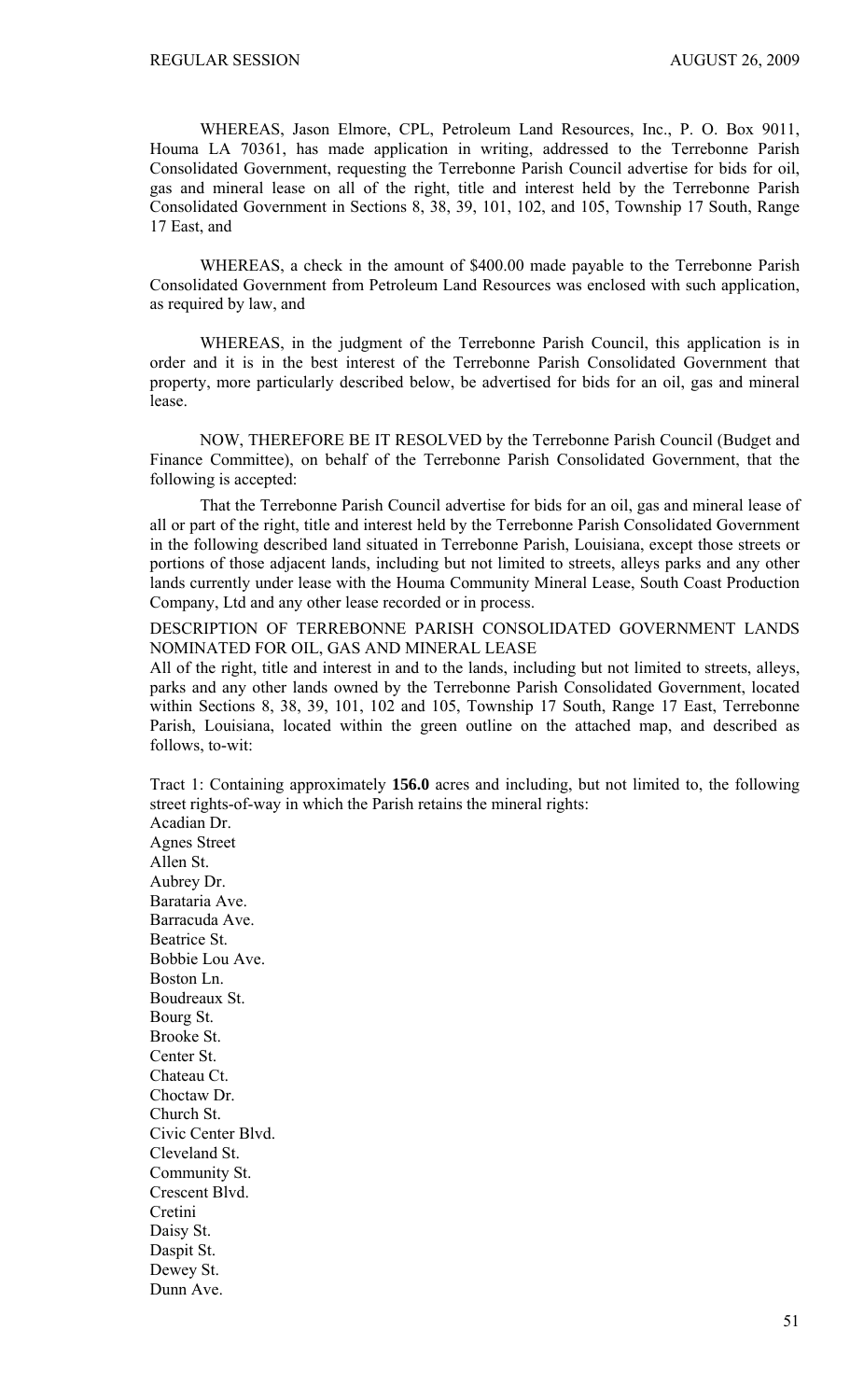Dupre St. East Edison Ave. Ellender St. Elysian Drive Emma St. Emma St. Engeron St. Gibb St. Glenwood Glynn Avenue Grande Grand Caillou Road Hall St. Harvest Dr. Havers St. Hawthorne Dr. Hialeah Honduras St. Jabez Jackie Ln. Jane Avenue Joseph St. Keith St. Laban Avenue Lafayette St. Last St. Leona St. Levron St. Lois Road Luke St. Madison St. Magnolia St. Mahler St. Marmande St. Maverick Maxine St. May St. Melody Merrill Dr. Miles St. Morningside Dr. Municipal Ln. Navajo Dr. Norman North Van Avenue Odette St. Patterson Pine Ave. Plant Rd. Pontiff St. Raymond St. Roussell St. Routier St. Saadi St. Schley St. Sherwood Short St. Simmons Dr. Sonny St. South Van Avenue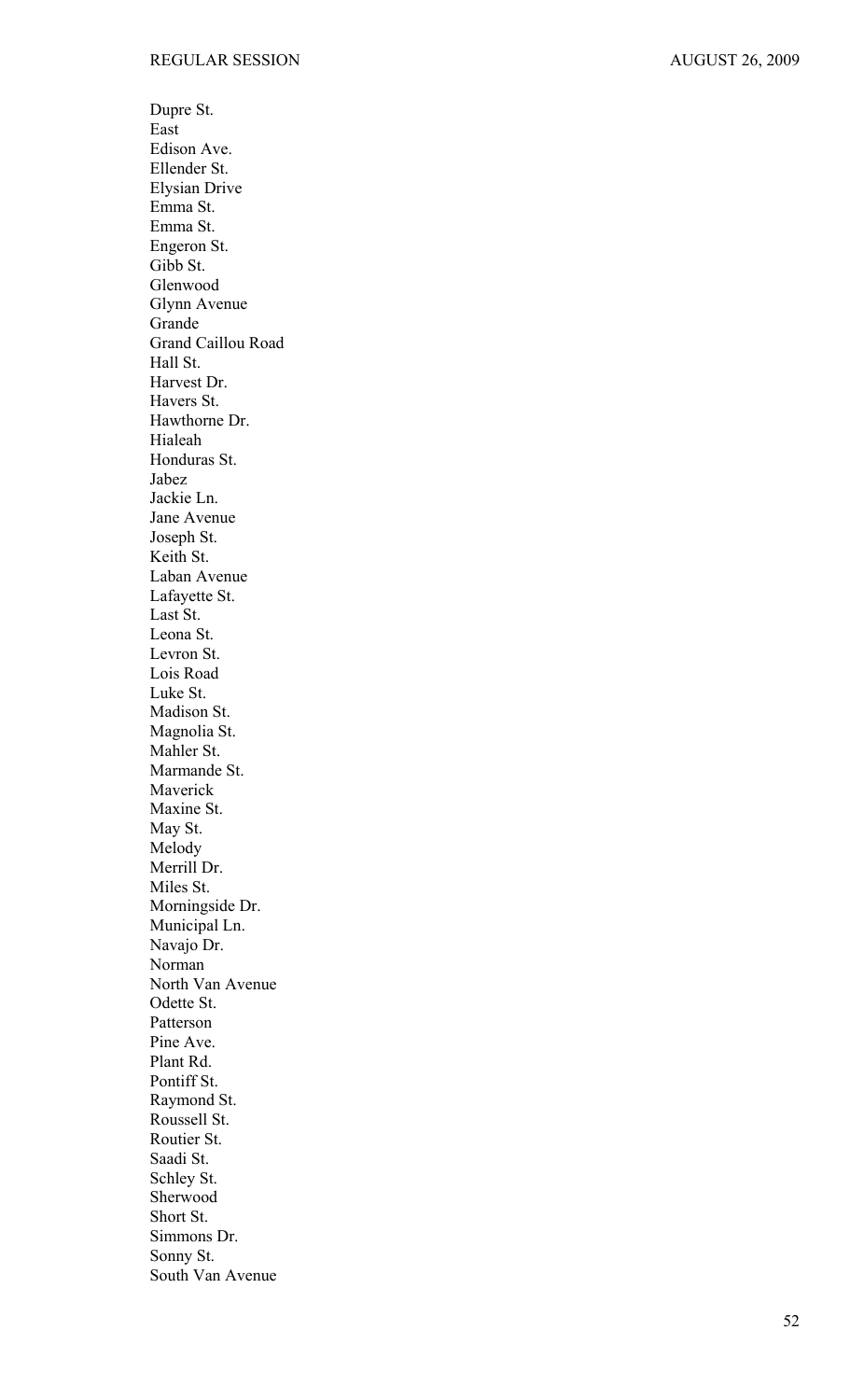St. Peter St. St. Pius St. Sunset Ave. Swan Tara Street Troy Street Valhi Blvd. Vivian Dr. Voisin St. Willow Street

LESS AND EXCEPT: Those streets or portions of those adjacent lands, including but not limited to streets, alleys parks and any other lands currently under lease to Houma Community Mineral Lease, South Coast Production Company, Ltd and any other lease recorded or in process.

Tract 2: The Civic Center tract, comprising **41.0** acres, more or less, having been acquired by the Terrebonne Parish Police Jury in Sale dated January 9, 1984, from Valhi, Inc., recorded in Conveyance Book 863, Page 748; less tract donated to the Board of Trustees for the University of Louisiana Systems, et al, by act recorded in Conveyance Book 1567, Page 52; less tract sold to CNM Holdings 1, Ltd., by act recorded in Conveyance Book 2106, Page 264.

Tract 3: The Houma power station tract, comprising **10.0** acres, more or less, described as a certain tract of land, located in Section 101, T17S-R17E, as shown on map titled "Map showing 10 acre site and extension of Barrow Street to be deeded to the City of Houma, LA", having been acquired by the City of Houma in Sale dated January 10, 1923, from People's Sugar Co., Inc., recorded in Conveyance Book 77, Page 486.

Tract 4: The East Houma library tract, comprising **1.84** acres, more or less, described as a lot measuring 200' x 400' on the south side of Grand Caillou Road, being part of Lot 182 of Honduras Plantation Subdivision, as shown on plat recorded in Conveyance Book 401, Page 261, having been acquired by the Terrebonne Parish Police Jury in Sale dated January 1, 1967, recorded in Conveyance Book 440, Page 498.

The lands comprise **208.54** acres, more or less.

 The Terrebonne Parish Council, on behalf of the Terrebonne Parish Consolidated Government, authorizes the Parish President to negotiate and to execute any documents necessary to comply with the above policy.

THERE WAS RECORDED:

YEAS: B. Hebert, P. Lambert, J. Pizzolatto, A. Tillman, C. Voisin, K. Voisin and A. Williams. NAYS: None. ABSTAINING: None. NOT VOTING: None. ABSENT: T. Cavalier and J. Cehan. The Chairman declared the resolution adopted on this, the  $24<sup>th</sup>$  day of August, 2009. \* \* \* \* \* \* \* \* \*

OFFERED BY: Mr. C. Voisin. SECONDED BY: Mr. A. Tillman.

### RESOLUTION NO. 09-465

WHEREAS, August 13, 2009, bids were received by the Terrebonne Parish Consolidated Government for BID NO. #09-1/9-35 Purchase Gasoline & Diesel: On site Bulk Fuel, and

WHEREAS, after careful review by the Purchasing Division and Al Levron, Parish Manager, it has been determined that the bid of Retif Oil and Fuel is the lowest qualified bid for the markup amount of \$0.119 per gallon (all grades) for unleaded gasoline and diesel fuel, and

WHEREAS, the Department of Finance has verified that funds are budgeted and available for said contract, and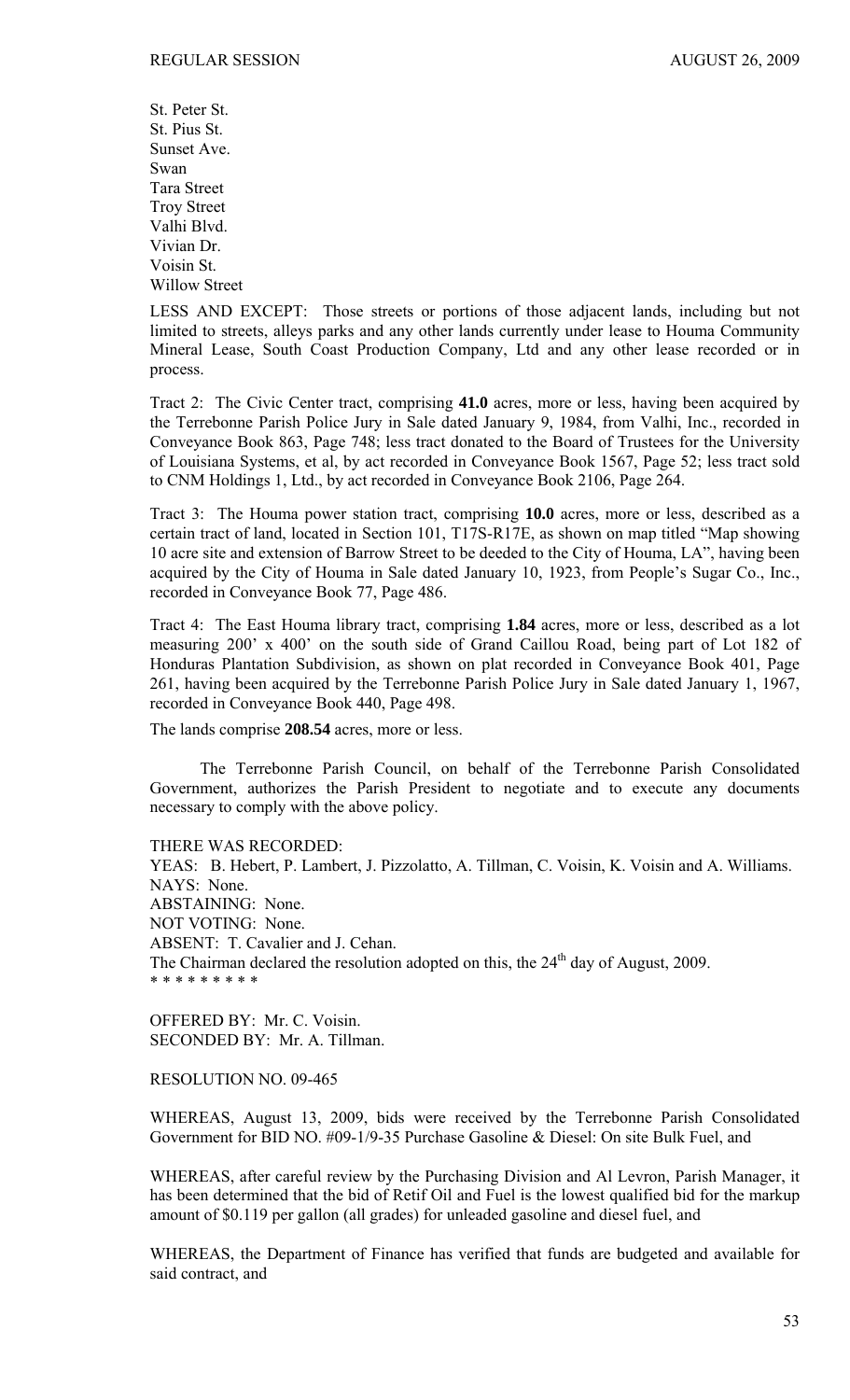WHEREAS, the Parish Administration has concurred with the recommendation that the bid of Retif Oil and Fuel is the lowest qualified bid for Bid No.  $#09-1/9-35$  Purchase Gasoline & Diesel: On site Bulk Fuel for all using departments, 12 months with option to renew at the same terms and conditions for two (2) additional twelve (12) month periods. Contract not to exceed thirty-six (36) months.

NOW, THEREFORE BE IT RESOLVED by the Terrebonne Parish Council (Budget & Finance Committee), on behalf of the Terrebonne Parish Consolidated Government, that the recommendation of Parish Administration be approved and the bid of Retif Oil and Fuel for #09- 1/9-35 Purchase Gasoline & Diesel: On-site Bulk Fuel for the markup amount of \$0.119 per gallon (all grades) for unleaded gasoline and diesel fuel as per the attached bid forms.

#### THERE WAS RECORDED:

YEAS: B. Hebert, P. Lambert, J. Pizzolatto, A. Tillman, C. Voisin, K. Voisin and A. Williams. NAYS: None. ABSTAINING: None. NOT VOTING: None. ABSENT: T. Cavalier and J. Cehan. The Chairman declared the resolution adopted on this, the  $24<sup>th</sup>$  day of August, 2009. \* \* \* \* \* \* \* \* \*

OFFERED BY: Ms. A. Williams. SECONDED BY: Mr. A. Tillman.

### RESOLUTION NO. 09-466

A Resolution awarding Proposal No. 08-/9-58 (Rebid) Vegetation Maintenance Contract to Chem Spray South, Inc., for Levees (Spraying) \$36.00 per acre, per cycle, Aquatic (Spraying) \$36.00 per acre, per cycle, Laterals (Spraying) \$36.00 per acre, per cycle, Negotiated price for Laterals (Cutting \$71.50) per acre, per cycle and Chem Spray South, Inc. for Alternate (Mowing) of Levees Orange Street and Suzie Canal, \$55.00 per acre, per cycle.

 WHEREAS, the Public Works Department and the Purchasing Department have reviewed the proposals received and recommends the proposal of Chem Spray South, Inc., the lowest responsive proposal, and

 WHEREAS, Terrebonne Parish Consolidated Government reserves the right to increase or decrease quantities at the unit prices stated in the proposal,

 WHEREAS, The term of this agreement shall commence upon execution by both parties and shall continue thereafter a year later with a renewal option for two (2) additional years in one (1) year increments, exercisable at the sole discretion of the Terrebonne Parish Consolidated Government,

 WHEREAS, the Department of Finance has certified compliance of this proposal with procedural requirements of the proposal documents and the availability of funding, and

 WHEREAS, based upon these supporting recommendations, the Public Works/Drainage Department recommends the award of Proposal No. 08-1/9-58 (Rebid) Vegetation Maintenance Contract to Chem Spray South, Inc., for Levees (Spraying) \$36.00 per acre, per cycle, Aquatic (Spraying) \$36.00 per acre, per cycle, Laterals (Spraying) \$36.00 per acre, per cycle, Negotiated price for Laterals (Cutting) \$71.50 per acre, per cycle and for Alternate (Mowing) of Levees Orange Street and Suzie Canal, \$55.00 per acre, per cycle.

 NOW, THEREFORE BE IT RESOLVED that the Terrebonne Parish Council (Budget and Finance Committee), on behalf of the Terrebonne Parish Consolidated Government, awards Proposal #08-1/9-58 (Rebid) Vegetation Maintenance Contract to Chem Spray South, Inc. and that the Parish President and all other appropriate parties be, and they are hereby authorized to execute any and all contract documents associated therewith, and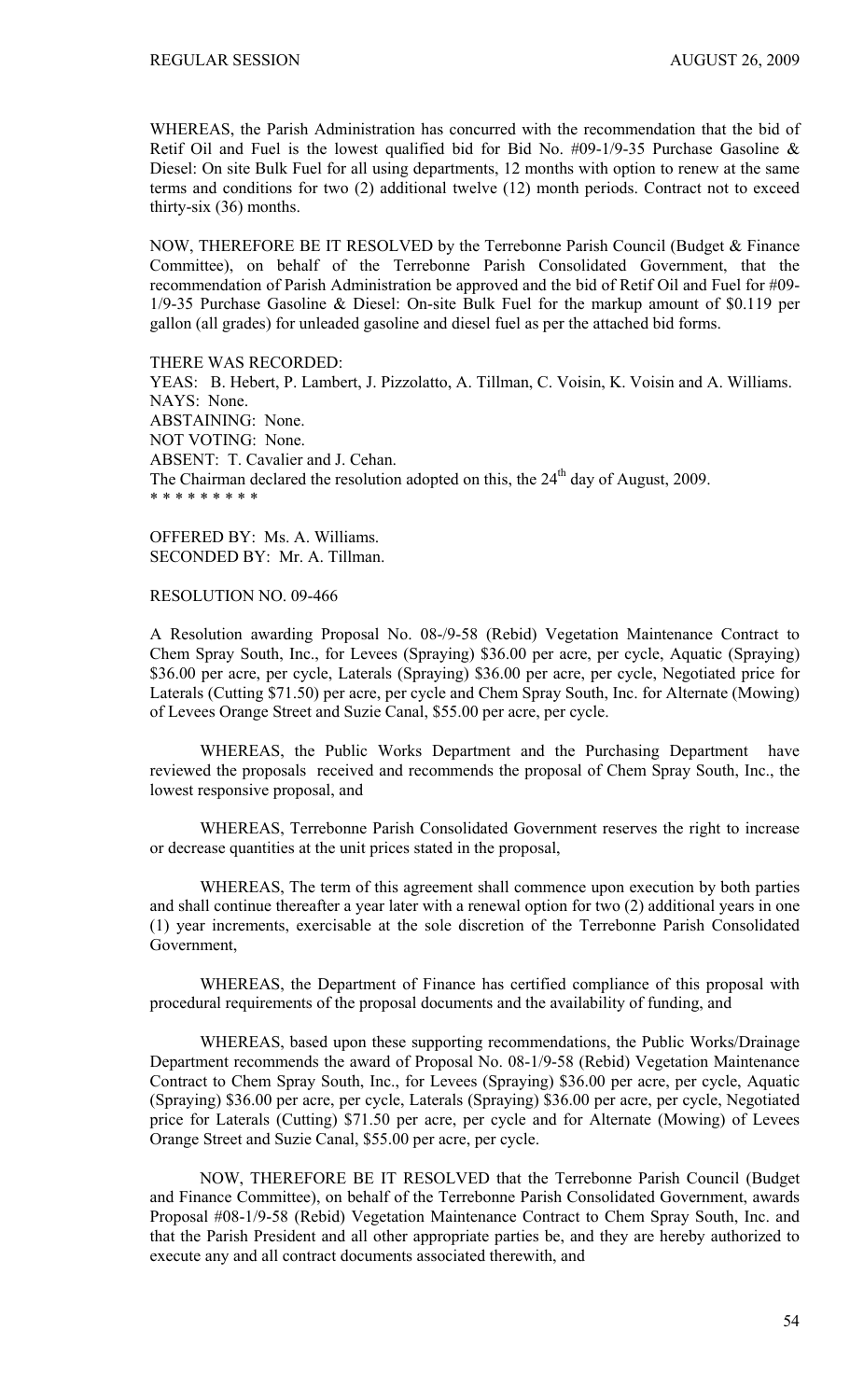BE IT FURTHER RESOLVED that Administration prepare a report, within ninety days, explaining the feasibility of Parish Forces spraying/mowing vegetation on Parish property; listing the projected cost of hiring Parish employees to perform said service; and listing the projected cost of purchasing the necessary equipment to perform said work.

THERE WAS RECORDED:

YEAS: B. Hebert, J. Pizzolatto, A. Tillman, C. Voisin, K. Voisin and A. Williams. NAYS: None. ABSTAINING: None. NOT VOTING: None. ABSENT: T. Cavalier, J. Cehan and P. Lambert. The Chairman declared the resolution adopted on this, the 24<sup>th</sup> day of August, 2009. \* \* \* \* \* \* \* \* \*

 In response to questioning, Parish Manager Al Levron explained that chemical spraying proposals were solicited; that the base proposal included services as previously conducted for spraying and some of cutting along drainage laterals, but no mowing services on levees; that an alternate proposal was submitted for mowing services along levees only; that the mowing component was higher than the overall project; and that Administration recommends proceeding with the current level of services (cutting and spraying drainage laterals and aquatic spraying with the exception of the Dulac levee system which would be mowed during the term of the contract). He further explained that the contractor would provide the services at a cost of \$55.00 per acre. Mr. Levron continued that the contractor initially bid \$65.00 per acre, but has since agreed to provide mowing services at the competitor's rate of \$55.00 per acre as a negotiated element of the contract.

 Committee Member J. Pizzolatto requested that Administration consider extending the existing contract for 90-day in order for Administration to submit a report on whether or not the Parish could assume the duties, hire employees, and purchase equipment.

 Mr. Levron suggested continuing the current contract on a month-to-month basis or ask the contractor if he would be willing to honor the contract price for 90-days.

 The Chairman recognized Mr. Floyd Navarre, Chem Spray South, Inc. Operations Manager, and Mr. Charles Deville, Chem Spray South, Inc., Secretary/Treasurer.

 Mr. Deville agreed to a 90-day extension of the existing contract in order to allow the Parish to study "in-house" servicing of the spraying/mowing of aquatic growth along Parish levees.

 Mr. J. Pizzolatto offered a *substitute* motion, seconded by Mr. K. Voisin and Mr. C. Voisin, "THAT, the Budget & Finance Committee extend the current contract with Chem Spray South, Inc. for 90-days and direct Administration to investigate the feasibility of utilizing 'inhouse' services to spray/mow vegetative growth in the Parish, the possibility of hiring additional employees in the Vegetation Division, the purchase of the appropriate equipment, and submit a recommendation in 90-days." (\*\*SUBSTITUTE MOTION WITHDRAWN AFTER DISCUSSION)

 Parish President Michel Claudet noted that it will take time to obtain equipment and sufficient staffing to provide the aforementioned services. He noted possible problems with mowing levees when the vegetation is wet and may affect the integrity of the levee. Mr. Claudet also suggested that the cost associated with the additional equipment and man power be added up in order to determine the costs and requested that the Committee concur with the recommendation of Administration.

 Upon questioning, Mr. Levron stated in prior years, Administration handled mowing of Parish levees and recommended the continuance of spraying Parish levees. He continued that equipment previously owned for mowing services was surplused or distributed to other departments. Mr. Levron requested that a correction be made to the proposed resolution to remove all mention of RAMCO, LLC.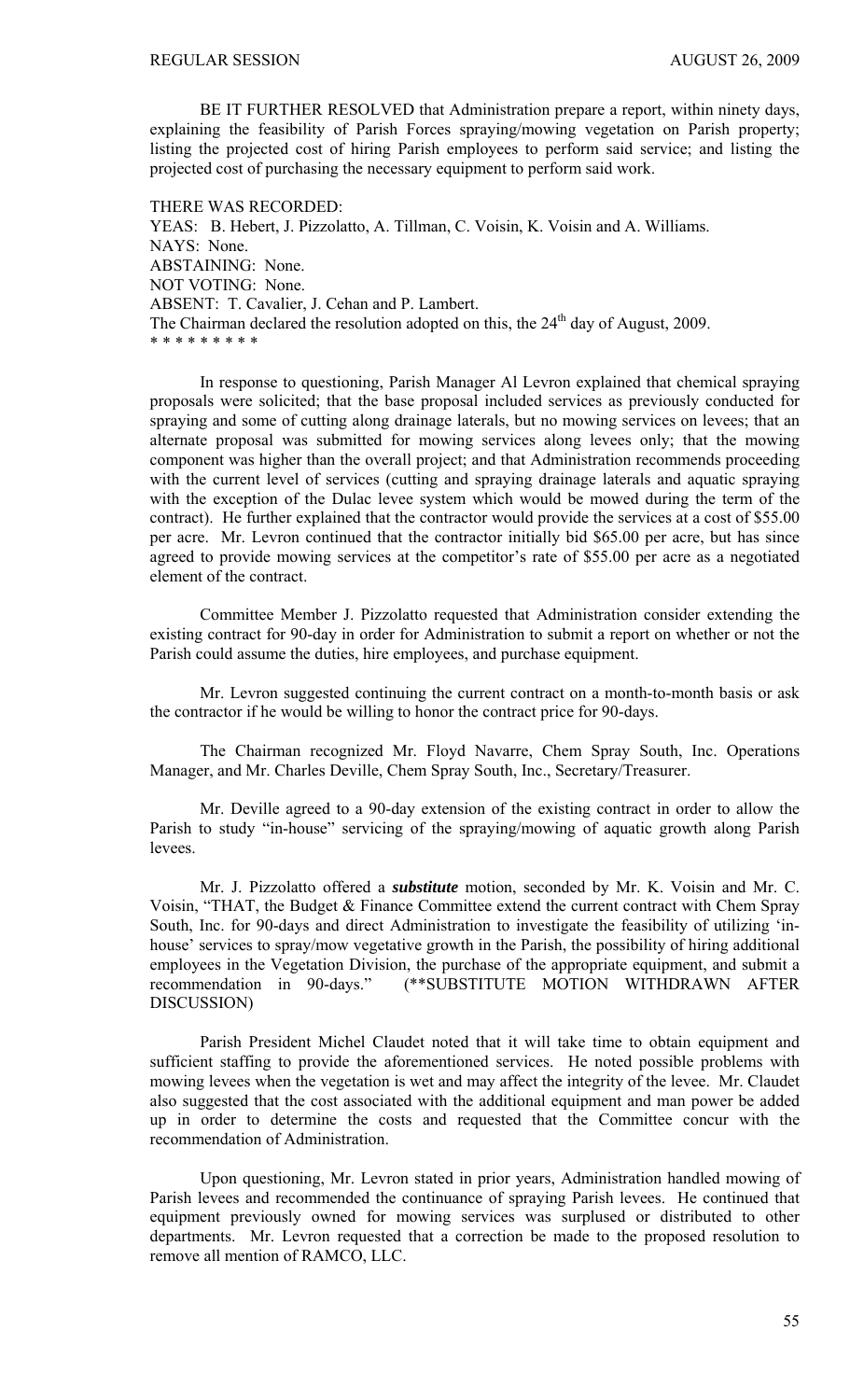Parish President Claudet expressed some concern with respect to whether or not the Parish should utilize heavy equipment on Parish levees.

 In response to questioning, Parish Attorney Courtney Alcock suggested that the resolution could be amended to either award for 90-days or grant a provisional award for 90 days subject to the conditions as expressed by Committee Member J. Pizzolatto. She further suggested that the contractor be asked to grant the extension or hold the matter over until Wednesday's Council meeting.

 Mr. Deville provided information with respect to the services that Chem Spray South, Inc. has provided to the Parish.

Additional discussion transpired with respect to extending the proposed contract.

 Mr. Levron stated that the proposed contract is for a 1-year period with two 1-year options.

Committee Member J. Pizzolatto removed the substitute motion.

OFFERED BY: Mr. J. Pizzolatto. SECONDED BY: Ms. A. Williams.

### RESOLUTION NO. 09-467

A Resolution awarding Bid No. 09-ELT-31 Pre-Manufactured High Concrete Switch Gear Building to Concrete Modular Systems in the amount of One Hundred Forty One Thousand Five Hundred Six Dollars and Forty Six Cents (\$141,506.46).

 WHEREAS, Siamak Mokhtarnejad, Gas Associate Director and Tom Bourg, Utilities Director have reviewed the bids received and recommends the bid of Concrete Modular Systems as the lowest responsive bids, and

 WHEREAS, the Department of Finance has certified compliance of this bid with procedural requirements of the bid documents and the availability of funding, and

 WHEREAS, based upon these supporting recommendations, the Utilities Department recommends the award of Bid No. 09-ELT-31 Pre-Manufactured High Concrete Switch Gear Building in the amount of One Hundred Forty One Thousand Five Hundred Six Dollars and Forty Six Cents (\$141,506.46), and

 NOW, THEREFORE BE IT RESOLVED that the Terrebonne Parish Council (Budget and Finance Committee), on behalf of the Terrebonne Parish Consolidated Government, awards Bid #09-ELT-31 Pre-Manufactured High Strength Concrete Switch Gear Building to Concrete Modular Systems and that the Parish President and all other appropriate parties be, and they are hereby authorized to execute any and all contract documents associated therewith.

THERE WAS RECORDED: YEAS: B. Hebert, J. Pizzolatto, A. Tillman, C. Voisin, K. Voisin and A. Williams. NAYS: None. ABSTAINING: None. NOT VOTING: None. ABSENT: T. Cavalier, J. Cehan and P. Lambert. The Chairman declared the resolution adopted on this, the  $24<sup>th</sup>$  day of August, 2009. \* \* \* \* \* \* \* \* \*

OFFERED BY: Mr. A. Tillman. SECONDED BY: Mr. P. Lambert and Mr. K. Voisin.

RESOLUTION NO. 09-468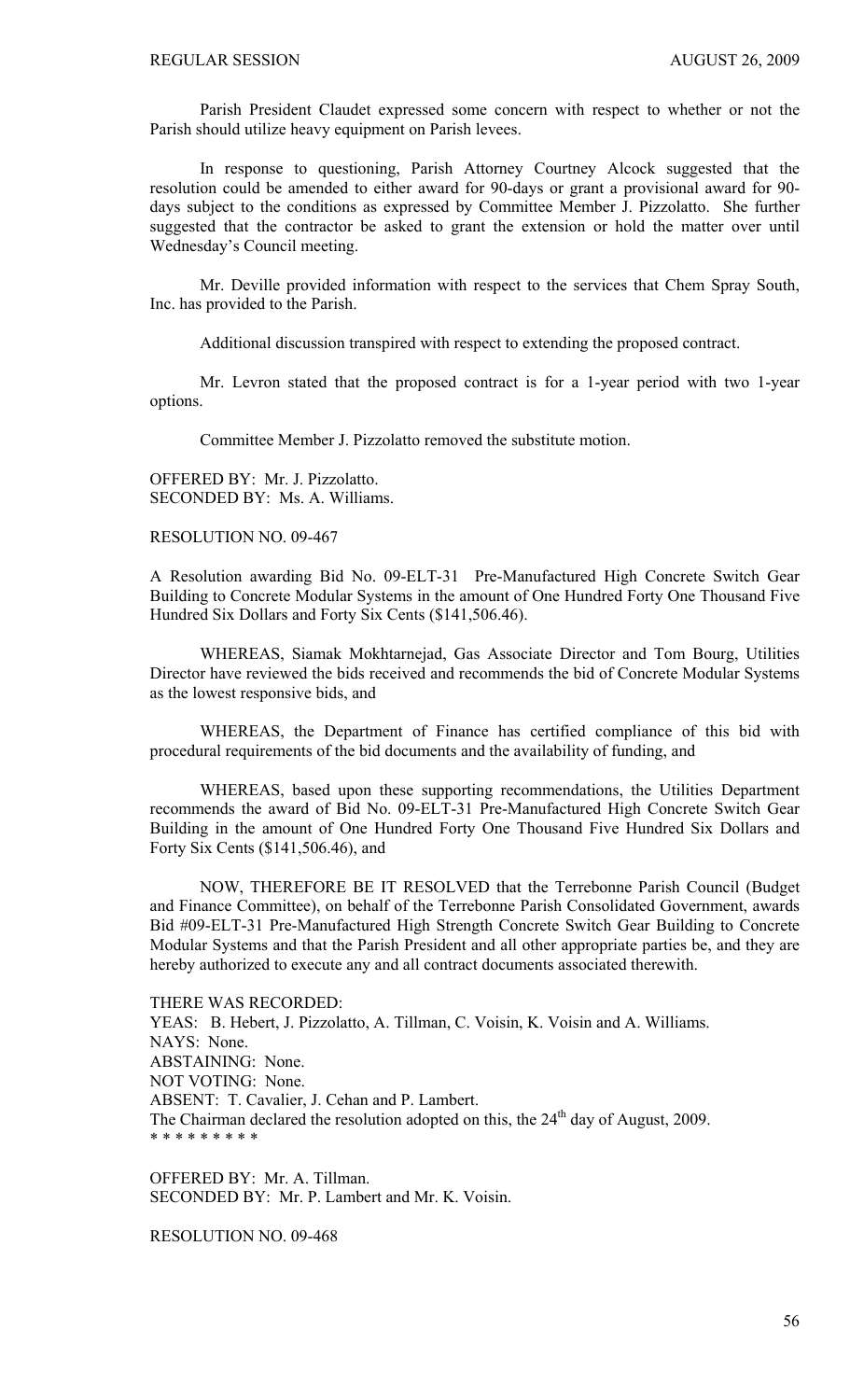WHEREAS, quotes were obtained by the Terrebonne Parish Consolidated Government for the purpose of the repairs on the inbound scales for Solid Waste, and

 WHEREAS, after careful review by Eulin Guidry, Solid Waste Administrator and Tom Bourg, Utilities Director, it has been determined that the quoted price of Fifty-Three Thousand, Four Hundred Two Dollars and Zero Cents (\$53,402.00) from Fairbanks Scales, Inc. for the repair work on the inbound scales should be accepted per the attached documents, and

 WHEREAS, the Parish Finance Department has verified that funds are available for the repair work on the inbound scales, and

 WHEREAS, the Parish Administration has recommended the acceptance of the price for the aforementioned repairs at the cost of Fifty-three Thousand, Four Hundred Two Dollars and Zero Cents (\$53,402.00) as per the attached documents.

 NOW, THEREFORE BE IT RESOLVED by the Terrebonne Parish Council (Budget and Finance Committee), on behalf of the Terrebonne Parish Consolidated Government, that the recommendation of the Parish Administration be approved and that the repairs of the aforementioned inbound scales be accepted as per the attached forms.

THERE WAS RECORDED: YEAS: B. Hebert, P. Lambert, A. Tillman, C. Voisin, K. Voisin and A. Williams. NAYS: None. ABSTAINING: None. NOT VOTING: None. ABSENT: T. Cavalier, J. Cehan and J. Pizzolatto. The Chairman declared the resolution adopted on this, the  $24<sup>th</sup>$  day of August, 2009. \* \* \* \* \* \* \* \* \*

 Utilities Director Tom Bourg stated that the aforementioned work is for hurricane related damage.

OFFERED BY: Ms. A. Williams. SECONDED BY: Mr. K. Voisin.

RESOLUTION NO. 09-469

 WHEREAS, on July 29, 2009 bids were received by the Terrebonne Parish Consolidated Government for Bid No. 07-1/9-42 Surplus Sale of Adjudicated Property on Johnson Ridge Lane and

 WHEREAS, after careful review by Parish Administration it has been determined that the highest bid received is that of Darlene Stripling in the amount of Five Thousand, One Dollar and Zero Cents (\$5,001.00) and that the bid should be accepted as per attached bid forms, and

 WHEREAS, the Parish Administration has recommended the acceptance of the aforementioned bid for Bid No. 07-1/9-42 Surplus Sale of Adjudicated Property on Johnson Ridge Lane as described in attached hereto and made a part hereof.

NOW, THEREFORE BE IT RESOLVED by Terrebonne Parish Council (Budget and Finance Committee), on behalf of the Terrebonne Parish Consolidated Government, that the recommendation of the Parish Administration is approved and the bid of Darlene Stripling is accepted as per attached bid forms.

THERE WAS RECORDED: YEAS: B. Hebert, P. Lambert, A. Tillman, C. Voisin, K. Voisin and A. Williams. NAYS: None. ABSTAINING: None. NOT VOTING: None. ABSENT: T. Cavalier, J. Cehan and J. Pizzolatto. The Chairman declared the resolution adopted on this, the  $24<sup>th</sup>$  day of August, 2009.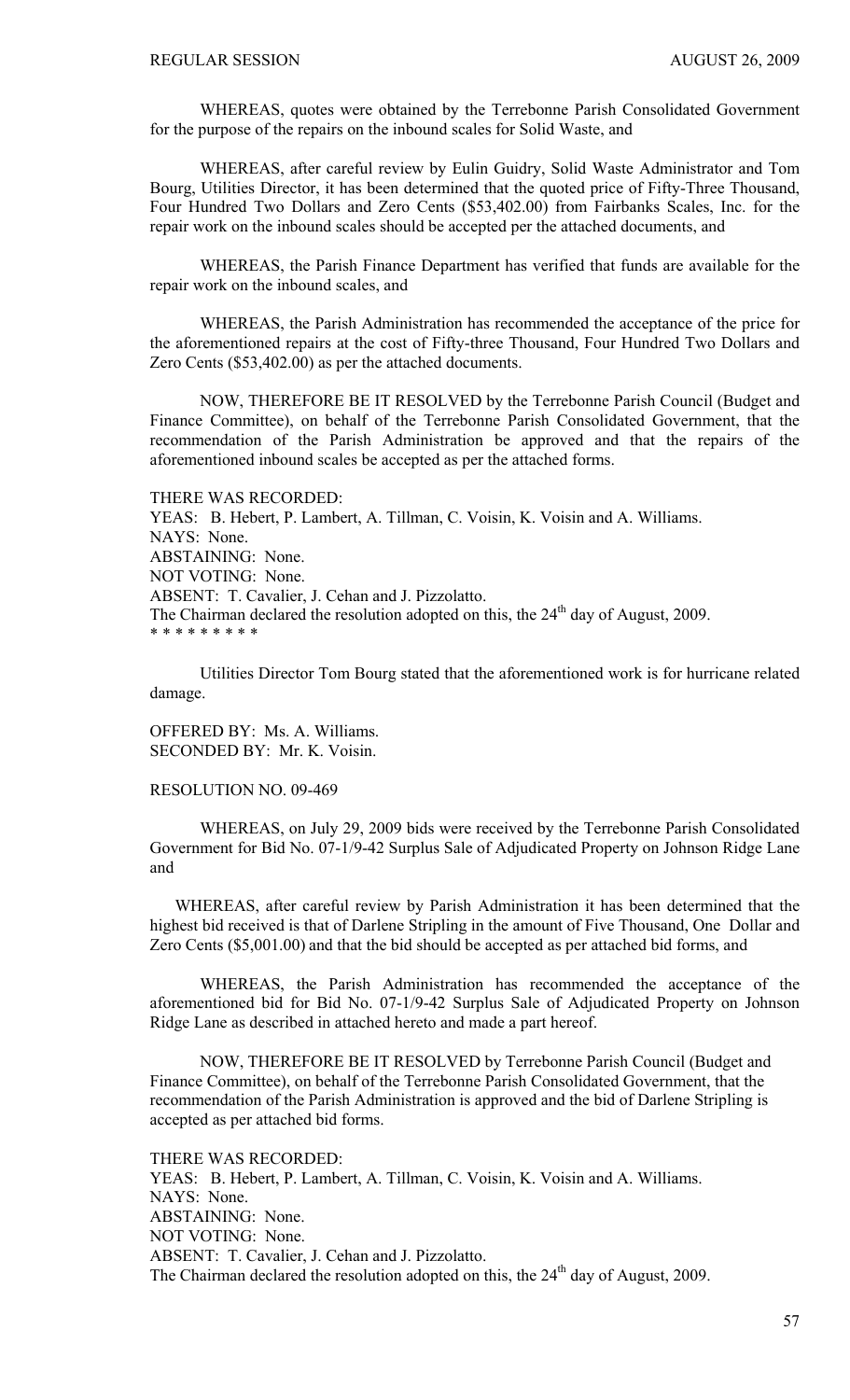\* \* \* \* \* \* \* \* \*

OFFERED BY: Mr. C. Voisin. SECONDED BY: Mr. P. Lambert.

RESOLUTION NO. 09-470

A RESOLUTION TO REJECT THE SOLE BID FOR BID #08-S/P-42 (RE-BID) SURPLUS SALE OF SEVEN (7) DIESEL ENGINES AND GENERATORS TO BE DISMANTLED FOR THE ELECTRIC GENERATION DIVISION / UTILITIES DEPARTMENT AND RE-BID AT A LATER DATE.

WHEREAS, on July 8, 2009, bids were received by the Terrebonne Parish Consolidated Government for Bid # 08-S/P-42 (Re-Bid) Surplus Sale of Seven (7) Diesel Engines and Generators to be Dismantled for the Electric Generation Division / Utilities Department, and

WHEREAS, it has been determined by Tom Bourg, Utilities Director that the sole bid be rejected for just cause, and

WHEREAS, the Parish Administration concurs with the recommendation that the sole bid be rejected for just cause and re-bid at a later date, and

NOW, THEREFORE BE IT RESOLVED by the Terrebonne Parish Council (Budget and Finance Committee), on behalf of the Terrebonne Parish Consolidated Government, that the recommendation of the Parish Administration be approved and that the sole bid received for Bid #08-S/P-42 (Re-Bid) Surplus Sale of Seven (7) Diesel Engines and Generators to be Dismantled for the Electric Generation / Utilities Department be rejected and re-bid at a later date.

THERE WAS RECORDED: YEAS: B. Hebert, P. Lambert, A. Tillman, C. Voisin, K. Voisin and A. Williams. NAYS: None. ABSTAINING: None. NOT VOTING: None. ABSENT: T. Cavalier, J. Cehan and J. Pizzolatto. The Chairman declared the resolution adopted on this, the  $24<sup>th</sup>$  day of August, 2009. \* \* \* \* \* \* \* \* \*

OFFERED BY: Mr. K. Voisin. SECONDED BY: Mr. P. Lambert.

RESOLUTION NO. 09-471

 WHEREAS, quotations were obtained by the Terrebonne Parish Consolidated Government for the purpose of removing, cutting, hauling and disposal of debris at Jim Bowie Park, and

 WHEREAS, after careful review by David Luke, Vegetation Superintendent, Sterling Washington, Parks and Recreation Director it has been determined that the quotation of Green Scapes of Louisiana, Inc. in the amount of Twenty-Five Thousand, Nineteen Dollars (\$25,019.00) should be accepted per the attached forms, and

 WHEREAS, the Parish Finance Department has verified that funds are budgeted and available in the 2009 Account Number 205-501-8325-11 for the aforementioned services, and

 WHEREAS, the Parish Administration has recommended the acceptance of the quotation of Green Scapes of Louisiana, Inc. in the amount of Twenty-Five Thousand, Nineteen Dollars (\$25,019.00) as per the attached forms.

 NOW, THEREFORE BE IT RESOLVED, that the Terrebonne Parish Council (Budget and Finance Committee), on behalf of the Terrebonne Parish Consolidated Government, accept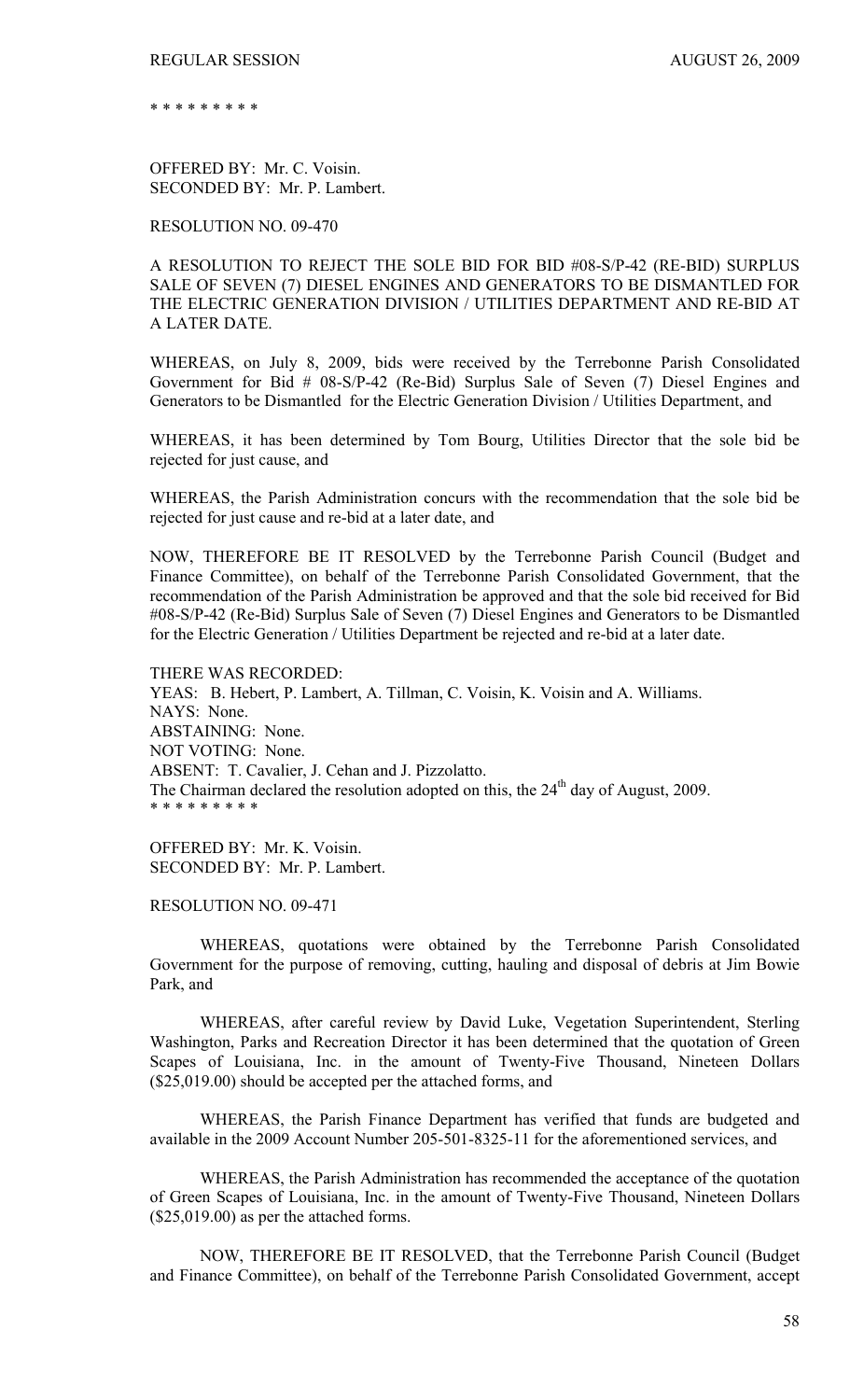the recommendation of the Parish Administration be approved and that the quotation of Green Scapes of Louisiana, Inc. be accepted as per the attached forms.

THERE WAS RECORDED: YEAS: B. Hebert, P. Lambert, J. Pizzolatto, A. Tillman, C. Voisin, K. Voisin and A. Williams. NAYS: None. ABSTAINING: None. NOT VOTING: None. ABSENT: T. Cavalier and J. Cehan. The Chairman declared the resolution adopted on this, the 24<sup>th</sup> day of August, 2009. \* \* \* \* \* \* \* \* \*

OFFERED BY: Mr. P. Lambert. SECONDED BY: Mr. C. Voisin.

RESOLUTION NO. 09-472

WHEREAS, bids (Bid Number 5000091404) were obtained by Jefferson Parish Purchasing Department for the purpose of purchasing automobiles and light trucks, and related items (Contract Numbers 55-00009956) and,

WHEREAS, after careful review by the John Daigle, Fleet Maintenance Superintendent, Eulin Guidry, Administrator for Landfill and Tom Bourg, Utilities Director it has been determined that the price of Ninety-One Thousand Dollars and Zero Cents (\$71,756.74) from Southland International of Louisiana, LLC for the purchase of one (1) 2010 International 7600 Cab & Chassis and that the price of Fifty-Three Thousand, Six Hundred Seventy-Five Dollars and Zero Cents (\$53,675.00) from Truck and Transportation Equipment Co., Inc. for the purchase of one (1) Rail Roll Off Hoist System should be accepted as per the attached documents and the under provisions set forth in the Louisiana Revised Statutes Titles 39:1701 et seq., and

WHEREAS, the Parish Finance Department has verified that funds are budgeted and available in the 2009 Account Number 695-441-8911-09 for the combined purchases of the aforementioned 2010 International 7600 Cab & Chassis with Rail Roll Off Hoist System, and

WHEREAS, the Parish Administration has recommended the acceptance of the prices for the aforementioned purchases from Southland International of Louisiana, LLC at a cost of Ninety-One Thousand, Dollars and Zero Cents (\$71,756.74) and from Truck and Transportation Equipment Co., Inc. at a cost of Fifty-Three Thousand, Six Hundred Seventy-Five Dollars and Zero Cents (\$53,675.00), having a combined cost of One Hundred Twenty-Five Thousand, Four Hundred Thirty-One Dollars and Seventy-Four Cents (\$125,431.74) as per the attached documents.

NOW, THEREFORE BE IT RESOLVED by the Terrebonne Parish Council (Budget and Finance Committee), on behalf of the Terrebonne Parish Consolidated Government, that the recommendation of the Parish Administration be approved and that the purchase of the Cab & Chassis with Rail Roll Off Hoist System be accepted as per the attached documents.

THERE WAS RECORDED:

YEAS: B. Hebert, P. Lambert, J. Pizzolatto, A. Tillman, C. Voisin, K. Voisin and A. Williams. NAYS: None. ABSTAINING: None. NOT VOTING: None. ABSENT: T. Cavalier and J. Cehan. The Chairman declared the resolution adopted on this, the  $24<sup>th</sup>$  day of August, 2009. \* \* \* \* \* \* \* \* \*

 Ms. A. Williams moved, seconded by Mr. A. Tillman, "THAT, the Budget & Finance Committee introduce an ordinance to amend the 2009 Adopted Budget to recognize funding through the following Police Grants Office of Justice Programs – 2009 JAG Grant, \$172,447.00 – Louisiana Commission on Law Enforcement - \$99,471.00 and call a public hearing on said matter on Wednesday, September 9, 2009 at 6:30 p.m."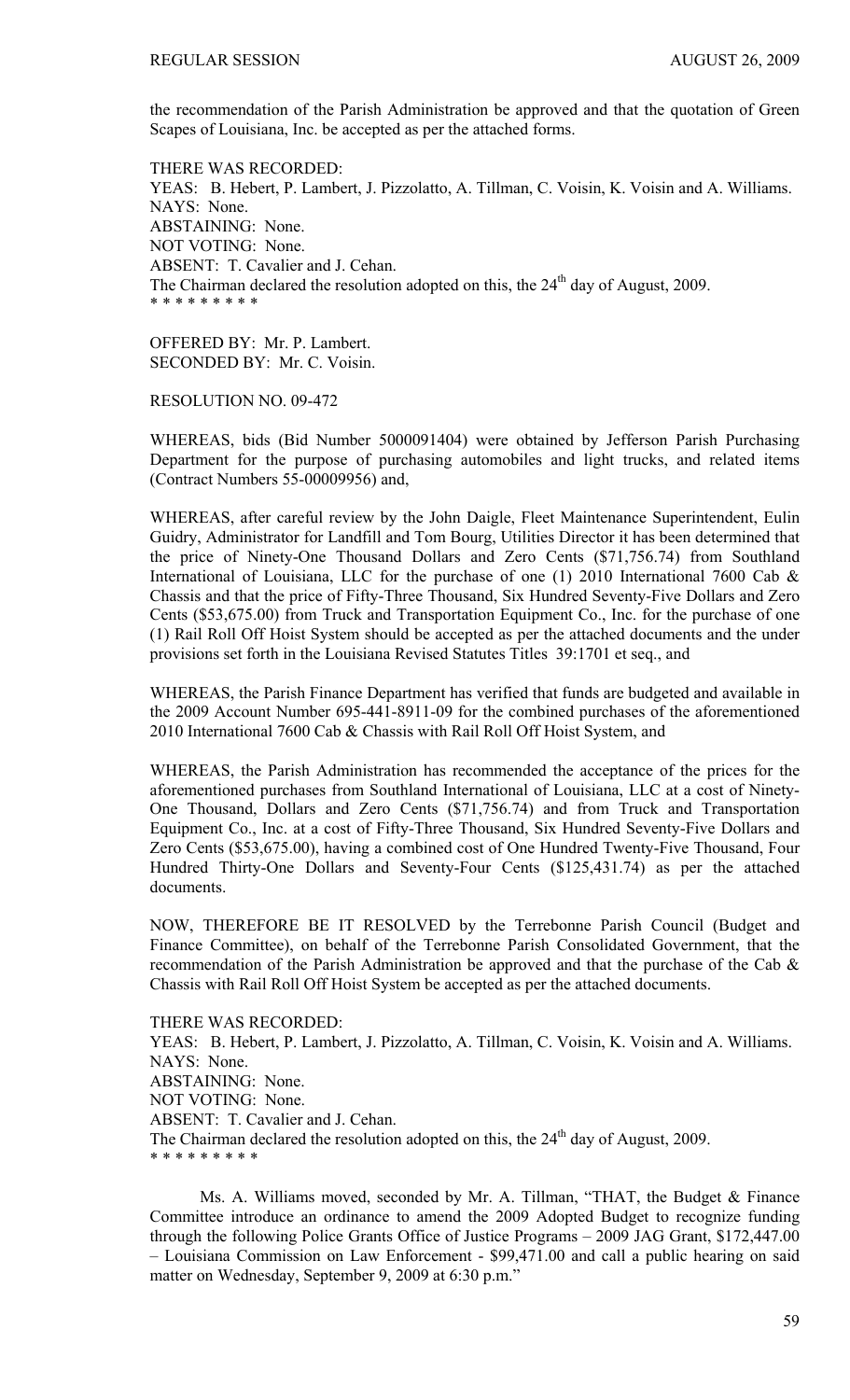The Chairman called for the vote on the motion offered by Ms. A. Williams. UPON ROLL CALL THERE WAS RECORDED: YEAS: B. Hebert, P. Lambert, J. Pizzolatto, A. Tillman, C. Voisin, K. Voisin, and A. Williams. NAYS: None. ABSENT: T. Cavalier and J. Cehan. The Chairman declared the motion adopted.

 Ms. A. Williams moved, seconded by Mr. K. Voisin, "THAT, the Budget & Finance Committee introduce an ordinance to amend the 2009 Adopted Budget to provide funding for the following:

> FEMA Acquisitions - \$196, 084.00 Head Start Program - \$37,756.00 Animal Shelter - \$15,000.00

and call a public hearing on said matter on Wednesday, September 9, 2009 at 6:30 p.m."

The Chairman called for the vote on the motion offered by Mr. J. Pizzolatto. UPON ROLL CALL THERE WAS RECORDED: YEAS: B. Hebert, P. Lambert, J. Pizzolatto, A. Tillman, C. Voisin, K. Voisin, and A. Williams. NAYS: None. ABSENT: T. Cavalier and J. Cehan. The Chairman declared the motion adopted.

OFFERED BY: Mr. J. Pizzolatto. SECONDED BY: Ms. A. Williams.

RESOLUTION NO. 09-473

 WHEREAS, La R.S. 33:1324 provides any parish or political subdivision of the State may make agreements among themselves to engage jointly in the construction or improvement of any public project or the promotion and maintenance of any undertaking provided that at least one of the participants to the agreement is authorized by law to complete the undertaking, and

 WHEREAS, pursuant to the above described local services, law, Sales Tax is authorized to collect taxes for various agencies and political subdivisions outside those of TPCG, and

 WHEREAS, TPCG provides full service office space to Sales Tax within the Government Tower to the benefit of those outside agencies which collect taxes through the Terrebonne Parish Sales and Use Tax Department, and

 WHEREAS, the above parties believe that the collection of local taxes serves a necessary public purpose and that the lease terms of this agreement are commensurate with the costs involved.

 NOW, THEREFORE BE IT RESOLVED that the Terrebonne Parish Council (Budget and Finance Committee), on behalf of the Terrebonne Parish Consolidated Government, hereby authorizes Michel H. Claudet, Parish President, to negotiate and renew the lease with the Terrebonne Sales and Use Tax Department for a period of three (3) years beginning September 1, 2009 and ending August 31, 2012.

THERE WAS RECORDED:

YEAS: B. Hebert, P. Lambert, J. Pizzolatto, A. Tillman, C. Voisin, K. Voisin and A. Williams. NAYS: None. ABSTAINING: None. NOT VOTING: None. ABSENT: T. Cavalier and J. Cehan. The Chairman declared the resolution adopted on this, the  $24<sup>th</sup>$  day of August, 2009.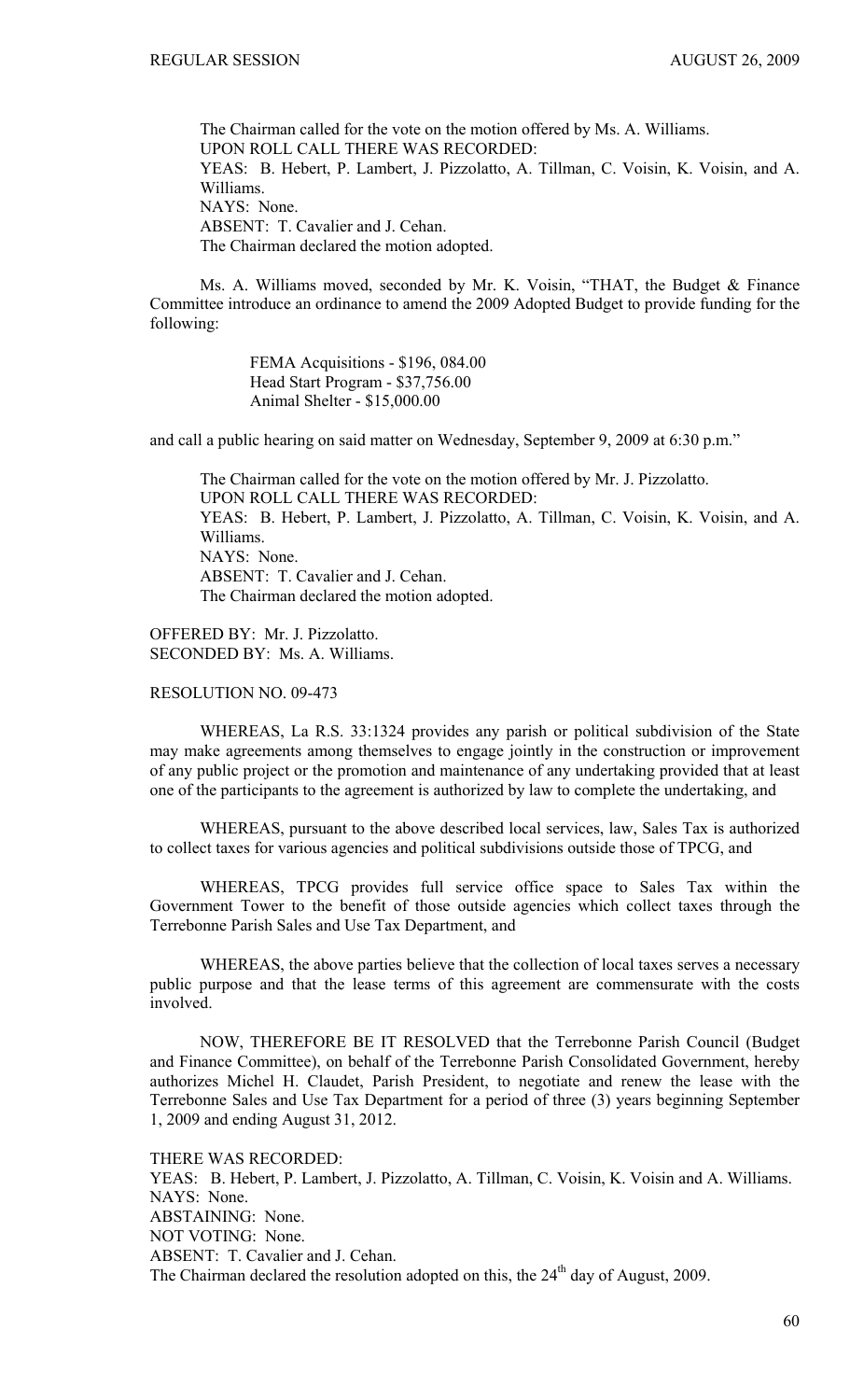#### \* \* \* \* \* \* \* \* \*

 Chief Finance Officer Jamie Elfert stated that the Tri Parish Appraisal has estimated the market rental value for space utilized by the Sales & Use Tax Office to be \$14.65 per sq. ft per year; added that currently, the Sales & Use Tax Office pays \$9.87 per sq. ft.; and requested permission to negotiate a rental lease agreement for three years and enter into an agreement as of September 1, 2009. In response to questioning, Mrs. Elfert noted that the negotiated rate should fall between \$10.00 and \$14.00.

 Parish President Michel Claudet noted that a representative from K Partners and Terrebonne Economic Development Authority Executive Director Michael Ferdinand were present in the audience and then noted how critical it is to have a hotel located next to the Houma-Terrebonne Civic Center. He continued that Administration has reviewed the plans for the proposed hotel; that K Partners has obtained written confirmation of financing for the proposed project; that site work should commence by September 1, 2009; and that the hotel should be constructed by late 2010/early 2011 with the opening in March of 2011.

OFFERED BY: Mr. K. Voisin. SECONDED BY: Ms. A. Williams.

#### RESOLUTION NO. 09-474

 WHEREAS, pursuant to Ordinance Number 7397, the Terrebonne Parish Council authorized the sale of property adjacent to the Houma-Terrebonne Civic Center to K Partners Houma 1 LLC (K Partners) for the economic development purpose of building a hotel facility; and

 WHEREAS, as a condition to that Cash Sale, K Partners was required to acquire and in fact did acquire a franchise for a Marriot Courtyard Hotel; and

 WHEREAS, the Cash Sale of the property to K Partners took place on June 18, 2008 at which sale Terrebonne Parish Consolidated Government received \$794,970.00 for the property; and

 WHEREAS, Terrebonne Parish Consolidated Government (TPCG) looks forward to the beautiful and much needed hotel project K Partners has proposed next to the Houma-Terrebonne Civic Center; and

 WHEREAS, in order ensure that the project moves forward expeditiously Terrebonne Parish Consolidated Government included a reversionary clause in the Act of Sale which requires that the project, " commence construction", defined as the initial pouring of the slab, within ten months of the sale of the property to K Partners and subject to the discretion of TPCG; and

 WHEREAS, in consideration of the impact of the national economic downturn on the credit market, Terrebonne Parish Consolidated Government has not yet enforced its reversionary rights; and

 WHEREAS, K Partners has now provided Terrebonne Parish with documentation evidencing financing of the project and indicated an intent to begin site work on or about September 1, 2009; and

 WHEREAS, K Partners has indicated that the site work will be complex and require the installation of over 1500 pilings and other infrastructure prior to the pouring of the foundation; and

 WHEREAS, K Partners has requested the continued abeyance by Terrebonne Parish Consolidated Government of TPCG's right of reversion until March 1, 2010 in order to allow sufficient time for the necessary site work to take place prior to the initial pouring of the slab for the hotel building; and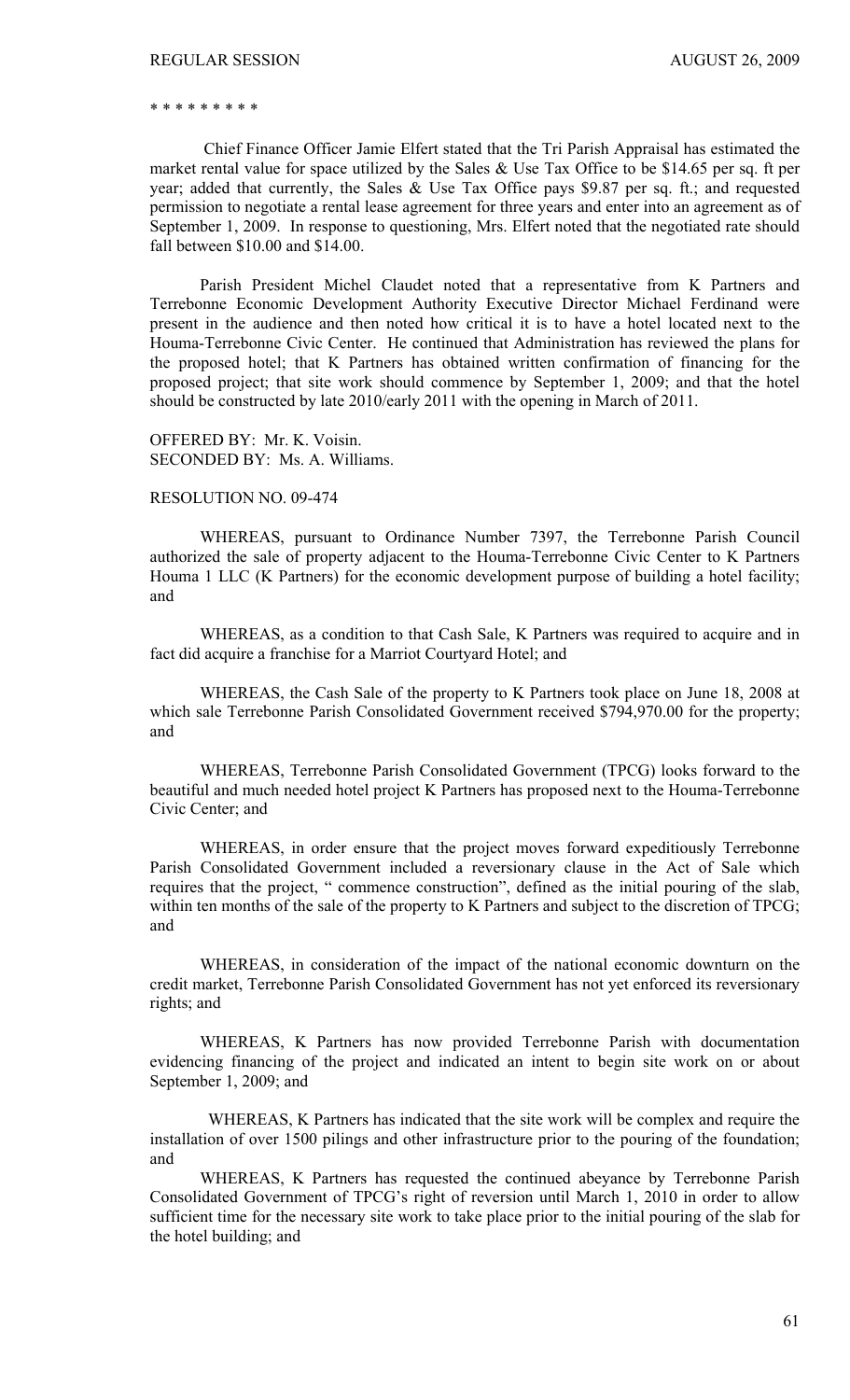WHEREAS, K Partners has also requested a letter of no objection to a temporary construction right of use on a portion of the adjacent Tract A (as depicted on the attached plat) for use as a staging area solely during the construction phase of this project with a start date or September 1, 2009.

 NOW THEREFORE BE IT RESOLVED that the Terrebonne Parish Council (Budget and Finance Committee), on behalf of Terrebonne Parish Consolidated Government authorizes the Parish President to execute appropriate documentation subject to legal review signed by both parties deferring the reversionary rights of TPCG as provided in the sale document with K Partners Houma 1 LLC, until March 1, 2010 which deferral shall not constitute a waiver of the subsequent enforcement of the right of the reversion or of any or all the terms and conditions contained within the previously executed Cooperative Endeavor Agreements and Cash Sale and further to authorize, subject to indemnification by K Partners, a temporary construction staging area with a start date of September 1, 2009.

THERE WAS RECORDED:

YEAS: B. Hebert, P. Lambert, J. Pizzolatto, A. Tillman, C. Voisin, K. Voisin and A. Williams. NAYS: None.

ABSTAINING: None.

NOT VOTING: None.

ABSENT: T. Cavalier and J. Cehan.

The Chairman declared the resolution adopted on this, the  $24<sup>th</sup>$  day of August, 2009.

\* \* \* \* \* \* \* \* \*

 Committee Members K. Voisin and A. Williams expressed their support of the proposed amendment.

 In response to questioning, Mr. Mark Crisci of K Partners Hospitality Group, who stated that the financial institution financing the project had some concerns with respect to the reversionary clause in the contact for the Civic Center hotel project; that the matter has been addressed; and that the financing agreement has been closed and recorded. He then noted that K Partners Hospitality Group recently its opened 19<sup>th</sup> hotel last week, that two additional hotels are opening this week; that K Partners Hospitality Group is a bankable group; that the project is estimated to cost \$22 million dollars; that K Partners Hospitality Group is investing \$9 million dollars of equity into the project; and that he does not anticipate any liability in conjunction with driving pilings for the project.

 Parish President Claudet stated he does not foresee any liability incurred as a result of the contractor driving the pilings next to existing infrastructure.

 Parish Attorney Courtney stated that the aforementioned action simply documents that the project is ongoing and that Parish Government will not take any action under the reversionary clause in the contract.

 In response to questioning, Mr. Casey noted K Partners Hospitality support of Terrebonne Parish and constructing a quality 143-room hotel with 7,000 square feet of meeting room space. He added that financing of the project has been recorded and can forward the information to the Parish's Legal staff.

 Mr. J. Pizzolatto moved, seconded by Ms. A. Williams and Mr. A. Tillman, "THAT, the Budget & Finance Committee award a three year contract for the Parish Government's audit services to Bourgeois, Bennett, LLC and that the Council Chairwoman be authorized to execute the contract.

The Chairman called for the vote on the motion offered by Mr. J. Pizzolatto. UPON ROLL CALL THERE WAS RECORDED: YEAS: B. Hebert, P. Lambert, J. Pizzolatto, A. Tillman, C. Voisin, K. Voisin, and A. Williams. NAYS: None. ABSENT: T. Cavalier and J. Cehan. The Chairman declared the motion adopted.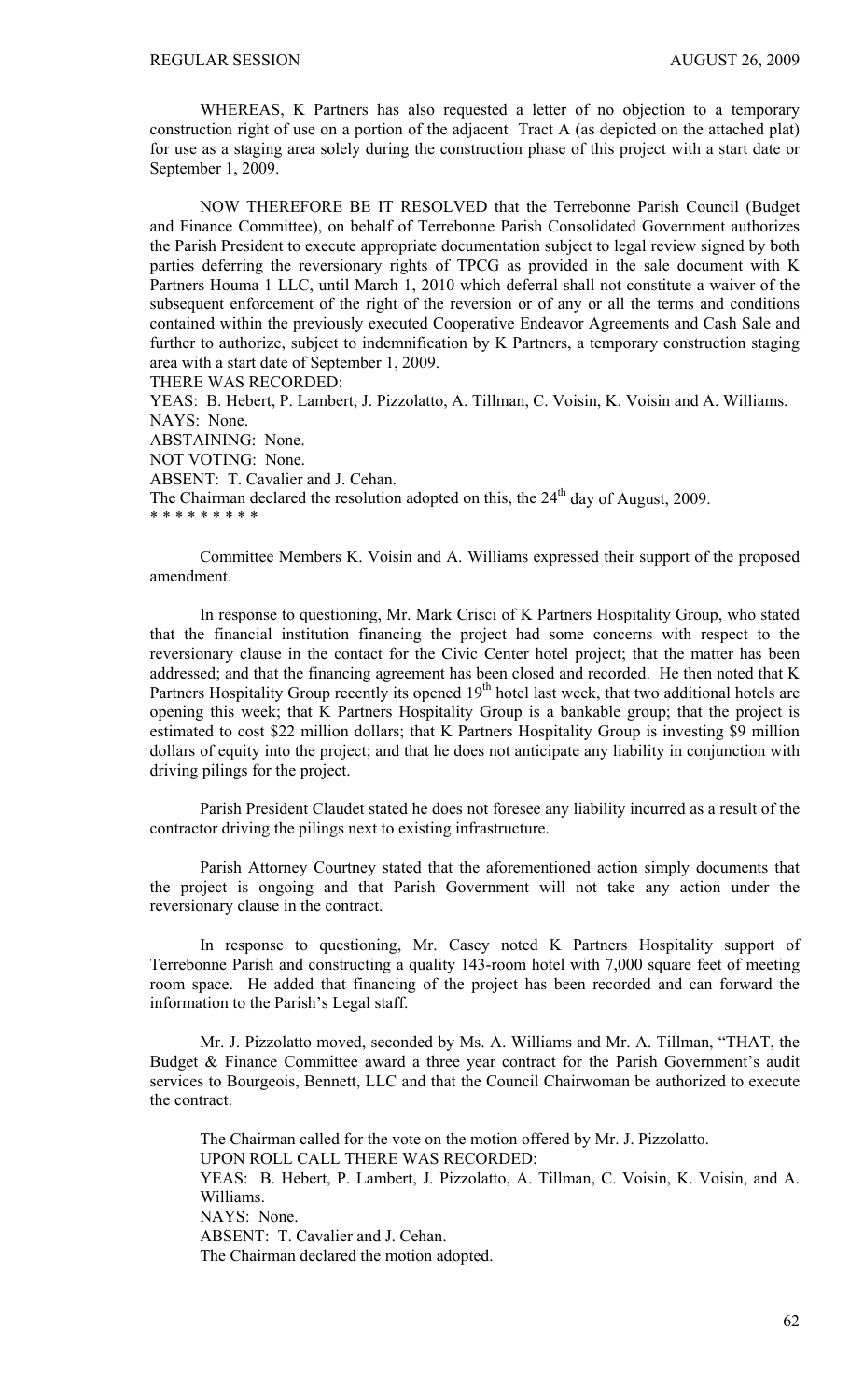Mr. J. Pizzolatto moved, seconded by Mr. K. Voisin, "THAT, there being no further business to come before the Budget & Finance Committee, the meeting be adjourned."

 The Chairman called for the vote on the motion offered by Mr. J. Pizzolatto. UPON ROLL CALL THERE WAS RECORDED: YEAS: B. Hebert, P. Lambert, J. Pizzolatto, A. Tillman, C. Voisin, K. Voisin, and A. Williams. NAYS: None. ABSENT: T. Cavalier and J. Cehan. The Chairman declared the motion adopted and the meeting was adjourned at 8:27 p.m.

#### Billy Hebert, Chairman

#### Suzette Thomas, Minute Clerk

 Mr. B. Hebert moved, seconded by Mr. J. Cehan, "THAT, the Council accept and ratify the minutes of the Budget & Finance Committee meeting held on 8/26/09."

 The Vice-Chairman called for a vote on the motion offered by Mr. B. Hebert. UPON ROLL CALL THERE WAS RECORDED: YEAS: C. Voisin, J. Cehan, P. Lambert, A. Tillman, B. Hebert, T. Cavalier, J. Pizzolatto, and K. Voisin NAYS: None ABSENT: A. Williams The Vice-Chairman declared the motion adopted.

 The Vice-Chairman called for a report on the Policy, Procedure, & Legal Committee meeting held on 8/24/09, whereupon the Committee Chairman rendered the following:

### **POLICY, PROCEDURE, & LEGAL COMMITTEE**

### **AUGUST 24, 2009**

 The Chairman, Clayton J. Voisin, called the Policy, Procedure, & Legal Committee meeting to order at 8:31 p.m. in the Terrebonne Parish Council Meeting Room with the Invocation led by J. Pizzolatto and the Pledge of Allegiance led by A. Tillman. Upon roll call, Committee Members recorded as present were: B. Hebert, P. Lambert, J. Pizzolatto, A. Tillman, C. Voisin, K. Voisin, and A. Williams. Committee Member T. Cavalier (family emergency) and Committee Member J. Cehan (unexpected business commitment) were recorded as absent. A quorum was declared present.

 Committee Member K. Voisin noted that he has received several complaints with respect to noise emissions from several local residents; stated that current excessive noise regulations established criteria for amplified sound, but does not contain provisions for unamplified noises; and requested consideration of an ordinance to regulate unamplified sound.

 Mr. K. Voisin moved, seconded by Mr. J. Pizzolatto, "THAT, the Policy, Procedure, & Legal Committee introduce an ordinance to amend the excessive noise provisions in the Parish Code to include a '70 decibel' requirement for all forms of noise, and call a public hearing on said matter on September 9, 2009 at 6:30 p.m.." (\*\*MOTION AMENDED AFTER DISCUSSION)

 Council Clerk Paul Labat interjected that the Parish Attorney has requested additional time to review the matter and submit a recommendation at a later date.

 Mr. K. Voisin offered an *amendment*, seconded by Mr. J. Pizzolatto, "THAT, the Policy, Procedure, & Legal Committee retain the matter relative to amending the Parish Code to include a '70 decibel' requirement for all forms of noise in committee for two weeks."

 The Chairman called for the vote on the motion offered by Mr. K. Voisin. UPON ROLL CALL THERE WAS RECORDED: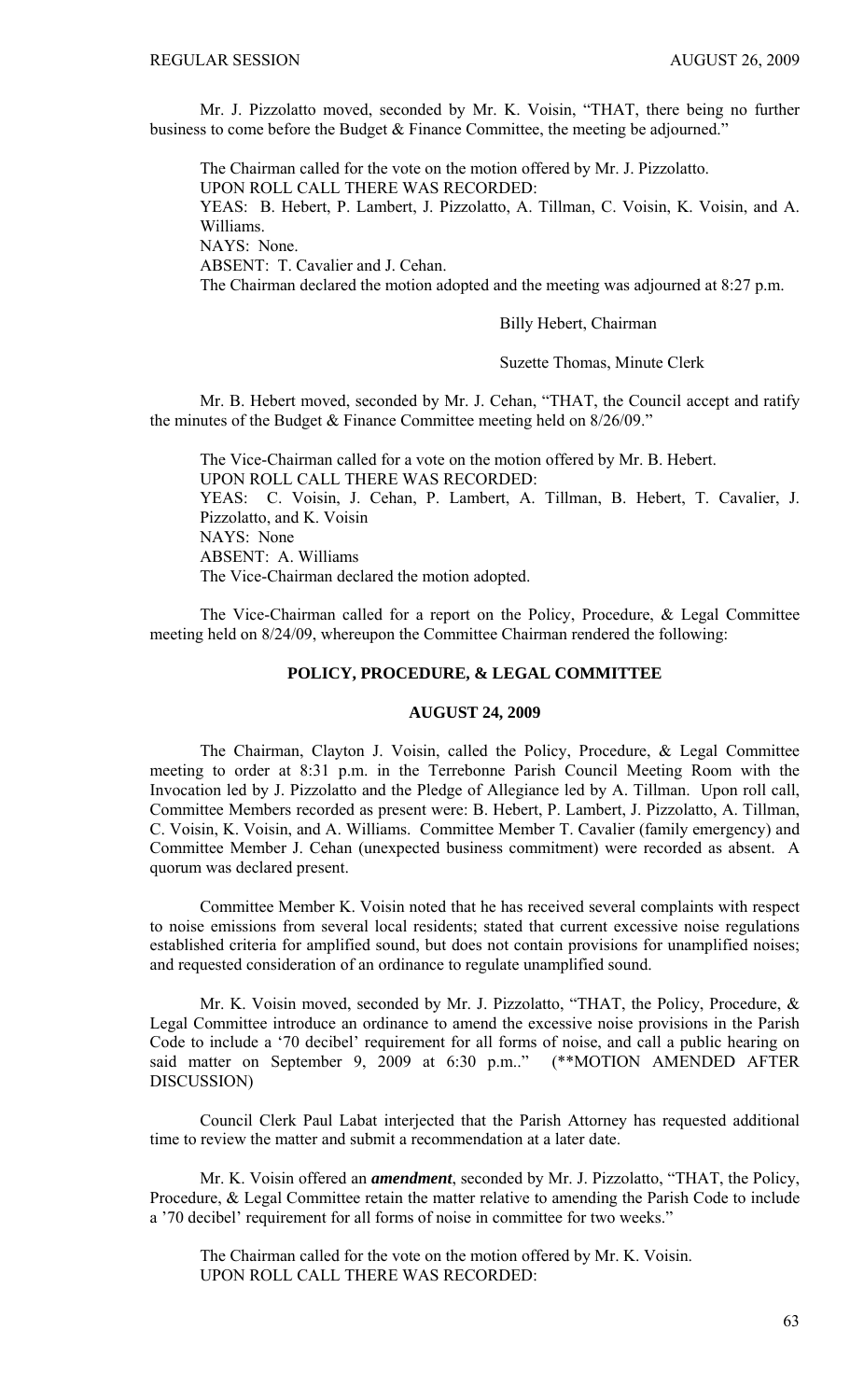YEAS: B. Hebert, P. Lambert, J. Pizzolatto, A. Tillman, C. Voisin, K. Voisin, and A. Williams. NAYS: None.

ABSENT: T. Cavalier and J. Cehan. The Chairman declared the *amended* motion adopted.

OFFERED BY: Mr. A. Tillman. SECONDED BY: Mr. J. Pizzolatto.

## RESOLUTION NO. 09-475

WHEREAS, the various fire districts in Terrebonne Parish play a crucial role in the protection of the residents and property in this parish, and

WHEREAS, the members of the fire district boards are hard-working individuals who volunteer their time and talents to help safe-guard their community, and

WHEREAS, a question has arisen concerning the definition of "resident property taxpayer of the district" as contained in R.S. 40:1496 (D) relating to the qualifications of a member of fire district boards, and

WHEREAS, a question has also arisen regarding whether or not members of Volunteer Fire Companies can utilize facilities which may be owned by the Volunteer Company, yet operated and maintained by the district, for functions that help raise funds that are used for firefighting purposes.

NOW, THEREFORE BE IT RESOLVED by the Terrebonne Parish Council (Policy, Procedure & Legal Committee), on behalf of the Terrebonne Parish Consolidated Government, that the Louisiana Attorney General, the Honorable James "Buddy" Caldwell, be respectfully requested to provide opinions on the following two questions:

- 1. Please define "resident property taxypayer of the district" (R.S. 40:1496 D) as it relates to fire district board qualifications. Specifically, does "property" refer to real estate or would a person who owns a mobile/manufactured home be eligible to serve on the board, and
- 2. Would a Volunteer Fire Company that owns a fire station and attached hall or meeting room that is operated and maintained by the fire district, be able to use the hall or meeting room for fund-raising purposes, providing that an intergovernmental agreement exists between the Volunteer Company and the District? The agreement would, of course, provide that any funds generated would be used for furthering fire protection services in the district.

#### THERE WAS RECORDED:

YEAS: B. Hebert, P. Lambert, J. Pizzolatto, A. Tillman, C. Voisin, K. Voisin and A. Williams. NAYS: None. ABSTAINING: None. NOT VOTING: None. ABSENT: T. Cavalier and J. Cehan. The Chairman declared the resolution adopted on this, the  $24<sup>th</sup>$  day of August, 2009. \* \* \* \* \* \* \* \* \*

 Mr. J. Pizzolatto moved, seconded by Mr. A. Tillman, "THAT, there being no further business to come before the Policy, Procedure, & Legal Committee, the meeting be adjourned."

 The Chairman called for the vote on the motion offered by Mr. J. Pizzolatto. UPON ROLL CALL THERE WAS RECORDED: YEAS: B. Hebert, P. Lambert, J. Pizzolatto, A. Tillman, C. Voisin, K. Voisin, and A. Williams. NAYS: None. ABSENT: T. Cavalier and J. Cehan.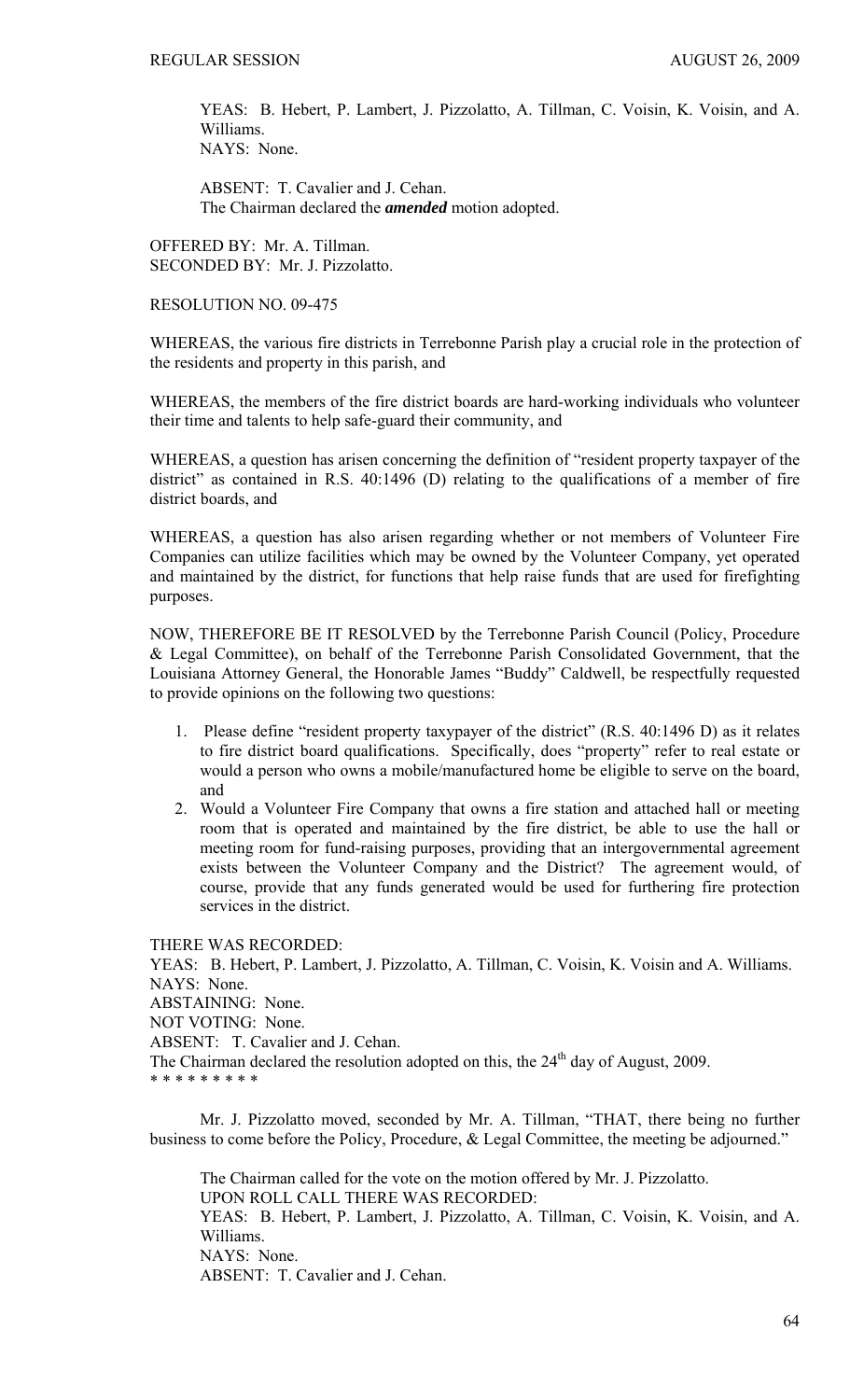The Chairman declared the motion adopted and the meeting was adjourned at 8:35 p.m.

 Clayton J. Voisin, Chairman Suzette Thomas, Minute Clerk

 Mr. C. Voisin, seconded by Mr. a. Tillman, "THAT, the Council accept and ratify the minutes of the Policy, Procedure, & Legal Committee meeting held on 8/24/09."

 The Vice-Chairman called for a vote on the motion offered by Mr. C Voisin. UPON ROLL CALL THERE WAS RECORDED: YEAS: C. Voisin, J. Cehan, P. Lambert, A. Tillman, A. Williams, B. Hebert, T. Cavalier, J. Pizzolatto, and K. Voisin NAYS: None ABSENT: None The Vice-Chairman declared the motion adopted.

 Ms. A. Williams moved, seconded by Mr. J. Cehan, "THAT, the Council approve the following street light list:

ENERGIZE ALL STREET LIGHTS WITHIN CITIPLACE SUBDIVISION, ADDENDUM NO. 2 (CITIPLACE DRIVE); URBAN SERVICES DISTRICT ROAD LIGHTING DISTRICT; ENTERGY; ARLANDA WILLIAMS

ENERGIZE 1 150-WATT STREETLIGHT ACROSS FROM 425 HIGHRIDGE DR. (BEHIND LIBRARY); RLD # 10; SLECA (ROGER DEHART CALLED IN FOR KACY & JILL COOPER); CLAYTON VOISIN

ENERGIZE ALL STREET LIGHTS ALONG GABRETEN LANE IN ACADIAN VILLA, ADDENDUM NO. 2; ROAD LIGHTING DISTRICT NO. 1; ENTERGY; TERI CAVALIER."

The Vice-Chairman called for a vote on the motion offered by Ms. A. Williams. UPON ROLL CALL THERE WAS RECORDED: YEAS: C. Voisin, J. Cehan, P. Lambert, A. Tillman, A. Williams, B. Hebert, T. Cavalier, J. Pizzolatto, and K. Voisin NAYS: None ABSENT: None The Vice-Chairman declared the motion adopted.

 Ms. A. Williams moved, seconded by Mr. C. Voisin, "THAT, the Council approve attendance at the following meeting as per the current Council Travel Policy:

A) ENTERGY Teamwork Louisiana Conference; October 14, 2009; Baton Rouge."

 The Vice-Chairman called for a vote on the motion offered by Ms. A. Williams. UPON ROLL CALL THERE WAS RECORDED: YEAS: C. Voisin, J. Cehan, P. Lambert, A. Tillman, A. Williams, B. Hebert, T. Cavalier, J. Pizzolatto, and K. Voisin NAYS: None ABSENT: None The Vice-Chairman declared the motion adopted.

 Mr. A. Tillman moved, seconded by Mr. J. Cehan, "THAT, the Council keep nominations open an additional two weeks for the vacancy on the Village East Volunteer Fire Protection Board."

 The Vice-Chairman called for a vote on the motion offered by Mr. A. Tillman. UPON ROLL CALL THERE WAS RECORDED:

 YEAS: C. Voisin, J. Cehan, P. Lambert, A. Tillman, A. Williams, B. Hebert, T. Cavalier,

 J. Pizzolatto, and K. Voisin NAYS: None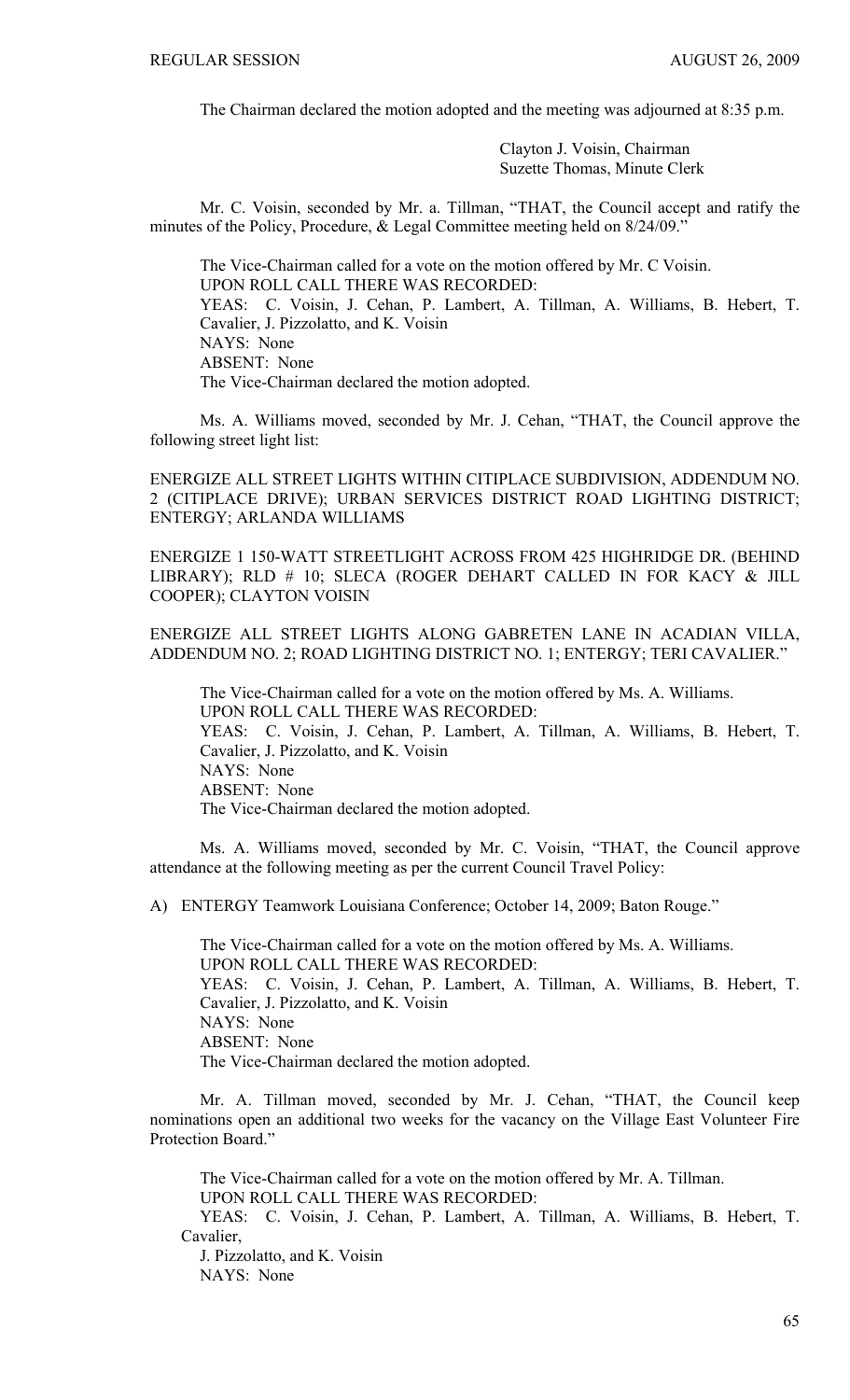ABSENT: None

The Vice-Chairman declared the motion adopted.

Mr. J. Cehan moved, seconded by Ms. A. Williams, "THAT, the Council re-appoint Mr. Pete Konos to another term on the Houma Board of Adjustments."

The Vice-Chairman called for a vote on the motion offered by Mr. J. Cehan.

UPON ROLL CALL THERE WAS RECORDED:

 YEAS: C. Voisin, J. Cehan, P. Lambert, A. Tillman, A. Williams, B. Hebert, T. Cavalier,

 J. Pizzolatto, and K. Voisin NAYS: None ABSENT: None The Vice-Chairman declared the motion adopted.

 Mr. C. Voisin moved, seconded by Ms. A. Williams, "THAT, the Council hold nominations open for two weeks for the expired terms of Mr. C. J. Christ, Mr. John Hebert, and Mr. Will Theriot on the Veterans' District Board."

 The Vice-Chairman called for a vote on the motion offered by Mr. C. Voisin. UPON ROLL CALL THERE WAS RECORDED: YEAS: C. Voisin, J. Cehan, P. Lambert, A. Tillman, A. Williams, B. Hebert, T. Cavalier, J. Pizzolatto, and K. Voisin

 NAYS: None ABSENT: None The Vice-Chairman declared the motion adopted.

Councilman A. Tillman requested that a report be given to the Council at an upcoming meeting with respect to the status of repairs to the East Houma Gymnasium on Boundary Road.

Parish Manager A. Levron stated that the Recreation District No. 11 and its architect should be contacted to give a report on the East Houma Gymnasium because although the Parish still owns the building, it's under a long term lease agreement with Recreation District No. 11.

Councilman A. Tillman instructed the Council Clerk to contact Recreation District No. 11 to ask them to come to a meeting a give a status of the repairs to the East Houma Gymnasium on Boundary Road.

Councilman A. Tillman stated in reference to agenda item 7A2 – grass cutting on Parish rights-of-way has been addressed.

In reference to agenda item 7A3 – Establish "3-Way Stop" at Roselawn Avenue and Iris Streets, Planning Director P. Gordon stated that it doesn't appear that this intersection warrants a multi-way stop signs, although other intersections in area have multi-way stops and were not warranted either.

Council Members P. Lambert and C. Voisin expressed their concerns relative to the problem with mosquitoes and stressed the need to address this matter.

Parish Manager A. Levron stated that the Mosquito Control contractor has been put on notice about the excessive mosquito problem and he will follow up with the Vegetation Superintendent.

Councilman K. Voisin announced that owners of small corrugated signs are not being put out as much and, the ones that are out, are being picked up.

Councilman B. Hebert announced that at the corner of Broadmoor Avenue and Mire Street, a completely clogged culvert was discovered, the cutter was attempted be run through it, but got stuck, and broke. He stated that the drain line has been completely removed. He requested the Parish Manager to get the Public Works Division to inspect the culverts on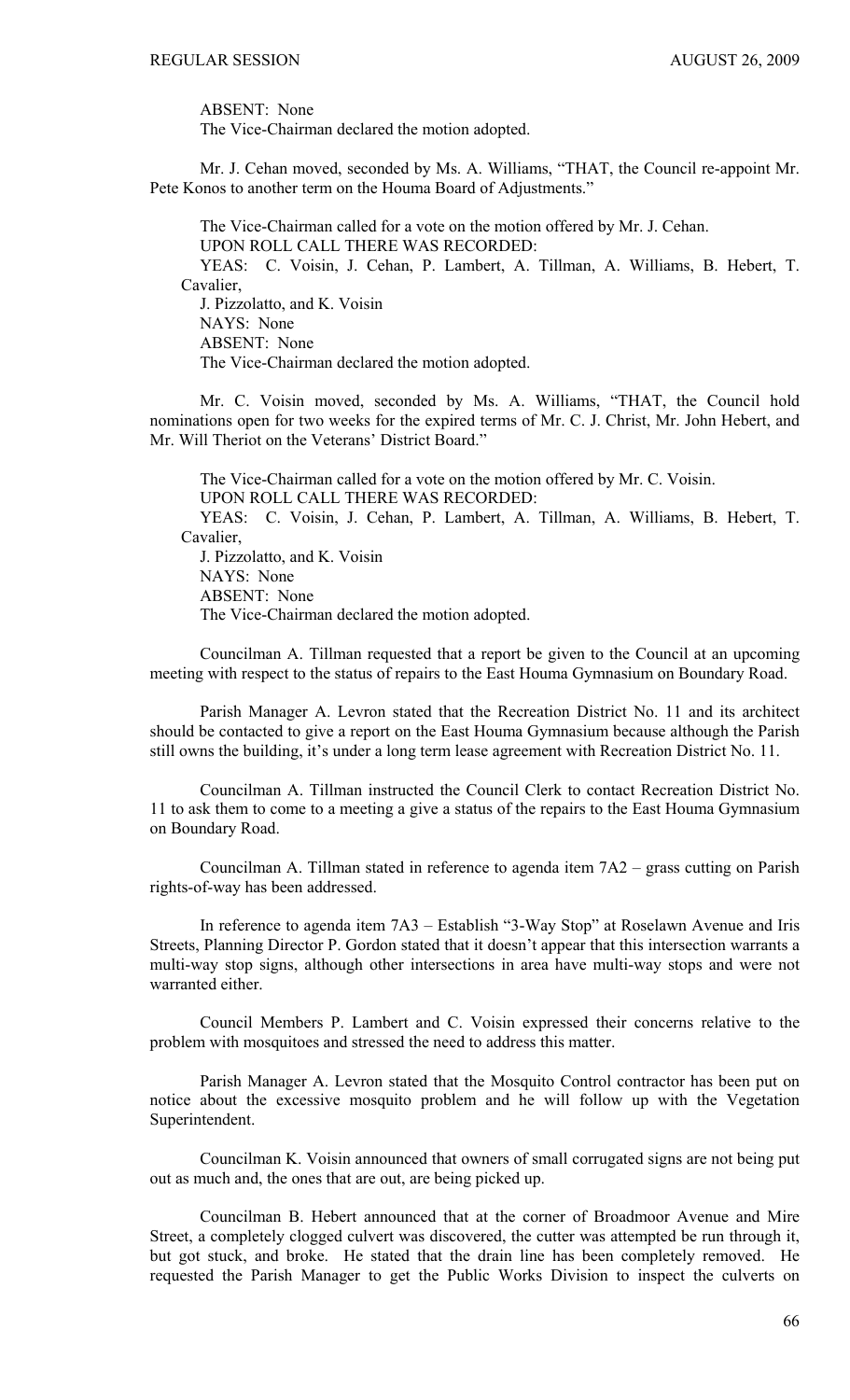Broadmoor Avenue in front of Broadmoor School, from Mire Street all the way to Funderburk Avenue because the people are complaining water is not draining.

Councilman J. Cehan announced that the first phase of the levee system behind Chabert Medical Center and along the south portion of Industrial Boulevard has begun.

Parish President M. Claudet gave a status report on the following matters:

- Turn lane signal on Enterprise Drive and Martin Luther King Boulevard should be installed shortly.
- DOTD has agreed to change to two turning lanes from Grand Caillou to Park Avenue over the Daigeville Bridge
- DOTD will be requested to allow two turning lanes from Park Avenue onto New Orleans Boulevard
- DOTD has indicated they will put at least four turning lanes, possibly five on Highway 311
- Red light at the intersection of Bayou Blue and Highway 24, Main Street side, was denied.
- A meeting on 9/4/09 with Secretary Anker for more of firm handle on when the Prospect Street Bridge will be done, the elevation of Highway 315 in Dularge, Grand Caillou Road, Hollywood Road, the ITS System

 Mr. A. Tillman moved, seconded by Ms. A. Williams, "THAT, the Council revisit agenda item 7A3 – Establish a "3-Way Stop" at Roselawn Avenue and Iris Streets."

The Vice-Chairman called for a vote on the motion offered by Mr. A. Tillman.

 UPON ROLL CALL THERE WAS RECORDED: YEAS: C. Voisin, J. Cehan, P. Lambert, A. Tillman, A. Williams, B. Hebert, T. Cavalier, J. Pizzolatto, and K. Voisin NAYS: None ABSENT: None

The Vice-Chairman declared the motion adopted.

 Mr. A. Tillman moved, seconded by Ms. A. Williams, "THAT, the Council introduce an ordinance to establish a "3-Way Stop" at the intersection of Roselawn Avenue and Iris Streets and call a public hearing on 9/9/09 at 6:30 p.m."

 The Vice-Chairman called for a vote on the motion offered by Mr. A. Tillman., UPON ROLL CALL THERE WAS RECORDED:

YEAS: C. Voisin, J. Cehan, P. Lambert, A. Tillman, A. Williams, B. Hebert, T.

Cavalier,

 J. Pizzolatto, and K. Voisin NAYS: None ABSENT: None The Vice-Chairman declared the motion adopted.

 Mr. C. Voisin moved, seconded by Ms. A. Williams, "THAT, the Council continue with the regular order of business."

 The Vice-Chairman called for a vote on the motion offered by Mr. C. Voisin. UPON ROLL CALL THERE WAS RECORDED:

 YEAS: C. Voisin, J. Cehan, P. Lambert, A. Tillman, A. Williams, B. Hebert, T. Cavalier,

 J. Pizzolatto, and K. Voisin NAYS: None ABSENT: None The Vice-Chairman declared the motion adopted.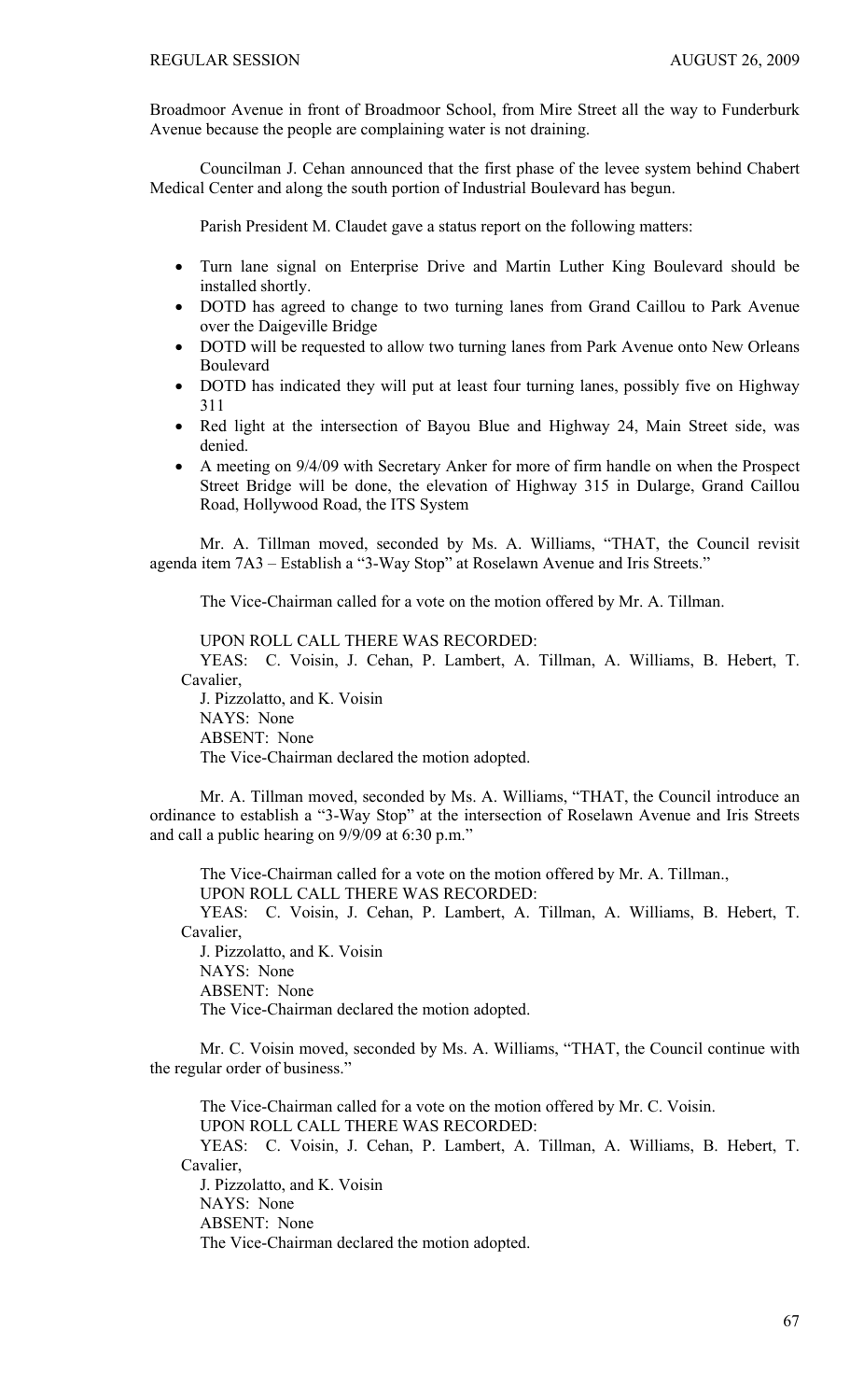Mr. J. Cehan moved, seconded by Ms. A. Williams, "THAT, the Council allow an add on to tonight's agenda to address a resolution rejecting all bids received for the Upper Ward 7 Levee Reconstruction Reach 2B."

 The Vice-Chairman called for a vote on the motion offered by Mr. J. Cehan. UPON ROLL CALL THERE WAS RECORDED: YEAS: C. Voisin, J. Cehan, P. Lambert, A. Tillman, A. Williams, B. Hebert, T. Cavalier, J. Pizzolatto, and K. Voisin NAYS: None

ABSENT: None The Vice-Chairman declared the motion adopted.

The Vice-Chairman called for comments from the public on the aforementioned.

 The Vice-Chairman recognized Mr. Herdis Neil, Montegut resident, who inquired why bids were being rejected.

 Vice-Chairman J. Pizzolatto stated that the rejection of bids will be explained by Administration.

There were no additional comments from the public on the aforementioned add on.

 Mr. K. Voisin moved, seconded by Mr. J. Cehan, "THAT, the Council close the call for public comments."

 The Vice-Chairman called for a vote on the motion offered by Mr. K. Voisin. UPON ROLL CALL THERE WAS RECORDED: YEAS: C. Voisin, J. Cehan, P. Lambert, A. Tillman, A. Williams, B. Hebert, T. Cavalier, J. Pizzolatto, and K. Voisin NAYS: None ABSENT: None The Vice-Chairman declared the motion adopted.

 Parish Manager A. Levron explained that the construction bids were received for the Upper Ward 7 Levee Reconstruction Reach 2B last Thursday, and unfortunately the first two low bids were invalid, due to some very technical oversight on the bidders part, and the third bid exceeds available funds, therefore it is being recommended to reject the bids for cause and readvertisement of the project begin immediately.

Councilman C. Voisin requested that add-ons to agenda be used sparingly.

OFFERED BY: Mr. J. Cehan. SECONDED BY: Ms. A. Williams.

RESOLUTION NO. 09-476

A Resolution rejecting all bids of Parish Project No. 08-LEV-41, Upper Ward 7 Levee Reconstruction Reach 2B, State Project No. 576-55-0023(332), Terrebonne Parish, Louisiana.

 WHEREAS, the Terrebonne Parish Consolidated Government wishes to reconstruct Reach 2B of the Upper Ward 7 levee, and

 WHEREAS, bids have been received for the Upper Ward 7 Levee Reconstruction Reach 2B, State Project No. 576-55-0023(332) Parish Project No. 08-LEV-41, and

 WHEREAS, two of the three bids received must be rejected as they were determined to be non-responsive, and

WHEREAS, the only responsive bid received exceeded available funds for the project, and